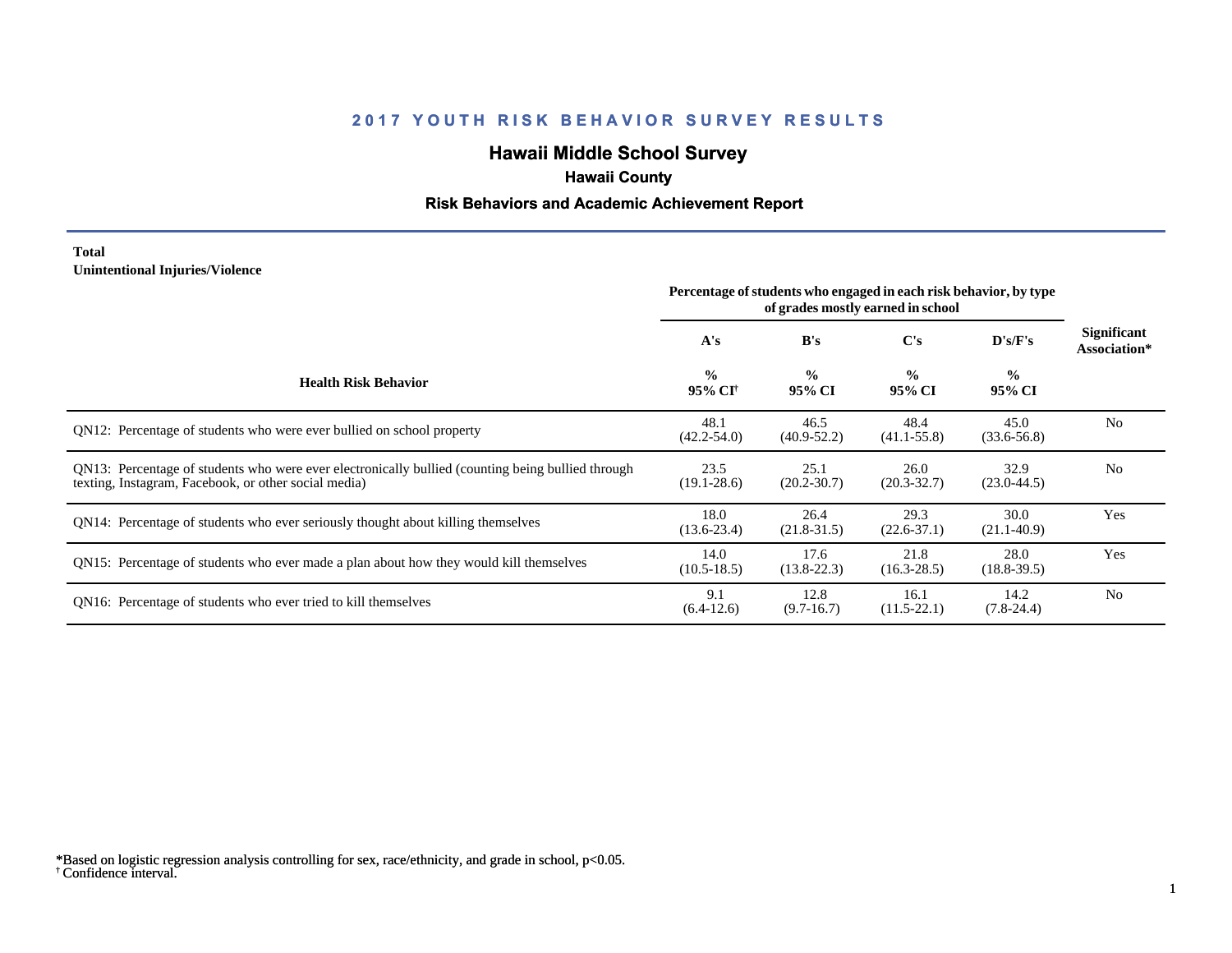# **Hawaii Middle School Survey**

## **Hawaii County**

#### **Risk Behaviors and Academic Achievement Report**

| Total       |  |
|-------------|--|
| Tobacco Use |  |

|                                                                                                                                                                                                                                                                                                                 |                                      | Percentage of students who engaged in each risk behavior, by type | of grades mostly earned in school |                         |                                    |  |
|-----------------------------------------------------------------------------------------------------------------------------------------------------------------------------------------------------------------------------------------------------------------------------------------------------------------|--------------------------------------|-------------------------------------------------------------------|-----------------------------------|-------------------------|------------------------------------|--|
|                                                                                                                                                                                                                                                                                                                 | A's                                  | B's                                                               | C's                               | D's/F's                 | <b>Significant</b><br>Association* |  |
| <b>Health Risk Behavior</b>                                                                                                                                                                                                                                                                                     | $\frac{0}{0}$<br>95% CI <sup>+</sup> | $\frac{0}{0}$<br>95% CI                                           | $\frac{0}{0}$<br>95% CI           | $\frac{0}{0}$<br>95% CI |                                    |  |
| QN18: Percentage of students who tried cigarette smoking for the first time before age 11 years (even<br>one or two puffs)                                                                                                                                                                                      | 4.9<br>$(3.2 - 7.4)$                 | 9.3<br>$(6.8-12.6)$                                               | 8.8<br>$(5.1 - 14.5)$             | 15.3<br>$(8.7 - 25.5)$  | N <sub>0</sub>                     |  |
| QN19: Percentage of students who currently smoked cigarettes (on at least 1 day during the 30 days<br>before the survey)                                                                                                                                                                                        | 2.4<br>$(1.1-5.1)$                   | 6.6<br>$(4.0-10.9)$                                               | 9.2<br>$(5.8-14.4)$               | 13.3<br>$(6.9-24.1)$    | Yes                                |  |
| QNFRCIG: Percentage of students who currently smoked cigarettes frequently (on 20 or more days<br>during the 30 days before the survey)                                                                                                                                                                         | 0.0                                  | 0.9<br>$(0.2 - 3.7)$                                              | 0.4<br>$(0.1-1.8)$                | 2.6<br>$(0.3-16.7)$     | Yes                                |  |
| QNDAYCIG: Percentage of students who currently smoked cigarettes daily (on all 30 days during the<br>30 days before the survey)                                                                                                                                                                                 | 0.0                                  | 0.9<br>$(0.2 - 3.7)$                                              | 0.2<br>$(0.0-1.7)$                | 2.6<br>$(0.3-16.7)$     | Yes                                |  |
| QN21: Percentage of students who ever used an electronic vapor product (including e-cigarettes,<br>e-cigars, e-pipes, vape pipes, vaping pens, e-hookahs, and hookah pens [such as blu, NJOY, Vuse,<br>MarkTen, Logic, Vapin Plus, eGo, and Halo])                                                              | 25.3<br>$(20.8 - 30.4)$              | 37.5<br>$(31.9-43.4)$                                             | 47.1<br>$(40.1 - 54.2)$           | 63.9<br>$(52.7 - 73.7)$ | Yes                                |  |
| QN22: Percentage of students who currently used an electronic vapor product (including e-cigarettes,<br>e-cigars, e-pipes, vape pipes, vaping pens, e-hookahs, and hookah pens [such as blu, NJOY, Vuse,<br>MarkTen, Logic, Vapin Plus, eGo, and Halo], on at least 1 day during the 30 days before the survey) | 14.1<br>$(10.6 - 18.6)$              | 25.7<br>$(21.0 - 31.2)$                                           | 36.7<br>$(30.1 - 44.0)$           | 42.6<br>$(31.6 - 54.5)$ | Yes                                |  |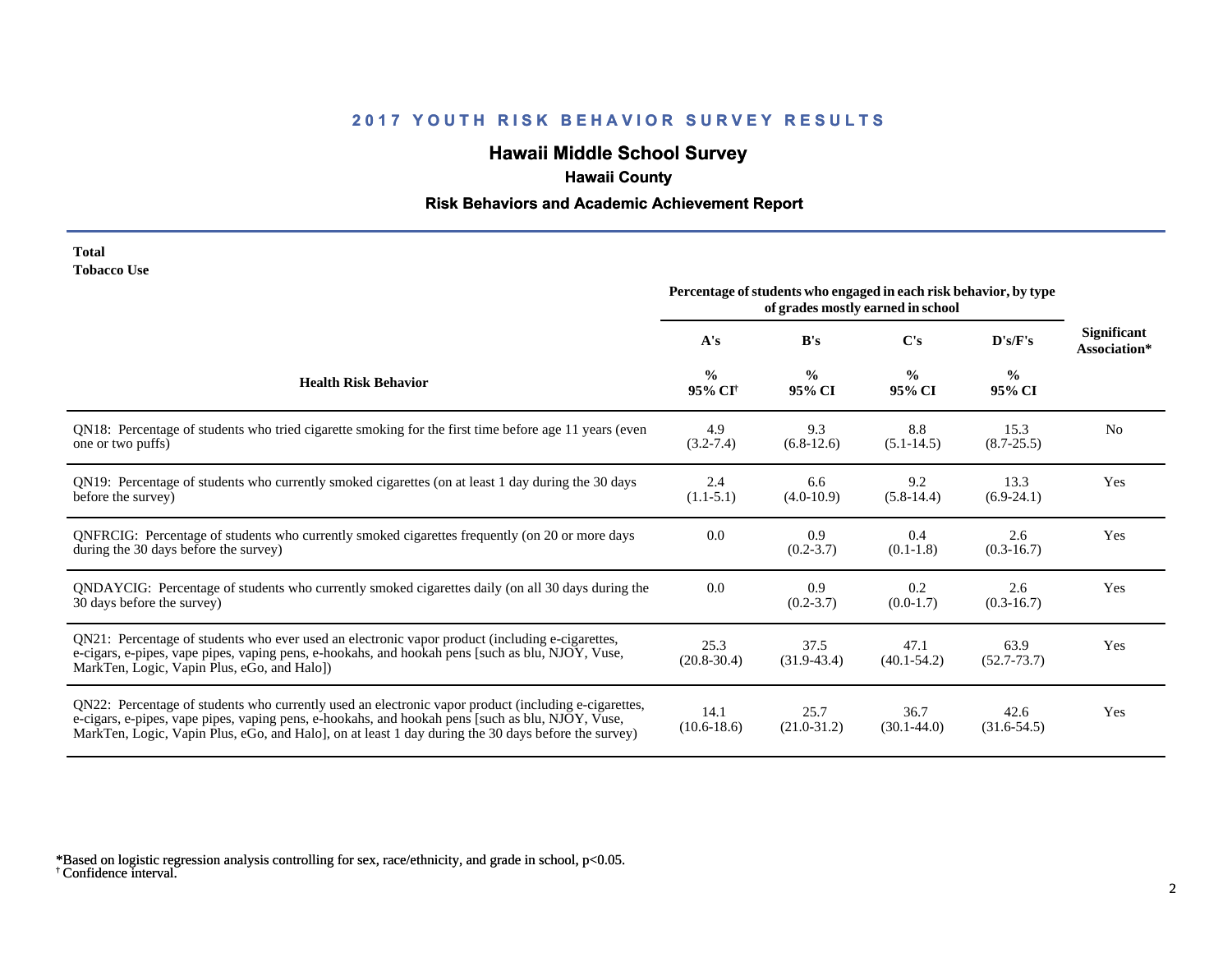# **Hawaii Middle School Survey**

## **Hawaii County**

#### **Risk Behaviors and Academic Achievement Report**

#### **Total Alcohol/Other Drug Use**

|                                                                                                                                                                                                                                                  | Percentage of students who engaged in each risk behavior, by type<br>of grades mostly earned in school |                         |                         |                         |                             |
|--------------------------------------------------------------------------------------------------------------------------------------------------------------------------------------------------------------------------------------------------|--------------------------------------------------------------------------------------------------------|-------------------------|-------------------------|-------------------------|-----------------------------|
|                                                                                                                                                                                                                                                  | A's                                                                                                    | B's                     | C's                     | D's/F's                 | Significant<br>Association* |
| <b>Health Risk Behavior</b>                                                                                                                                                                                                                      | $\frac{0}{0}$<br>95% CI†                                                                               | $\frac{0}{0}$<br>95% CI | $\frac{0}{0}$<br>95% CI | $\frac{0}{0}$<br>95% CI |                             |
| QN27: Percentage of students who drank alcohol for the first time before age 11 years (other than a<br>few sips)                                                                                                                                 | 13.4<br>$(9.9-17.9)$                                                                                   | 21.2<br>$(17.0 - 26.1)$ | 19.0<br>$(13.2 - 26.4)$ | 30.2<br>$(20.1 - 42.6)$ | Yes                         |
| QN29: Percentage of students who tried marijuana for the first time before age 11 years                                                                                                                                                          | 3.7<br>$(2.3-5.8)$                                                                                     | 5.6<br>$(3.3-9.3)$      | 7.3<br>$(4.1 - 12.8)$   | 20.1<br>$(12.0 - 31.5)$ | Yes                         |
| QN30: Percentage of students who ever used cocaine (any form of cocaine, including powder, crack,<br>or freebase)                                                                                                                                | 3.2<br>$(1.9-5.1)$                                                                                     | 3.7<br>$(2.0-6.7)$      | 4.3<br>$(1.7-10.3)$     | 9.0<br>$(3.8-19.6)$     | N <sub>0</sub>              |
| QN33: Percentage of students who ever took prescription pain medicine without a doctor's<br>prescription or differently than how a doctor told them to use it (counting drugs such as codeine,<br>Vicodin, Oxycontin, hydrocodone, and Percocet) | 6.9<br>$(4.7-10.0)$                                                                                    | 6.5<br>$(4.6-9.1)$      | 13.7<br>$(9.5-19.3)$    | 14.1<br>$(7.7-24.6)$    | Yes                         |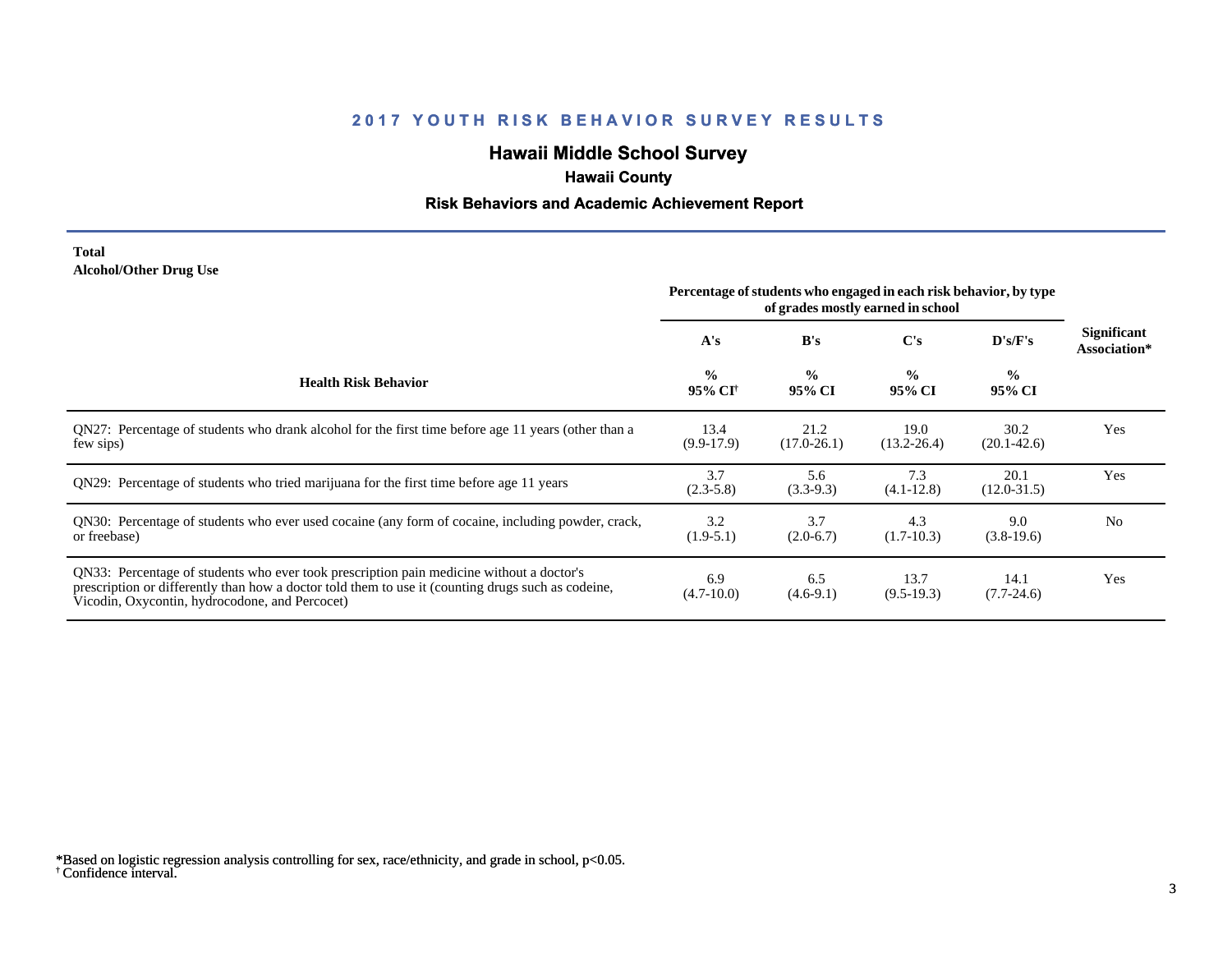# **Hawaii Middle School Survey**

## **Hawaii County**

#### **Risk Behaviors and Academic Achievement Report**

#### **Total Sexual Behaviors**

|                                                                                                | Percentage of students who engaged in each risk behavior, by type<br>of grades mostly earned in school |                         |                         |                         |                                    |
|------------------------------------------------------------------------------------------------|--------------------------------------------------------------------------------------------------------|-------------------------|-------------------------|-------------------------|------------------------------------|
|                                                                                                | A's                                                                                                    | B's                     | C's                     | D's/F's                 | <b>Significant</b><br>Association* |
| <b>Health Risk Behavior</b>                                                                    | $\frac{0}{0}$<br>95% CI†                                                                               | $\frac{0}{0}$<br>95% CI | $\frac{6}{6}$<br>95% CI | $\frac{6}{6}$<br>95% CI |                                    |
| QN35: Percentage of students who had sexual intercourse for the first time before age 11 years | 3.8<br>$(2.2-6.6)$                                                                                     | 3.9<br>$(2.1-6.8)$      | 4.0<br>$(2.0-8.0)$      | 6.9<br>$(2.7-16.7)$     | N <sub>0</sub>                     |
| QN36: Percentage of students who ever had sexual intercourse with three or more persons        | 1.9<br>$(0.8-4.4)$                                                                                     | 2.0<br>$(1.1-3.7)$      | 5.1<br>$(2.2-11.6)$     | 5.9<br>$(2.0-16.3)$     | N <sub>0</sub>                     |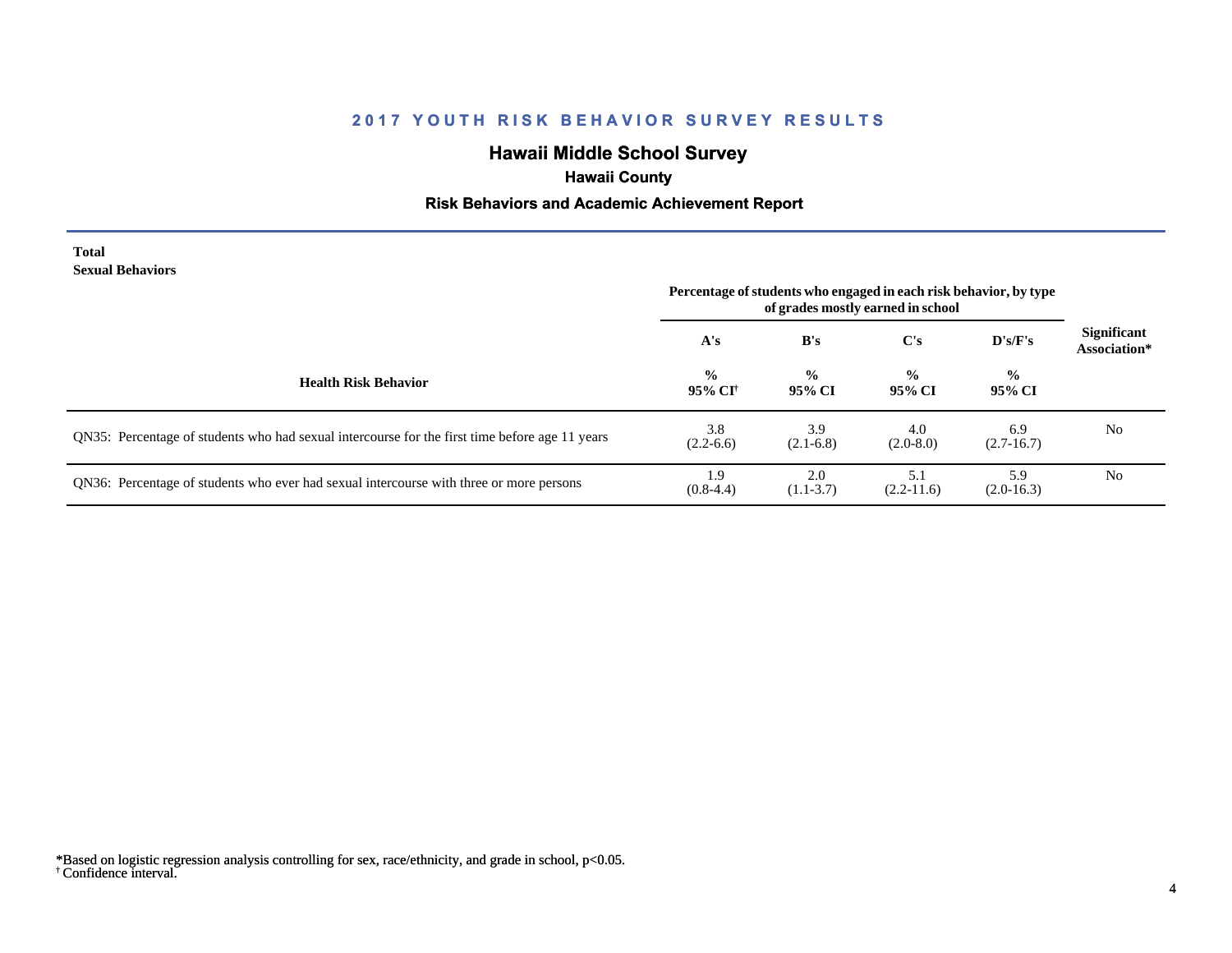# **Hawaii Middle School Survey**

## **Hawaii County**

#### **Risk Behaviors and Academic Achievement Report**

#### **Total Dietary Behaviors**

|                                                                                                           | Percentage of students who engaged in each risk behavior, by type |                         |                         |                          |                                    |
|-----------------------------------------------------------------------------------------------------------|-------------------------------------------------------------------|-------------------------|-------------------------|--------------------------|------------------------------------|
|                                                                                                           | A's                                                               | B's                     | C's                     | $\bf{D's/F's}$           | <b>Significant</b><br>Association* |
| <b>Health Risk Behavior</b>                                                                               | $\frac{0}{0}$<br>95% CI <sup>†</sup>                              | $\frac{0}{0}$<br>95% CI | $\frac{0}{0}$<br>95% CI | $\frac{6}{10}$<br>95% CI |                                    |
| ON38: Percentage of students who described themselves as slightly or very overweight                      | 25.7<br>$(20.4 - 31.9)$                                           | 28.2<br>$(23.6 - 33.3)$ | 27.0<br>$(20.5 - 34.6)$ | 30.3<br>$(20.4 - 42.4)$  | N <sub>0</sub>                     |
| ON39: Percentage of students who were trying to lose weight                                               | 44.5<br>$(39.2 - 49.9)$                                           | 46.4<br>$(40.8 - 52.2)$ | 55.2<br>$(47.3 - 62.8)$ | 56.2<br>$(43.3 - 68.3)$  | Yes                                |
| QN40: Percentage of students who did not eat breakfast (during the 7 days before the survey)              | 10.2<br>$(7.4-13.8)$                                              | 10.4<br>$(8.0-13.4)$    | 13.3<br>$(8.8-19.7)$    | 17.1<br>$(9.9-28.1)$     | N <sub>0</sub>                     |
| QNBK7DAY: Percentage of students who ate breakfast on all 7 days (during the 7 days before the<br>survey) | 48.6<br>$(43.1 - 54.0)$                                           | 48.0<br>$(42.3 - 53.8)$ | 34.7<br>$(28.1 - 42.1)$ | 29.7<br>$(19.9 - 41.8)$  | Yes                                |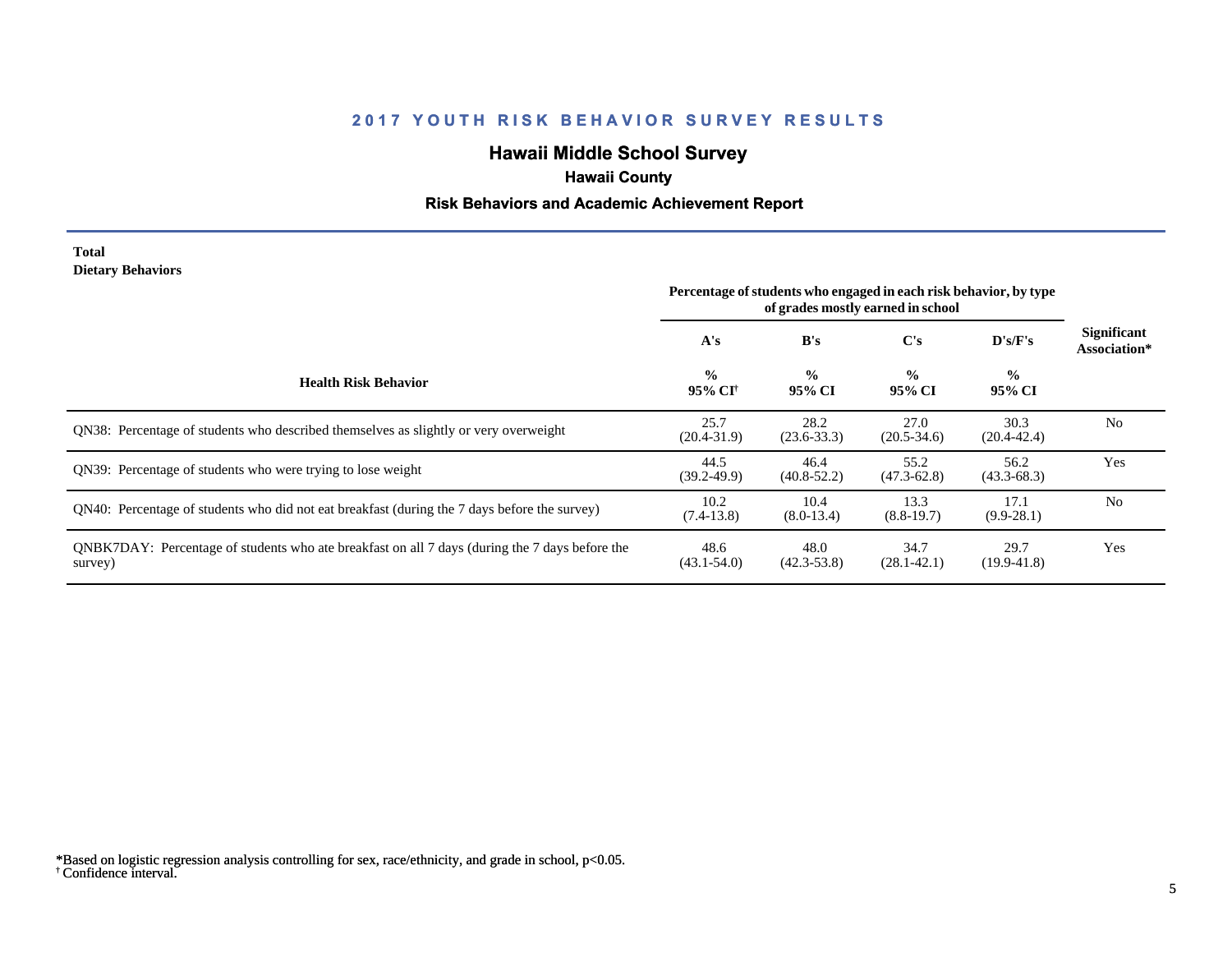# **Hawaii Middle School Survey**

## **Hawaii County**

#### **Risk Behaviors and Academic Achievement Report**

#### **Total Physical Activity**

|                                                                                                                                                                                                                                                                                                                                                      | Percentage of students who engaged in each risk behavior, by type<br>of grades mostly earned in school |                         |                         |                         |                                    |  |
|------------------------------------------------------------------------------------------------------------------------------------------------------------------------------------------------------------------------------------------------------------------------------------------------------------------------------------------------------|--------------------------------------------------------------------------------------------------------|-------------------------|-------------------------|-------------------------|------------------------------------|--|
|                                                                                                                                                                                                                                                                                                                                                      | A's                                                                                                    | B's                     | C's                     | D's/F's                 | <b>Significant</b><br>Association* |  |
| <b>Health Risk Behavior</b>                                                                                                                                                                                                                                                                                                                          | $\frac{0}{0}$<br>95% CI <sup>+</sup>                                                                   | $\frac{0}{0}$<br>95% CI | $\frac{0}{0}$<br>95% CI | $\frac{0}{0}$<br>95% CI |                                    |  |
| QN41: Percentage of students who were physically active at least 60 minutes per day on 5 or more<br>days (in any kind of physical activity that increased their heart rate and made them breathe hard some<br>of the time during the 7 days before the survey)                                                                                       | 50.0<br>$(43.4 - 56.7)$                                                                                | 52.5<br>$(47.1 - 57.9)$ | 49.2<br>$(41.3-57.1)$   | 34.3<br>$(23.2 - 47.4)$ | Yes                                |  |
| QNPA0DAY: Percentage of students who did not participate in at least 60 minutes of physical activity<br>on at least 1 day (in any kind of physical activity that increased their heart rate and made them breathe<br>hard some of the time during the 7 days before the survey)                                                                      | 8.7<br>$(6.3-11.9)$                                                                                    | 13.8<br>$(10.3 - 18.3)$ | 15.6<br>$(10.7 - 22.1)$ | 20.7<br>$(12.8 - 31.5)$ | Yes                                |  |
| ONPA7DAY: Percentage of students who were physically active at least 60 minutes per day on all 7<br>days (in any kind of physical activity that increased their heart rate and made them breathe hard some<br>of the time during the 7 days before the survey)                                                                                       | 29.7<br>$(25.1 - 34.7)$                                                                                | 34.4<br>$(29.1 - 40.0)$ | 34.9<br>$(28.1 - 42.4)$ | 25.1<br>$(15.6 - 37.7)$ | N <sub>0</sub>                     |  |
| QN42: Percentage of students who watched television 3 or more hours per day (on an average school<br>day)                                                                                                                                                                                                                                            | 20.5<br>$(16.4 - 25.3)$                                                                                | 26.8<br>$(22.2 - 31.9)$ | 29.8<br>$(23.2 - 37.4)$ | 31.6<br>$(23.3-41.3)$   | Yes                                |  |
| QN43: Percentage of students who played video or computer games or used a computer 3 or more<br>hours per day (counting time spent on things such as Xbox, PlayStation, an iPad or other tablet, a<br>smartphone, texting, YouTube, Instagram, Facebook, or other social media, for something that was not<br>school work, on an average school day) | 42.8<br>$(36.6-49.2)$                                                                                  | 44.6<br>$(39.3 - 50.0)$ | 47.5<br>$(40.4 - 54.7)$ | 51.6<br>$(39.5-63.5)$   | N <sub>0</sub>                     |  |
| QN44: Percentage of students who attended physical education (PE) classes on 1 or more days (in an<br>average week when they were in school)                                                                                                                                                                                                         | 59.0<br>$(51.9-65.8)$                                                                                  | 56.3<br>$(50.7 - 61.7)$ | 56.9<br>$(49.3-64.1)$   | 39.1<br>$(26.8 - 53.0)$ | Yes                                |  |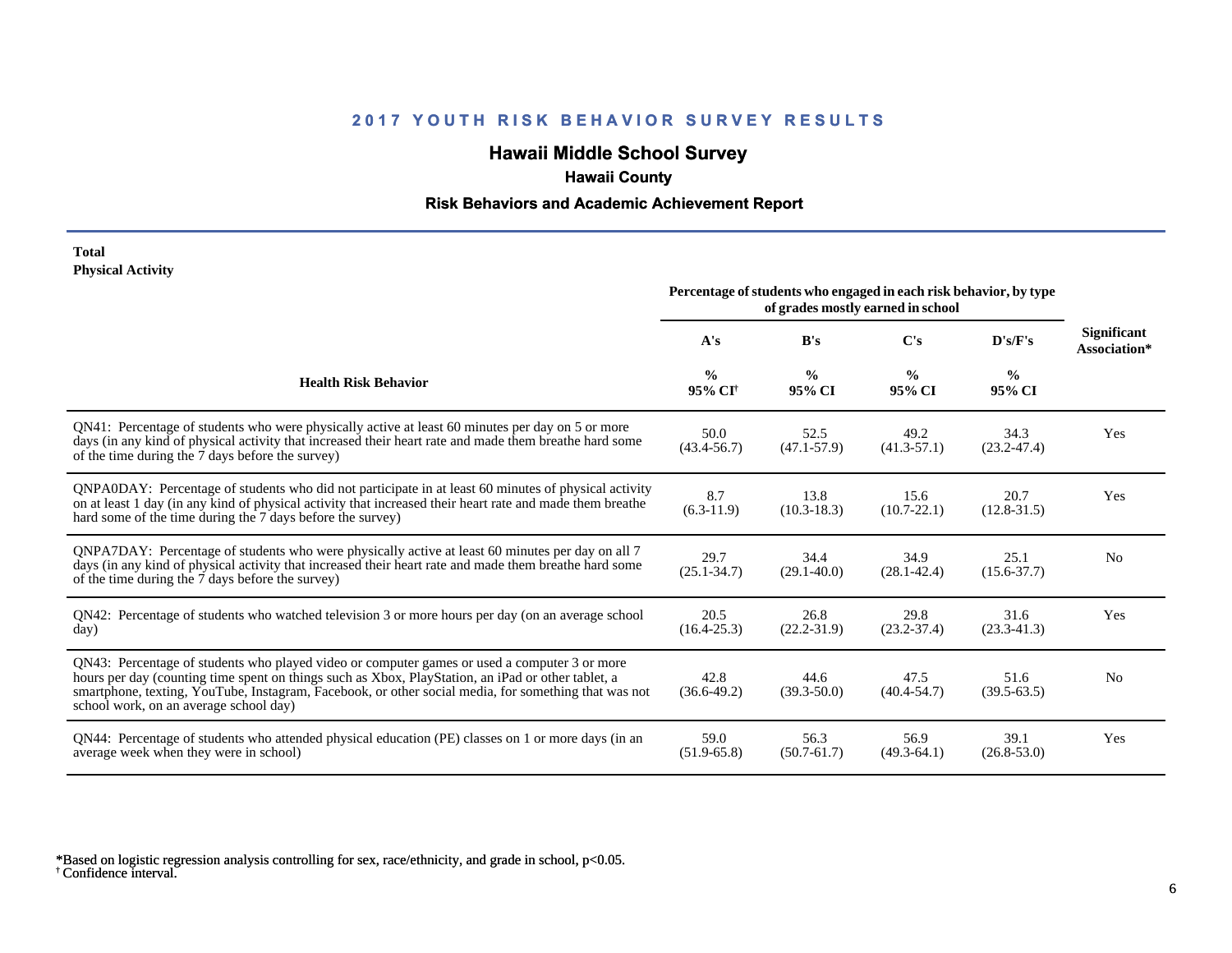# **Hawaii Middle School Survey**

## **Hawaii County**

#### **Risk Behaviors and Academic Achievement Report**

#### **Total Physical Activity**

|                                                                                                                                                                                  |                                      |                         | Percentage of students who engaged in each risk behavior, by type<br>of grades mostly earned in school |                          |                                    |  |
|----------------------------------------------------------------------------------------------------------------------------------------------------------------------------------|--------------------------------------|-------------------------|--------------------------------------------------------------------------------------------------------|--------------------------|------------------------------------|--|
|                                                                                                                                                                                  | A's                                  | B's                     | C's                                                                                                    | D's/F's                  | <b>Significant</b><br>Association* |  |
| <b>Health Risk Behavior</b>                                                                                                                                                      | $\frac{0}{0}$<br>95% CI <sup>†</sup> | $\frac{0}{0}$<br>95% CI | $\frac{0}{0}$<br>95% CI                                                                                | $\frac{6}{10}$<br>95% CI |                                    |  |
| ONDLYPE: Percentage of students who attended physical education (PE) classes on all 5 days (in an<br>average week when they were in school)                                      | 5.9<br>$(3.8-9.1)$                   | 7.0<br>$(4.8 - 10.0)$   | 11.1<br>$(7.1 - 17.1)$                                                                                 | 6.1<br>$(2.7-13.4)$      | N <sub>0</sub>                     |  |
| QN45: Percentage of students who played on at least one sports team (counting any teams run by their<br>school or community groups, during the past 12 months before the survey) | 57.6<br>$(51.7-63.3)$                | 60.5<br>$(54.8-65.9)$   | 50.3<br>$(42.4 - 58.1)$                                                                                | 53.4<br>$(42.8 - 63.7)$  | N <sub>0</sub>                     |  |
| QN46: Percentage of students who had a concussion from playing a sport or being physically active<br>(one or more times during the 12 months before the survey)                  | 17.1<br>$(14.1 - 20.7)$              | 22.5<br>$(18.3 - 27.3)$ | 29.8<br>$(23.0 - 37.5)$                                                                                | 31.1<br>$(21.5 - 42.7)$  | N <sub>0</sub>                     |  |
| QN48: Percentage of students who got 8 or more hours of sleep (on an average school night)                                                                                       | 58.3<br>$(51.6-64.8)$                | 54.1<br>$(48.0 - 60.0)$ | 45.6<br>$(38.2 - 53.1)$                                                                                | 37.8<br>$(26.3 - 50.9)$  | Yes                                |  |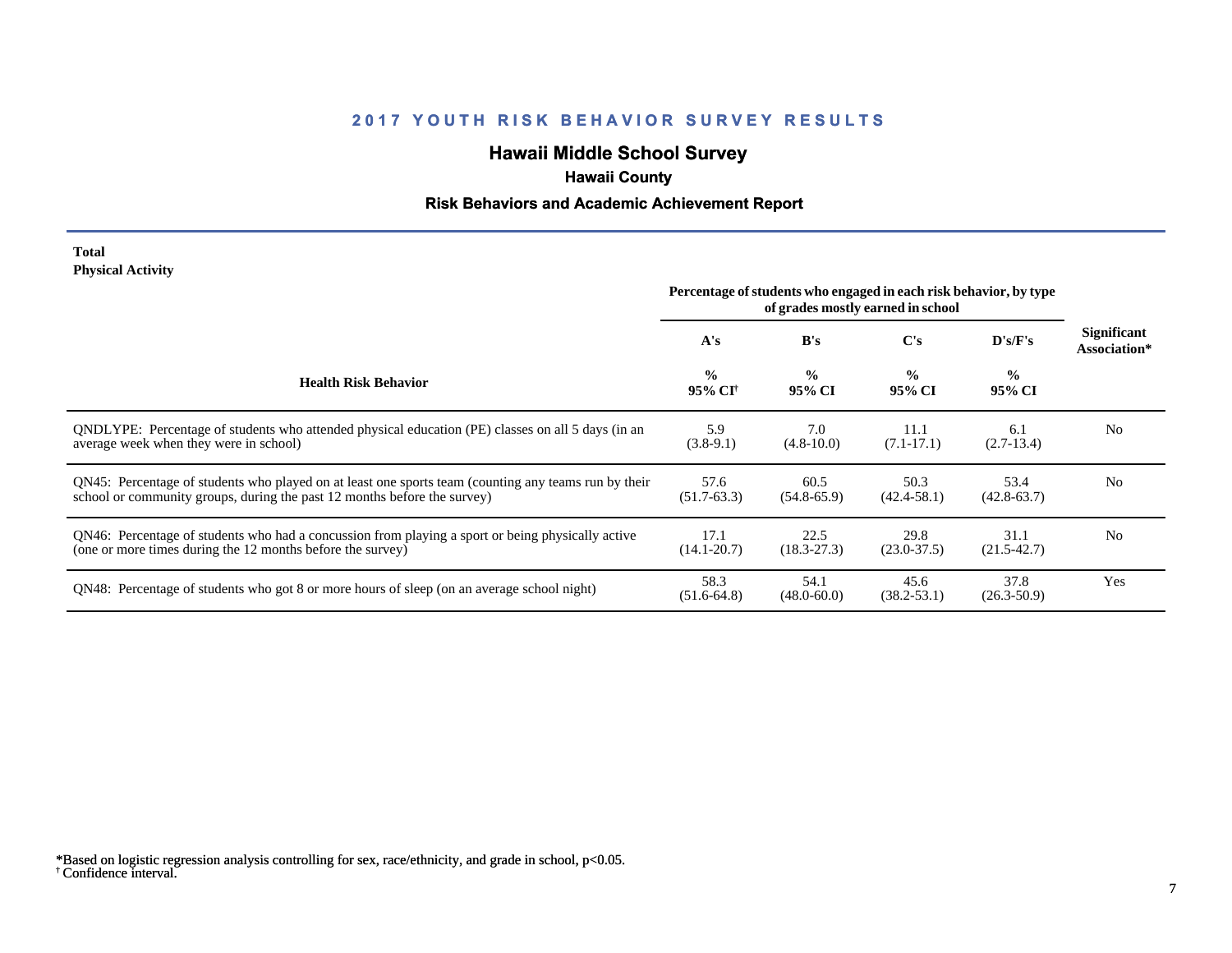# **Hawaii Middle School Survey**

## **Hawaii County**

#### **Risk Behaviors and Academic Achievement Report**

| <b>Total</b><br><b>Other</b>                                                                  |                          |                         | Percentage of students who engaged in each risk behavior, by type<br>of grades mostly earned in school |                         |                                    |
|-----------------------------------------------------------------------------------------------|--------------------------|-------------------------|--------------------------------------------------------------------------------------------------------|-------------------------|------------------------------------|
|                                                                                               | A's                      | B's                     | $\bf C's$                                                                                              | D's/F's                 | <b>Significant</b><br>Association* |
| <b>Health Risk Behavior</b>                                                                   | $\frac{0}{0}$<br>95% CI† | $\frac{0}{0}$<br>95% CI | $\frac{0}{0}$<br>95% CI                                                                                | $\frac{0}{0}$<br>95% CI |                                    |
| QN47: Percentage of students who had ever been told by a doctor or nurse that they had asthma | 26.5<br>$(22.1 - 31.5)$  | 28.2<br>$(23.0 - 34.0)$ | 28.3<br>$(22.5 - 34.9)$                                                                                | 22.3<br>$(15.6 - 30.9)$ | N <sub>0</sub>                     |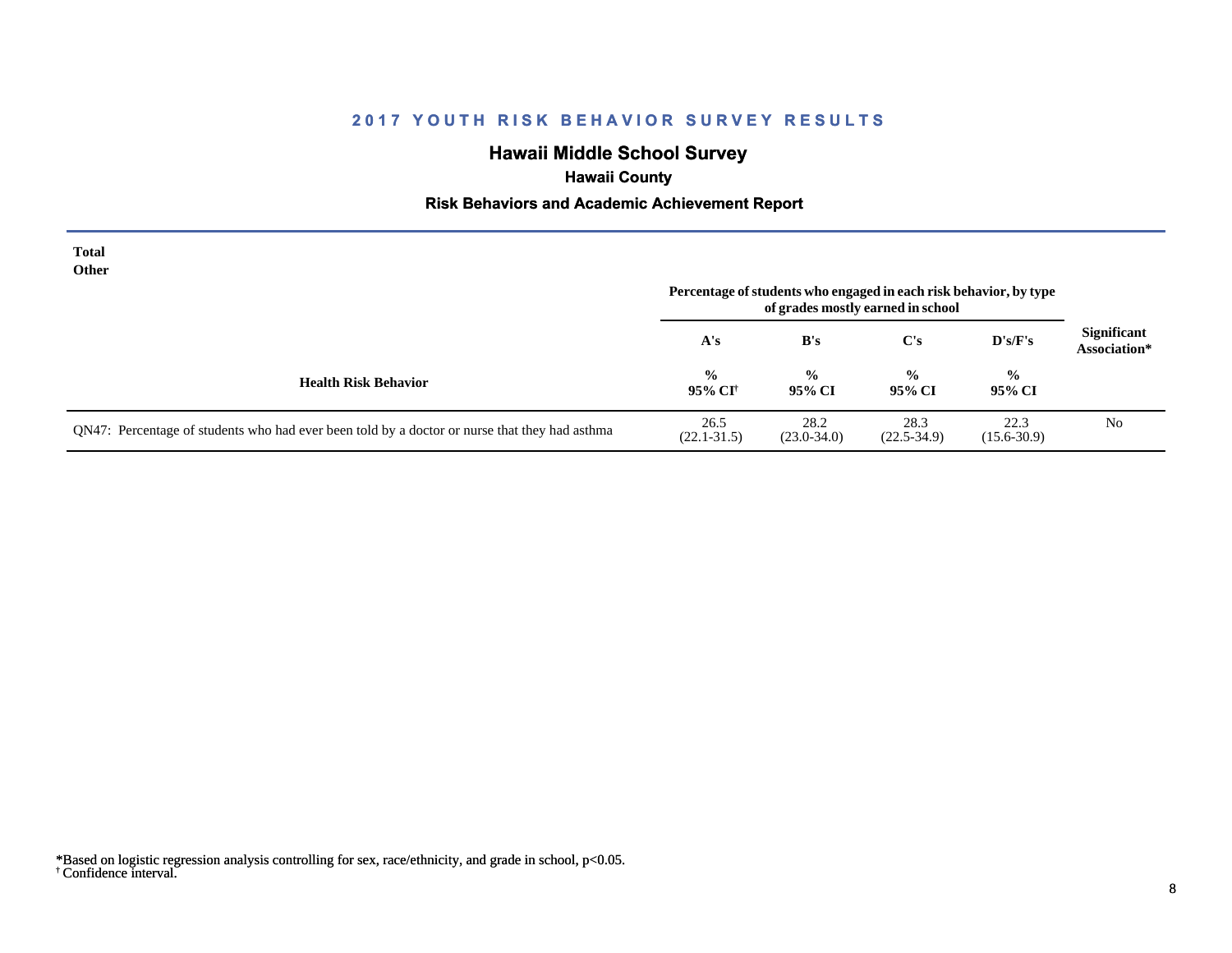# **Hawaii Middle School Survey**

## **Hawaii County**

#### **Risk Behaviors and Academic Achievement Report**

| Total      |
|------------|
| Site-Added |

|                                                                                                        | Percentage of students who engaged in each risk behavior, by type<br>of grades mostly earned in school |                         |                         |                         |                                    |
|--------------------------------------------------------------------------------------------------------|--------------------------------------------------------------------------------------------------------|-------------------------|-------------------------|-------------------------|------------------------------------|
|                                                                                                        | A's                                                                                                    | B's                     | C's                     | D's/F's                 | <b>Significant</b><br>Association* |
| <b>Health Risk Behavior</b>                                                                            | $\frac{0}{0}$<br>95% CI <sup>+</sup>                                                                   | $\frac{0}{0}$<br>95% CI | $\frac{0}{0}$<br>95% CI | $\frac{0}{0}$<br>95% CI |                                    |
| QN50: Percentage of students who report they do not describe themselves as only one race or ethnicity  | 20.7<br>$(17.0 - 25.0)$                                                                                | 18.5<br>$(14.7 - 22.9)$ | 21.7<br>$(15.6 - 29.2)$ | 24.0<br>$(16.3 - 33.9)$ | N <sub>0</sub>                     |
| QN51: Percentage of students who reported that either of their parents or other adults in their family | 20.7                                                                                                   | 32.3                    | 24.0                    | 34.8                    | Yes                                |
| are serving on active duty in the military                                                             | $(16.7 - 25.3)$                                                                                        | $(27.6 - 37.5)$         | $(18.5 - 30.5)$         | $(26.8 - 43.8)$         |                                    |
| QN52: Percentage of students who have serious difficulty concentrating, remembering, or making         | 21.2                                                                                                   | 26.1                    | 31.8                    | 44.5                    | Yes                                |
| decisions (because of a physical, mental, or emotional problem)                                        | $(16.7 - 26.5)$                                                                                        | $(21.9 - 30.8)$         | $(24.9 - 39.7)$         | $(32.7 - 56.9)$         |                                    |
| QN53: Percentage of students who carried a weapon (such as a gun, knife, or club, during the 12        | 17.9                                                                                                   | 21.2                    | 26.0                    | 25.5                    | N <sub>0</sub>                     |
| months before the survey)                                                                              | $(13.9 - 22.8)$                                                                                        | $(16.8 - 26.5)$         | $(19.6 - 33.6)$         | $(15.3 - 39.4)$         |                                    |
| QN54: Percentage of students who did not go to school because they felt they would be unsafe at        | 8.2                                                                                                    | 9.1                     | 11.3                    | 19.5                    | N <sub>o</sub>                     |
| school or on their way to or from school (during the 12 months before the survey)                      | $(5.5-12.2)$                                                                                           | $(6.7-12.3)$            | $(6.3-19.5)$            | $(10.2 - 34.0)$         |                                    |
| QN55: Percentage of students who have been in a physical fight (during the 12 months before the        | 11.3                                                                                                   | 21.1                    | 29.3                    | 44.8                    | Yes                                |
| survey)                                                                                                | $(8.2 - 15.5)$                                                                                         | $(16.9 - 26.0)$         | $(23.5 - 35.7)$         | $(34.3 - 55.8)$         |                                    |
| QN56: Percentage of students who were ever physically forced to have sexual intercourse (when they     | 2.0                                                                                                    | 3.7                     | 4.4                     | 2.9                     | N <sub>0</sub>                     |
| did not want to)                                                                                       | $(1.0-3.7)$                                                                                            | $(2.2-6.1)$             | $(2.1 - 8.7)$           | $(0.9 - 8.8)$           |                                    |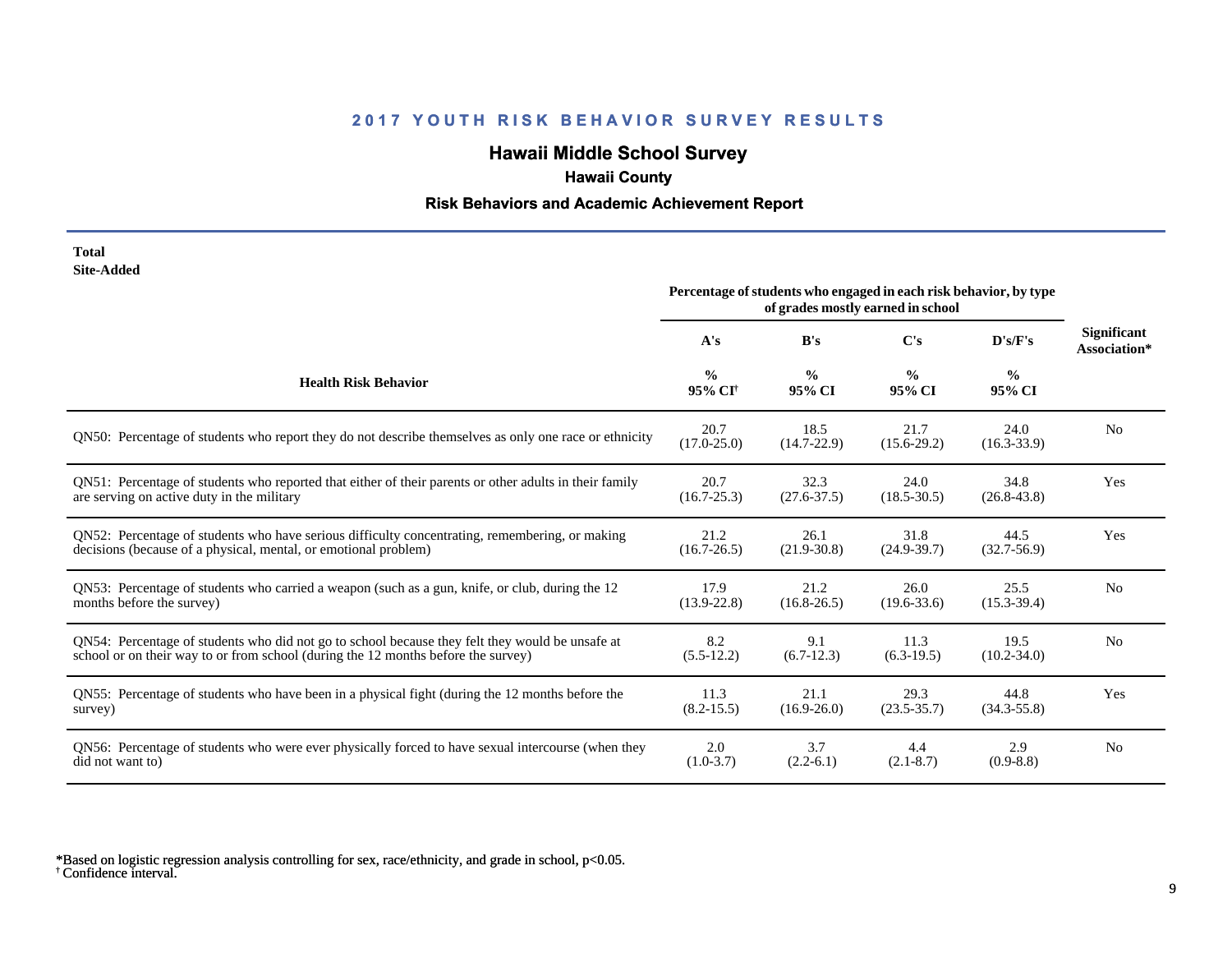# **Hawaii Middle School Survey**

## **Hawaii County**

#### **Risk Behaviors and Academic Achievement Report**

| Total      |
|------------|
| Site-Added |

|                                                                                                                                                                                                                                                                                                                                                                                                                                                                             | Percentage of students who engaged in each risk behavior, by type<br>of grades mostly earned in school |                         |                         |                         |                             |
|-----------------------------------------------------------------------------------------------------------------------------------------------------------------------------------------------------------------------------------------------------------------------------------------------------------------------------------------------------------------------------------------------------------------------------------------------------------------------------|--------------------------------------------------------------------------------------------------------|-------------------------|-------------------------|-------------------------|-----------------------------|
|                                                                                                                                                                                                                                                                                                                                                                                                                                                                             | A's                                                                                                    | B's                     | C's                     | D's/F's                 | Significant<br>Association* |
| <b>Health Risk Behavior</b>                                                                                                                                                                                                                                                                                                                                                                                                                                                 | $\frac{0}{0}$<br>95% CI <sup>+</sup>                                                                   | $\frac{0}{0}$<br>95% CI | $\frac{6}{9}$<br>95% CI | $\frac{6}{6}$<br>95% CI |                             |
| QN57: Percentage of students who had someone force them to do sexual things that they did not want<br>to do (counting such things as kissing, touching, or being physically forced to have sexual intercourse)                                                                                                                                                                                                                                                              | 6.1<br>$(4.2 - 8.8)$                                                                                   | 9.0<br>$(6.3-12.6)$     | 8.1<br>$(4.3-14.6)$     | 14.3<br>$(7.7-25.2)$    | N <sub>0</sub>              |
| QN58: Percentage of students who had someone they were dating or going out with purposely try to<br>control them or emotionally hurt them (counting such things as being told who they could and could<br>not spend time with, being humiliated in front of others, or being threatened if they did not do what<br>they wanted, during the 12 months before the survey, among students who were dating or going out<br>with someone during the 12 months before the survey) | 29.8<br>$(22.8-37.9)$                                                                                  | 26.5<br>$(20.7 - 33.3)$ | 29.0<br>$(21.8-37.4)$   | 33.0<br>$(21.4 - 47.2)$ | N <sub>0</sub>              |
| QN59: Percentage of students who had someone they were dating or going out with physically hurt<br>them on purpose (counting such things as being hit, slammed into something, or injured with an object<br>or weapon, during the 12 months before the survey, among students who were dating or going out with<br>someone during the 12 months before the survey)                                                                                                          | 15.8<br>$(10.2 - 23.5)$                                                                                | 17.3<br>$(12.4 - 23.6)$ | 14.4<br>$(9.3-21.6)$    | 17.5<br>$(8.1 - 33.8)$  | N <sub>0</sub>              |
| QN60: Percentage of students who physically hurt someone they were dating or going out with<br>(counting such things as hitting them, slamming them into something, or injuring them with an object<br>or weapon, during the 12 months before the survey, among students who were dating or going out with<br>someone during the 12 months before the survey)                                                                                                               | 18.9<br>$(12.9-26.9)$                                                                                  | 18.9<br>$(14.3 - 24.6)$ | 12.9<br>$(8.1 - 20.0)$  | 27.2<br>$(16.0-42.2)$   | N <sub>0</sub>              |
| QN61: Percentage of students who had texted, e-mailed, or posted electronically a revealing or sexual<br>photo of themselves (during the 30 days before the survey)                                                                                                                                                                                                                                                                                                         | 1.9<br>$(1.1-3.1)$                                                                                     | 4.9<br>$(3.3 - 7.4)$    | 4.1<br>$(2.1 - 7.8)$    | 2.7<br>$(0.8-8.8)$      | N <sub>0</sub>              |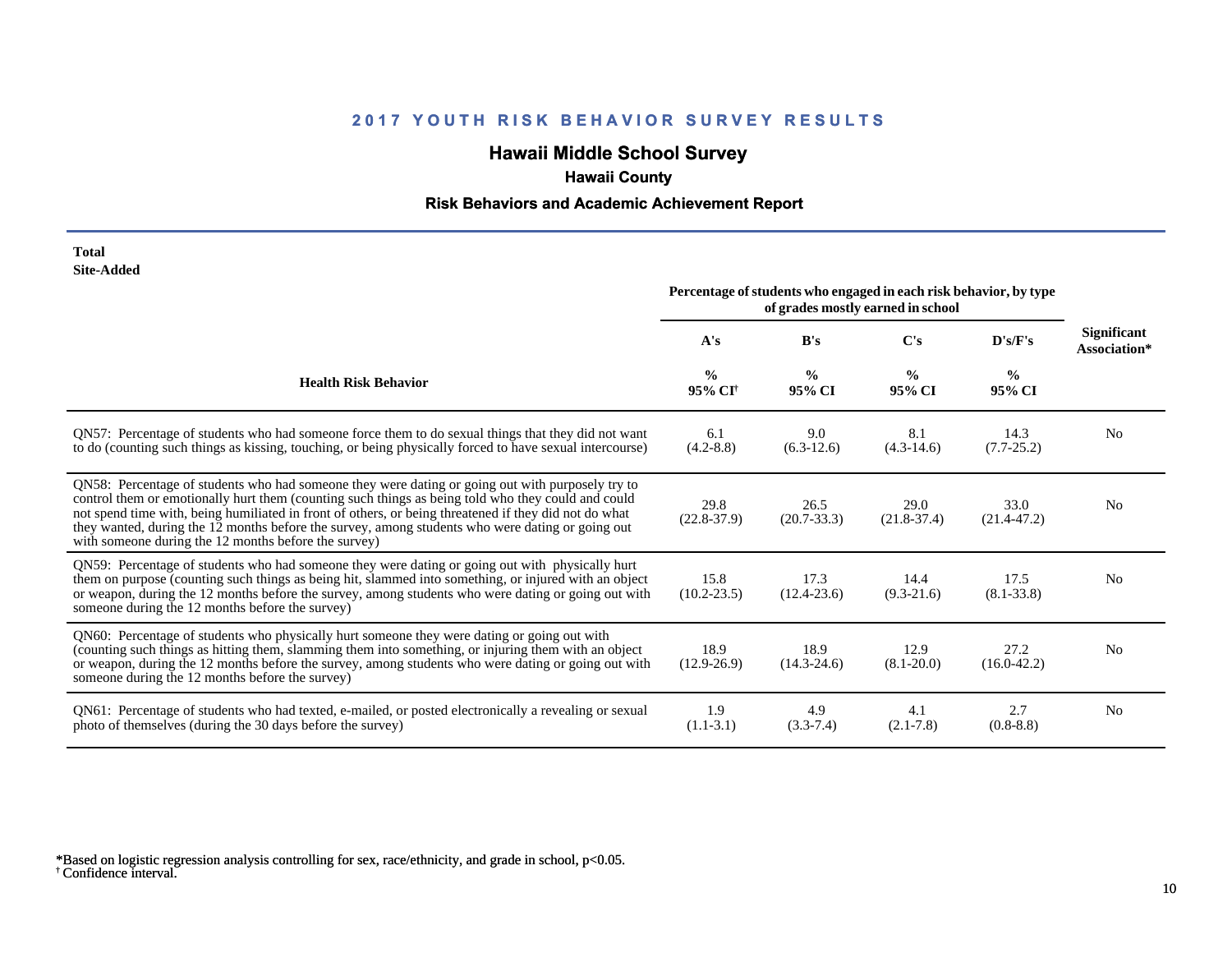# **Hawaii Middle School Survey**

## **Hawaii County**

#### **Risk Behaviors and Academic Achievement Report**

#### **Total Site-Added**

|                                                                                                      | Percentage of students who engaged in each risk behavior, by type<br>of grades mostly earned in school |                         |                         |                         |                                    |
|------------------------------------------------------------------------------------------------------|--------------------------------------------------------------------------------------------------------|-------------------------|-------------------------|-------------------------|------------------------------------|
|                                                                                                      | A's                                                                                                    | B's                     | $\bf C's$               | D's/F's                 | <b>Significant</b><br>Association* |
| <b>Health Risk Behavior</b>                                                                          | $\frac{0}{0}$<br>95% CI <sup>+</sup>                                                                   | $\frac{0}{0}$<br>95% CI | $\frac{0}{0}$<br>95% CI | $\frac{0}{0}$<br>95% CI |                                    |
| QN62: Percentage of students who ever electronically bullied someone (counting being bullied         | 11.2                                                                                                   | 14.9                    | 11.2                    | 20.3                    | N <sub>0</sub>                     |
| through texting, Instagram, Facebook, or other social media)                                         | $(8.1 - 15.4)$                                                                                         | $(11.6-18.9)$           | $(7.4-16.5)$            | $(13.0 - 30.2)$         |                                    |
| QN63: Percentage of students who disagree or strongly disagree that harassment and bullying by other | 9.5                                                                                                    | 10.4                    | 11.3                    | 12.1                    | N <sub>0</sub>                     |
| students is a problem at their school                                                                | $(6.8-13.1)$                                                                                           | $(6.9-15.5)$            | $(7.6-16.4)$            | $(6.9-20.4)$            |                                    |
| QN64: Percentage of students who have ever done something to purposely hurt themselves without       | 16.0                                                                                                   | 22.6                    | 26.8                    | 29.4                    | Yes                                |
| wanting to die (such as cutting or burning themselves on purpose)                                    | $(12.3 - 20.5)$                                                                                        | $(17.9 - 28.2)$         | $(19.8 - 35.2)$         | $(18.5 - 43.4)$         |                                    |
| QN65: Percentage of students who have ever felt so sad or hopeless almost every day for two weeks or | 25.0                                                                                                   | 29.0                    | 30.5                    | 41.6                    | Yes                                |
| more in a row that they stopped doing some usual activities                                          | $(20.6 - 30.1)$                                                                                        | $(24.2 - 34.4)$         | $(25.1 - 36.6)$         | $(31.2 - 52.8)$         |                                    |
| QN66: Percentage of students who reported their attempt to kill themselves resulted in an injury,    | 13.7                                                                                                   | 12.8                    | 18.9                    | 18.0                    | N <sub>0</sub>                     |
| poisoning, or overdose that had to be treated by a doctor or nurse                                   | $(10.8-17.2)$                                                                                          | $(9.8-16.5)$            | $(14.1 - 24.8)$         | $(11.4 - 27.4)$         |                                    |
| QN67: Percentage of students who had at least one drink of alcohol (during the 30 days before the    | 12.3                                                                                                   | 15.5                    | 16.6                    | 19.1                    | N <sub>0</sub>                     |
| survey)                                                                                              | $(9.1 - 16.5)$                                                                                         | $(11.9-19.9)$           | $(11.1 - 23.9)$         | $(11.5-29.9)$           |                                    |
| QN68: Percentage of students who had five or more drinks of alcohol in a row (within a couple of     | 5.2                                                                                                    | 7.7                     | 8.3                     | 11.5                    | N <sub>0</sub>                     |
| hours on at least one day during the 30 days before the survey)                                      | $(3.5 - 7.6)$                                                                                          | $(5.3-11.0)$            | $(5.1-13.1)$            | $(6.2 - 20.5)$          |                                    |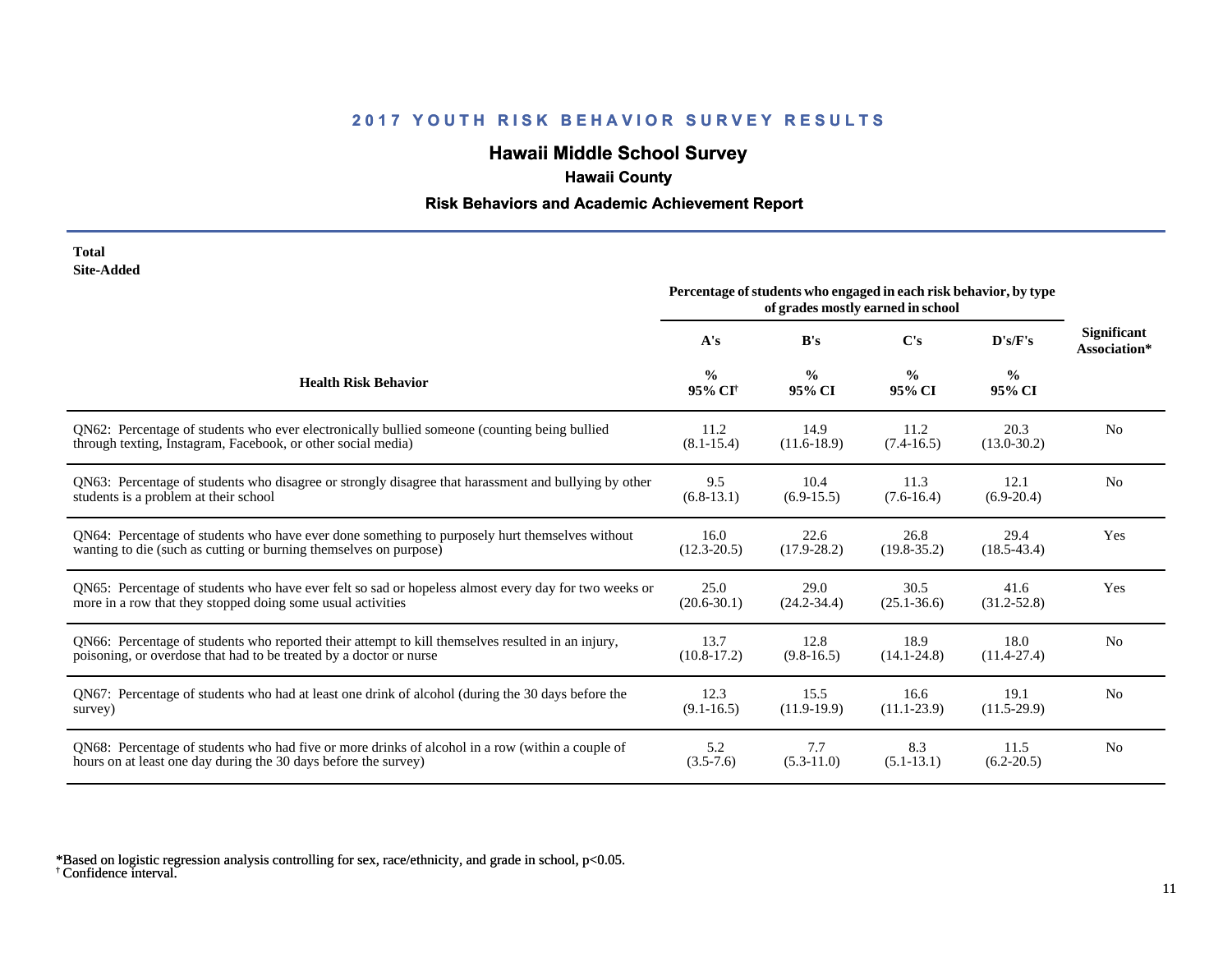# **Hawaii Middle School Survey**

## **Hawaii County**

#### **Risk Behaviors and Academic Achievement Report**

| Total             |
|-------------------|
| <b>Site-Added</b> |

|                                                                                                                                                                                                                                                                                              | Percentage of students who engaged in each risk behavior, by type<br>of grades mostly earned in school |                         |                         |                         |                                    |
|----------------------------------------------------------------------------------------------------------------------------------------------------------------------------------------------------------------------------------------------------------------------------------------------|--------------------------------------------------------------------------------------------------------|-------------------------|-------------------------|-------------------------|------------------------------------|
|                                                                                                                                                                                                                                                                                              | A's                                                                                                    | B's                     | $\bf C's$               | D's/F's                 | <b>Significant</b><br>Association* |
| <b>Health Risk Behavior</b>                                                                                                                                                                                                                                                                  | $\frac{0}{0}$<br>95% CI <sup>+</sup>                                                                   | $\frac{0}{0}$<br>95% CI | $\frac{0}{0}$<br>95% CI | $\frac{0}{0}$<br>95% CI |                                    |
| QN69: Percentage of students who report their parents would feel it is a little bit wrong, wrong, or very                                                                                                                                                                                    | 88.4                                                                                                   | 88.5                    | 88.2                    | 80.7                    | No                                 |
| wrong for them to drink beer, wine, or hard liquor regularly                                                                                                                                                                                                                                 | $(84.9 - 91.2)$                                                                                        | $(84.7-91.4)$           | $(82.3-92.3)$           | $(69.2 - 88.6)$         |                                    |
| QN70: Percentage of students who currently used marijuana (one or more times during the 30 days                                                                                                                                                                                              | 8.0                                                                                                    | 12.0                    | 18.2                    | 26.5                    | Yes                                |
| before the survey)                                                                                                                                                                                                                                                                           | $(5.5-11.3)$                                                                                           | $(8.8-16.2)$            | $(13.8 - 23.6)$         | $(17.1 - 38.7)$         |                                    |
| QN71: Percentage of students who ever used methamphetamines (also called "speed," "crystal,"                                                                                                                                                                                                 | 2.2                                                                                                    | 2.3                     | 1.3                     | 9.1                     | No                                 |
| "crank," or "ice")                                                                                                                                                                                                                                                                           | $(1.3-3.9)$                                                                                            | $(1.2-4.4)$             | $(0.3-4.5)$             | $(3.3 - 23.0)$          |                                    |
| QN72: Percentage of students who ever used ecstasy (also called MDMA)                                                                                                                                                                                                                        | 1.9<br>$(1.1 - 3.5)$                                                                                   | 1.2<br>$(0.6-2.5)$      | 1.2<br>$(0.3-4.3)$      | 6.3<br>$(2.4-15.2)$     | N <sub>0</sub>                     |
| QN73: Percentage of students who ever injected any illegal drug (used a needle to inject any illegal                                                                                                                                                                                         | 7.9                                                                                                    | 9.1                     | 5.1                     | 9.8                     | N <sub>0</sub>                     |
| drug into their body, one or more times during their life)                                                                                                                                                                                                                                   | $(5.6-11.0)$                                                                                           | $(6.5-12.5)$            | $(2.4-10.6)$            | $(5.1 - 17.8)$          |                                    |
| QN76: Percentage of students who tried to lose weight or keep from gaining weight by going without<br>eating for 24 hours or more; taking any diet pills, powders, or liquids; vomiting or taking laxatives;<br>smoking cigarettes; or skipping meals (during the 30 days before the survey) | 11.4<br>$(8.4 - 15.3)$                                                                                 | 15.1<br>$(11.7-19.3)$   | 21.9<br>$(16.0-29.2)$   | 19.4<br>$(11.9 - 30.0)$ | Yes                                |
| QN77: Percentage of students who most of the time or always went hungry because there was not                                                                                                                                                                                                | 5.2                                                                                                    | 5.5                     | 7.4                     | 15.1                    | N <sub>0</sub>                     |
| enough food in their home (during the 30 days before the survey)                                                                                                                                                                                                                             | $(3.4 - 7.7)$                                                                                          | $(3.6-8.1)$             | $(4.3-12.5)$            | $(9.0-24.2)$            |                                    |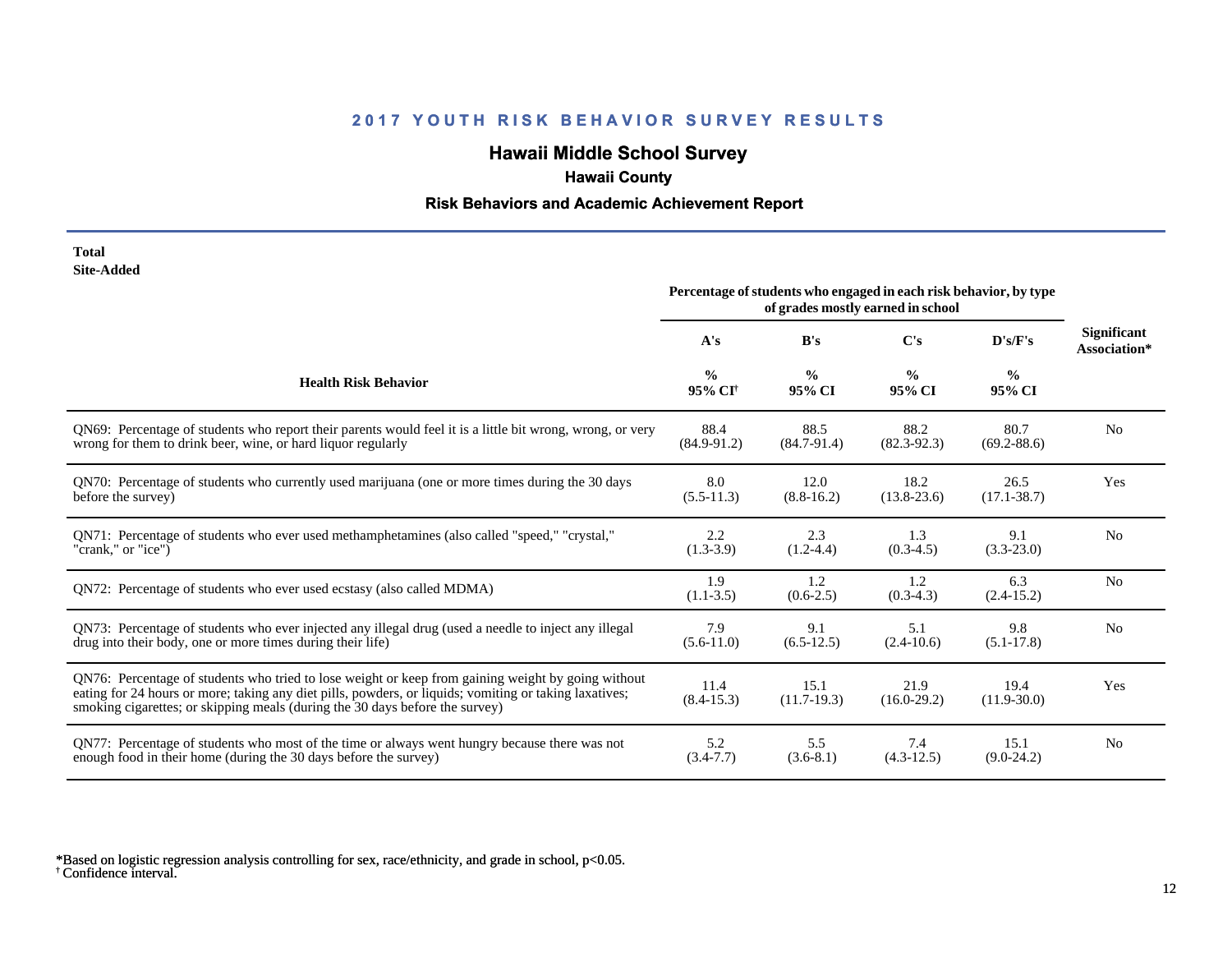# **Hawaii Middle School Survey**

## **Hawaii County**

#### **Risk Behaviors and Academic Achievement Report**

| Total      |
|------------|
| Site-Added |

|                                                                                                       | Percentage of students who engaged in each risk behavior, by type<br>of grades mostly earned in school |                         |                         |                         |                                    |
|-------------------------------------------------------------------------------------------------------|--------------------------------------------------------------------------------------------------------|-------------------------|-------------------------|-------------------------|------------------------------------|
|                                                                                                       | A's                                                                                                    | B's                     | C's                     | D's/F's                 | <b>Significant</b><br>Association* |
| <b>Health Risk Behavior</b>                                                                           | $\frac{0}{0}$<br>95% CI <sup>+</sup>                                                                   | $\frac{0}{0}$<br>95% CI | $\frac{0}{0}$<br>95% CI | $\frac{0}{0}$<br>95% CI |                                    |
| ON78: Percentage of students who did exercises to strengthen or tone their muscles on three or more   | 49.1                                                                                                   | 58.1                    | 61.0                    | 47.9                    | Yes                                |
| days (such as push-ups, sit-ups, or weight lifting, during the 7 days before the survey)              | $(43.0 - 55.3)$                                                                                        | $(51.6-64.3)$           | $(52.2 - 69.2)$         | $(39.1 - 56.9)$         |                                    |
| QN79: Percentage of students who walk or ride their bike to or from school (one or more days during   | 22.1                                                                                                   | 26.5                    | 26.7                    | 39.0                    | N <sub>0</sub>                     |
| an average week when they are in school and weather allows them to do so)                             | $(17.8 - 27.1)$                                                                                        | $(21.5 - 32.4)$         | $(20.9 - 33.4)$         | $(28.9 - 50.1)$         |                                    |
| QN80: Percentage of students who have been taught about AIDS or HIV infection in school               | 48.1<br>$(40.8 - 55.5)$                                                                                | 42.1<br>$(35.2 - 49.3)$ | 46.5<br>$(38.8 - 54.4)$ | 64.3<br>$(53.3 - 74.0)$ | Yes                                |
| QN81: Percentage of students who most of the time or always wear sunscreen (with an SPF of 15 or      | 15.3                                                                                                   | 8.5                     | 5.2                     | 4.4                     | Yes                                |
| higher when they are outside for more than one hour on a sunny day)                                   | $(11.3 - 20.3)$                                                                                        | $(5.7-12.4)$            | $(3.0-8.8)$             | $(1.8-10.6)$            |                                    |
| QN82: Percentage of students who did not go to school because they were sick (on one or more days     | 39.5                                                                                                   | 52.7                    | 61.1                    | 57.1                    | Yes                                |
| during the 30 days before the survey)                                                                 | $(34.0 - 45.2)$                                                                                        | $(47.5 - 57.8)$         | $(53.4 - 68.3)$         | $(45.8 - 67.7)$         |                                    |
| QN83: Percentage of students who saw a doctor or nurse (for a check-up or physical exam when they     | 45.8                                                                                                   | 45.3                    | 43.9                    | 51.4                    | N <sub>0</sub>                     |
| were not sick or injured during the 12 months before the survey)                                      | $(40.9 - 50.8)$                                                                                        | $(39.7 - 51.0)$         | $(37.0 - 51.1)$         | $(40.9 - 61.9)$         |                                    |
| QN84: Percentage of students who saw a dentist (for a check-up, exam, teeth cleaning, or other dental | 64.2                                                                                                   | 56.0                    | 49.0                    | 61.2                    | Yes                                |
| work, during the 12 months before the survey)                                                         | $(58.1 - 69.8)$                                                                                        | $(50.5-61.2)$           | $(41.7-56.3)$           | $(50.4 - 71.1)$         |                                    |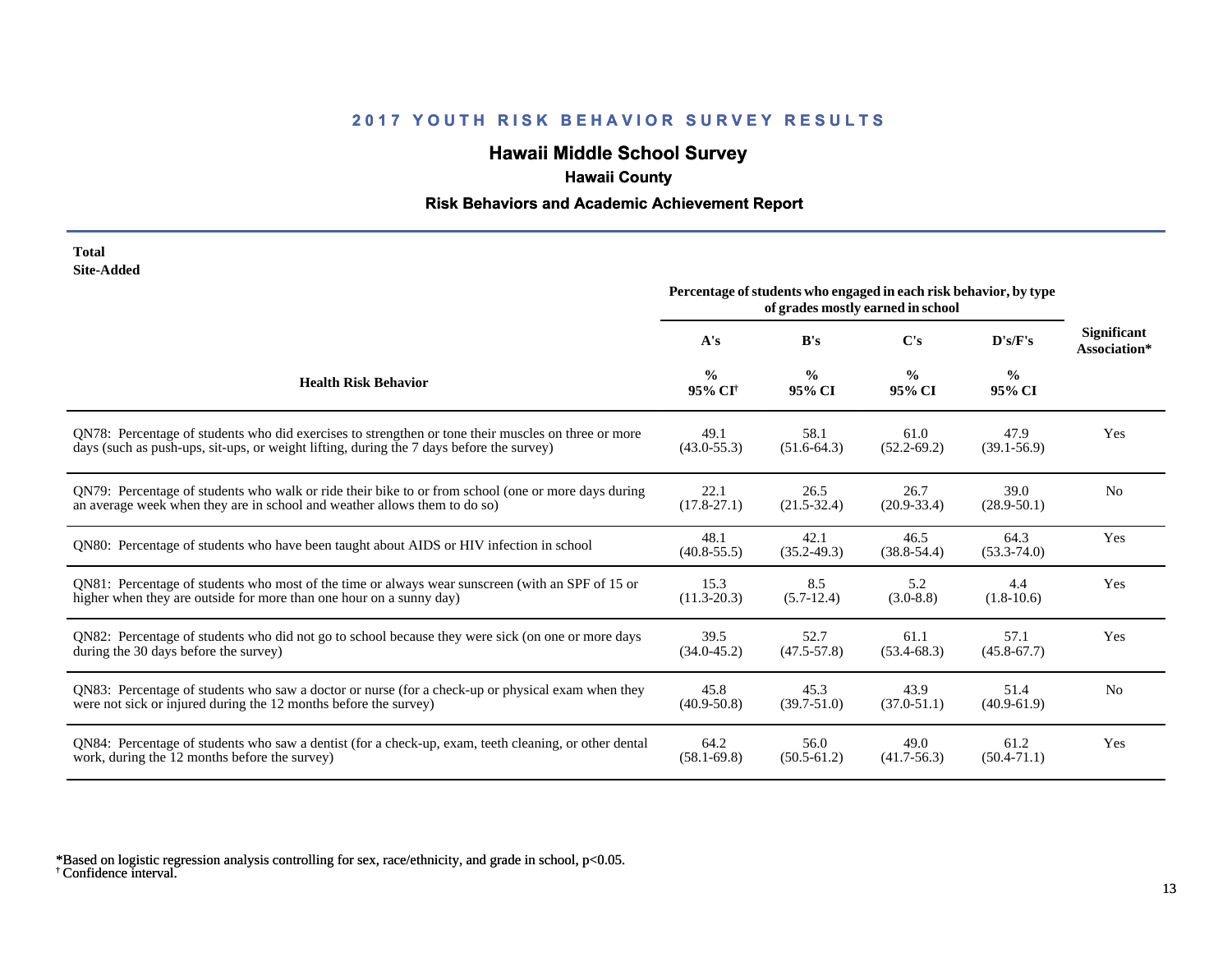# **Hawaii Middle School Survey**

## **Hawaii County**

#### **Risk Behaviors and Academic Achievement Report**

#### **Total Site-Added**

|                                                                                                                                                                                                                                            | Percentage of students who engaged in each risk behavior, by type<br>of grades mostly earned in school |                         |                         |                         |                                    |
|--------------------------------------------------------------------------------------------------------------------------------------------------------------------------------------------------------------------------------------------|--------------------------------------------------------------------------------------------------------|-------------------------|-------------------------|-------------------------|------------------------------------|
|                                                                                                                                                                                                                                            | A's                                                                                                    | B's                     | C's                     | D's/F's                 | <b>Significant</b><br>Association* |
| <b>Health Risk Behavior</b>                                                                                                                                                                                                                | $\frac{0}{0}$<br>95% CI <sup>+</sup>                                                                   | $\frac{0}{0}$<br>95% CI | $\frac{0}{0}$<br>95% CI | $\frac{0}{0}$<br>95% CI |                                    |
| QN85: Percentage of students who had a toothache (during the 12 months before the survey)                                                                                                                                                  | 20.4<br>$(16.3 - 25.1)$                                                                                | 26.6<br>$(22.3-31.5)$   | 27.1<br>$(21.5-33.5)$   | 36.1<br>$(25.0 - 48.9)$ | Yes                                |
| QN86: Percentage of students who had been told by a doctor or nurse that they had asthma and who<br>still have asthma                                                                                                                      | 15.2<br>$(11.2 - 20.4)$                                                                                | 12.6<br>$(9.4 - 16.6)$  | 15.5<br>$(11.0 - 21.4)$ | 11.2<br>$(6.8-17.9)$    | N <sub>o</sub>                     |
| ON87: Percentage of students who think they definitely will not complete high school                                                                                                                                                       | 2.6<br>$(1.5-4.4)$                                                                                     | 5.1<br>$(3.0-8.6)$      | 4.1<br>$(1.5-10.6)$     | 10.8<br>$(5.3-21.0)$    | N <sub>o</sub>                     |
| QN88: Percentage of students who usually slept in the home of a friend, family member, or other<br>person because they had to leave their home or their parent or guardian cannot afford housing (during<br>the 30 days before the survey) | 3.8<br>$(2.2-6.4)$                                                                                     | 4.3<br>$(2.1 - 8.5)$    | 2.5<br>$(1.1-5.5)$      | 4.6<br>$(1.7-11.8)$     | N <sub>0</sub>                     |
| QN89: Percentage of students who reported there is at least one teacher or other adult in their school<br>that they can talk to if they have a problem                                                                                     | 69.7<br>$(63.2 - 75.4)$                                                                                | 71.6<br>$(66.8 - 76.0)$ | 72.5<br>$(64.5-79.3)$   | 68.0<br>$(58.6 - 76.1)$ | N <sub>o</sub>                     |
| QN90: Percentage of students who have a teacher or other adult at their school who really cares about<br>them                                                                                                                              | 57.3<br>$(51.3-63.2)$                                                                                  | 57.8<br>$(50.7-64.6)$   | 62.2<br>$(54.5-69.2)$   | 51.3<br>$(40.1 - 62.4)$ | N <sub>o</sub>                     |
| QN91: Percentage of students who have an adult outside of school they can talk to about things that<br>are important to them                                                                                                               | 76.2<br>$(70.0 - 81.5)$                                                                                | 75.2<br>$(70.1 - 79.6)$ | 75.9<br>$(69.6 - 81.2)$ | 77.1<br>$(67.4 - 84.5)$ | N <sub>0</sub>                     |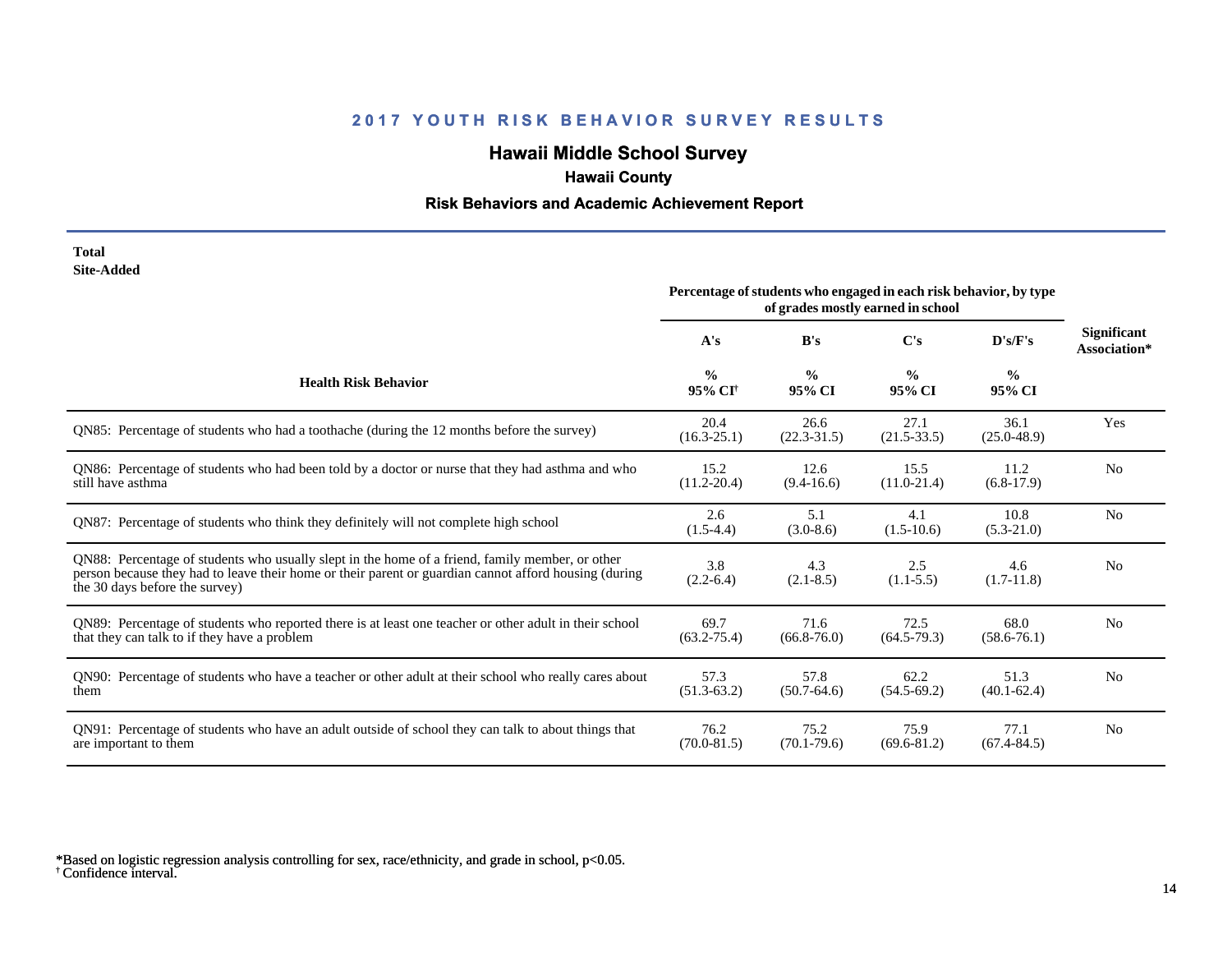# **Hawaii Middle School Survey**

## **Hawaii County**

#### **Risk Behaviors and Academic Achievement Report**

| Total      |
|------------|
| Site-Added |

|                                                                                                          | Percentage of students who engaged in each risk behavior, by type<br>of grades mostly earned in school |                         |                         |                         |                                    |
|----------------------------------------------------------------------------------------------------------|--------------------------------------------------------------------------------------------------------|-------------------------|-------------------------|-------------------------|------------------------------------|
|                                                                                                          | A's                                                                                                    | B's                     | C's                     | D's/F's                 | <b>Significant</b><br>Association* |
| <b>Health Risk Behavior</b>                                                                              | $\frac{0}{0}$<br>95% CI <sup>+</sup>                                                                   | $\frac{0}{0}$<br>95% CI | $\frac{0}{0}$<br>95% CI | $\frac{6}{9}$<br>95% CI |                                    |
| ON92: Percentage of students who have talked with at least one of their parents or another adult in      | 40.2                                                                                                   | 39.5                    | 36.7                    | 46.3                    | N <sub>0</sub>                     |
| their family about the dangers of tobacco, alcohol, or drug use (during the 12 months before the survey) | $(34.5 - 46.1)$                                                                                        | $(33.8 - 45.4)$         | $(29.7-44.5)$           | $(34.9 - 58.1)$         |                                    |
| QN93: Percentage of students who reported their parents or other adults in their family talked with      | 35.5                                                                                                   | 35.6                    | 36.1                    | 47.7                    | N <sub>o</sub>                     |
| them about what they expect them to do or not to do when it comes to sex                                 | $(28.9 - 42.8)$                                                                                        | $(30.6 - 40.9)$         | $(29.3 - 43.4)$         | $(36.9 - 58.6)$         |                                    |
| QN94: Percentage of students who ever talked with their parents or other adults in their family about    | 27.3                                                                                                   | 29.3                    | 28.0                    | 39.6                    | N <sub>o</sub>                     |
| how to say no to having sex                                                                              | $(22.7 - 32.4)$                                                                                        | $(24.5 - 34.7)$         | $(21.5 - 35.5)$         | $(26.9 - 53.9)$         |                                    |
| QN95: Percentage of students who most of the time or always get the kind of help they need (among        | 29.9                                                                                                   | 23.3                    | 24.1                    | 34.1                    | N <sub>o</sub>                     |
| students who report having felt sad, empty, hopeless, angry, or anxious)                                 | $(24.1 - 36.5)$                                                                                        | $(18.3 - 29.2)$         | $(18.2 - 31.1)$         | $(23.2 - 46.9)$         |                                    |
| QN96: Percentage of students who have ever ridden in a car driven by someone, including the student,     | 25.2                                                                                                   | 29.4                    | 38.7                    | 31.8                    | Yes                                |
| who was "high" or had been using alcohol or drugs                                                        | $(21.5-29.4)$                                                                                          | $(24.2 - 35.2)$         | $(31.3-46.6)$           | $(21.8 - 43.7)$         |                                    |
| QN97: Percentage of students who ever use alcohol or drugs to relax, feel better about themselves, or    | 6.0                                                                                                    | 10.5                    | 18.7                    | 20.0                    | Yes                                |
| fit in                                                                                                   | $(3.7-9.8)$                                                                                            | $(7.6-14.3)$            | $(12.8 - 26.5)$         | $(12.8-29.9)$           |                                    |
| QN98: Percentage of students who ever use alcohol or drugs while they are alone                          | 8.2<br>$(5.8-11.4)$                                                                                    | 11.2<br>$(7.9-15.6)$    | 11.2<br>$(7.3-16.8)$    | 17.1<br>$(10.0-27.5)$   | Yes                                |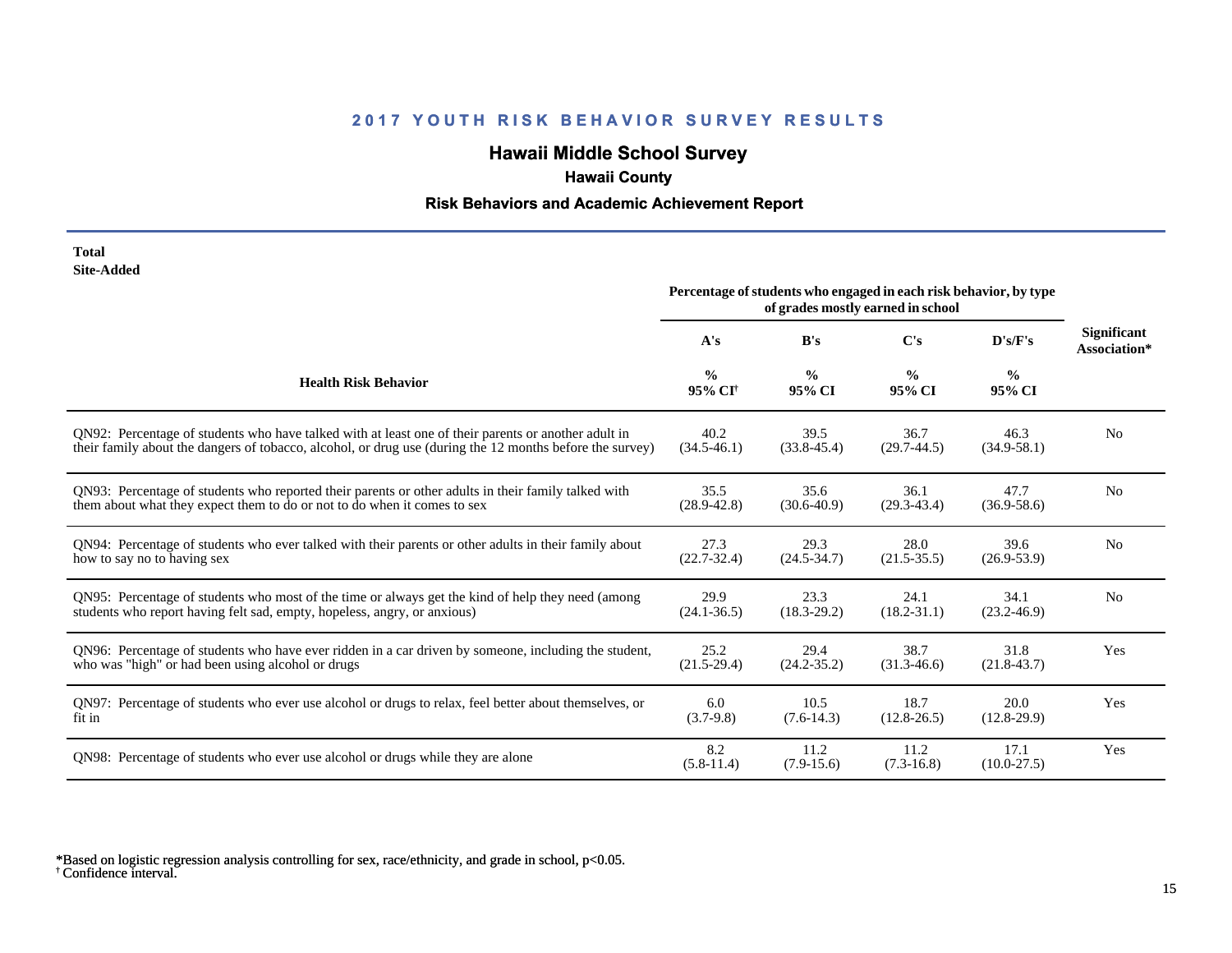# **Hawaii Middle School Survey**

## **Hawaii County**

#### **Risk Behaviors and Academic Achievement Report**

#### **Total Site-Added**

|                                                                                                      | Percentage of students who engaged in each risk behavior, by type<br>of grades mostly earned in school |                         |                         |                         |                                    |
|------------------------------------------------------------------------------------------------------|--------------------------------------------------------------------------------------------------------|-------------------------|-------------------------|-------------------------|------------------------------------|
|                                                                                                      | A's                                                                                                    | B's                     | C's                     | D's/F's                 | <b>Significant</b><br>Association* |
| <b>Health Risk Behavior</b>                                                                          | $\frac{0}{0}$<br>95% CI <sup>+</sup>                                                                   | $\frac{0}{0}$<br>95% CI | $\frac{0}{0}$<br>95% CI | $\frac{0}{0}$<br>95% CI |                                    |
| QN99: Percentage of students who ever forget things they did while using alcohol or drugs            | 4.7<br>$(2.9 - 7.5)$                                                                                   | 8.2<br>$(5.1-12.9)$     | 8.9<br>$(5.5-14.0)$     | 9.5<br>$(4.8-18.0)$     | N <sub>0</sub>                     |
| QN100: Percentage of students who have family or friends that have told them that they should cut    | 10.1                                                                                                   | 10.4                    | 16.9                    | 13.5                    | N <sub>0</sub>                     |
| down on their drinking or drug use                                                                   | $(7.2-14.0)$                                                                                           | $(7.2 - 14.8)$          | $(12.3 - 22.7)$         | $(7.4-23.4)$            |                                    |
| QN101: Percentage of students who have ever gotten into trouble while they were using alcohol or     | 6.6                                                                                                    | 10.2                    | 9.6                     | 14.7                    | N <sub>0</sub>                     |
| drugs                                                                                                | $(4.4-9.7)$                                                                                            | $(7.2 - 14.4)$          | $(5.6-16.0)$            | $(8.5 - 24.4)$          |                                    |
| QN102: Percentage of students who have attended school under the influence of alcohol, marijuana, or | 6.3                                                                                                    | 10.4                    | 14.9                    | 19.1                    | Yes                                |
| other drugs (during the 12 months before the survey)                                                 | $(4.2 - 9.4)$                                                                                          | $(6.9-15.3)$            | $(10.2 - 21.3)$         | $(11.4 - 30.4)$         |                                    |
| QNNODNT: Percentage of students who never saw a dentist (for a check-up, exam, teeth cleaning, or    | 3.0                                                                                                    | 2.2                     | 2.3                     | 5.4                     | N <sub>0</sub>                     |
| other dental work)                                                                                   | $(1.5-5.7)$                                                                                            | $(1.2-4.1)$             | $(0.9-5.4)$             | $(1.6-16.8)$            |                                    |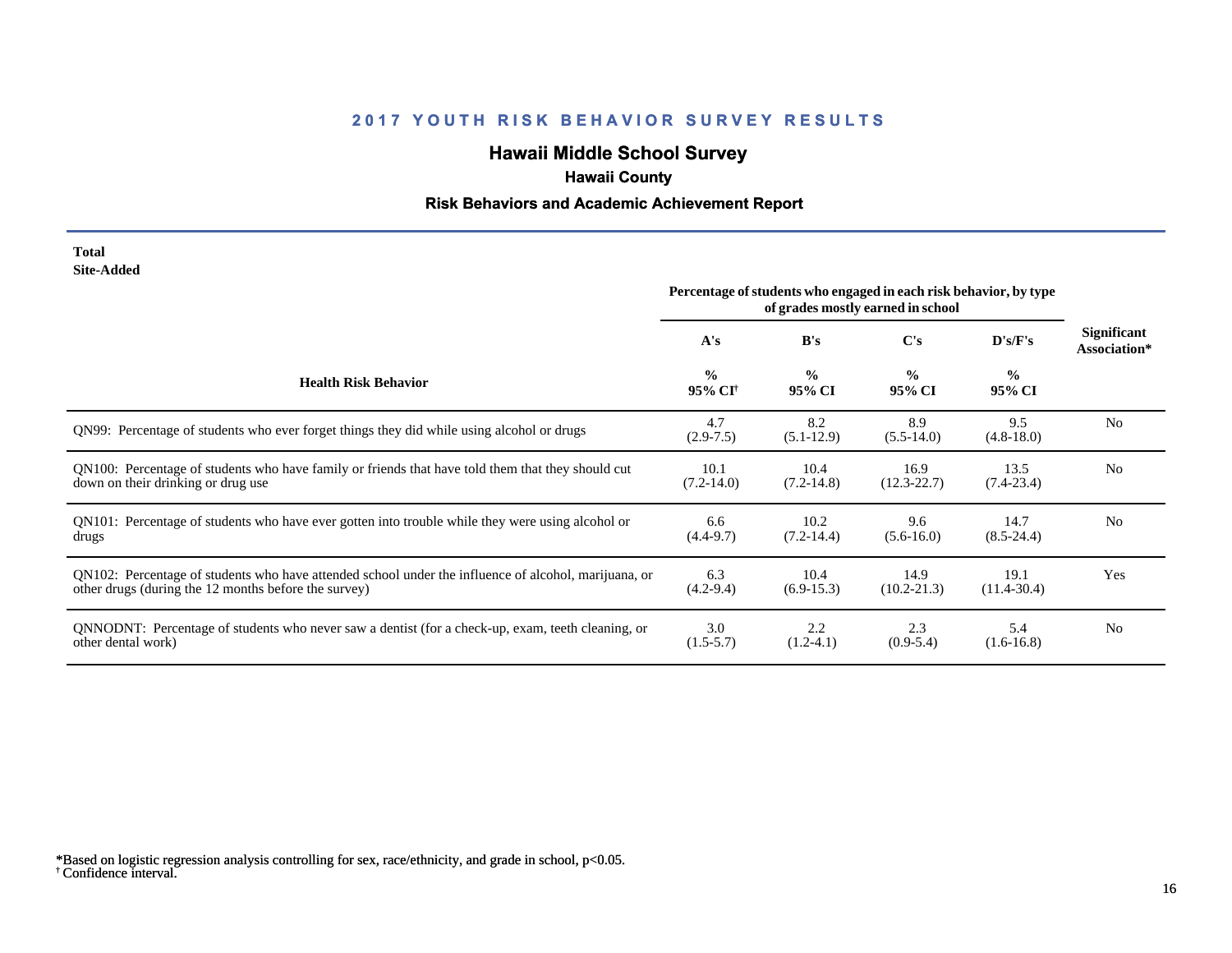# **Hawaii Middle School Survey**

## **Hawaii County**

#### **Risk Behaviors and Academic Achievement Report**

#### **Male Unintentional Injuries/Violence**

|                                                                                                                                                           | Percentage of students who engaged in each risk behavior, by type<br>of grades mostly earned in school |                         |                         |                         |                                    |
|-----------------------------------------------------------------------------------------------------------------------------------------------------------|--------------------------------------------------------------------------------------------------------|-------------------------|-------------------------|-------------------------|------------------------------------|
|                                                                                                                                                           | A's                                                                                                    | B's                     | $\bf C's$               | D's/F's                 | <b>Significant</b><br>Association* |
| <b>Health Risk Behavior</b>                                                                                                                               | $\frac{0}{0}$<br>95% CI <sup>+</sup>                                                                   | $\frac{0}{0}$<br>95% CI | $\frac{0}{0}$<br>95% CI | $\frac{0}{0}$<br>95% CI |                                    |
| QN12: Percentage of students who were ever bullied on school property                                                                                     | 44.9<br>$(36.8 - 53.2)$                                                                                | 38.1<br>$(31.2 - 45.6)$ | 42.6<br>$(34.7 - 51.0)$ | 40.6<br>$(27.5 - 55.1)$ | N <sub>0</sub>                     |
| QN13: Percentage of students who were ever electronically bullied (counting being bullied through<br>texting, Instagram, Facebook, or other social media) | 20.7<br>$(13.8-29.8)$                                                                                  | 14.2<br>$(9.6 - 20.3)$  | 19.1<br>$(13.3 - 26.6)$ | 19.2<br>$(10.0 - 33.7)$ | N <sub>o</sub>                     |
| QN14: Percentage of students who ever seriously thought about killing themselves                                                                          | 14.3<br>$(9.7 - 20.7)$                                                                                 | 22.5<br>$(16.7-29.5)$   | 16.7<br>$(11.4 - 23.7)$ | 18.5<br>$(9.5 - 32.8)$  | N <sub>o</sub>                     |
| QN15: Percentage of students who ever made a plan about how they would kill themselves                                                                    | 11.2<br>$(6.5-18.4)$                                                                                   | 12.4<br>$(8.3-18.2)$    | 12.8<br>$(7.8-20.3)$    | 10.1<br>$(3.8-24.1)$    | N <sub>0</sub>                     |
| QN16: Percentage of students who ever tried to kill themselves                                                                                            | 7.9<br>$(4.3-14.0)$                                                                                    | 8.4<br>$(5.0-13.8)$     | 10.3<br>$(5.8-17.4)$    | 3.7<br>$(0.8-15.4)$     | N <sub>o</sub>                     |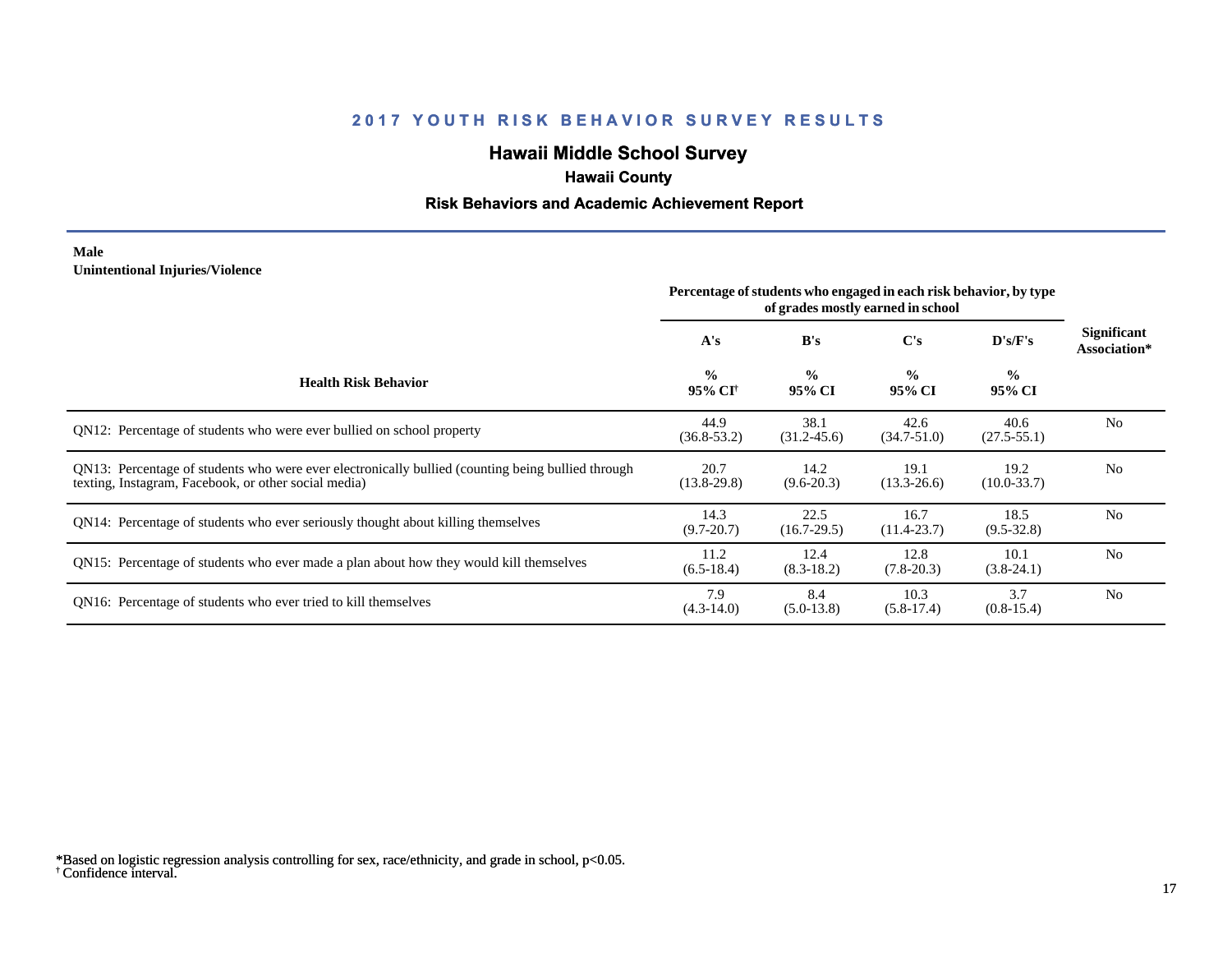# **Hawaii Middle School Survey**

## **Hawaii County**

#### **Risk Behaviors and Academic Achievement Report**

| Male               |  |
|--------------------|--|
| <b>Tobacco Use</b> |  |

|                                                                                                                                                                                                                                                                                                                | Percentage of students who engaged in each risk behavior, by type<br>of grades mostly earned in school |                         |                         |                         |                             |
|----------------------------------------------------------------------------------------------------------------------------------------------------------------------------------------------------------------------------------------------------------------------------------------------------------------|--------------------------------------------------------------------------------------------------------|-------------------------|-------------------------|-------------------------|-----------------------------|
|                                                                                                                                                                                                                                                                                                                | A's                                                                                                    | B's                     | C's                     | D's/F's                 | Significant<br>Association* |
| <b>Health Risk Behavior</b>                                                                                                                                                                                                                                                                                    | $\frac{0}{0}$<br>95% CI <sup>+</sup>                                                                   | $\frac{0}{0}$<br>95% CI | $\frac{0}{0}$<br>95% CI | $\frac{0}{0}$<br>95% CI |                             |
| QN18: Percentage of students who tried cigarette smoking for the first time before age 11 years (even<br>one or two puffs)                                                                                                                                                                                     | 6.1<br>$(3.2-11.1)$                                                                                    | 7.4<br>$(4.2 - 12.7)$   | 8.4<br>$(4.0-16.6)$     | 14.3<br>$(7.4 - 26.0)$  | N <sub>0</sub>              |
| QN19: Percentage of students who currently smoked cigarettes (on at least 1 day during the 30 days<br>before the survey)                                                                                                                                                                                       | 1.2<br>$(0.2 - 5.7)$                                                                                   | 4.5<br>$(2.4-8.5)$      | 8.3<br>$(3.9-16.6)$     | 10.8<br>$(4.7-22.9)$    | Yes                         |
| QNFRCIG: Percentage of students who currently smoked cigarettes frequently (on 20 or more days<br>during the 30 days before the survey)                                                                                                                                                                        | 0.0                                                                                                    | 0.0                     | 0.4<br>$(0.0-2.6)$      | 0.0                     | Yes                         |
| QN21: Percentage of students who ever used an electronic vapor product (including e-cigarettes,<br>e-cigars, e-pipes, vape pipes, vaping pens, e-hookahs, and hookah pens [such as blu, NJOY, Vuse,<br>MarkTen, Logic, Vapin Plus, eGo, and Halo])                                                             | 29.6<br>$(22.7-37.6)$                                                                                  | 35.0<br>$(28.4 - 42.2)$ | 40.6<br>$(31.9-50.0)$   | 65.5<br>$(49.3 - 78.7)$ | Yes                         |
| QN22: Percentage of students who currently used an electronic vapor product (including e-cigarettes,<br>e-cigars, e-pipes, vape pipes, vaping pens, e-hookahs, and hookah pens [such as blu, NJOY, Vuse,<br>MarkTen, Logic, Vapin Plus, eGo, and Halo, on at least 1 day during the 30 days before the survey) | 15.3<br>$(10.1 - 22.3)$                                                                                | 23.7<br>$(18.4 - 30.0)$ | 32.4<br>$(24.4 - 41.7)$ | 44.8<br>$(30.4 - 60.2)$ | Yes                         |

<sup>†</sup> Confidence interval. \*Based on logistic regression analysis controlling for sex, race/ethnicity, and grade in school, p<0.05.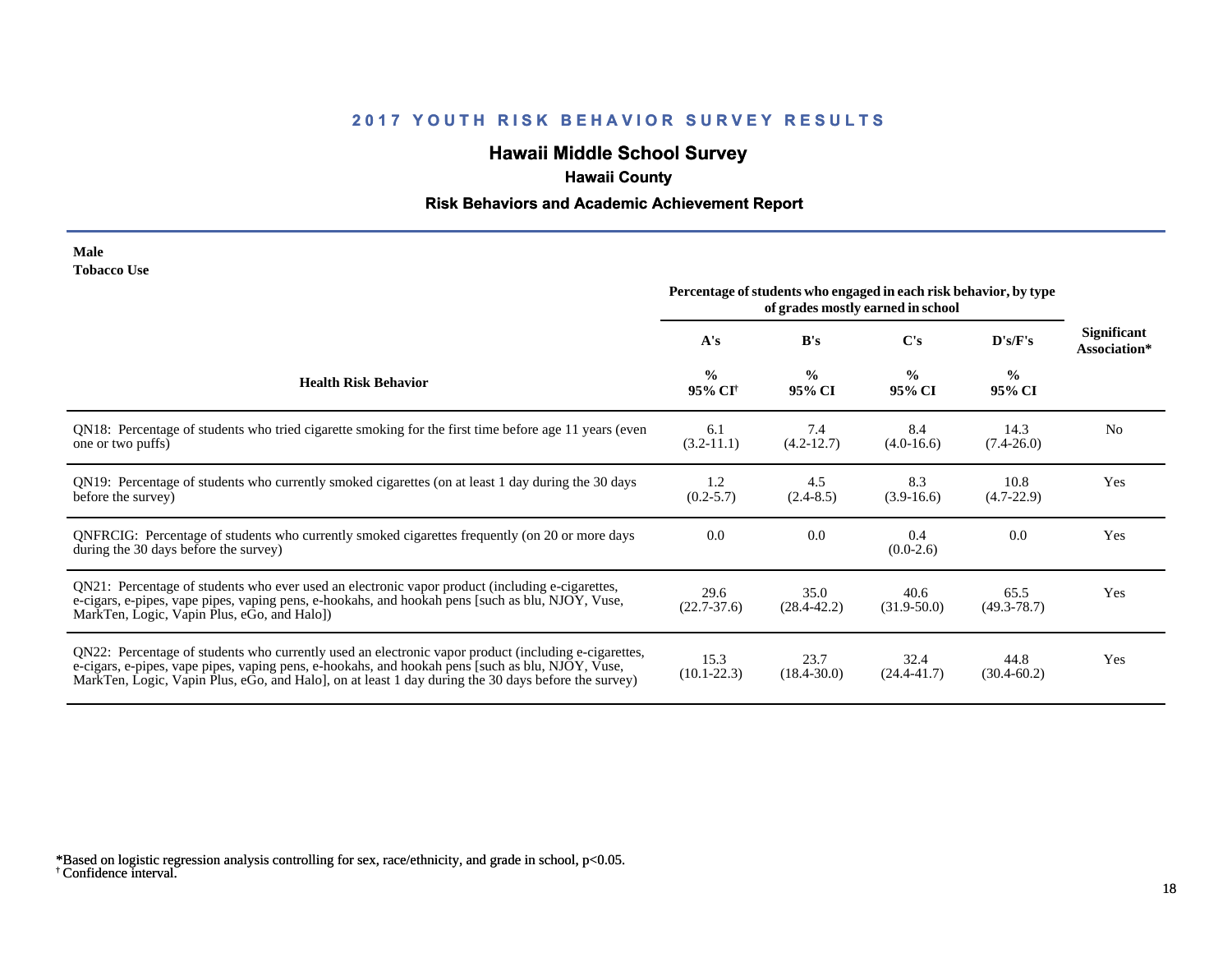# **Hawaii Middle School Survey**

## **Hawaii County**

#### **Risk Behaviors and Academic Achievement Report**

#### **Male Alcohol/Other Drug Use**

|                                                                                                                                                                                                                                                  | Percentage of students who engaged in each risk behavior, by type<br>of grades mostly earned in school |                         |                         |                         |                             |
|--------------------------------------------------------------------------------------------------------------------------------------------------------------------------------------------------------------------------------------------------|--------------------------------------------------------------------------------------------------------|-------------------------|-------------------------|-------------------------|-----------------------------|
|                                                                                                                                                                                                                                                  | A's                                                                                                    | B's                     | C's                     | D's/F's                 | Significant<br>Association* |
| <b>Health Risk Behavior</b>                                                                                                                                                                                                                      | $\frac{0}{0}$<br>95% CI <sup>†</sup>                                                                   | $\frac{0}{0}$<br>95% CI | $\frac{0}{0}$<br>95% CI | $\frac{0}{0}$<br>95% CI |                             |
| QN27: Percentage of students who drank alcohol for the first time before age 11 years (other than a<br>few sips)                                                                                                                                 | 15.8<br>$(10.6 - 22.8)$                                                                                | 22.9<br>$(17.0 - 30.2)$ | 19.5<br>$(12.9 - 28.4)$ | 33.0<br>$(20.5 - 48.5)$ | Yes                         |
| QN29: Percentage of students who tried marijuana for the first time before age 11 years                                                                                                                                                          | 7.1<br>$(4.0-12.3)$                                                                                    | 5.0<br>$(2.7-9.0)$      | 8.5<br>$(5.1-13.9)$     | 22.1<br>$(11.7 - 37.8)$ | Yes                         |
| QN30: Percentage of students who ever used cocaine (any form of cocaine, including powder, crack,<br>or freebase)                                                                                                                                | 5.1<br>$(2.8-9.1)$                                                                                     | 3.2<br>$(1.4-7.2)$      | 4.6<br>$(1.4-14.3)$     | 5.8<br>$(1.5-19.6)$     | N <sub>0</sub>              |
| QN33: Percentage of students who ever took prescription pain medicine without a doctor's<br>prescription or differently than how a doctor told them to use it (counting drugs such as codeine,<br>Vicodin, Oxycontin, hydrocodone, and Percocet) | 5.7<br>$(3.3-9.6)$                                                                                     | 7.0<br>$(4.0-12.0)$     | 13.9<br>$(9.3-20.1)$    | 12.4<br>$(4.9-28.3)$    | N <sub>0</sub>              |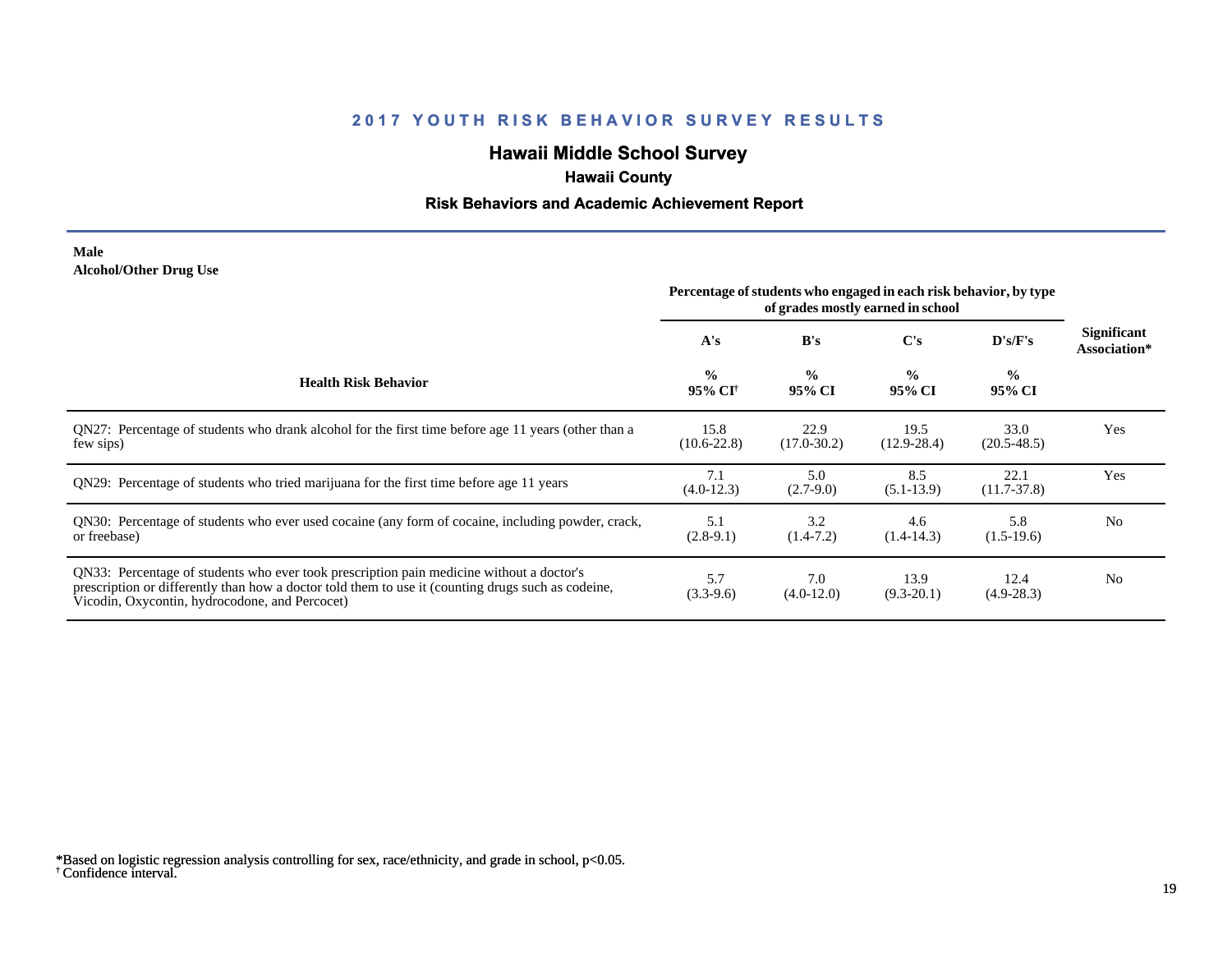# **Hawaii Middle School Survey**

## **Hawaii County**

#### **Risk Behaviors and Academic Achievement Report**

#### **Male Sexual Behaviors**

|                                                                                                | Percentage of students who engaged in each risk behavior, by type<br>of grades mostly earned in school |                         |                         |                         |                                    |
|------------------------------------------------------------------------------------------------|--------------------------------------------------------------------------------------------------------|-------------------------|-------------------------|-------------------------|------------------------------------|
|                                                                                                | A's                                                                                                    | B's                     | $\bf C's$               | D's/F's                 | <b>Significant</b><br>Association* |
| <b>Health Risk Behavior</b>                                                                    | $\frac{0}{0}$<br>95% CI <sup>†</sup>                                                                   | $\frac{0}{0}$<br>95% CI | $\frac{6}{9}$<br>95% CI | $\frac{6}{9}$<br>95% CI |                                    |
| QN35: Percentage of students who had sexual intercourse for the first time before age 11 years | 3.2<br>$(1.3-7.8)$                                                                                     | 4.2<br>$(1.7-9.9)$      | 3.6<br>$(1.7-7.6)$      | 4.2<br>$(1.2-13.4)$     | N <sub>0</sub>                     |
| QN36: Percentage of students who ever had sexual intercourse with three or more persons        | 2.7<br>$(1.0-7.6)$                                                                                     | 3.1<br>$(1.4-6.5)$      | 3.8<br>$(1.5-9.4)$      | 4.5<br>$(1.3-14.3)$     | N <sub>0</sub>                     |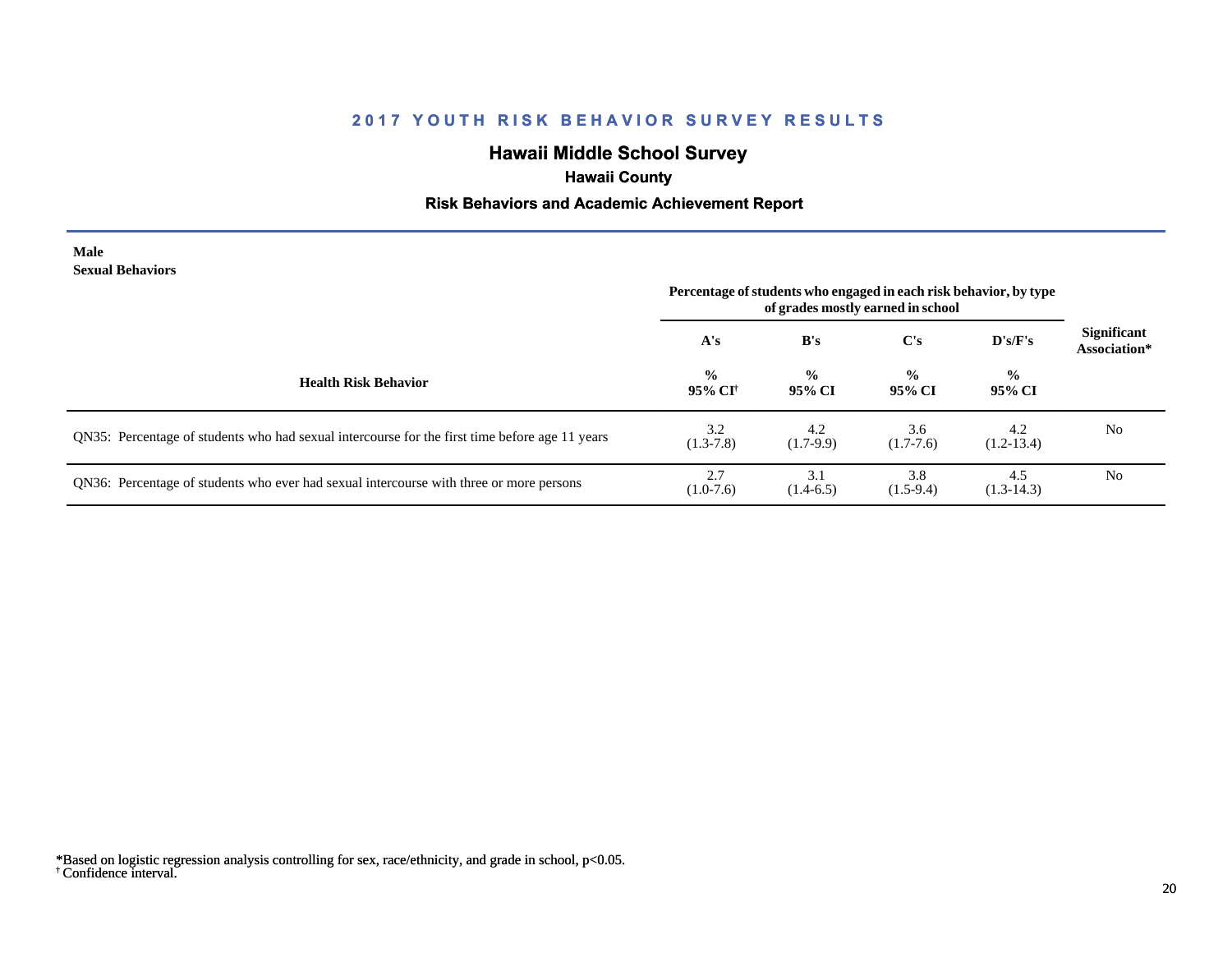# **Hawaii Middle School Survey**

## **Hawaii County**

#### **Risk Behaviors and Academic Achievement Report**

#### **Male Dietary Behaviors**

|                                                                                                           | Percentage of students who engaged in each risk behavior, by type<br>of grades mostly earned in school |                         |                         |                         |                                    |
|-----------------------------------------------------------------------------------------------------------|--------------------------------------------------------------------------------------------------------|-------------------------|-------------------------|-------------------------|------------------------------------|
|                                                                                                           | A's                                                                                                    | B's                     | C's                     | $\bf{D's/F's}$          | <b>Significant</b><br>Association* |
| <b>Health Risk Behavior</b>                                                                               | $\frac{0}{0}$<br>95% CI†                                                                               | $\frac{0}{0}$<br>95% CI | $\frac{0}{0}$<br>95% CI | $\frac{0}{0}$<br>95% CI |                                    |
| QN38: Percentage of students who described themselves as slightly or very overweight                      | 20.2<br>$(14.7 - 27.2)$                                                                                | 26.6<br>$(20.5 - 33.9)$ | 21.4<br>$(15.3 - 29.1)$ | 34.2<br>$(20.2 - 51.5)$ | N <sub>0</sub>                     |
| QN39: Percentage of students who were trying to lose weight                                               | 33.6<br>$(27.7-40.1)$                                                                                  | 40.3<br>$(32.7-48.4)$   | 50.5<br>$(41.8-59.1)$   | 50.7<br>$(34.6 - 66.7)$ | Yes                                |
| ON40: Percentage of students who did not eat breakfast (during the 7 days before the survey)              | 10.4<br>$(6.9-15.2)$                                                                                   | 9.6<br>$(6.0-15.2)$     | 10.3<br>$(5.1-19.6)$    | 10.3<br>$(4.1 - 23.6)$  | N <sub>0</sub>                     |
| QNBK7DAY: Percentage of students who ate breakfast on all 7 days (during the 7 days before the<br>survey) | 54.6<br>$(46.3 - 62.6)$                                                                                | 55.8<br>$(47.4 - 63.9)$ | 43.4<br>$(34.3 - 53.0)$ | 37.6<br>$(22.1 - 56.2)$ | N <sub>0</sub>                     |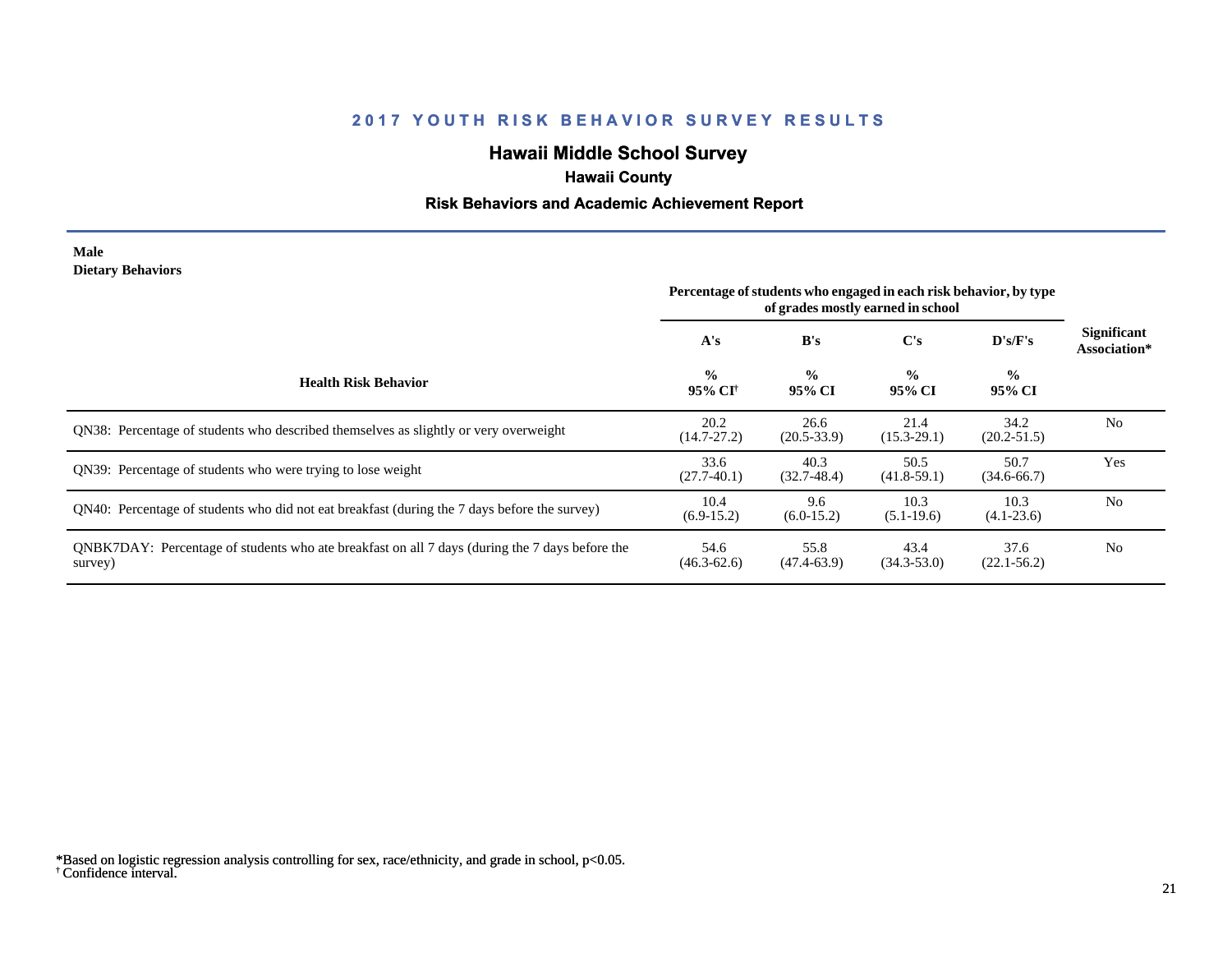# **Hawaii Middle School Survey**

## **Hawaii County**

#### **Risk Behaviors and Academic Achievement Report**

#### **Male Physical Activity**

|                                                                                                                                                                                                                                                                                                                                                      | Percentage of students who engaged in each risk behavior, by type<br>of grades mostly earned in school |                         |                         |                         |                                    |
|------------------------------------------------------------------------------------------------------------------------------------------------------------------------------------------------------------------------------------------------------------------------------------------------------------------------------------------------------|--------------------------------------------------------------------------------------------------------|-------------------------|-------------------------|-------------------------|------------------------------------|
|                                                                                                                                                                                                                                                                                                                                                      | A's                                                                                                    | B's                     | $\bf C's$               | D's/F's                 | <b>Significant</b><br>Association* |
| <b>Health Risk Behavior</b>                                                                                                                                                                                                                                                                                                                          | $\frac{0}{0}$<br>95% CI <sup>+</sup>                                                                   | $\frac{0}{0}$<br>95% CI | $\frac{6}{9}$<br>95% CI | $\frac{0}{0}$<br>95% CI |                                    |
| QN41: Percentage of students who were physically active at least 60 minutes per day on 5 or more<br>days (in any kind of physical activity that increased their heart rate and made them breathe hard some<br>of the time during the 7 days before the survey)                                                                                       | 56.7<br>$(47.0 - 65.8)$                                                                                | 63.2<br>$(55.4 - 70.3)$ | 61.2<br>$(51.7-69.9)$   | 43.2<br>$(26.7 - 61.4)$ | N <sub>0</sub>                     |
| QNPA0DAY: Percentage of students who did not participate in at least 60 minutes of physical activity<br>on at least 1 day (in any kind of physical activity that increased their heart rate and made them breathe<br>hard some of the time during the 7 days before the survey)                                                                      | 12.1<br>$(8.0-17.9)$                                                                                   | 10.8<br>$(7.4 - 15.7)$  | 13.7<br>$(8.3 - 21.7)$  | 14.0<br>$(6.7-26.8)$    | N <sub>0</sub>                     |
| ONPA7DAY: Percentage of students who were physically active at least 60 minutes per day on all 7<br>days (in any kind of physical activity that increased their heart rate and made them breathe hard some<br>of the time during the 7 days before the survey)                                                                                       | 38.6<br>$(31.8 - 46.0)$                                                                                | 47.3<br>$(38.7 - 56.1)$ | 47.4<br>$(37.2 - 57.9)$ | 29.4<br>$(15.8 - 48.1)$ | No                                 |
| QN42: Percentage of students who watched television 3 or more hours per day (on an average school<br>day)                                                                                                                                                                                                                                            | 19.3<br>$(13.5 - 26.7)$                                                                                | 28.8<br>$(22.7 - 35.7)$ | 28.4<br>$(20.3 - 38.4)$ | 27.5<br>$(16.0 - 43.0)$ | N <sub>0</sub>                     |
| QN43: Percentage of students who played video or computer games or used a computer 3 or more<br>hours per day (counting time spent on things such as Xbox, PlayStation, an iPad or other tablet, a<br>smartphone, texting, YouTube, Instagram, Facebook, or other social media, for something that was not<br>school work, on an average school day) | 39.9<br>$(31.1 - 49.5)$                                                                                | 37.5<br>$(30.9 - 44.7)$ | 40.8<br>$(32.4 - 49.8)$ | 49.8<br>$(33.8-65.9)$   | N <sub>0</sub>                     |
| QN44: Percentage of students who attended physical education (PE) classes on 1 or more days (in an<br>average week when they were in school)                                                                                                                                                                                                         | 59.1<br>$(50.3 - 67.4)$                                                                                | 62.1<br>$(54.8 - 68.9)$ | 58.4<br>$(49.2 - 67.1)$ | 35.0<br>$(20.7 - 52.6)$ | Yes                                |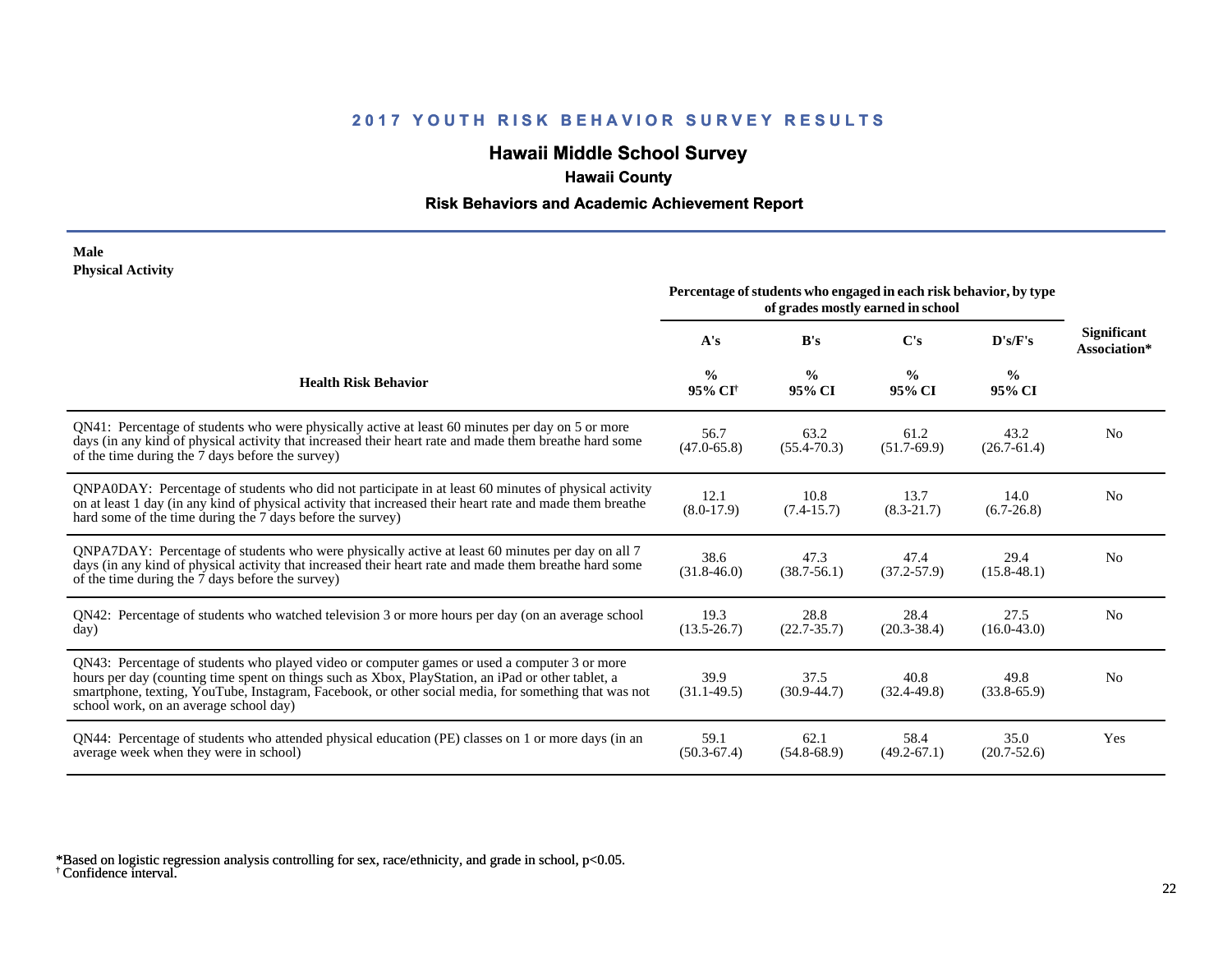# **Hawaii Middle School Survey**

## **Hawaii County**

#### **Risk Behaviors and Academic Achievement Report**

#### **Male Physical Activity**

|                                                                                                                                                                                  | Percentage of students who engaged in each risk behavior, by type<br>of grades mostly earned in school |                         |                         |                          |                                    |
|----------------------------------------------------------------------------------------------------------------------------------------------------------------------------------|--------------------------------------------------------------------------------------------------------|-------------------------|-------------------------|--------------------------|------------------------------------|
|                                                                                                                                                                                  | A's                                                                                                    | B's                     | C's                     | $\bf{D}$ 's/ $\bf{F}$ 's | <b>Significant</b><br>Association* |
| <b>Health Risk Behavior</b>                                                                                                                                                      | $\frac{0}{0}$<br>95% CI†                                                                               | $\frac{0}{0}$<br>95% CI | $\frac{0}{0}$<br>95% CI | $\frac{0}{0}$<br>95% CI  |                                    |
| ONDLYPE: Percentage of students who attended physical education (PE) classes on all 5 days (in an<br>average week when they were in school)                                      | 6.7<br>$(3.7-12.1)$                                                                                    | 8.1<br>$(5.1-12.6)$     | 9.6<br>$(5.6-15.9)$     | 3.3<br>$(1.0-10.4)$      | N <sub>0</sub>                     |
| QN45: Percentage of students who played on at least one sports team (counting any teams run by their<br>school or community groups, during the past 12 months before the survey) | 59.6<br>$(49.9-68.6)$                                                                                  | 63.8<br>$(55.5 - 71.3)$ | 53.8<br>$(43.4 - 63.8)$ | 54.3<br>$(38.2 - 69.6)$  | N <sub>0</sub>                     |
| QN46: Percentage of students who had a concussion from playing a sport or being physically active<br>(one or more times during the 12 months before the survey)                  | 23.3<br>$(17.8-29.8)$                                                                                  | 26.4<br>$(19.3 - 34.8)$ | 28.4<br>$(20.4 - 38.1)$ | 27.9<br>$(16.0-44.1)$    | N <sub>0</sub>                     |
| QN48: Percentage of students who got 8 or more hours of sleep (on an average school night)                                                                                       | 63.7<br>$(53.9 - 72.5)$                                                                                | 55.8<br>$(47.2 - 64.1)$ | 51.1<br>$(42.3 - 59.8)$ | 44.9<br>$(29.2 - 61.7)$  | N <sub>0</sub>                     |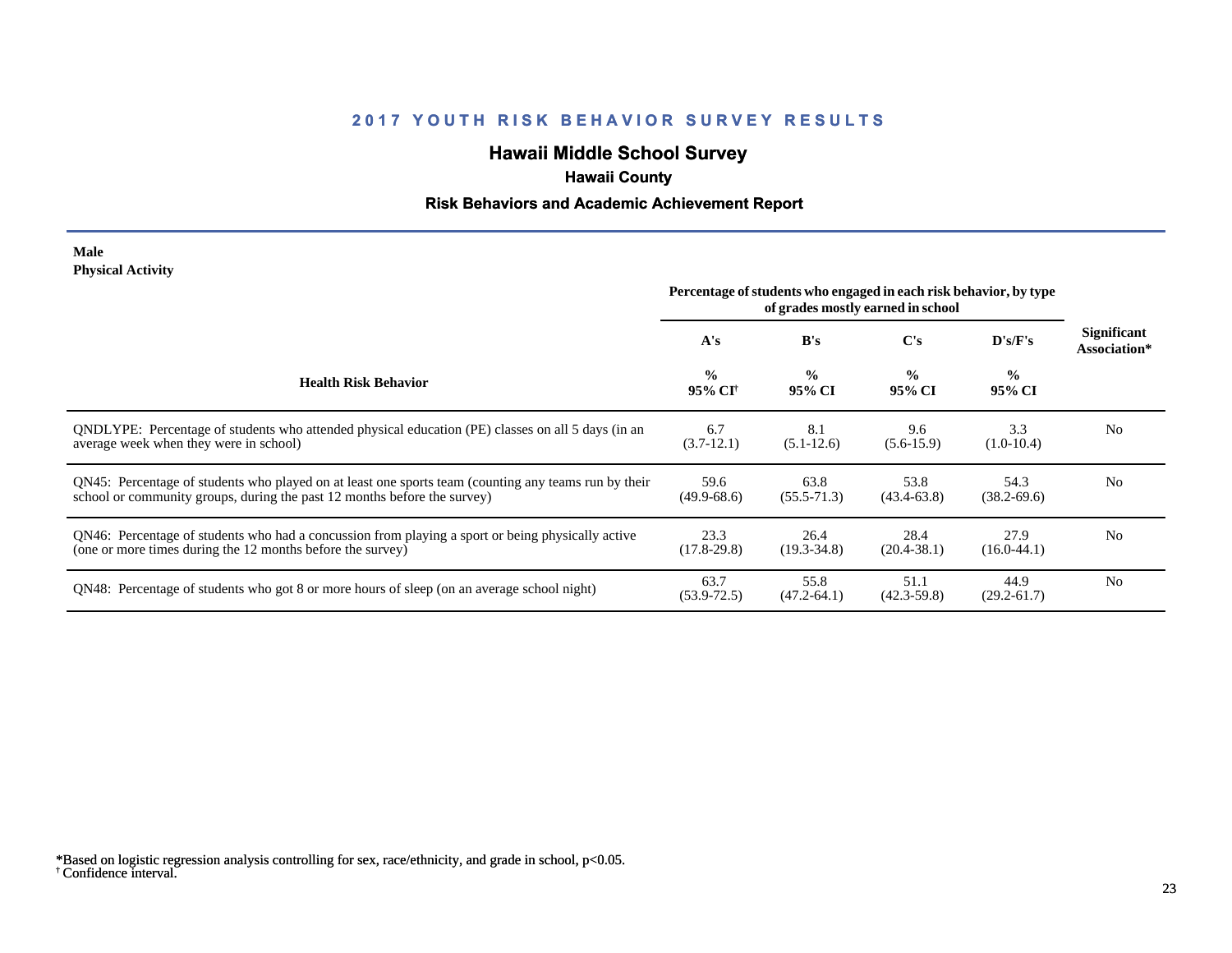# **Hawaii Middle School Survey**

## **Hawaii County**

#### **Risk Behaviors and Academic Achievement Report**

| Male<br><b>Other</b>                                                                          | Percentage of students who engaged in each risk behavior, by type |                         |                         |                         |                                    |
|-----------------------------------------------------------------------------------------------|-------------------------------------------------------------------|-------------------------|-------------------------|-------------------------|------------------------------------|
|                                                                                               | A's                                                               | B's                     | $\bf C's$               | D's/F's                 | <b>Significant</b><br>Association* |
| <b>Health Risk Behavior</b>                                                                   | $\frac{6}{10}$<br>95% CI†                                         | $\frac{0}{0}$<br>95% CI | $\frac{0}{0}$<br>95% CI | $\frac{0}{0}$<br>95% CI |                                    |
| QN47: Percentage of students who had ever been told by a doctor or nurse that they had asthma | 29.4<br>$(23.4 - 36.3)$                                           | 26.5<br>$(20.2 - 34.0)$ | 27.0<br>$(19.2 - 36.5)$ | 26.2<br>$(16.5 - 38.9)$ | N <sub>0</sub>                     |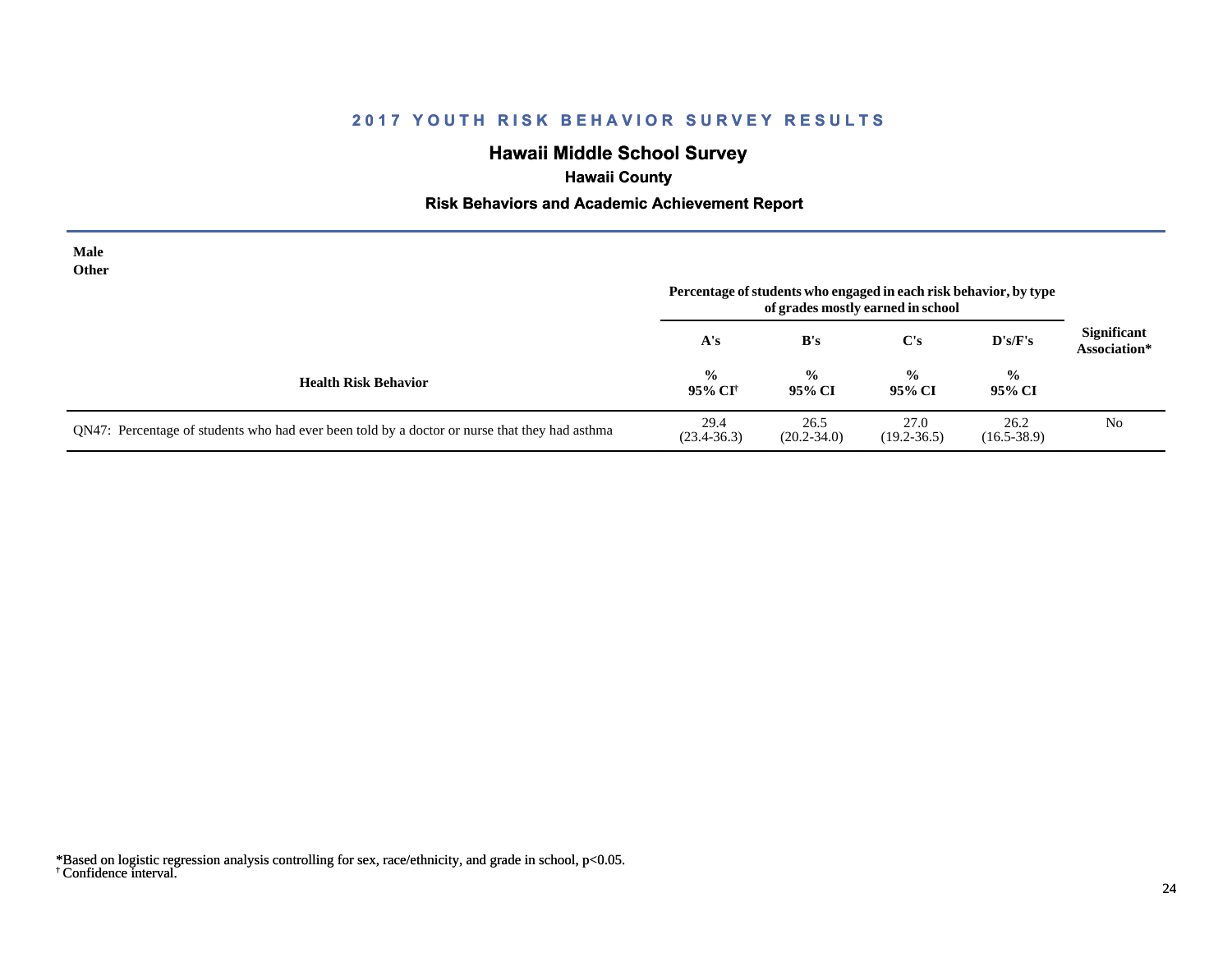# **Hawaii Middle School Survey**

## **Hawaii County**

#### **Risk Behaviors and Academic Achievement Report**

| Male       |
|------------|
| Site-Added |

| one maae                                                                                               | Percentage of students who engaged in each risk behavior, by type<br>of grades mostly earned in school |                         |                         |                         |                                    |
|--------------------------------------------------------------------------------------------------------|--------------------------------------------------------------------------------------------------------|-------------------------|-------------------------|-------------------------|------------------------------------|
|                                                                                                        | A's                                                                                                    | B's                     | C's                     | D's/F's                 | <b>Significant</b><br>Association* |
| <b>Health Risk Behavior</b>                                                                            | $\frac{0}{0}$<br>95% CI <sup>+</sup>                                                                   | $\frac{0}{0}$<br>95% CI | $\frac{6}{9}$<br>95% CI | $\frac{0}{0}$<br>95% CI |                                    |
| QN50: Percentage of students who report they do not describe themselves as only one race or ethnicity  | 12.7<br>$(8.3 - 19.0)$                                                                                 | 16.7<br>$(11.7 - 23.3)$ | 21.6<br>$(13.8 - 32.2)$ | 16.2<br>$(7.8-30.6)$    | N <sub>0</sub>                     |
| QN51: Percentage of students who reported that either of their parents or other adults in their family | 18.3                                                                                                   | 29.4                    | 21.1                    | 29.9                    | Yes                                |
| are serving on active duty in the military                                                             | $(13.6 - 24.2)$                                                                                        | $(22.7 - 37.1)$         | $(14.8-29.1)$           | $(18.7-44.1)$           |                                    |
| QN52: Percentage of students who have serious difficulty concentrating, remembering, or making         | 18.2                                                                                                   | 18.9                    | 22.7                    | 34.9                    | N <sub>0</sub>                     |
| decisions (because of a physical, mental, or emotional problem)                                        | $(12.8 - 25.3)$                                                                                        | $(13.4 - 26.1)$         | $(16.2 - 30.7)$         | $(21.0 - 52.0)$         |                                    |
| QN53: Percentage of students who carried a weapon (such as a gun, knife, or club, during the 12        | 27.1                                                                                                   | 28.1                    | 34.5                    | 30.9                    | N <sub>0</sub>                     |
| months before the survey)                                                                              | $(21.0-34.2)$                                                                                          | $(21.5 - 35.7)$         | $(25.9 - 44.2)$         | $(16.8-49.8)$           |                                    |
| QN54: Percentage of students who did not go to school because they felt they would be unsafe at        | 9.2                                                                                                    | 5.8                     | 9.0                     | 10.8                    | N <sub>0</sub>                     |
| school or on their way to or from school (during the 12 months before the survey)                      | $(4.8-16.6)$                                                                                           | $(3.6-9.2)$             | $(4.2 - 18.4)$          | $(4.0-26.2)$            |                                    |
| QN55: Percentage of students who have been in a physical fight (during the 12 months before the        | 13.6                                                                                                   | 25.0                    | 31.3                    | 47.9                    | Yes                                |
| survey)                                                                                                | $(8.2 - 21.7)$                                                                                         | $(19.1 - 32.1)$         | $(24.2 - 39.4)$         | $(32.6 - 63.6)$         |                                    |
| QN56: Percentage of students who were ever physically forced to have sexual intercourse (when they     | 3.5                                                                                                    | 3.8                     | 1.6                     | 1.4                     | N <sub>0</sub>                     |
| did not want to)                                                                                       | $(1.5 - 7.7)$                                                                                          | $(1.7 - 8.5)$           | $(0.5 - 5.2)$           | $(0.2 - 10.3)$          |                                    |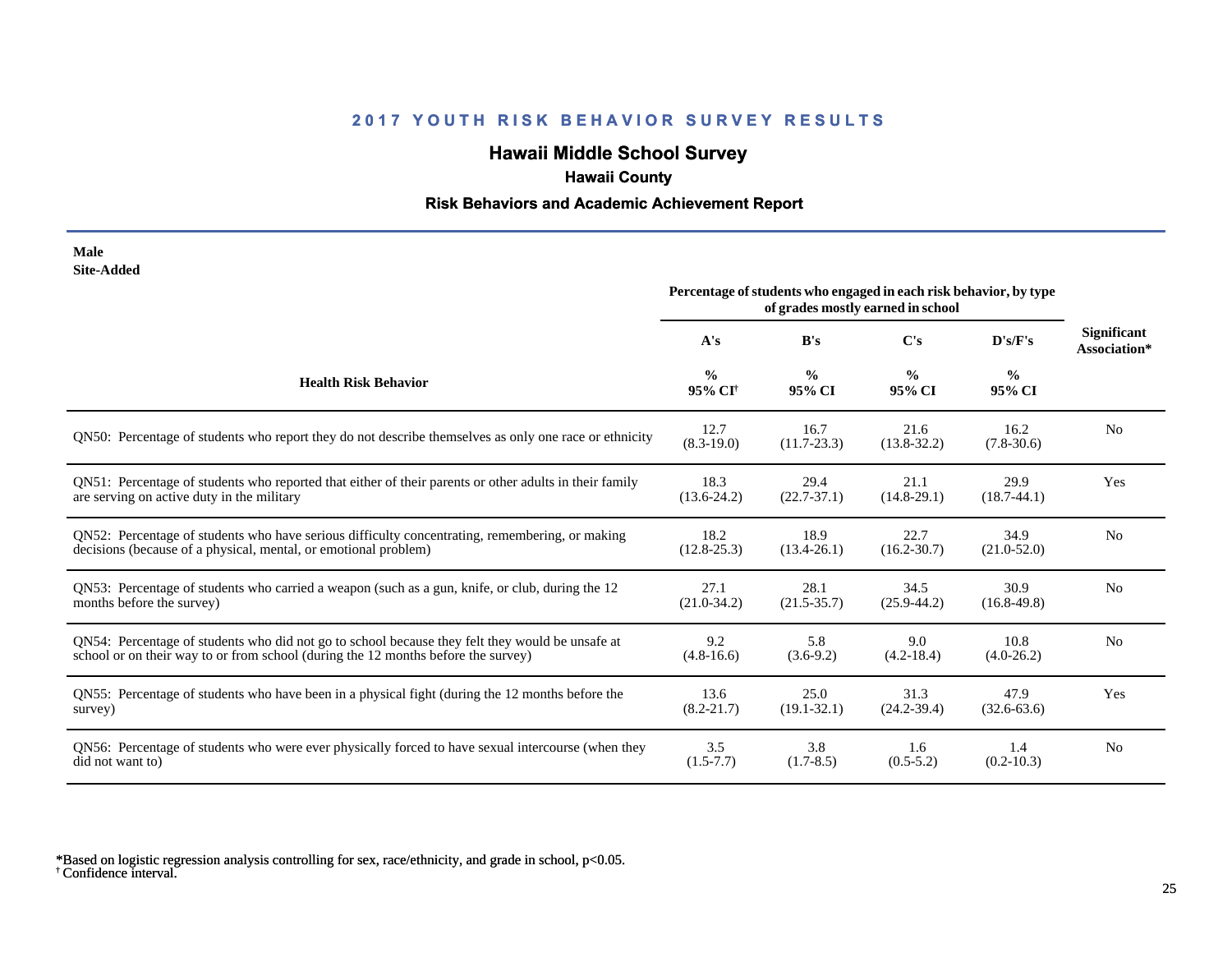# **Hawaii Middle School Survey**

## **Hawaii County**

#### **Risk Behaviors and Academic Achievement Report**

| Male       |
|------------|
| Site-Added |

| one-nuuvu                                                                                                                                                                                                                                                                                                                                                                                                                                                                   | Percentage of students who engaged in each risk behavior, by type<br>of grades mostly earned in school |                         |                         |                         |                             |
|-----------------------------------------------------------------------------------------------------------------------------------------------------------------------------------------------------------------------------------------------------------------------------------------------------------------------------------------------------------------------------------------------------------------------------------------------------------------------------|--------------------------------------------------------------------------------------------------------|-------------------------|-------------------------|-------------------------|-----------------------------|
|                                                                                                                                                                                                                                                                                                                                                                                                                                                                             | A's                                                                                                    | B's                     | C's                     | D's/F's                 | Significant<br>Association* |
| <b>Health Risk Behavior</b>                                                                                                                                                                                                                                                                                                                                                                                                                                                 | $\frac{0}{0}$<br>95% CI <sup>+</sup>                                                                   | $\frac{0}{0}$<br>95% CI | $\frac{0}{0}$<br>95% CI | $\frac{6}{9}$<br>95% CI |                             |
| QN57: Percentage of students who had someone force them to do sexual things that they did not want<br>to do (counting such things as kissing, touching, or being physically forced to have sexual intercourse)                                                                                                                                                                                                                                                              | 7.0<br>$(4.1 - 11.6)$                                                                                  | 6.7<br>$(3.4-12.8)$     | 6.3<br>$(3.1-12.5)$     | 7.6<br>$(2.5-20.9)$     | N <sub>0</sub>              |
| QN58: Percentage of students who had someone they were dating or going out with purposely try to<br>control them or emotionally hurt them (counting such things as being told who they could and could<br>not spend time with, being humiliated in front of others, or being threatened if they did not do what<br>they wanted, during the 12 months before the survey, among students who were dating or going out<br>with someone during the 12 months before the survey) | 29.7<br>$(18.5 - 44.0)$                                                                                | 32.1<br>$(23.0 - 42.7)$ | 31.0<br>$(22.1 - 41.6)$ | 34.0<br>$(18.9 - 53.2)$ | N <sub>0</sub>              |
| QN59: Percentage of students who had someone they were dating or going out with physically hurt<br>them on purpose (counting such things as being hit, slammed into something, or injured with an object<br>or weapon, during the 12 months before the survey, among students who were dating or going out with<br>someone during the 12 months before the survey)                                                                                                          | 14.7<br>$(7.2 - 27.5)$                                                                                 | 24.7<br>$(17.7 - 33.5)$ | 17.0<br>$(11.1 - 25.1)$ | 21.1<br>$(8.2 - 44.6)$  | N <sub>0</sub>              |
| QN60: Percentage of students who physically hurt someone they were dating or going out with<br>(counting such things as hitting them, slamming them into something, or injuring them with an object<br>or weapon, during the 12 months before the survey, among students who were dating or going out with<br>someone during the 12 months before the survey)                                                                                                               | 21.9<br>$(12.3 - 36.0)$                                                                                | 23.3<br>$(16.4 - 32.1)$ | 14.6<br>$(9.2 - 22.4)$  | 27.2<br>$(13.0 - 48.1)$ | N <sub>0</sub>              |
| QN61: Percentage of students who had texted, e-mailed, or posted electronically a revealing or sexual<br>photo of themselves (during the 30 days before the survey)                                                                                                                                                                                                                                                                                                         | 2.4<br>$(1.0-5.6)$                                                                                     | 3.4<br>$(1.7-6.8)$      | 3.5<br>$(1.4 - 8.5)$    | 2.5<br>$(0.3-16.3)$     | N <sub>0</sub>              |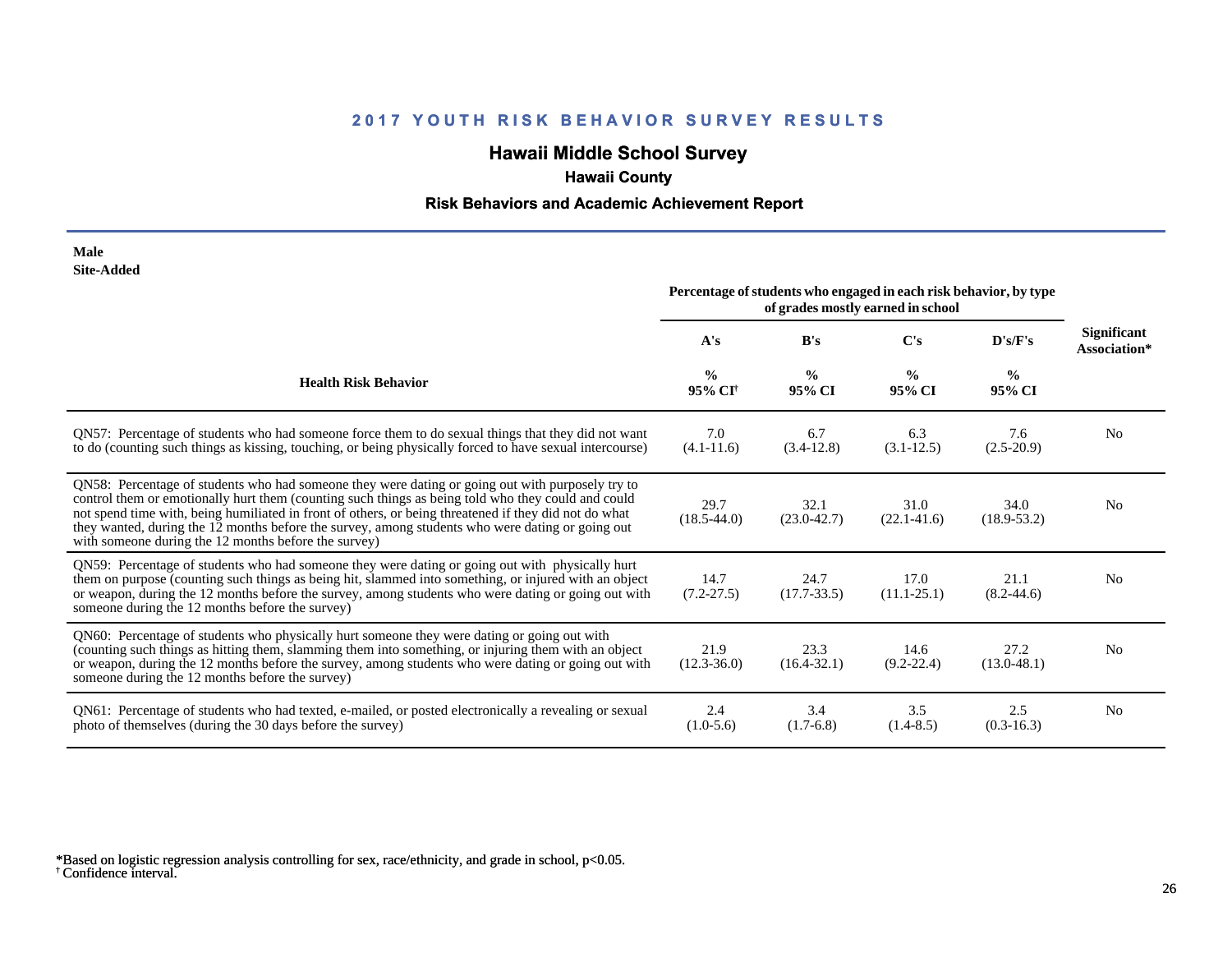# **Hawaii Middle School Survey**

## **Hawaii County**

#### **Risk Behaviors and Academic Achievement Report**

#### **Male Site-Added**

|                                                                                                      | Percentage of students who engaged in each risk behavior, by type<br>of grades mostly earned in school |                         |                         |                         |                                    |
|------------------------------------------------------------------------------------------------------|--------------------------------------------------------------------------------------------------------|-------------------------|-------------------------|-------------------------|------------------------------------|
|                                                                                                      | A's                                                                                                    | B's                     | C's                     | D's/F's                 | <b>Significant</b><br>Association* |
| <b>Health Risk Behavior</b>                                                                          | $\frac{0}{0}$<br>95% CI <sup>+</sup>                                                                   | $\frac{0}{0}$<br>95% CI | $\frac{0}{0}$<br>95% CI | $\frac{0}{0}$<br>95% CI |                                    |
| QN62: Percentage of students who ever electronically bullied someone (counting being bullied         | 9.2                                                                                                    | 10.2                    | 9.7                     | 9.9                     | N <sub>0</sub>                     |
| through texting, Instagram, Facebook, or other social media)                                         | $(5.1 - 16.0)$                                                                                         | $(6.9-14.9)$            | $(5.6-16.4)$            | $(4.5-20.3)$            |                                    |
| QN63: Percentage of students who disagree or strongly disagree that harassment and bullying by other | 10.2                                                                                                   | 9.3                     | 13.3                    | 11.4                    | N <sub>0</sub>                     |
| students is a problem at their school                                                                | $(6.5-15.8)$                                                                                           | $(5.9-14.3)$            | $(8.3 - 20.8)$          | $(4.7 - 25.4)$          |                                    |
| QN64: Percentage of students who have ever done something to purposely hurt themselves without       | 7.6                                                                                                    | 10.9                    | 9.1                     | 11.7                    | N <sub>0</sub>                     |
| wanting to die (such as cutting or burning themselves on purpose)                                    | $(4.3-12.8)$                                                                                           | $(7.1 - 16.3)$          | $(5.4-15.1)$            | $(4.7-26.5)$            |                                    |
| QN65: Percentage of students who have ever felt so sad or hopeless almost every day for two weeks or | 17.2                                                                                                   | 23.8                    | 17.4                    | 24.7                    | N <sub>0</sub>                     |
| more in a row that they stopped doing some usual activities                                          | $(11.9 - 24.0)$                                                                                        | $(17.6 - 31.4)$         | $(12.0 - 24.6)$         | $(13.8-40.1)$           |                                    |
| QN66: Percentage of students who reported their attempt to kill themselves resulted in an injury,    | 18.1                                                                                                   | 13.3                    | 18.2                    | 15.6                    | N <sub>0</sub>                     |
| poisoning, or overdose that had to be treated by a doctor or nurse                                   | $(12.5 - 25.5)$                                                                                        | $(9.0-19.2)$            | $(12.2 - 26.2)$         | $(7.9-28.5)$            |                                    |
| QN67: Percentage of students who had at least one drink of alcohol (during the 30 days before the    | 11.3                                                                                                   | 12.0                    | 12.5                    | 12.8                    | N <sub>0</sub>                     |
| survey)                                                                                              | $(7.3-17.1)$                                                                                           | $(8.1 - 17.3)$          | $(7.3-20.4)$            | $(5.4-27.4)$            |                                    |
| QN68: Percentage of students who had five or more drinks of alcohol in a row (within a couple of     | 4.6                                                                                                    | 3.9                     | 4.4                     | 5.4                     | N <sub>0</sub>                     |
| hours on at least one day during the 30 days before the survey)                                      | $(2.3-9.0)$                                                                                            | $(2.2 - 7.0)$           | $(2.2 - 8.7)$           | $(1.8-15.5)$            |                                    |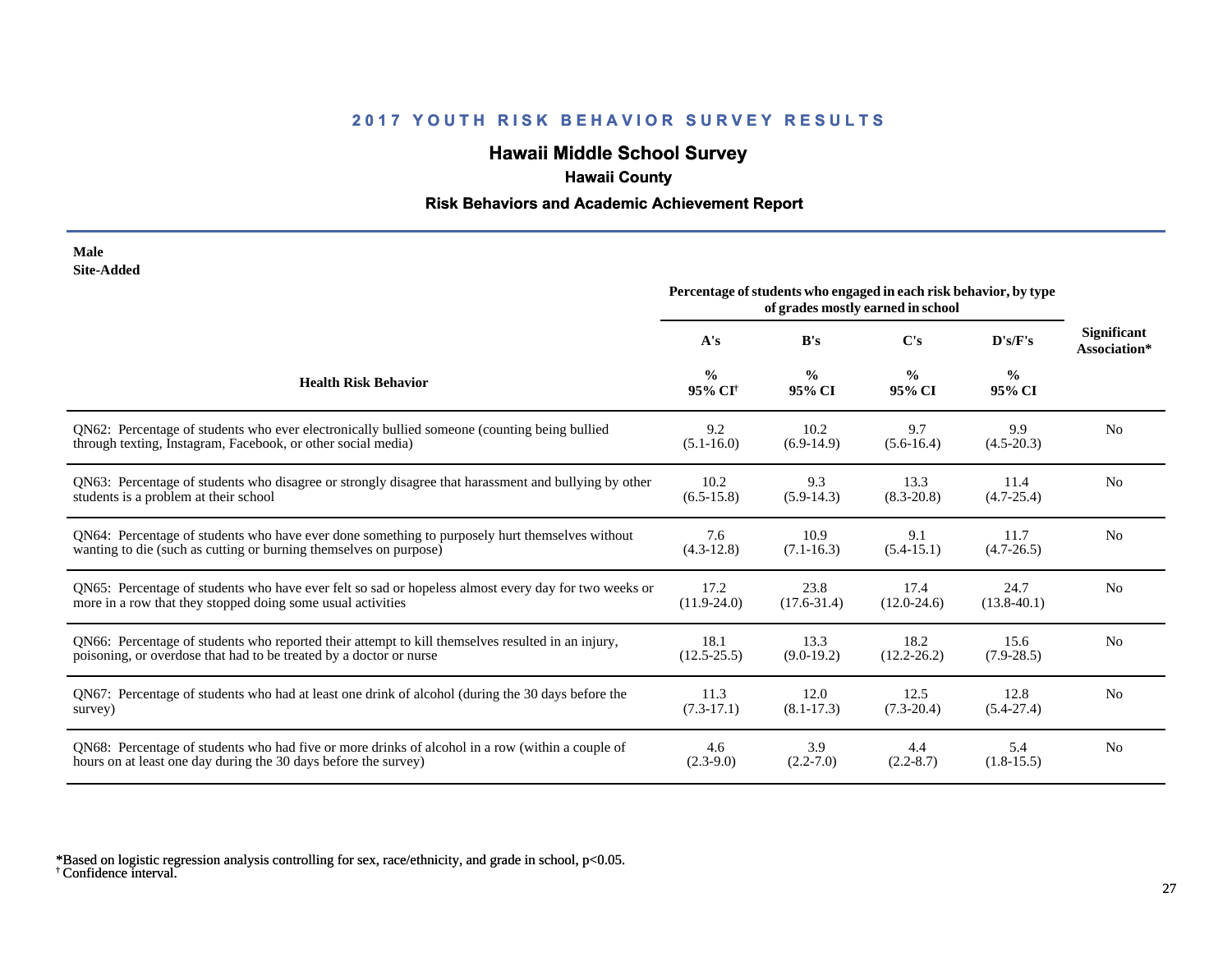# **Hawaii Middle School Survey**

## **Hawaii County**

#### **Risk Behaviors and Academic Achievement Report**

| Male              |
|-------------------|
| <b>Site-Added</b> |

|                                                                                                                                                                                                                                                                                              | Percentage of students who engaged in each risk behavior, by type<br>of grades mostly earned in school |                         |                         |                         |                                    |
|----------------------------------------------------------------------------------------------------------------------------------------------------------------------------------------------------------------------------------------------------------------------------------------------|--------------------------------------------------------------------------------------------------------|-------------------------|-------------------------|-------------------------|------------------------------------|
|                                                                                                                                                                                                                                                                                              | A's                                                                                                    | B's                     | C's                     | D's/F's                 | <b>Significant</b><br>Association* |
| <b>Health Risk Behavior</b>                                                                                                                                                                                                                                                                  | $\frac{0}{0}$<br>95% CI <sup>+</sup>                                                                   | $\frac{0}{0}$<br>95% CI | $\frac{0}{0}$<br>95% CI | $\frac{0}{0}$<br>95% CI |                                    |
| QN69: Percentage of students who report their parents would feel it is a little bit wrong, wrong, or very                                                                                                                                                                                    | 84.7                                                                                                   | 90.2                    | 89.5                    | 88.0                    | N <sub>0</sub>                     |
| wrong for them to drink beer, wine, or hard liquor regularly                                                                                                                                                                                                                                 | $(78.9 - 89.1)$                                                                                        | $(85.0 - 93.7)$         | $(83.3-93.6)$           | $(74.1 - 94.9)$         |                                    |
| QN70: Percentage of students who currently used marijuana (one or more times during the 30 days                                                                                                                                                                                              | 8.1                                                                                                    | 7.9                     | 13.8                    | 22.0                    | Yes                                |
| before the survey)                                                                                                                                                                                                                                                                           | $(4.7-13.6)$                                                                                           | $(5.1 - 12.0)$          | $(9.2 - 20.2)$          | $(12.5 - 35.8)$         |                                    |
| ON71: Percentage of students who ever used methamphetamines (also called "speed," "crystal,"                                                                                                                                                                                                 | 4.4                                                                                                    | 1.8                     | 1.5                     | 10.5                    | Yes                                |
| "crank," or "ice")                                                                                                                                                                                                                                                                           | $(2.2 - 8.6)$                                                                                          | $(0.6-5.5)$             | $(0.3-6.9)$             | $(2.9 - 31.2)$          |                                    |
| QN72: Percentage of students who ever used ecstasy (also called MDMA)                                                                                                                                                                                                                        | 3.9<br>$(1.9-7.8)$                                                                                     | 0.9<br>$(0.2 - 3.5)$    | 1.1<br>$(0.1 - 7.7)$    | 2.3<br>$(0.6-9.4)$      | N <sub>0</sub>                     |
| QN73: Percentage of students who ever injected any illegal drug (used a needle to inject any illegal                                                                                                                                                                                         | 6.6                                                                                                    | 10.0                    | 6.6                     | 9.8                     | N <sub>0</sub>                     |
| drug into their body, one or more times during their life)                                                                                                                                                                                                                                   | $(3.9-11.0)$                                                                                           | $(6.4-15.3)$            | $(2.6 - 15.4)$          | $(4.0-21.9)$            |                                    |
| QN76: Percentage of students who tried to lose weight or keep from gaining weight by going without<br>eating for 24 hours or more; taking any diet pills, powders, or liquids; vomiting or taking laxatives;<br>smoking cigarettes; or skipping meals (during the 30 days before the survey) | 9.1<br>$(5.7-14.1)$                                                                                    | 11.8<br>$(7.7-17.7)$    | 15.4<br>$(9.6-23.8)$    | 13.5<br>$(5.2 - 31.0)$  | N <sub>0</sub>                     |
| QN77: Percentage of students who most of the time or always went hungry because there was not                                                                                                                                                                                                | 5.5                                                                                                    | 6.0                     | 8.9                     | 12.4                    | N <sub>0</sub>                     |
| enough food in their home (during the 30 days before the survey)                                                                                                                                                                                                                             | $(3.0-10.0)$                                                                                           | $(3.4 - 10.3)$          | $(4.5 - 16.6)$          | $(5.3 - 26.5)$          |                                    |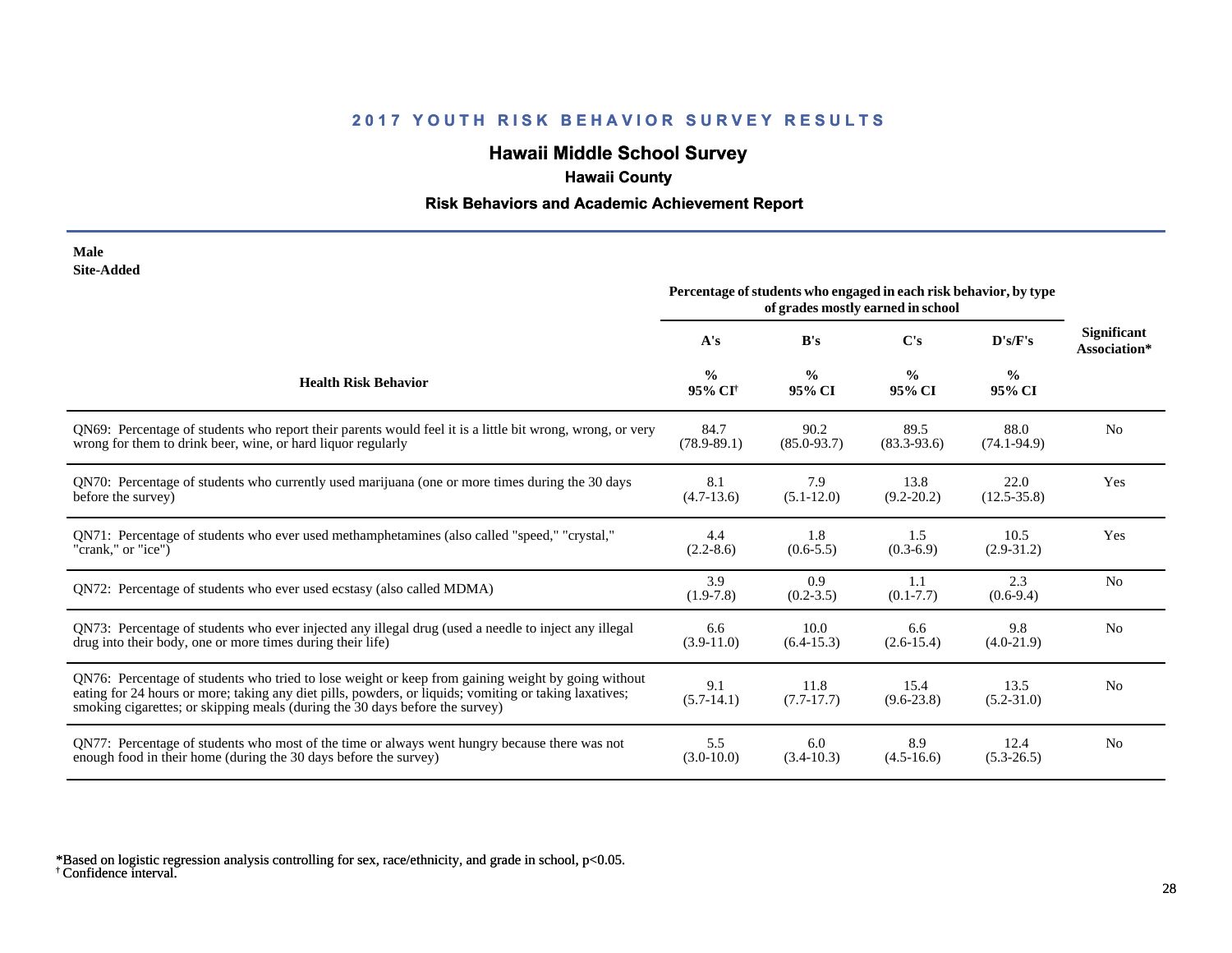# **Hawaii Middle School Survey**

## **Hawaii County**

#### **Risk Behaviors and Academic Achievement Report**

| Male              |
|-------------------|
| <b>Site-Added</b> |

|                                                                                                       | Percentage of students who engaged in each risk behavior, by type<br>of grades mostly earned in school |                         |                         |                         |                                    |
|-------------------------------------------------------------------------------------------------------|--------------------------------------------------------------------------------------------------------|-------------------------|-------------------------|-------------------------|------------------------------------|
|                                                                                                       | A's                                                                                                    | B's                     | $\bf C's$               | D's/F's                 | <b>Significant</b><br>Association* |
| <b>Health Risk Behavior</b>                                                                           | $\frac{0}{0}$<br>95% CI <sup>†</sup>                                                                   | $\frac{0}{0}$<br>95% CI | $\frac{6}{9}$<br>95% CI | $\frac{0}{0}$<br>95% CI |                                    |
| QN78: Percentage of students who did exercises to strengthen or tone their muscles on three or more   | 54.3                                                                                                   | 70.6                    | 67.3                    | 52.7                    | Yes                                |
| days (such as push-ups, sit-ups, or weight lifting, during the 7 days before the survey)              | $(45.8 - 62.7)$                                                                                        | $(63.1 - 77.1)$         | $(56.9 - 76.2)$         | $(40.5 - 64.6)$         |                                    |
| ON79: Percentage of students who walk or ride their bike to or from school (one or more days during   | 20.4                                                                                                   | 26.5                    | 28.4                    | 40.7                    | N <sub>0</sub>                     |
| an average week when they are in school and weather allows them to do so)                             | $(14.7 - 27.5)$                                                                                        | $(19.7 - 34.7)$         | $(20.1 - 38.6)$         | $(28.0 - 54.7)$         |                                    |
| QN80: Percentage of students who have been taught about AIDS or HIV infection in school               | 52.9<br>$(44.0 - 61.7)$                                                                                | 46.6<br>$(37.5 - 55.9)$ | 46.8<br>$(36.4 - 57.5)$ | 72.9<br>$(58.7 - 83.6)$ | Yes                                |
| QN81: Percentage of students who most of the time or always wear sunscreen (with an SPF of 15 or      | 10.1                                                                                                   | 7.7                     | 5.9                     | 3.2                     | N <sub>0</sub>                     |
| higher when they are outside for more than one hour on a sunny day)                                   | $(6.5-15.5)$                                                                                           | $(4.9-11.8)$            | $(3.0-11.5)$            | $(0.7-14.3)$            |                                    |
| QN82: Percentage of students who did not go to school because they were sick (on one or more days     | 40.2                                                                                                   | 47.5                    | 53.3                    | 46.3                    | Yes                                |
| during the 30 days before the survey)                                                                 | $(32.7-48.1)$                                                                                          | $(40.7 - 54.3)$         | $(43.6 - 62.7)$         | $(32.0 - 61.2)$         |                                    |
| QN83: Percentage of students who saw a doctor or nurse (for a check-up or physical exam when they     | 46.4                                                                                                   | 43.7                    | 48.5                    | 50.9                    | N <sub>0</sub>                     |
| were not sick or injured during the 12 months before the survey)                                      | $(39.0 - 54.1)$                                                                                        | $(37.0 - 50.6)$         | $(40.5 - 56.6)$         | $(36.0 - 65.6)$         |                                    |
| QN84: Percentage of students who saw a dentist (for a check-up, exam, teeth cleaning, or other dental | 62.7                                                                                                   | 55.0                    | 55.2                    | 66.9                    | N <sub>0</sub>                     |
| work, during the 12 months before the survey)                                                         | $(54.7 - 70.1)$                                                                                        | $(48.3 - 61.6)$         | $(46.3 - 63.8)$         | $(48.9 - 81.1)$         |                                    |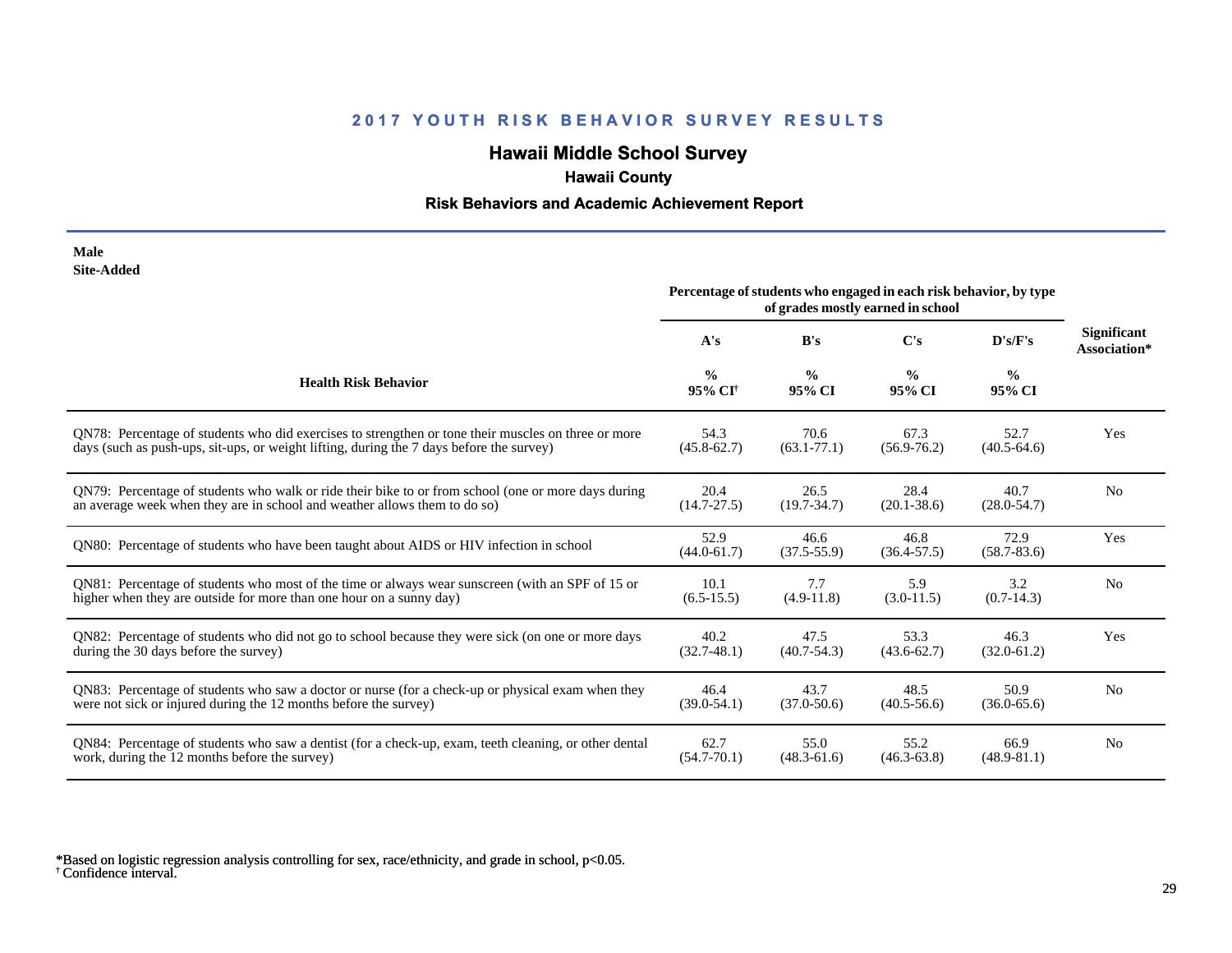# **Hawaii Middle School Survey**

## **Hawaii County**

#### **Risk Behaviors and Academic Achievement Report**

#### **Male Site-Added**

|                                                                                                                                                                                                                                            | Percentage of students who engaged in each risk behavior, by type<br>of grades mostly earned in school |                         |                         |                         |                                    |
|--------------------------------------------------------------------------------------------------------------------------------------------------------------------------------------------------------------------------------------------|--------------------------------------------------------------------------------------------------------|-------------------------|-------------------------|-------------------------|------------------------------------|
|                                                                                                                                                                                                                                            | A's                                                                                                    | B's                     | $\bf C$ 's              | D's/F's                 | <b>Significant</b><br>Association* |
| <b>Health Risk Behavior</b>                                                                                                                                                                                                                | $\frac{0}{0}$<br>95% CI <sup>+</sup>                                                                   | $\frac{0}{0}$<br>95% CI | $\frac{0}{0}$<br>95% CI | $\frac{0}{0}$<br>95% CI |                                    |
| QN85: Percentage of students who had a toothache (during the 12 months before the survey)                                                                                                                                                  | 16.7<br>$(11.8 - 23.0)$                                                                                | 22.5<br>$(17.0-29.1)$   | 19.5<br>$(14.0 - 26.5)$ | 31.5<br>$(18.6 - 48.1)$ | N <sub>0</sub>                     |
| QN86: Percentage of students who had been told by a doctor or nurse that they had asthma and who<br>still have asthma                                                                                                                      | 13.1<br>$(9.0 - 18.8)$                                                                                 | 12.4<br>$(8.2 - 18.2)$  | 11.3<br>$(6.2-19.7)$    | 12.1<br>$(6.0-23.0)$    | N <sub>0</sub>                     |
| QN87: Percentage of students who think they definitely will not complete high school                                                                                                                                                       | 4.5<br>$(2.5 - 7.9)$                                                                                   | 6.7<br>$(3.5-12.3)$     | 5.8<br>$(2.0-15.5)$     | 10.5<br>$(4.1 - 24.3)$  | N <sub>0</sub>                     |
| QN88: Percentage of students who usually slept in the home of a friend, family member, or other<br>person because they had to leave their home or their parent or guardian cannot afford housing (during<br>the 30 days before the survey) | 6.8<br>$(3.7-12.2)$                                                                                    | 6.5<br>$(2.9-14.0)$     | 2.9<br>$(1.2 - 7.0)$    | 6.9<br>$(2.2-19.4)$     | N <sub>0</sub>                     |
| QN89: Percentage of students who reported there is at least one teacher or other adult in their school<br>that they can talk to if they have a problem                                                                                     | 73.8<br>$(65.5 - 80.7)$                                                                                | 72.4<br>$(65.3 - 78.5)$ | 76.1<br>$(67.4 - 83.0)$ | 73.3<br>$(59.7 - 83.6)$ | N <sub>0</sub>                     |
| QN90: Percentage of students who have a teacher or other adult at their school who really cares about<br>them                                                                                                                              | 62.1<br>$(53.3 - 70.2)$                                                                                | 57.4<br>$(48.8 - 65.7)$ | 67.0<br>$(58.5 - 74.5)$ | 52.1<br>$(36.2 - 67.6)$ | N <sub>0</sub>                     |
| QN91: Percentage of students who have an adult outside of school they can talk to about things that<br>are important to them                                                                                                               | 76.3<br>$(69.6 - 81.9)$                                                                                | 72.3<br>$(63.8-79.4)$   | 75.0<br>$(65.9 - 82.3)$ | 84.0<br>$(68.7-92.6)$   | N <sub>0</sub>                     |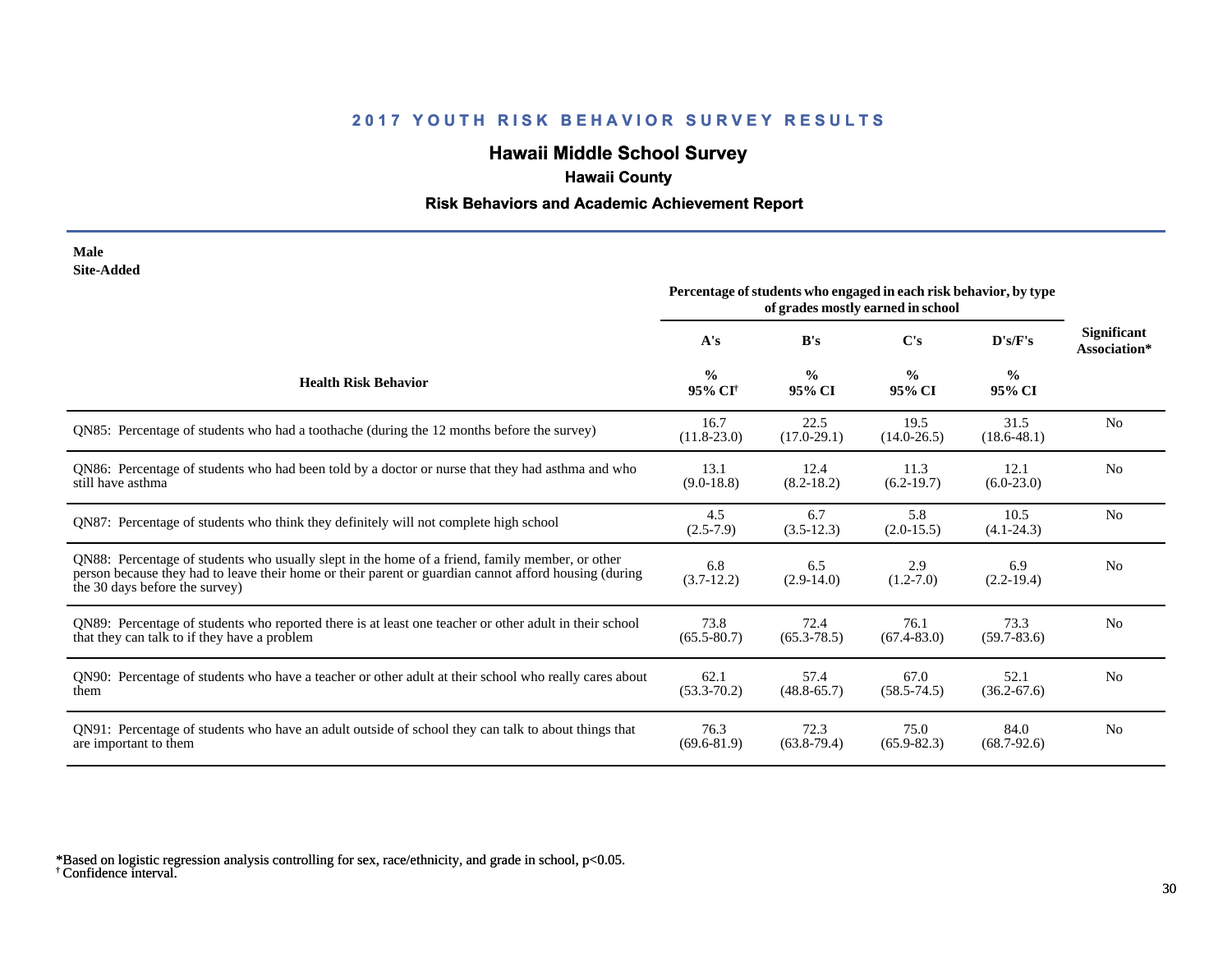# **Hawaii Middle School Survey**

## **Hawaii County**

#### **Risk Behaviors and Academic Achievement Report**

| Male              |
|-------------------|
| <b>Site-Added</b> |

|                                                                                                          | Percentage of students who engaged in each risk behavior, by type<br>of grades mostly earned in school |                         |                         |                         |                                    |
|----------------------------------------------------------------------------------------------------------|--------------------------------------------------------------------------------------------------------|-------------------------|-------------------------|-------------------------|------------------------------------|
|                                                                                                          | A's                                                                                                    | B's                     | C's                     | D's/F's                 | <b>Significant</b><br>Association* |
| <b>Health Risk Behavior</b>                                                                              | $\frac{0}{0}$<br>95% CI <sup>+</sup>                                                                   | $\frac{0}{0}$<br>95% CI | $\frac{6}{9}$<br>95% CI | $\frac{0}{0}$<br>95% CI |                                    |
| ON92: Percentage of students who have talked with at least one of their parents or another adult in      | 42.4                                                                                                   | 34.4                    | 33.4                    | 45.4                    | N <sub>0</sub>                     |
| their family about the dangers of tobacco, alcohol, or drug use (during the 12 months before the survey) | $(33.4 - 52.0)$                                                                                        | $(27.8 - 41.6)$         | $(25.4 - 42.5)$         | $(31.7-59.9)$           |                                    |
| QN93: Percentage of students who reported their parents or other adults in their family talked with      | 32.9                                                                                                   | 32.4                    | 36.4                    | 51.3                    | N <sub>0</sub>                     |
| them about what they expect them to do or not to do when it comes to sex                                 | $(24.7 - 42.2)$                                                                                        | $(25.5 - 40.2)$         | $(28.0 - 45.7)$         | $(35.4 - 67.0)$         |                                    |
| QN94: Percentage of students who ever talked with their parents or other adults in their family about    | 22.3                                                                                                   | 25.5                    | 23.7                    | 25.9                    | N <sub>o</sub>                     |
| how to say no to having sex                                                                              | $(16.2 - 29.8)$                                                                                        | $(19.0 - 33.4)$         | $(17.1 - 31.8)$         | $(13.6 - 43.7)$         |                                    |
| QN95: Percentage of students who most of the time or always get the kind of help they need (among        | 33.9                                                                                                   | 21.5                    | 23.6                    | 37.8                    | N <sub>0</sub>                     |
| students who report having felt sad, empty, hopeless, angry, or anxious)                                 | $(24.4 - 44.9)$                                                                                        | $(15.0-29.9)$           | $(15.5 - 34.2)$         | $(21.6 - 57.2)$         |                                    |
| QN96: Percentage of students who have ever ridden in a car driven by someone, including the student,     | 21.8                                                                                                   | 26.7                    | 33.9                    | 31.1                    | N <sub>0</sub>                     |
| who was "high" or had been using alcohol or drugs                                                        | $(14.9 - 30.7)$                                                                                        | $(19.8 - 34.8)$         | $(25.1 - 43.9)$         | $(18.6 - 47.1)$         |                                    |
| QN97: Percentage of students who ever use alcohol or drugs to relax, feel better about themselves, or    | 7.0                                                                                                    | 8.4                     | 9.1                     | 13.7                    | N <sub>o</sub>                     |
| fit in                                                                                                   | $(3.9-12.4)$                                                                                           | $(5.2-13.5)$            | $(5.3-15.2)$            | $(6.4-26.8)$            |                                    |
| QN98: Percentage of students who ever use alcohol or drugs while they are alone                          | 6.3<br>$(3.3-11.6)$                                                                                    | 10.3<br>$(6.4-16.2)$    | 8.4<br>$(4.6 - 15.0)$   | 11.1<br>$(5.0-23.1)$    | N <sub>0</sub>                     |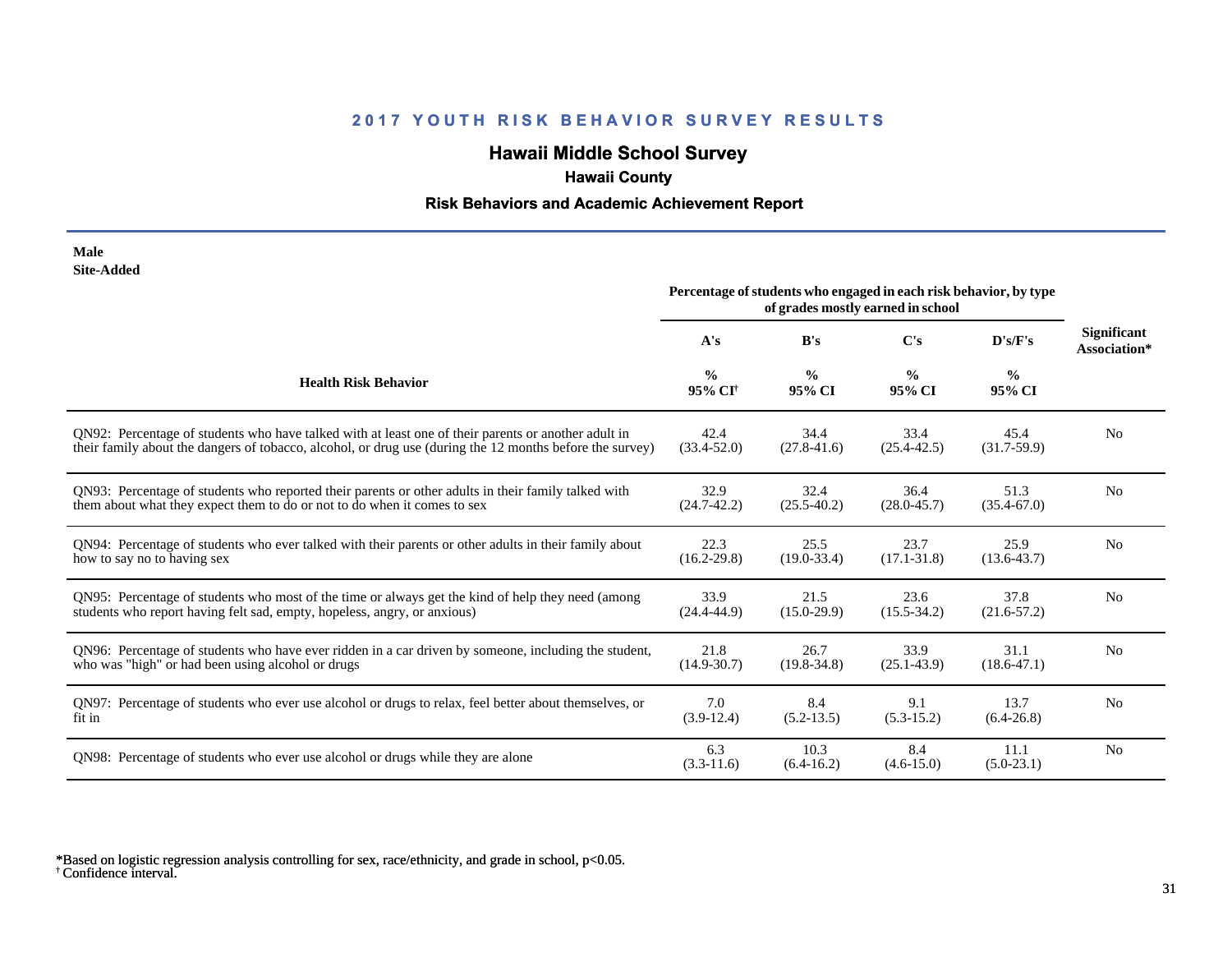# **Hawaii Middle School Survey**

## **Hawaii County**

#### **Risk Behaviors and Academic Achievement Report**

#### **Male Site-Added**

|                                                                                                      | Percentage of students who engaged in each risk behavior, by type<br>of grades mostly earned in school |                         |                         |                          |                             |
|------------------------------------------------------------------------------------------------------|--------------------------------------------------------------------------------------------------------|-------------------------|-------------------------|--------------------------|-----------------------------|
|                                                                                                      | A's                                                                                                    | B's                     | C's                     | $\bf{D}$ 's/ $\bf{F}$ 's | Significant<br>Association* |
| <b>Health Risk Behavior</b>                                                                          | $\frac{0}{0}$<br>95% CI <sup>†</sup>                                                                   | $\frac{0}{0}$<br>95% CI | $\frac{0}{0}$<br>95% CI | $\frac{0}{0}$<br>95% CI  |                             |
| QN99: Percentage of students who ever forget things they did while using alcohol or drugs            | 5.3<br>$(2.7-10.0)$                                                                                    | 4.9<br>$(2.5-9.1)$      | 6.3<br>$(3.1 - 12.5)$   | 6.2<br>$(1.7 - 20.0)$    | N <sub>0</sub>              |
| QN100: Percentage of students who have family or friends that have told them that they should cut    | 11.9                                                                                                   | 12.8                    | 14.8                    | 16.8                     | No                          |
| down on their drinking or drug use                                                                   | $(7.7-18.0)$                                                                                           | $(7.8-20.3)$            | $(9.3 - 22.7)$          | $(7.3-34.1)$             |                             |
| QN101: Percentage of students who have ever gotten into trouble while they were using alcohol or     | 10.2                                                                                                   | 9.2                     | 8.7                     | 13.6                     | N <sub>0</sub>              |
| drugs                                                                                                | $(6.1 - 16.7)$                                                                                         | $(5.7-14.5)$            | $(4.5 - 16.3)$          | $(6.6-25.9)$             |                             |
| QN102: Percentage of students who have attended school under the influence of alcohol, marijuana, or | 7.4                                                                                                    | 8.8                     | 13.0                    | 14.5                     | N <sub>0</sub>              |
| other drugs (during the 12 months before the survey)                                                 | $(4.3-12.5)$                                                                                           | $(5.3-14.1)$            | $(7.2 - 22.3)$          | $(6.3 - 30.0)$           |                             |
| QNNODNT: Percentage of students who never saw a dentist (for a check-up, exam, teeth cleaning, or    | 3.9                                                                                                    | 2.4                     | 2.8                     | 7.0                      | N <sub>0</sub>              |
| other dental work)                                                                                   | $(1.9-7.9)$                                                                                            | $(1.0-5.6)$             | $(1.0-7.6)$             | $(1.6-26.0)$             |                             |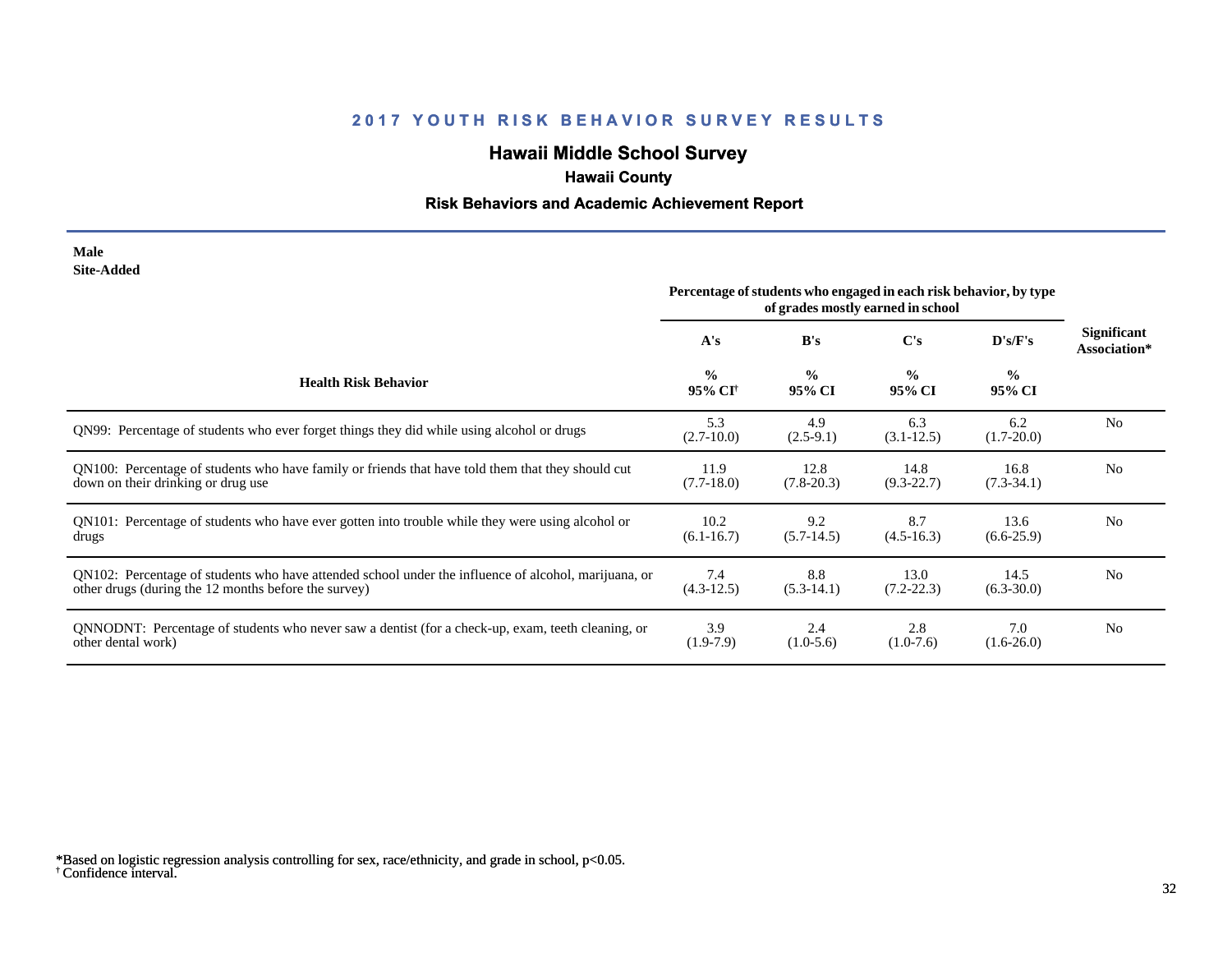# **Hawaii Middle School Survey**

## **Hawaii County**

#### **Risk Behaviors and Academic Achievement Report**

#### **Female Unintentional Injuries/Violence**

|                                                                                                                                                           | Percentage of students who engaged in each risk behavior, by type<br>of grades mostly earned in school |                         |                         |                         |                                    |
|-----------------------------------------------------------------------------------------------------------------------------------------------------------|--------------------------------------------------------------------------------------------------------|-------------------------|-------------------------|-------------------------|------------------------------------|
|                                                                                                                                                           | A's                                                                                                    | B's                     | C's                     | D's/F's                 | <b>Significant</b><br>Association* |
| <b>Health Risk Behavior</b>                                                                                                                               | $\frac{0}{0}$<br>95% CI <sup>†</sup>                                                                   | $\frac{6}{6}$<br>95% CI | $\frac{0}{0}$<br>95% CI | $\frac{0}{0}$<br>95% CI |                                    |
| QN12: Percentage of students who were ever bullied on school property                                                                                     | 49.9<br>$(41.7 - 58.2)$                                                                                | 54.8<br>$(46.9 - 62.4)$ | 58.5<br>$(43.4 - 72.1)$ | 51.0<br>$(33.8 - 68.0)$ | N <sub>0</sub>                     |
| QN13: Percentage of students who were ever electronically bullied (counting being bullied through<br>texting, Instagram, Facebook, or other social media) | 25.4<br>$(20.2 - 31.3)$                                                                                | 36.1<br>$(28.2 - 44.7)$ | 37.9<br>$(26.6 - 50.7)$ | 50.4<br>$(35.0 - 65.7)$ | Yes                                |
| QN14: Percentage of students who ever seriously thought about killing themselves                                                                          | 20.1<br>$(14.4 - 27.4)$                                                                                | 30.3<br>$(23.6 - 37.8)$ | 50.3<br>$(37.6 - 63.0)$ | 44.8<br>$(29.3-61.4)$   | Yes                                |
| QN15: Percentage of students who ever made a plan about how they would kill themselves                                                                    | 15.6<br>$(10.5 - 22.6)$                                                                                | 22.9<br>$(16.6 - 30.6)$ | 36.3<br>$(25.7 - 48.5)$ | 50.9<br>$(35.3 - 66.3)$ | Yes                                |
| QN16: Percentage of students who ever tried to kill themselves                                                                                            | 9.7<br>$(6.6-14.0)$                                                                                    | 17.1<br>$(12.0 - 23.7)$ | 25.5<br>$(17.0 - 36.4)$ | 27.7<br>$(14.4 - 46.6)$ | Yes                                |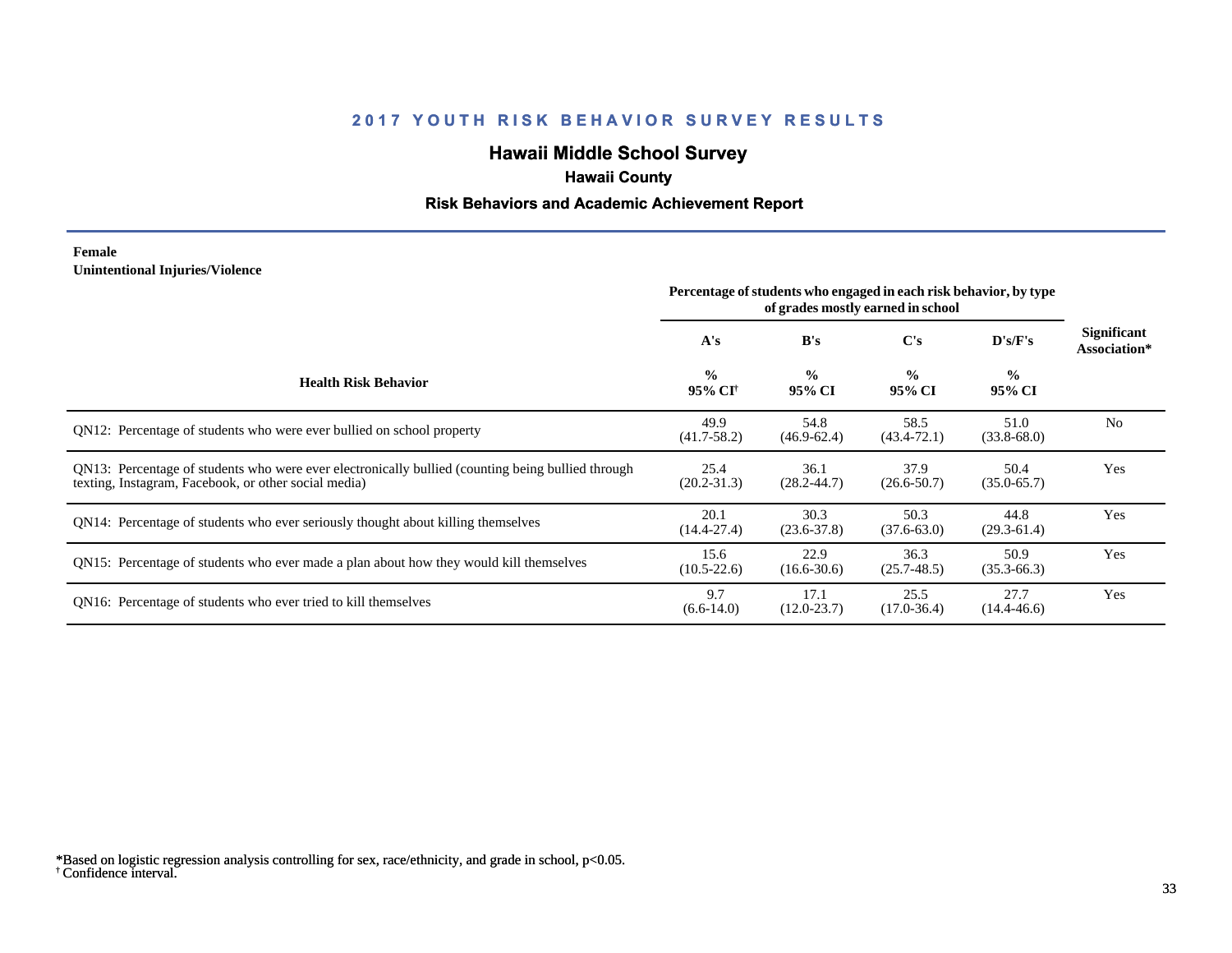# **Hawaii Middle School Survey**

## **Hawaii County**

#### **Risk Behaviors and Academic Achievement Report**

| Female             |  |
|--------------------|--|
| <b>Tobacco Use</b> |  |

|                                                                                                                                                                                                                                                                                                                 | Percentage of students who engaged in each risk behavior, by type<br>of grades mostly earned in school |                         |                              |                         |                             |
|-----------------------------------------------------------------------------------------------------------------------------------------------------------------------------------------------------------------------------------------------------------------------------------------------------------------|--------------------------------------------------------------------------------------------------------|-------------------------|------------------------------|-------------------------|-----------------------------|
|                                                                                                                                                                                                                                                                                                                 | A's                                                                                                    | B's                     | C's                          | D's/F's                 | Significant<br>Association* |
| <b>Health Risk Behavior</b>                                                                                                                                                                                                                                                                                     | $\frac{0}{0}$<br>95% CI <sup>+</sup>                                                                   | $\frac{0}{0}$<br>95% CI | $\frac{0}{0}$<br>95% CI      | $\frac{0}{0}$<br>95% CI |                             |
| QN18: Percentage of students who tried cigarette smoking for the first time before age 11 years (even<br>one or two puffs)                                                                                                                                                                                      | 3.9<br>$(2.1 - 7.2)$                                                                                   | 10.5<br>$(6.6-16.1)$    | 8.9<br>$(4.1 - 18.3)$        | 16.5<br>$(7.0-34.3)$    | Yes                         |
| QN19: Percentage of students who currently smoked cigarettes (on at least 1 day during the 30 days<br>before the survey)                                                                                                                                                                                        | 3.1<br>$(1.2 - 7.4)$                                                                                   | 8.6<br>$(4.4 - 16.1)$   | 11.0<br>$(6.1-19.0)$         | 16.4<br>$(6.6 - 35.3)$  | N <sub>0</sub>              |
| QNFRCIG: Percentage of students who currently smoked cigarettes frequently (on 20 or more days<br>during the 30 days before the survey)                                                                                                                                                                         | 0.0                                                                                                    | 1.8<br>$(0.4 - 7.4)$    | $0.6^{\circ}$<br>$(0.1-4.3)$ | 5.9<br>$(0.8 - 32.7)$   | Yes                         |
| QNDAYCIG: Percentage of students who currently smoked cigarettes daily (on all 30 days during the<br>30 days before the survey)                                                                                                                                                                                 | 0.0                                                                                                    | 1.8<br>$(0.4 - 7.4)$    | 0.6<br>$(0.1-4.3)$           | 5.9<br>$(0.8 - 32.7)$   | Yes                         |
| QN21: Percentage of students who ever used an electronic vapor product (including e-cigarettes,<br>e-cigars, e-pipes, vape pipes, vaping pens, e-hookahs, and hookah pens [such as blu, NJOY, Vuse,<br>MarkTen, Logic, Vapin Plus, eGo, and Halo])                                                              | 22.3<br>$(16.9 - 28.9)$                                                                                | 40.1<br>$(32.3 - 48.5)$ | 56.9<br>$(46.2 - 67.1)$      | 61.7<br>$(44.3 - 76.5)$ | Yes                         |
| QN22: Percentage of students who currently used an electronic vapor product (including e-cigarettes,<br>e-cigars, e-pipes, vape pipes, vaping pens, e-hookahs, and hookah pens [such as blu, NJOY, Vuse,<br>MarkTen, Logic, Vapin Plus, eGo, and Halo], on at least 1 day during the 30 days before the survey) | 13.5<br>$(9.4-18.9)$                                                                                   | 27.4<br>$(20.4 - 35.8)$ | 43.5<br>$(33.0 - 54.6)$      | 39.6<br>$(23.1 - 58.9)$ | Yes                         |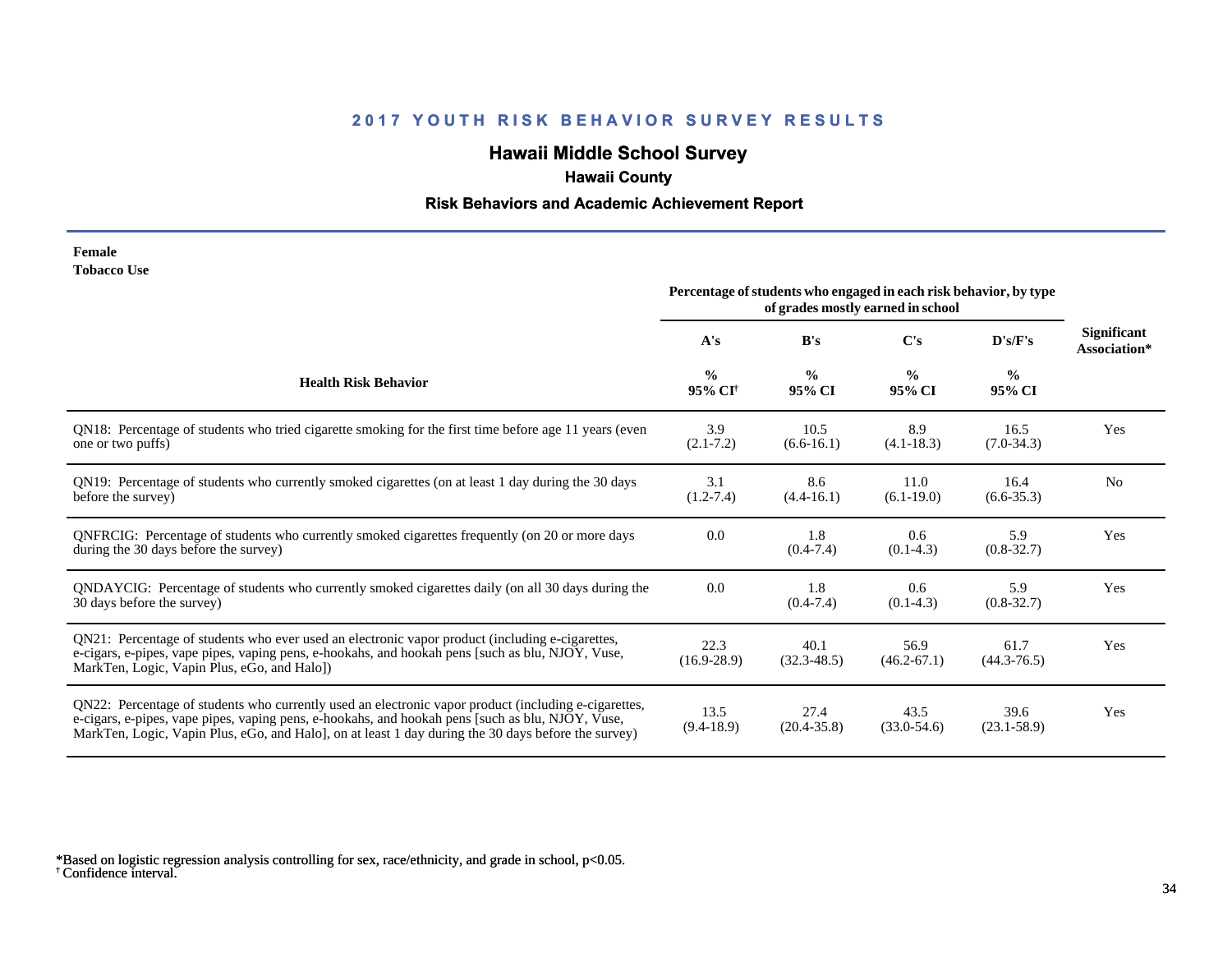# **Hawaii Middle School Survey**

## **Hawaii County**

#### **Risk Behaviors and Academic Achievement Report**

#### **Female Alcohol/Other Drug Use**

|                                                                                                                                                                                                                                                  | Percentage of students who engaged in each risk behavior, by type<br>of grades mostly earned in school |                         |                         |                         |                             |
|--------------------------------------------------------------------------------------------------------------------------------------------------------------------------------------------------------------------------------------------------|--------------------------------------------------------------------------------------------------------|-------------------------|-------------------------|-------------------------|-----------------------------|
|                                                                                                                                                                                                                                                  | A's                                                                                                    | B's                     | $\bf C's$               | D's/F's                 | Significant<br>Association* |
| <b>Health Risk Behavior</b>                                                                                                                                                                                                                      | $\frac{0}{0}$<br>95% CI <sup>†</sup>                                                                   | $\frac{6}{6}$<br>95% CI | $\frac{0}{0}$<br>95% CI | $\frac{0}{0}$<br>95% CI |                             |
| QN27: Percentage of students who drank alcohol for the first time before age 11 years (other than a<br>few sips)                                                                                                                                 | 11.7<br>$(7.4-18.2)$                                                                                   | 18.6<br>$(12.9 - 26.1)$ | 17.6<br>$(9.0 - 31.6)$  | 26.5<br>$(12.8 - 46.9)$ | N <sub>0</sub>              |
| QN29: Percentage of students who tried marijuana for the first time before age 11 years                                                                                                                                                          | 1.3<br>$(0.4-4.0)$                                                                                     | 5.5<br>$(2.7-11.0)$     | 5.4<br>$(1.5-17.2)$     | 17.4<br>$(7.2 - 36.2)$  | Yes                         |
| QN30: Percentage of students who ever used cocaine (any form of cocaine, including powder, crack,<br>or freebase)                                                                                                                                | 1.8<br>$(0.7-4.3)$                                                                                     | 4.3<br>$(2.0-9.0)$      | 3.3<br>$(1.2 - 8.9)$    | 13.2<br>$(4.4 - 33.6)$  | N <sub>0</sub>              |
| QN33: Percentage of students who ever took prescription pain medicine without a doctor's<br>prescription or differently than how a doctor told them to use it (counting drugs such as codeine,<br>Vicodin, Oxycontin, hydrocodone, and Percocet) | 7.6<br>$(4.5-12.7)$                                                                                    | 5.3<br>$(3.1 - 8.9)$    | 12.9<br>$(6.1-25.1)$    | 16.4<br>$(6.2 - 36.7)$  | N <sub>0</sub>              |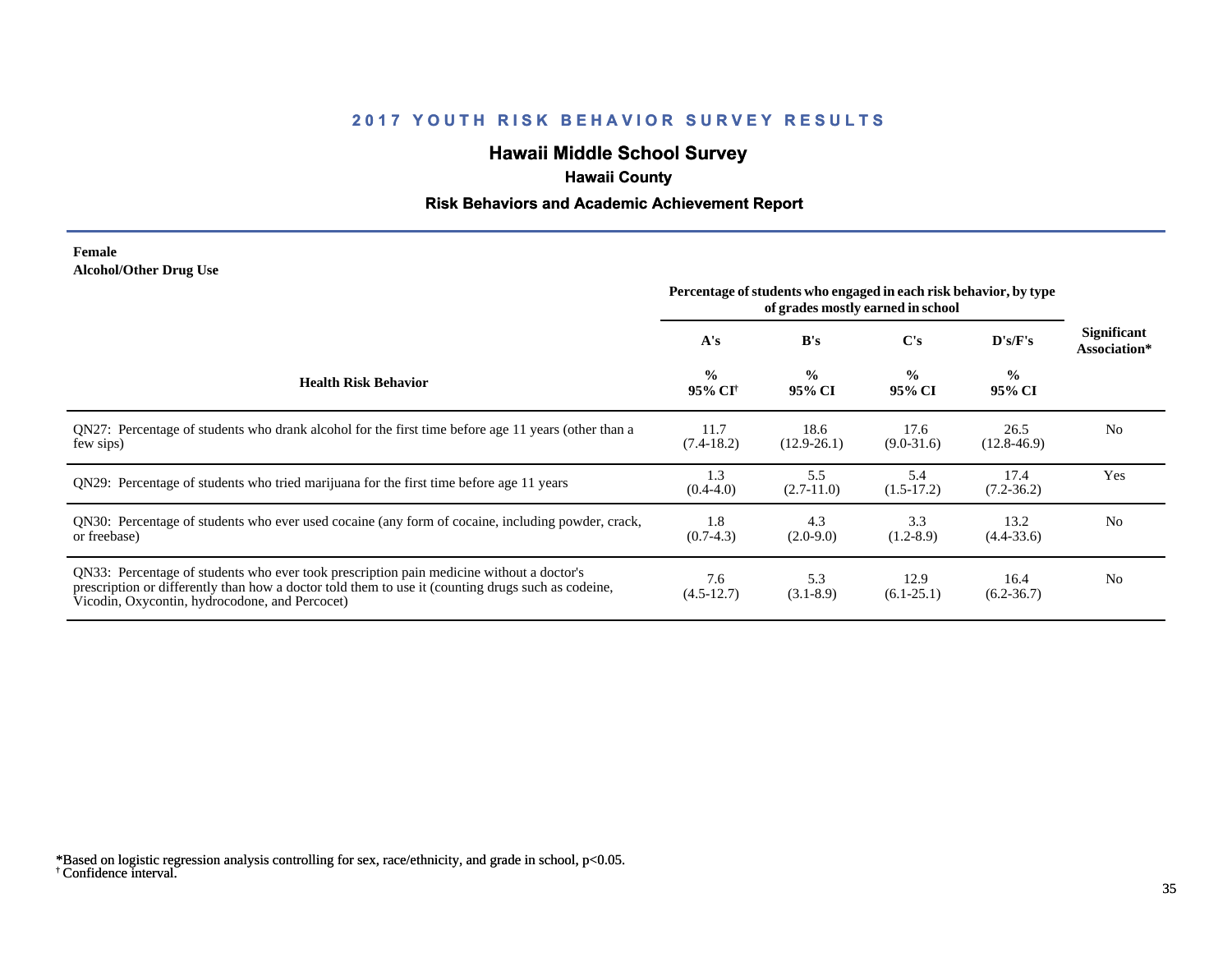# **Hawaii Middle School Survey**

## **Hawaii County**

#### **Risk Behaviors and Academic Achievement Report**

#### **Female Sexual Behaviors**

|                                                                                                | Percentage of students who engaged in each risk behavior, by type<br>of grades mostly earned in school |                         |                         |                         |                                    |
|------------------------------------------------------------------------------------------------|--------------------------------------------------------------------------------------------------------|-------------------------|-------------------------|-------------------------|------------------------------------|
|                                                                                                | A's                                                                                                    | B's                     | C's                     | D's/F's                 | <b>Significant</b><br>Association* |
| <b>Health Risk Behavior</b>                                                                    | $\frac{6}{6}$<br>95% CI <sup>†</sup>                                                                   | $\frac{0}{0}$<br>95% CI | $\frac{6}{9}$<br>95% CI | $\frac{0}{0}$<br>95% CI |                                    |
| QN35: Percentage of students who had sexual intercourse for the first time before age 11 years | 4.1<br>$(1.9-8.6)$                                                                                     | 3.5<br>$(1.6-7.4)$      | 4.9<br>$(1.3-16.5)$     | 10.6<br>$(2.9-31.4)$    | N <sub>0</sub>                     |
| QN36: Percentage of students who ever had sexual intercourse with three or more persons        | 1.4<br>$(0.3-6.1)$                                                                                     | 1.0<br>$(0.4-2.8)$      | 7.7<br>$(2.4 - 21.7)$   | 7.8<br>$(1.4 - 32.8)$   | N <sub>0</sub>                     |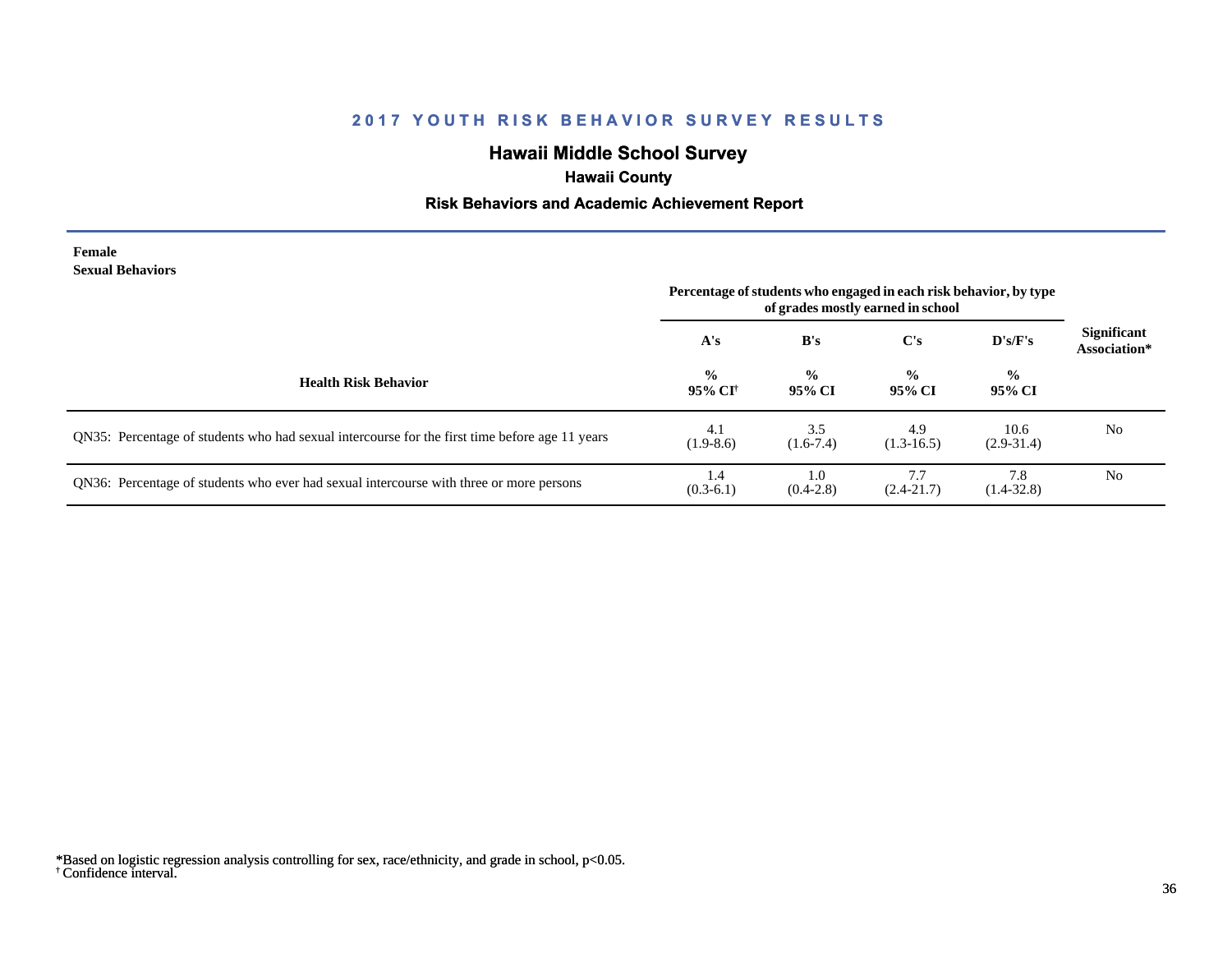# **Hawaii Middle School Survey**

## **Hawaii County**

#### **Risk Behaviors and Academic Achievement Report**

#### **Female Dietary Behaviors**

|                                                                                                           | Percentage of students who engaged in each risk behavior, by type<br>of grades mostly earned in school |                         |                         |                          |                                    |
|-----------------------------------------------------------------------------------------------------------|--------------------------------------------------------------------------------------------------------|-------------------------|-------------------------|--------------------------|------------------------------------|
|                                                                                                           | A's                                                                                                    | B's                     | C's                     | $\bf{D's/F's}$           | <b>Significant</b><br>Association* |
| <b>Health Risk Behavior</b>                                                                               | $\frac{0}{0}$<br>95% CI <sup>†</sup>                                                                   | $\frac{0}{0}$<br>95% CI | $\frac{0}{0}$<br>95% CI | $\frac{6}{10}$<br>95% CI |                                    |
| ON38: Percentage of students who described themselves as slightly or very overweight                      | 29.4<br>$(21.7 - 38.4)$                                                                                | 29.8<br>$(22.9 - 37.9)$ | 36.0<br>$(23.1 - 51.2)$ | 25.0<br>$(13.4 - 42.0)$  | N <sub>o</sub>                     |
| ON39: Percentage of students who were trying to lose weight                                               | 51.5<br>$(44.1 - 58.8)$                                                                                | 53.2<br>$(44.5 - 61.7)$ | 63.9<br>$(51.5 - 74.6)$ | 63.4<br>$(46.2 - 77.8)$  | N <sub>0</sub>                     |
| QN40: Percentage of students who did not eat breakfast (during the 7 days before the survey)              | 10.1<br>$(6.7-14.9)$                                                                                   | 11.3<br>$(7.7-16.3)$    | 18.0<br>$(10.9 - 28.2)$ | 26.3<br>$(13.3 - 45.2)$  | N <sub>0</sub>                     |
| QNBK7DAY: Percentage of students who ate breakfast on all 7 days (during the 7 days before the<br>survey) | 44.9<br>$(38.0 - 52.0)$                                                                                | 40.4<br>$(33.0 - 48.3)$ | 20.2<br>$(12.2 - 31.6)$ | 19.0<br>$(8.1 - 38.4)$   | Yes                                |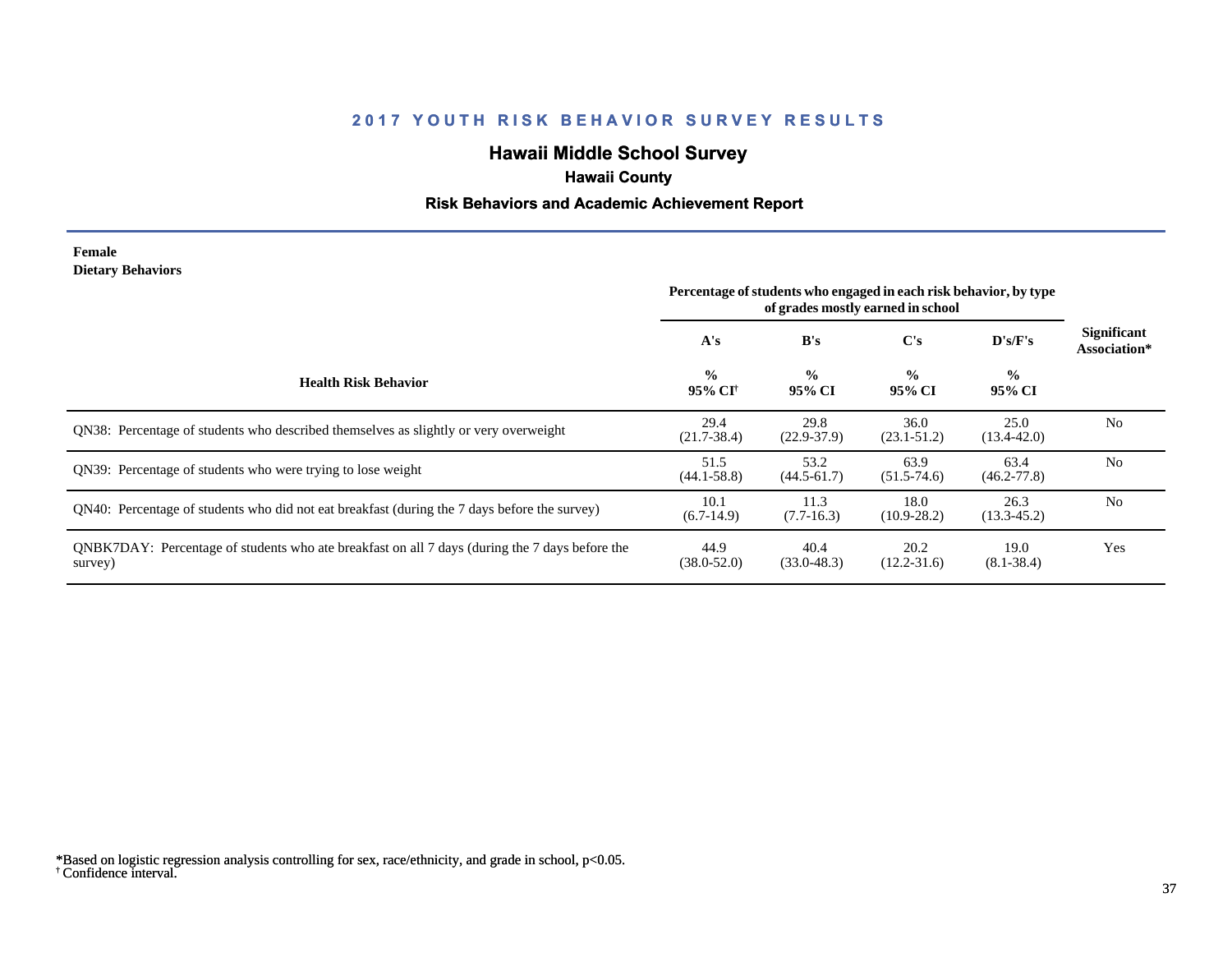# **Hawaii Middle School Survey**

## **Hawaii County**

#### **Risk Behaviors and Academic Achievement Report**

#### **Female Physical Activity**

|                                                                                                                                                                                                                                                                                                                                                      | Percentage of students who engaged in each risk behavior, by type<br>of grades mostly earned in school |                         |                         |                         |                                    |
|------------------------------------------------------------------------------------------------------------------------------------------------------------------------------------------------------------------------------------------------------------------------------------------------------------------------------------------------------|--------------------------------------------------------------------------------------------------------|-------------------------|-------------------------|-------------------------|------------------------------------|
|                                                                                                                                                                                                                                                                                                                                                      | A's                                                                                                    | B's                     | $\bf C's$               | D's/F's                 | <b>Significant</b><br>Association* |
| <b>Health Risk Behavior</b>                                                                                                                                                                                                                                                                                                                          | $\frac{0}{0}$<br>95% CI <sup>+</sup>                                                                   | $\frac{6}{9}$<br>95% CI | $\frac{6}{9}$<br>95% CI | $\frac{0}{0}$<br>95% CI |                                    |
| QN41: Percentage of students who were physically active at least 60 minutes per day on 5 or more<br>days (in any kind of physical activity that increased their heart rate and made them breathe hard some<br>of the time during the 7 days before the survey)                                                                                       | 46.0<br>$(38.3 - 53.9)$                                                                                | 41.5<br>$(34.2 - 49.1)$ | 29.1<br>$(19.3 - 41.4)$ | 21.8<br>$(10.9 - 39.0)$ | Yes                                |
| QNPA0DAY: Percentage of students who did not participate in at least 60 minutes of physical activity<br>on at least 1 day (in any kind of physical activity that increased their heart rate and made them breathe<br>hard some of the time during the 7 days before the survey)                                                                      | 6.2<br>$(3.9-9.7)$                                                                                     | 16.7<br>$(11.2 - 24.3)$ | 19.0<br>$(10.8 - 31.2)$ | 30.1<br>$(16.6 - 48.1)$ | Yes                                |
| ONPA7DAY: Percentage of students who were physically active at least 60 minutes per day on all 7<br>days (in any kind of physical activity that increased their heart rate and made them breathe hard some<br>of the time during the 7 days before the survey)                                                                                       | 24.0<br>$(18.4 - 30.7)$                                                                                | 20.8<br>$(15.4 - 27.5)$ | 14.6<br>$(8.5 - 23.9)$  | 19.0<br>$(8.7 - 36.6)$  | No                                 |
| QN42: Percentage of students who watched television 3 or more hours per day (on an average school<br>day)                                                                                                                                                                                                                                            | 21.2<br>$(16.1 - 27.5)$                                                                                | 24.7<br>$(18.3 - 32.5)$ | 32.0<br>$(22.2 - 43.7)$ | 37.3<br>$(25.2 - 51.3)$ | Yes                                |
| QN43: Percentage of students who played video or computer games or used a computer 3 or more<br>hours per day (counting time spent on things such as Xbox, PlayStation, an iPad or other tablet, a<br>smartphone, texting, YouTube, Instagram, Facebook, or other social media, for something that was not<br>school work, on an average school day) | 44.7<br>$(36.0 - 53.7)$                                                                                | 52.3<br>$(45.1 - 59.4)$ | 58.7<br>$(44.6 - 71.5)$ | 54.1<br>$(35.0 - 72.0)$ | N <sub>0</sub>                     |
| QN44: Percentage of students who attended physical education (PE) classes on 1 or more days (in an<br>average week when they were in school)                                                                                                                                                                                                         | 59.3<br>$(50.6 - 67.4)$                                                                                | 49.5<br>$(41.5 - 57.6)$ | 55.1<br>$(42.8 - 66.8)$ | 45.0<br>$(25.9 - 65.6)$ | N <sub>0</sub>                     |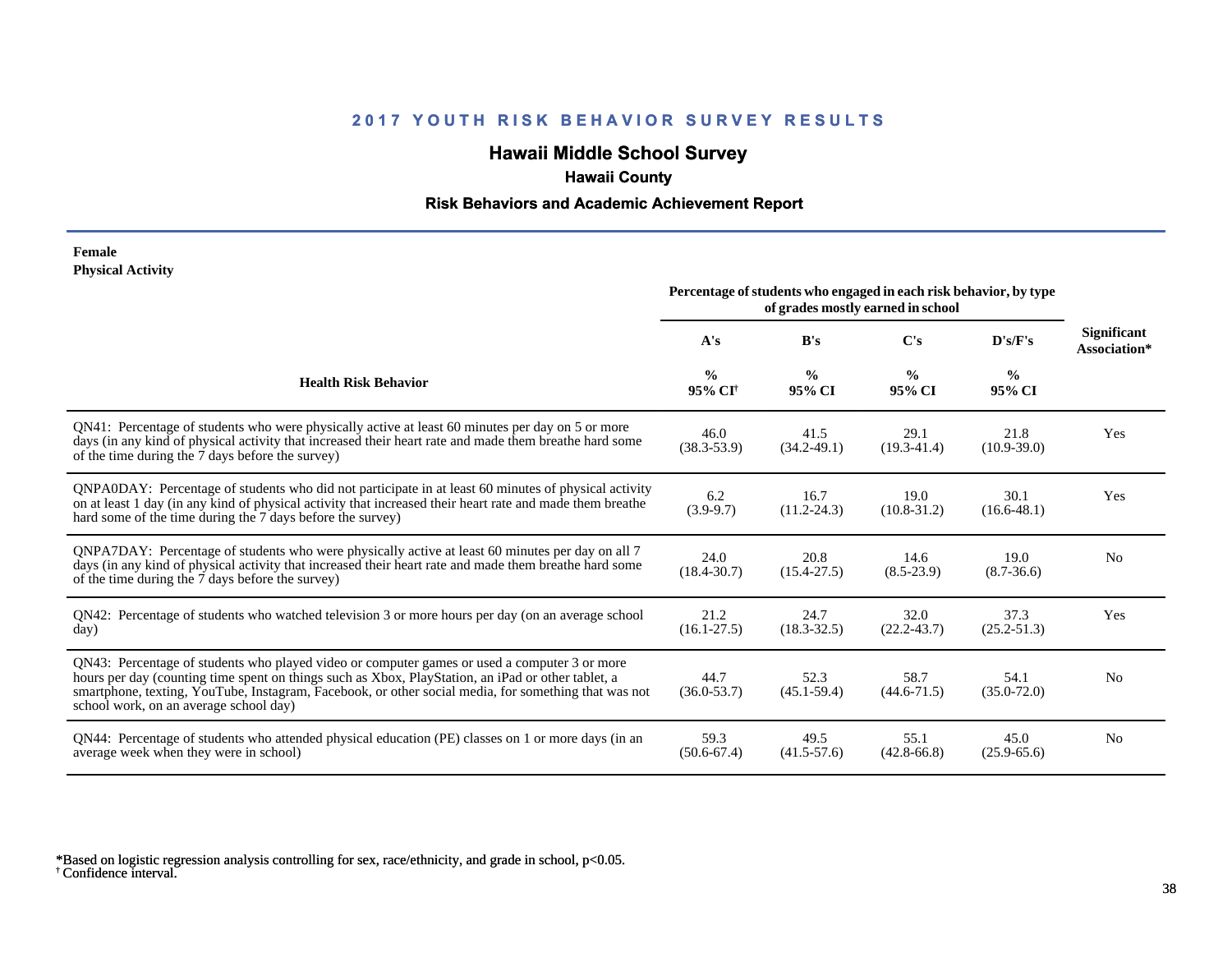# **Hawaii Middle School Survey**

## **Hawaii County**

#### **Risk Behaviors and Academic Achievement Report**

#### **Female Physical Activity**

|                                                                                                                                                                                  | Percentage of students who engaged in each risk behavior, by type<br>of grades mostly earned in school |                         |                         |                         |                             |  |
|----------------------------------------------------------------------------------------------------------------------------------------------------------------------------------|--------------------------------------------------------------------------------------------------------|-------------------------|-------------------------|-------------------------|-----------------------------|--|
|                                                                                                                                                                                  | A's                                                                                                    | B's                     | C's                     | D's/F's                 | Significant<br>Association* |  |
| <b>Health Risk Behavior</b>                                                                                                                                                      | $\frac{0}{0}$<br>95% CI†                                                                               | $\frac{0}{0}$<br>95% CI | $\frac{0}{0}$<br>95% CI | $\frac{6}{6}$<br>95% CI |                             |  |
| ONDLYPE: Percentage of students who attended physical education (PE) classes on all 5 days (in an<br>average week when they were in school)                                      | 5.4<br>$(2.5-11.0)$                                                                                    | 5.9<br>$(3.2-10.6)$     | 13.8<br>$(6.8-25.9)$    | 10.3<br>$(3.5-26.3)$    | N <sub>0</sub>              |  |
| QN45: Percentage of students who played on at least one sports team (counting any teams run by their<br>school or community groups, during the past 12 months before the survey) | 56.4<br>$(49.1 - 63.5)$                                                                                | 56.9<br>$(49.2 - 64.3)$ | 44.1<br>$(31.0 - 58.1)$ | 52.1<br>$(39.0 - 65.0)$ | N <sub>0</sub>              |  |
| QN46: Percentage of students who had a concussion from playing a sport or being physically active<br>(one or more times during the 12 months before the survey)                  | 13.2<br>$(9.9-17.5)$                                                                                   | 18.0<br>$(12.8 - 24.7)$ | 30.6<br>$(20.8 - 42.5)$ | 35.3<br>$(21.9-51.4)$   | N <sub>0</sub>              |  |
| QN48: Percentage of students who got 8 or more hours of sleep (on an average school night)                                                                                       | 54.9<br>$(46.9 - 62.6)$                                                                                | 52.7<br>$(45.1 - 60.2)$ | 36.5<br>$(25.7 - 48.8)$ | 28.0<br>$(13.9 - 48.5)$ | Yes                         |  |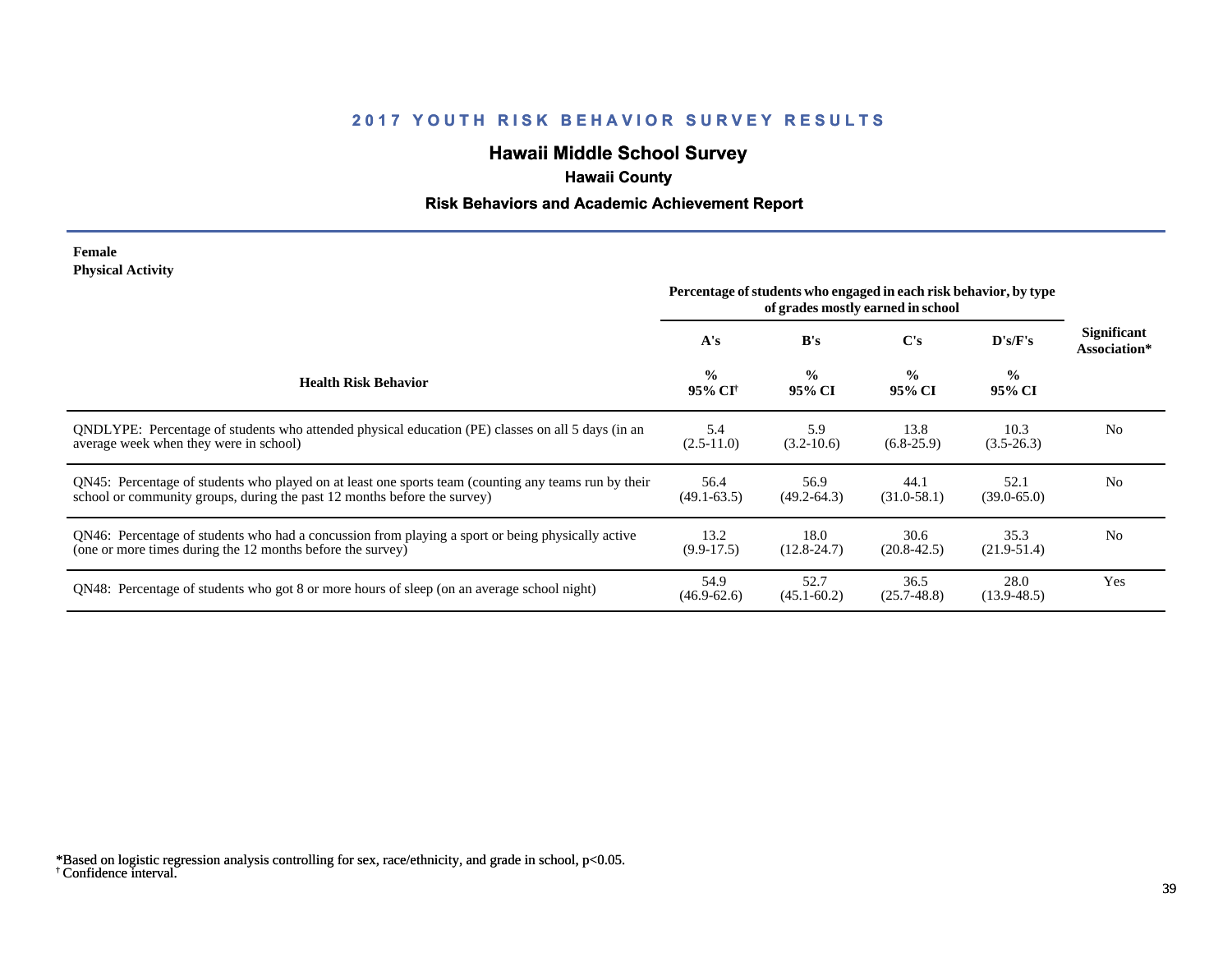# **Hawaii Middle School Survey**

# **Hawaii County**

#### **Risk Behaviors and Academic Achievement Report**

| Female<br>Other                                                                               |                                      |                         | Percentage of students who engaged in each risk behavior, by type<br>of grades mostly earned in school |                         |                                    |
|-----------------------------------------------------------------------------------------------|--------------------------------------|-------------------------|--------------------------------------------------------------------------------------------------------|-------------------------|------------------------------------|
|                                                                                               | A's                                  | B's                     | $\bf C's$                                                                                              | $\bf{D's/F's}$          | <b>Significant</b><br>Association* |
| <b>Health Risk Behavior</b>                                                                   | $\frac{0}{0}$<br>95% CI <sup>†</sup> | $\frac{0}{0}$<br>95% CI | $\frac{0}{0}$<br>95% CI                                                                                | $\frac{0}{0}$<br>95% CI |                                    |
| QN47: Percentage of students who had ever been told by a doctor or nurse that they had asthma | 24.8<br>$(18.8 - 32.0)$              | 29.8<br>$(23.4 - 37.0)$ | 30.2<br>$(20.7-41.8)$                                                                                  | 17.4<br>$(9.4 - 30.0)$  | N <sub>0</sub>                     |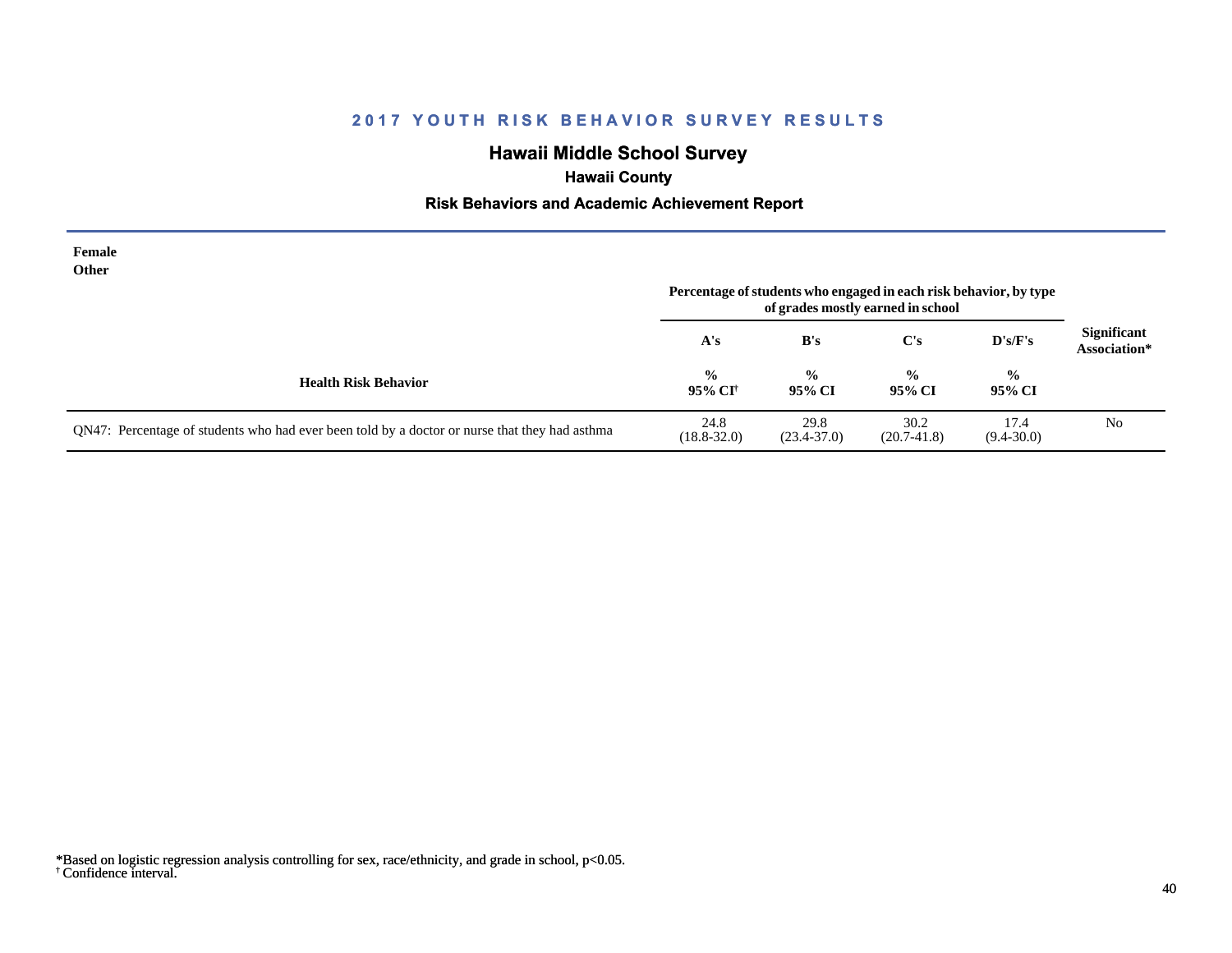# **Hawaii Middle School Survey**

# **Hawaii County**

#### **Risk Behaviors and Academic Achievement Report**

| Female            |
|-------------------|
| <b>Site-Added</b> |

|                                                                                                        | Percentage of students who engaged in each risk behavior, by type<br>of grades mostly earned in school |                         |                         |                         |                                    |
|--------------------------------------------------------------------------------------------------------|--------------------------------------------------------------------------------------------------------|-------------------------|-------------------------|-------------------------|------------------------------------|
|                                                                                                        | A's                                                                                                    | B's                     | C's                     | D's/F's                 | <b>Significant</b><br>Association* |
| <b>Health Risk Behavior</b>                                                                            | $\frac{0}{0}$<br>95% CI <sup>+</sup>                                                                   | $\frac{0}{0}$<br>95% CI | $\frac{6}{9}$<br>95% CI | $\frac{0}{0}$<br>95% CI |                                    |
| ON50: Percentage of students who report they do not describe themselves as only one race or ethnicity  | 26.0<br>$(20.8 - 31.9)$                                                                                | 20.4<br>$(15.5 - 26.4)$ | 21.5<br>$(13.6 - 32.3)$ | 33.8<br>$(21.0-49.6)$   | N <sub>0</sub>                     |
| QN51: Percentage of students who reported that either of their parents or other adults in their family | 22.1                                                                                                   | 35.4                    | 29.2                    | 41.6                    | Yes                                |
| are serving on active duty in the military                                                             | $(17.0 - 28.3)$                                                                                        | $(27.6 - 44.0)$         | $(19.5 - 41.2)$         | $(29.0 - 55.3)$         |                                    |
| QN52: Percentage of students who have serious difficulty concentrating, remembering, or making         | 22.9                                                                                                   | 33.5                    | 46.4                    | 58.3                    | Yes                                |
| decisions (because of a physical, mental, or emotional problem)                                        | $(16.9 - 30.2)$                                                                                        | $(26.5 - 41.3)$         | $(32.9 - 60.4)$         | $(43.4 - 71.8)$         |                                    |
| QN53: Percentage of students who carried a weapon (such as a gun, knife, or club, during the 12        | 11.9                                                                                                   | 14.1                    | 12.0                    | 18.7                    | N <sub>0</sub>                     |
| months before the survey)                                                                              | $(7.4-18.5)$                                                                                           | $(9.5 - 20.4)$          | $(6.1-22.4)$            | $(7.6-39.2)$            |                                    |
| QN54: Percentage of students who did not go to school because they felt they would be unsafe at        | 7.7                                                                                                    | 12.6                    | 14.7                    | 30.8                    | Yes                                |
| school or on their way to or from school (during the 12 months before the survey)                      | $(4.9-11.8)$                                                                                           | $(8.1 - 18.9)$          | $(5.9-32.2)$            | $(15.5 - 51.9)$         |                                    |
| QN55: Percentage of students who have been in a physical fight (during the 12 months before the        | 9.9                                                                                                    | 16.8                    | 25.5                    | 40.6                    | Yes                                |
| survey)                                                                                                | $(6.8-14.3)$                                                                                           | $(11.7 - 23.6)$         | $(16.5 - 37.3)$         | $(27.8 - 54.9)$         |                                    |
| QN56: Percentage of students who were ever physically forced to have sexual intercourse (when they     | 1.0                                                                                                    | 3.6                     | 8.5                     | 4.7                     | Yes                                |
| did not want to)                                                                                       | $(0.4 - 2.4)$                                                                                          | $(1.9-6.7)$             | $(3.2 - 20.6)$          | $(1.1-18.3)$            |                                    |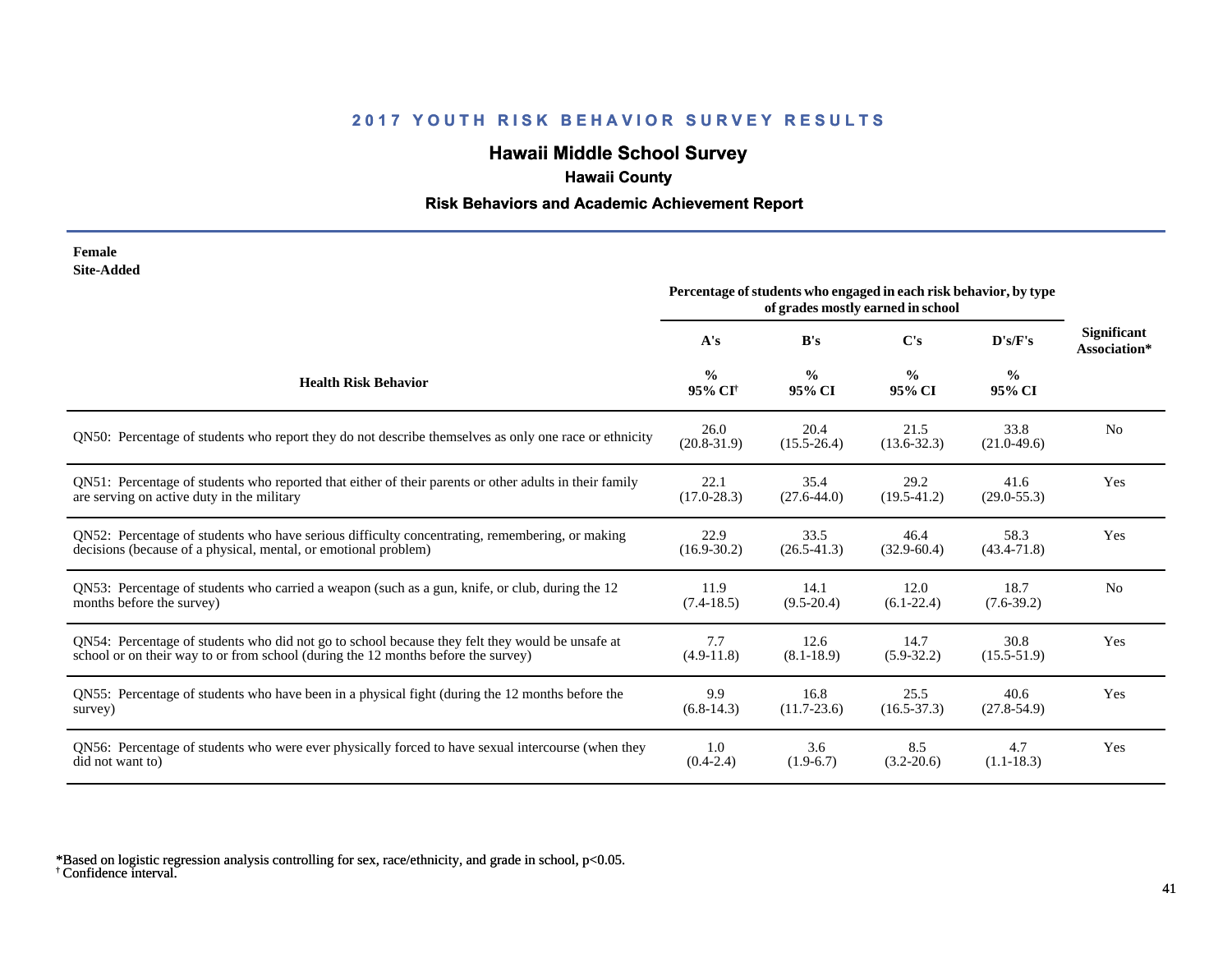# **Hawaii Middle School Survey**

## **Hawaii County**

#### **Risk Behaviors and Academic Achievement Report**

| Female            |
|-------------------|
| <b>Site-Added</b> |

|                                                                                                                                                                                                                                                                                                                                                                                                                                                                             | Percentage of students who engaged in each risk behavior, by type<br>of grades mostly earned in school |                         |                         |                         |                                    |
|-----------------------------------------------------------------------------------------------------------------------------------------------------------------------------------------------------------------------------------------------------------------------------------------------------------------------------------------------------------------------------------------------------------------------------------------------------------------------------|--------------------------------------------------------------------------------------------------------|-------------------------|-------------------------|-------------------------|------------------------------------|
|                                                                                                                                                                                                                                                                                                                                                                                                                                                                             | A's                                                                                                    | B's                     | C's                     | D's/F's                 | <b>Significant</b><br>Association* |
| <b>Health Risk Behavior</b>                                                                                                                                                                                                                                                                                                                                                                                                                                                 | $\frac{0}{0}$<br>95% CI <sup>†</sup>                                                                   | $\frac{0}{0}$<br>95% CI | $\frac{0}{0}$<br>95% CI | $\frac{6}{6}$<br>95% CI |                                    |
| QN57: Percentage of students who had someone force them to do sexual things that they did not want<br>to do (counting such things as kissing, touching, or being physically forced to have sexual intercourse)                                                                                                                                                                                                                                                              | 5.3<br>$(3.3-8.4)$                                                                                     | 11.4<br>$(7.8-16.3)$    | 11.2<br>$(3.9-28.2)$    | 23.2<br>$(11.0-42.3)$   | Yes                                |
| QN58: Percentage of students who had someone they were dating or going out with purposely try to<br>control them or emotionally hurt them (counting such things as being told who they could and could<br>not spend time with, being humiliated in front of others, or being threatened if they did not do what<br>they wanted, during the 12 months before the survey, among students who were dating or going out<br>with someone during the 12 months before the survey) | 29.9<br>$(20.9 - 40.8)$                                                                                | 21.4<br>$(14.7 - 30.1)$ | 26.2<br>$(14.8 - 42.1)$ |                         |                                    |
| QN59: Percentage of students who had someone they were dating or going out with physically hurt<br>them on purpose (counting such things as being hit, slammed into something, or injured with an object<br>or weapon, during the 12 months before the survey, among students who were dating or going out with<br>someone during the 12 months before the survey)                                                                                                          | 16.5<br>$(9.0-28.3)$                                                                                   | 10.4<br>$(5.6-18.7)$    | 10.1<br>$(3.5-25.9)$    |                         |                                    |
| QN60: Percentage of students who physically hurt someone they were dating or going out with<br>(counting such things as hitting them, slamming them into something, or injuring them with an object<br>or weapon, during the 12 months before the survey, among students who were dating or going out with<br>someone during the 12 months before the survey)                                                                                                               | 16.9<br>$(9.4 - 28.5)$                                                                                 | 14.7<br>$(9.3-22.6)$    | 10.1<br>$(3.5-25.9)$    |                         |                                    |
| QN61: Percentage of students who had texted, e-mailed, or posted electronically a revealing or sexual<br>photo of themselves (during the 30 days before the survey)                                                                                                                                                                                                                                                                                                         | 1.4<br>$(0.6-2.9)$                                                                                     | 6.5<br>$(3.7-11.2)$     | 5.3<br>$(2.1-12.5)$     | 2.9<br>$(0.7-11.9)$     | Yes                                |

\*Based on logistic regression analysis controlling for sex, race/ethnicity, and grade in school, p<0.05.

† Confidence interval.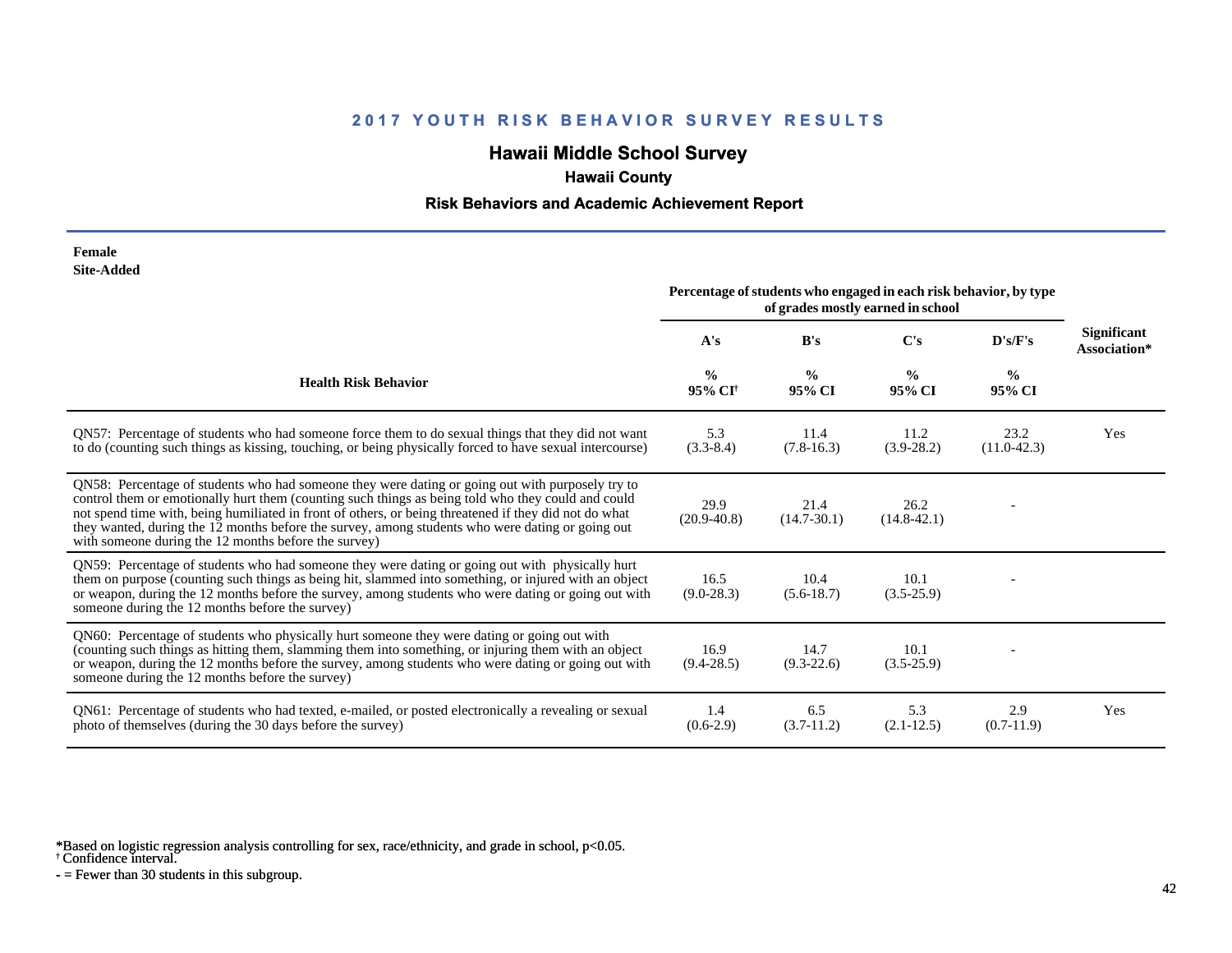# **Hawaii Middle School Survey**

## **Hawaii County**

#### **Risk Behaviors and Academic Achievement Report**

#### **Female Site-Added**

|                                                                                                      | Percentage of students who engaged in each risk behavior, by type<br>of grades mostly earned in school |                         |                         |                         |                                    |
|------------------------------------------------------------------------------------------------------|--------------------------------------------------------------------------------------------------------|-------------------------|-------------------------|-------------------------|------------------------------------|
|                                                                                                      | A's                                                                                                    | B's                     | $\bf C's$               | D's/F's                 | <b>Significant</b><br>Association* |
| <b>Health Risk Behavior</b>                                                                          | $\frac{0}{0}$<br>95% CI <sup>+</sup>                                                                   | $\frac{0}{0}$<br>95% CI | $\frac{0}{0}$<br>95% CI | $\frac{0}{0}$<br>95% CI |                                    |
| QN62: Percentage of students who ever electronically bullied someone (counting being bullied         | 12.6                                                                                                   | 19.7                    | 13.0                    | 33.5                    | Yes                                |
| through texting, Instagram, Facebook, or other social media)                                         | $(8.4 - 18.4)$                                                                                         | $(14.7 - 26.0)$         | $(6.9-23.4)$            | $(20.9-49.0)$           |                                    |
| QN63: Percentage of students who disagree or strongly disagree that harassment and bullying by other | 9.0                                                                                                    | 11.0                    | 7.4                     | 13.1                    | N <sub>0</sub>                     |
| students is a problem at their school                                                                | $(5.7-14.0)$                                                                                           | $(6.2 - 18.8)$          | $(3.3-15.9)$            | $(5.6-27.6)$            |                                    |
| QN64: Percentage of students who have ever done something to purposely hurt themselves without       | 21.4                                                                                                   | 34.3                    | 56.1                    | 53.2                    | Yes                                |
| wanting to die (such as cutting or burning themselves on purpose)                                    | $(16.1 - 28.0)$                                                                                        | $(26.2 - 43.5)$         | $(40.8 - 70.4)$         | $(30.6 - 74.7)$         |                                    |
| QN65: Percentage of students who have ever felt so sad or hopeless almost every day for two weeks or | 30.1                                                                                                   | 34.2                    | 52.0                    | 63.5                    | Yes                                |
| more in a row that they stopped doing some usual activities                                          | $(23.9 - 37.2)$                                                                                        | $(27.9-41.1)$           | $(40.9 - 62.9)$         | $(48.1 - 76.6)$         |                                    |
| QN66: Percentage of students who reported their attempt to kill themselves resulted in an injury,    | 10.4                                                                                                   | 12.1                    | 20.3                    | 21.3                    | N <sub>0</sub>                     |
| poisoning, or overdose that had to be treated by a doctor or nurse                                   | $(7.1 - 15.2)$                                                                                         | $(8.3 - 17.3)$          | $(12.9 - 30.5)$         | $(10.7 - 38.0)$         |                                    |
| QN67: Percentage of students who had at least one drink of alcohol (during the 30 days before the    | 12.9                                                                                                   | 18.8                    | 22.8                    | 26.9                    | N <sub>0</sub>                     |
| survey)                                                                                              | $(8.8-18.5)$                                                                                           | $(13.3 - 26.0)$         | $(12.7 - 37.6)$         | $(14.2 - 45.1)$         |                                    |
| QN68: Percentage of students who had five or more drinks of alcohol in a row (within a couple of     | 5.6                                                                                                    | 11.3                    | 13.4                    | 19.1                    | N <sub>0</sub>                     |
| hours on at least one day during the 30 days before the survey)                                      | $(3.4-9.1)$                                                                                            | $(7.2 - 17.3)$          | $(6.9-24.3)$            | $(9.0 - 36.0)$          |                                    |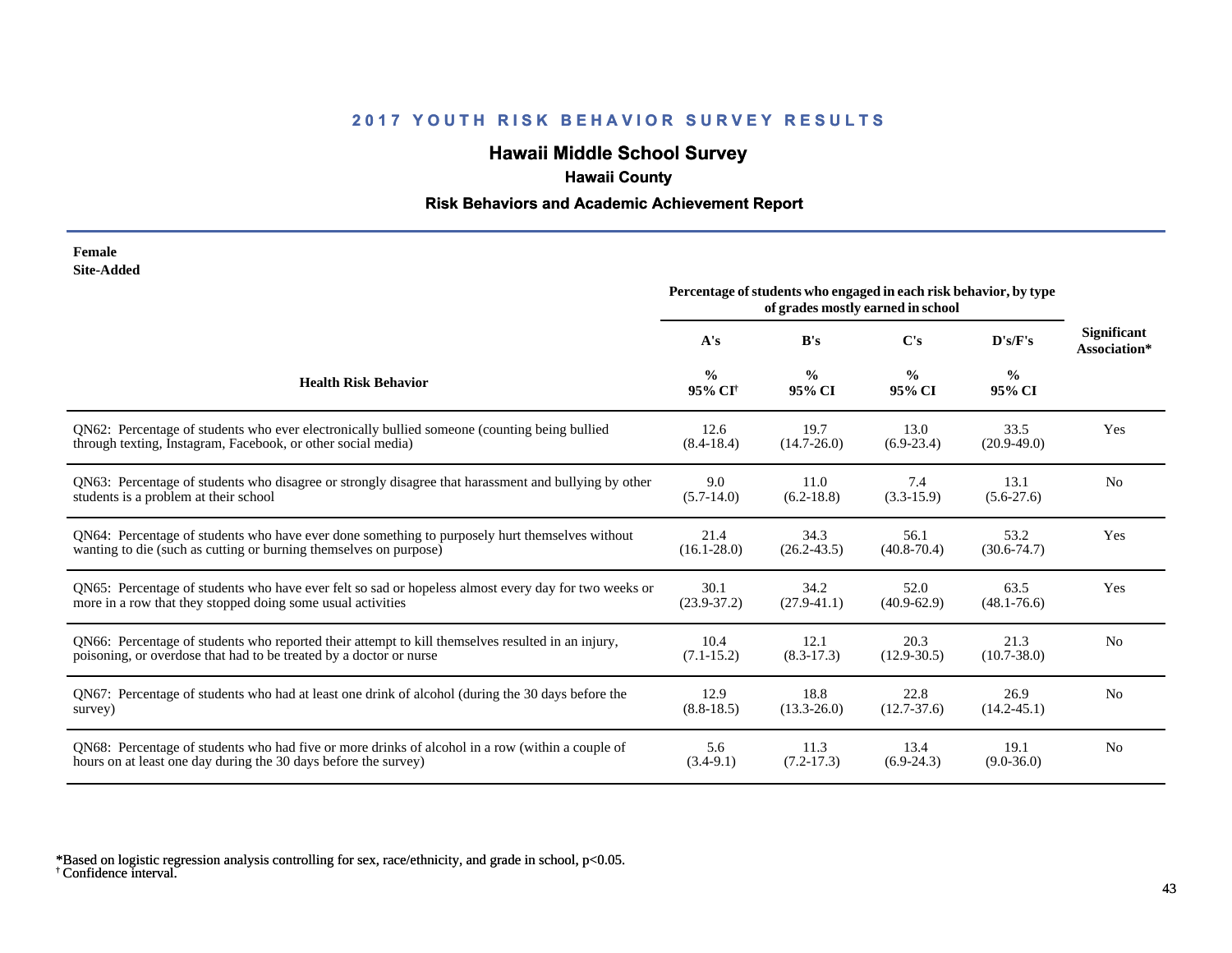# **Hawaii Middle School Survey**

# **Hawaii County**

#### **Risk Behaviors and Academic Achievement Report**

| Female     |
|------------|
| Site-Added |

|                                                                                                                                                                                                                                                                                              | Percentage of students who engaged in each risk behavior, by type<br>of grades mostly earned in school |                         |                         |                         |                                    |
|----------------------------------------------------------------------------------------------------------------------------------------------------------------------------------------------------------------------------------------------------------------------------------------------|--------------------------------------------------------------------------------------------------------|-------------------------|-------------------------|-------------------------|------------------------------------|
|                                                                                                                                                                                                                                                                                              | A's                                                                                                    | B's                     | $\bf C's$               | D's/F's                 | <b>Significant</b><br>Association* |
| <b>Health Risk Behavior</b>                                                                                                                                                                                                                                                                  | $\frac{0}{0}$<br>95% CI <sup>+</sup>                                                                   | $\frac{0}{0}$<br>95% CI | $\frac{0}{0}$<br>95% CI | $\frac{0}{0}$<br>95% CI |                                    |
| QN69: Percentage of students who report their parents would feel it is a little bit wrong, wrong, or very                                                                                                                                                                                    | 90.6                                                                                                   | 86.9                    | 86.5                    | 71.0                    | N <sub>0</sub>                     |
| wrong for them to drink beer, wine, or hard liquor regularly                                                                                                                                                                                                                                 | $(85.5 - 94.0)$                                                                                        | $(81.0 - 91.2)$         | $(73.4 - 93.7)$         | $(52.7 - 84.3)$         |                                    |
| QN70: Percentage of students who currently used marijuana (one or more times during the 30 days                                                                                                                                                                                              | 7.7                                                                                                    | 15.5                    | 25.5                    | 32.4                    | Yes                                |
| before the survey)                                                                                                                                                                                                                                                                           | $(4.9-12.0)$                                                                                           | $(10.4 - 22.4)$         | $(15.9 - 38.4)$         | $(17.7 - 51.7)$         |                                    |
| QN71: Percentage of students who ever used methamphetamines (also called "speed," "crystal,"                                                                                                                                                                                                 | 0.7                                                                                                    | 2.9                     | 1.0                     | 7.3                     | N <sub>0</sub>                     |
| "crank," or "ice")                                                                                                                                                                                                                                                                           | $(0.2 - 2.3)$                                                                                          | $(1.3-6.2)$             | $(0.1 - 7.0)$           | $(1.4 - 30.7)$          |                                    |
| QN72: Percentage of students who ever used ecstasy (also called MDMA)                                                                                                                                                                                                                        | 0.6<br>$(0.2 - 2.1)$                                                                                   | 1.3<br>$(0.4 - 3.5)$    | 1.3<br>$(0.3 - 5.2)$    | 11.2<br>$(3.6 - 30.2)$  | N <sub>0</sub>                     |
| QN73: Percentage of students who ever injected any illegal drug (used a needle to inject any illegal                                                                                                                                                                                         | 8.4                                                                                                    | 8.1                     | 2.7                     | 9.7                     | N <sub>0</sub>                     |
| drug into their body, one or more times during their life)                                                                                                                                                                                                                                   | $(5.1 - 13.6)$                                                                                         | $(5.0-13.0)$            | $(0.8 - 8.8)$           | $(2.6 - 30.6)$          |                                    |
| QN76: Percentage of students who tried to lose weight or keep from gaining weight by going without<br>eating for 24 hours or more; taking any diet pills, powders, or liquids; vomiting or taking laxatives;<br>smoking cigarettes; or skipping meals (during the 30 days before the survey) | 12.8<br>$(8.8-18.2)$                                                                                   | 18.8<br>$(13.3 - 25.7)$ | 32.7<br>$(21.5 - 46.3)$ | 27.2<br>$(13.8 - 46.6)$ | Yes                                |
| QN77: Percentage of students who most of the time or always went hungry because there was not                                                                                                                                                                                                | 5.0                                                                                                    | 5.0                     | 4.4                     | 18.6                    | N <sub>o</sub>                     |
| enough food in their home (during the 30 days before the survey)                                                                                                                                                                                                                             | $(2.8-8.6)$                                                                                            | $(2.8-9.0)$             | $(1.5-12.5)$            | $(8.1 - 37.2)$          |                                    |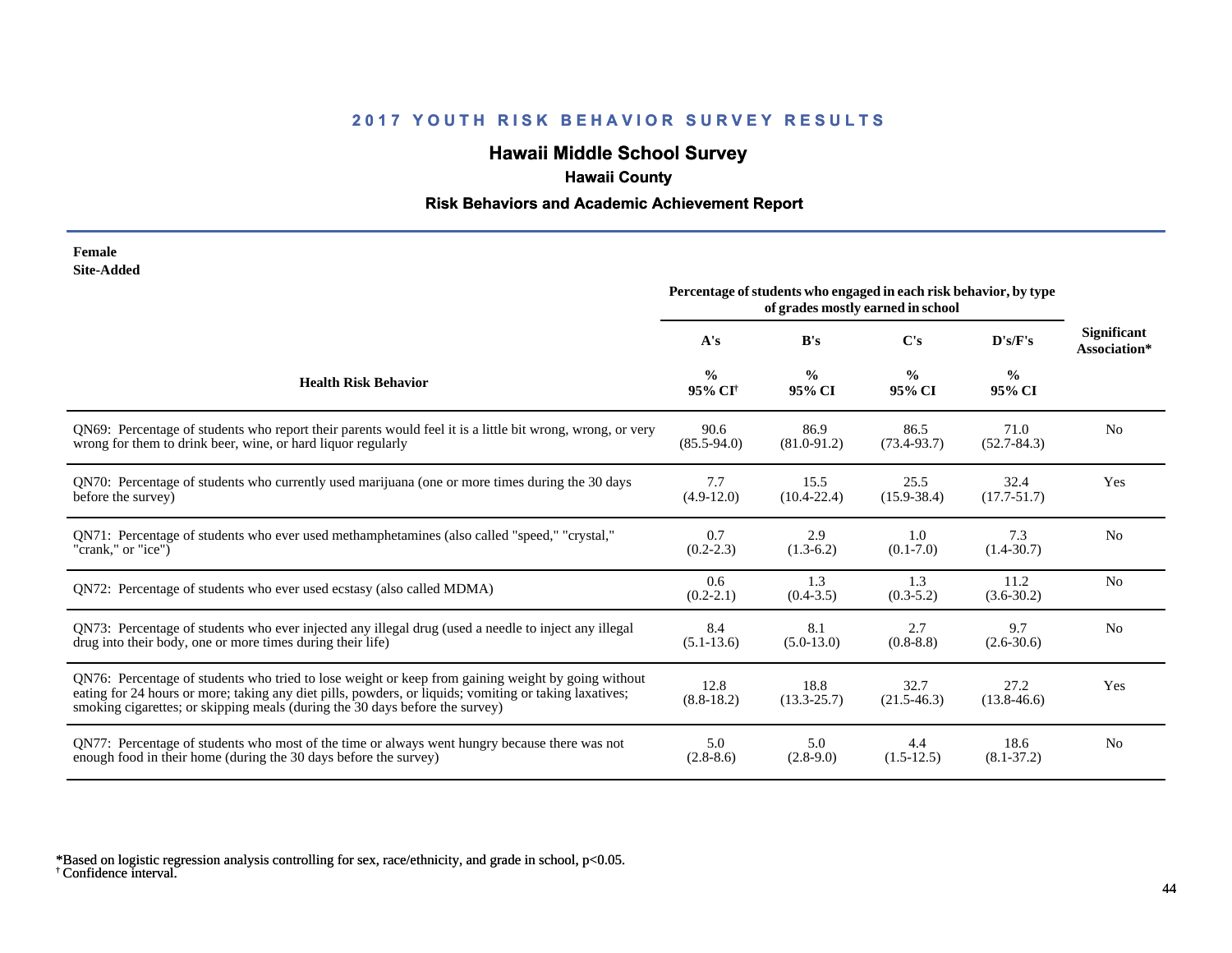# **Hawaii Middle School Survey**

# **Hawaii County**

#### **Risk Behaviors and Academic Achievement Report**

| Female            |
|-------------------|
| <b>Site-Added</b> |

|                                                                                                       | Percentage of students who engaged in each risk behavior, by type<br>of grades mostly earned in school |                         |                         |                         |                                    |
|-------------------------------------------------------------------------------------------------------|--------------------------------------------------------------------------------------------------------|-------------------------|-------------------------|-------------------------|------------------------------------|
|                                                                                                       | A's                                                                                                    | B's                     | $\bf C's$               | D's/F's                 | <b>Significant</b><br>Association* |
| <b>Health Risk Behavior</b>                                                                           | $\frac{0}{0}$<br>95% CI <sup>+</sup>                                                                   | $\frac{0}{0}$<br>95% CI | $\frac{6}{9}$<br>95% CI | $\frac{6}{9}$<br>95% CI |                                    |
| QN78: Percentage of students who did exercises to strengthen or tone their muscles on three or more   | 46.1                                                                                                   | 45.7                    | 50.9                    | 41.2                    | N <sub>o</sub>                     |
| days (such as push-ups, sit-ups, or weight lifting, during the 7 days before the survey)              | $(38.5 - 53.9)$                                                                                        | $(36.1 - 55.6)$         | $(34.1 - 67.5)$         | $(27.4 - 56.6)$         |                                    |
| QN79: Percentage of students who walk or ride their bike to or from school (one or more days during   | 23.3                                                                                                   | 25.9                    | 24.3                    | 36.7                    | N <sub>0</sub>                     |
| an average week when they are in school and weather allows them to do so)                             | $(18.4 - 29.1)$                                                                                        | $(19.4 - 33.6)$         | $(15.9 - 35.3)$         | $(22.0 - 54.5)$         |                                    |
| QN80: Percentage of students who have been taught about AIDS or HIV infection in school               | 45.0<br>$(36.6 - 53.8)$                                                                                | 37.9<br>$(29.5 - 47.1)$ | 46.3<br>$(34.5 - 58.6)$ | 52.5<br>$(36.3 - 68.2)$ | N <sub>o</sub>                     |
| QN81: Percentage of students who most of the time or always wear sunscreen (with an SPF of 15 or      | 18.5                                                                                                   | 9.2                     | 4.1                     | 5.9                     | Yes                                |
| higher when they are outside for more than one hour on a sunny day)                                   | $(12.6 - 26.2)$                                                                                        | $(5.0-16.5)$            | $(1.6-10.1)$            | $(2.0-16.3)$            |                                    |
| QN82: Percentage of students who did not go to school because they were sick (on one or more days     | 39.0                                                                                                   | 57.6                    | 73.7                    | 71.0                    | Yes                                |
| during the 30 days before the survey)                                                                 | $(32.2 - 46.3)$                                                                                        | $(50.1 - 64.8)$         | $(61.1 - 83.3)$         | $(57.0 - 81.9)$         |                                    |
| QN83: Percentage of students who saw a doctor or nurse (for a check-up or physical exam when they     | 45.3                                                                                                   | 47.4                    | 35.7                    | 52.2                    | N <sub>0</sub>                     |
| were not sick or injured during the 12 months before the survey)                                      | $(39.3 - 51.4)$                                                                                        | $(40.2 - 54.8)$         | $(24.2 - 49.1)$         | $(34.9 - 68.9)$         |                                    |
| QN84: Percentage of students who saw a dentist (for a check-up, exam, teeth cleaning, or other dental | 65.3                                                                                                   | 57.6                    | 38.0                    | 53.5                    | Yes                                |
| work, during the 12 months before the survey)                                                         | $(57.2 - 72.6)$                                                                                        | $(49.5 - 65.4)$         | $(28.1 - 48.9)$         | $(37.7 - 68.6)$         |                                    |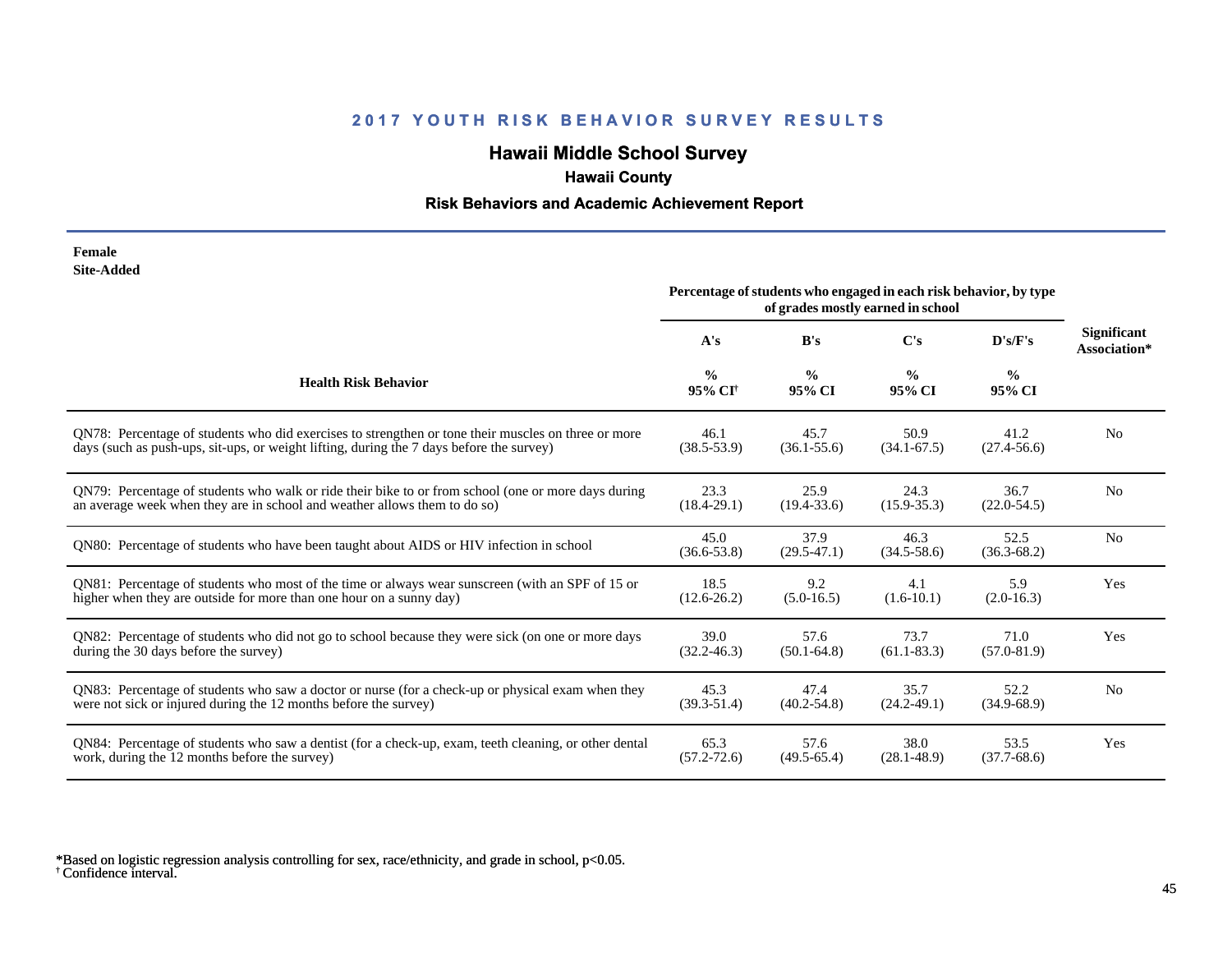# **Hawaii Middle School Survey**

## **Hawaii County**

#### **Risk Behaviors and Academic Achievement Report**

#### **Female Site-Added**

|                                                                                                                                                                                                                                            | Percentage of students who engaged in each risk behavior, by type<br>of grades mostly earned in school |                         |                         |                         |                                    |
|--------------------------------------------------------------------------------------------------------------------------------------------------------------------------------------------------------------------------------------------|--------------------------------------------------------------------------------------------------------|-------------------------|-------------------------|-------------------------|------------------------------------|
|                                                                                                                                                                                                                                            | A's                                                                                                    | B's                     | C's                     | D's/F's                 | <b>Significant</b><br>Association* |
| <b>Health Risk Behavior</b>                                                                                                                                                                                                                | $\frac{0}{0}$<br>95% CI <sup>+</sup>                                                                   | $\frac{0}{0}$<br>95% CI | $\frac{0}{0}$<br>95% CI | $\frac{0}{0}$<br>95% CI |                                    |
| QN85: Percentage of students who had a toothache (during the 12 months before the survey)                                                                                                                                                  | 22.5<br>$(17.2 - 29.0)$                                                                                | 30.9<br>$(24.6 - 38.0)$ | 39.2<br>$(27.1 - 52.7)$ | 41.9<br>$(25.8 - 59.9)$ | Yes                                |
| QN86: Percentage of students who had been told by a doctor or nurse that they had asthma and who<br>still have asthma                                                                                                                      | 16.7<br>$(10.9-24.6)$                                                                                  | 12.6<br>$(8.3-18.6)$    | 22.1<br>$(13.4 - 34.1)$ | 10.0<br>$(3.9-23.3)$    | N <sub>0</sub>                     |
| QN87: Percentage of students who think they definitely will not complete high school                                                                                                                                                       | 1.2<br>$(0.4 - 3.6)$                                                                                   | 3.5<br>$(1.4 - 8.5)$    | 1.3<br>$(0.3-5.3)$      | 11.3<br>$(3.7 - 30.1)$  | N <sub>0</sub>                     |
| QN88: Percentage of students who usually slept in the home of a friend, family member, or other<br>person because they had to leave their home or their parent or guardian cannot afford housing (during<br>the 30 days before the survey) | 1.9<br>$(0.5-6.4)$                                                                                     | 2.1<br>$(0.9-4.8)$      | 2.0<br>$(0.7-5.9)$      | 1.6<br>$(0.2-10.6)$     | Yes                                |
| QN89: Percentage of students who reported there is at least one teacher or other adult in their school<br>that they can talk to if they have a problem                                                                                     | 67.4<br>$(59.3 - 74.6)$                                                                                | 71.0<br>$(63.7 - 77.3)$ | 66.6<br>$(53.0 - 77.9)$ | 60.6<br>$(47.3 - 72.5)$ | No                                 |
| QN90: Percentage of students who have a teacher or other adult at their school who really cares about<br>them                                                                                                                              | 54.4<br>$(46.5 - 62.0)$                                                                                | 58.0<br>$(48.8 - 66.7)$ | 54.2<br>$(42.4 - 65.5)$ | 50.3<br>$(34.5 - 66.0)$ | N <sub>0</sub>                     |
| QN91: Percentage of students who have an adult outside of school they can talk to about things that<br>are important to them                                                                                                               | 76.3<br>$(68.0 - 83.0)$                                                                                | 78.4<br>$(72.2 - 83.6)$ | 77.7<br>$(67.2 - 85.6)$ | 67.7<br>$(52.1 - 80.1)$ | N <sub>0</sub>                     |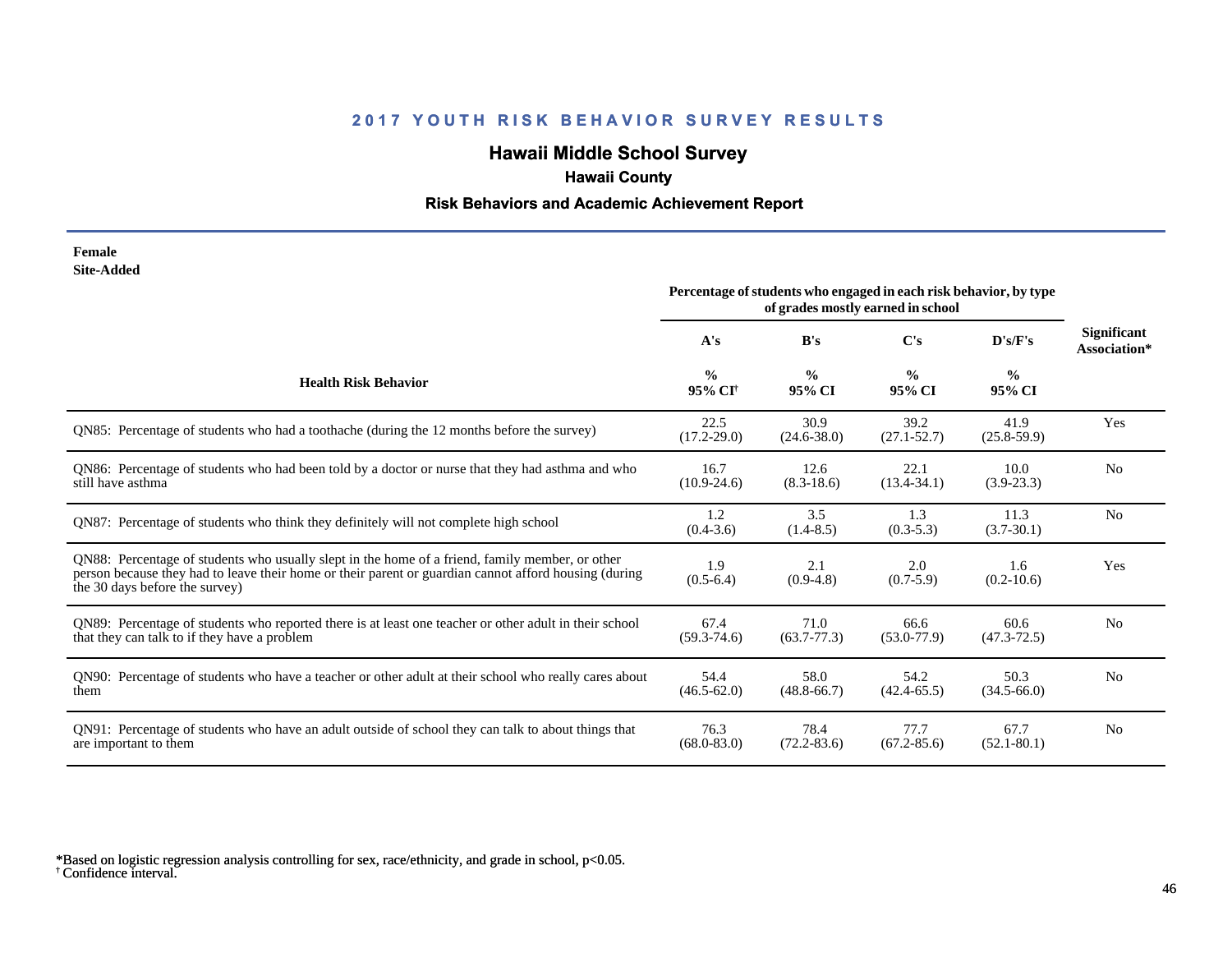# **Hawaii Middle School Survey**

# **Hawaii County**

#### **Risk Behaviors and Academic Achievement Report**

| Female            |
|-------------------|
| <b>Site-Added</b> |

|                                                                                                          | Percentage of students who engaged in each risk behavior, by type<br>of grades mostly earned in school |                         |                         |                         |                                    |
|----------------------------------------------------------------------------------------------------------|--------------------------------------------------------------------------------------------------------|-------------------------|-------------------------|-------------------------|------------------------------------|
|                                                                                                          | A's                                                                                                    | B's                     | C's                     | D's/F's                 | <b>Significant</b><br>Association* |
| <b>Health Risk Behavior</b>                                                                              | $\frac{0}{0}$<br>95% CI <sup>+</sup>                                                                   | $\frac{0}{0}$<br>95% CI | $\frac{0}{0}$<br>95% CI | $\frac{0}{0}$<br>95% CI |                                    |
| QN92: Percentage of students who have talked with at least one of their parents or another adult in      | 38.8                                                                                                   | 44.8                    | 42.6                    | 47.5                    | N <sub>0</sub>                     |
| their family about the dangers of tobacco, alcohol, or drug use (during the 12 months before the survey) | $(32.3 - 45.7)$                                                                                        | $(37.4 - 52.5)$         | $(30.4 - 55.7)$         | $(28.7 - 67.1)$         |                                    |
| QN93: Percentage of students who reported their parents or other adults in their family talked with      | 37.4                                                                                                   | 39.2                    | 35.8                    | 42.6                    | N <sub>o</sub>                     |
| them about what they expect them to do or not to do when it comes to sex                                 | $(29.5 - 46.0)$                                                                                        | $(31.0 - 48.0)$         | $(25.8 - 47.2)$         | $(25.5 - 61.6)$         |                                    |
| QN94: Percentage of students who ever talked with their parents or other adults in their family about    | 30.5                                                                                                   | 33.6                    | 34.9                    | 58.4                    | Yes                                |
| how to say no to having sex                                                                              | $(24.6 - 37.1)$                                                                                        | $(26.2 - 42.0)$         | $(21.2 - 51.6)$         | $(39.8 - 74.9)$         |                                    |
| QN95: Percentage of students who most of the time or always get the kind of help they need (among        | 27.7                                                                                                   | 25.3                    | 24.3                    | 29.5                    | N <sub>o</sub>                     |
| students who report having felt sad, empty, hopeless, angry, or anxious)                                 | $(20.5 - 36.2)$                                                                                        | $(18.9 - 33.0)$         | $(14.4 - 38.1)$         | $(15.6 - 48.7)$         |                                    |
| QN96: Percentage of students who have ever ridden in a car driven by someone, including the student,     | 27.5                                                                                                   | 32.1                    | 46.3                    | 32.6                    | N <sub>0</sub>                     |
| who was "high" or had been using alcohol or drugs                                                        | $(22.6 - 33.0)$                                                                                        | $(25.2 - 40.0)$         | $(33.3 - 59.9)$         | $(18.0 - 51.6)$         |                                    |
| QN97: Percentage of students who ever use alcohol or drugs to relax, feel better about themselves, or    | 5.4                                                                                                    | 12.6                    | 34.3                    | 28.3                    | Yes                                |
| fit in                                                                                                   | $(2.8-10.4)$                                                                                           | $(8.5-18.4)$            | $(21.6-49.8)$           | $(15.3 - 46.4)$         |                                    |
| QN98: Percentage of students who ever use alcohol or drugs while they are alone                          | 9.1<br>$(5.8-14.0)$                                                                                    | 12.2<br>$(7.9-18.3)$    | 14.6<br>$(8.1 - 24.9)$  | 24.6<br>$(13.1 - 41.4)$ | Yes                                |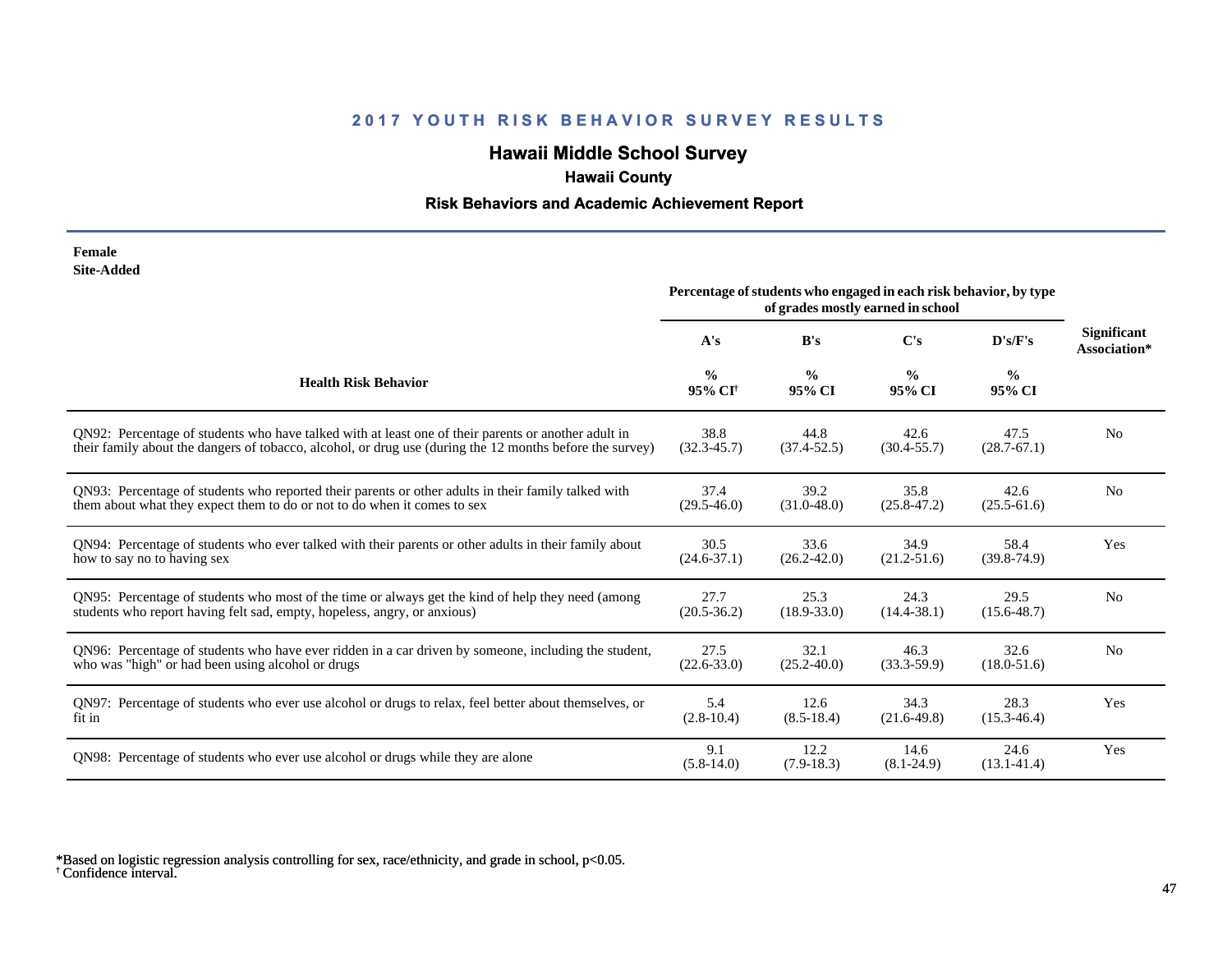# **Hawaii Middle School Survey**

## **Hawaii County**

#### **Risk Behaviors and Academic Achievement Report**

#### **Female Site-Added**

|                                                                                                      | Percentage of students who engaged in each risk behavior, by type |                         |                         |                         |                                    |
|------------------------------------------------------------------------------------------------------|-------------------------------------------------------------------|-------------------------|-------------------------|-------------------------|------------------------------------|
|                                                                                                      | A's                                                               | B's                     | $\bf C's$               | D's/F's                 | <b>Significant</b><br>Association* |
| <b>Health Risk Behavior</b>                                                                          | $\frac{0}{0}$<br>95% CI <sup>+</sup>                              | $\frac{0}{0}$<br>95% CI | $\frac{0}{0}$<br>95% CI | $\frac{0}{0}$<br>95% CI |                                    |
| QN99: Percentage of students who ever forget things they did while using alcohol or drugs            | 4.2<br>$(2.3 - 7.6)$                                              | 11.7<br>$(6.6-20.0)$    | 13.1<br>$(7.2 - 22.6)$  | 13.4<br>$(5.5-29.2)$    | N <sub>0</sub>                     |
| QN100: Percentage of students who have family or friends that have told them that they should cut    | 8.9                                                               | 7.1                     | 20.4                    | 9.7                     | Yes                                |
| down on their drinking or drug use                                                                   | $(5.1 - 15.2)$                                                    | $(4.1 - 12.2)$          | $(12.8 - 30.8)$         | $(3.6-23.9)$            |                                    |
| QN101: Percentage of students who have ever gotten into trouble while they were using alcohol or     | 4.3                                                               | 11.3                    | 10.4                    | 16.2                    | N <sub>o</sub>                     |
| drugs                                                                                                | $(2.2 - 8.5)$                                                     | $(7.1 - 17.6)$          | $(4.8-20.8)$            | $(7.0-33.2)$            |                                    |
| QN102: Percentage of students who have attended school under the influence of alcohol, marijuana, or | 5.6                                                               | 12.1                    | 17.5                    | 25.4                    | Yes                                |
| other drugs (during the 12 months before the survey)                                                 | $(3.0-9.9)$                                                       | $(7.6-18.6)$            | $(10.5 - 27.8)$         | $(13.3-42.9)$           |                                    |
| QNNODNT: Percentage of students who never saw a dentist (for a check-up, exam, teeth cleaning, or    | 2.2                                                               | 1.3                     | 1.3                     | 3.2                     | N <sub>0</sub>                     |
| other dental work)                                                                                   | $(0.9-5.2)$                                                       | $(0.4-3.9)$             | $(0.2-9.1)$             | $(0.4 - 20.5)$          |                                    |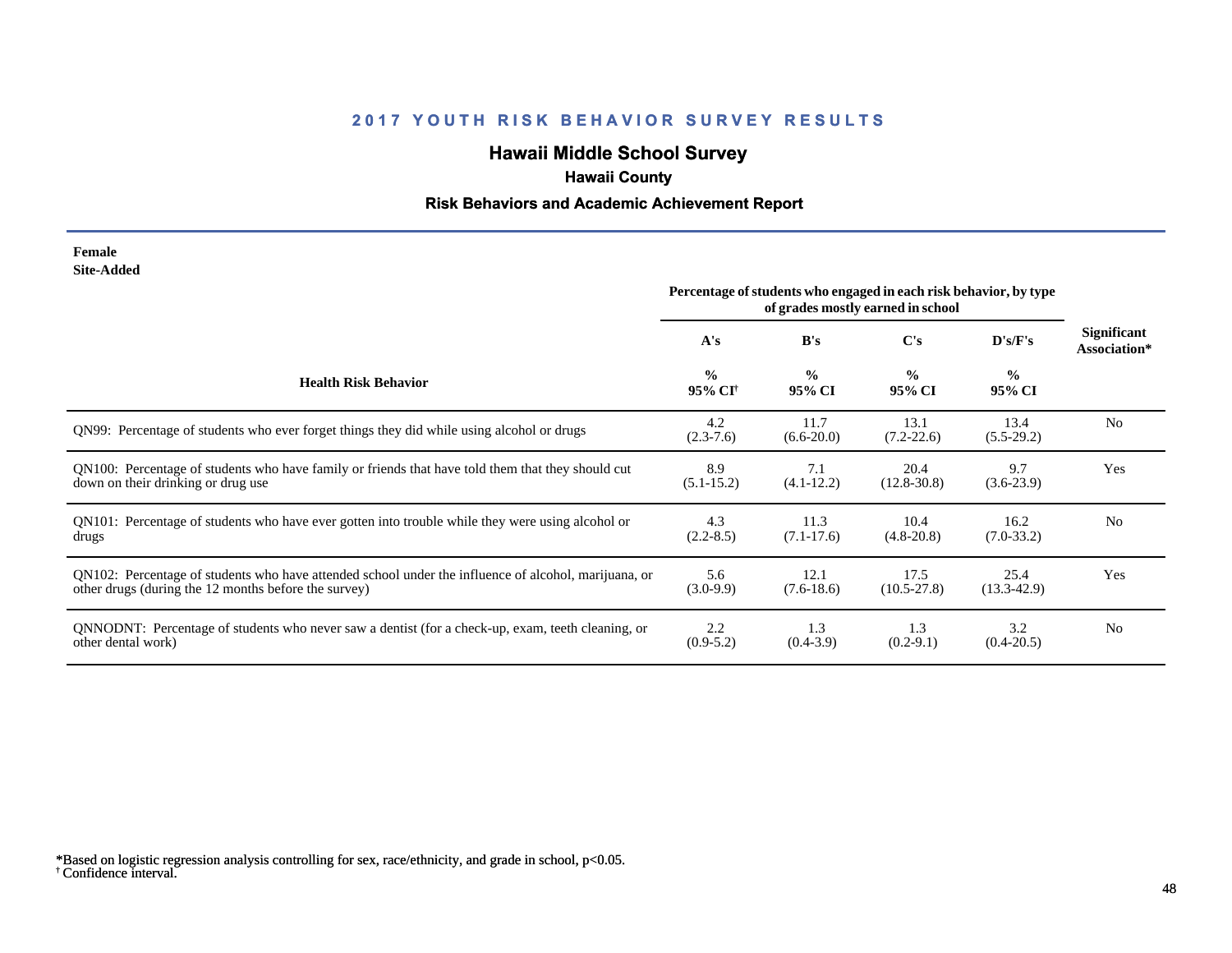# **Hawaii Middle School Survey**

## **Hawaii County**

#### **Risk Behaviors and Academic Achievement Report**

#### **Hispanic/Latino Unintentional Injuries/Violence**

|                                                                                                                                                           | Percentage of students who engaged in each risk behavior, by type<br>of grades mostly earned in school |                         |                         |                         |                                    |
|-----------------------------------------------------------------------------------------------------------------------------------------------------------|--------------------------------------------------------------------------------------------------------|-------------------------|-------------------------|-------------------------|------------------------------------|
|                                                                                                                                                           | A's                                                                                                    | B's                     | C's                     | D's/F's                 | <b>Significant</b><br>Association* |
| <b>Health Risk Behavior</b>                                                                                                                               | $\frac{0}{0}$<br>95% CI <sup>+</sup>                                                                   | $\frac{0}{0}$<br>95% CI | $\frac{0}{0}$<br>95% CI | $\frac{0}{0}$<br>95% CI |                                    |
| QN12: Percentage of students who were ever bullied on school property                                                                                     | 49.2<br>$(38.2 - 60.1)$                                                                                | 55.4<br>$(45.2 - 65.1)$ | 51.6<br>$(37.1 - 65.8)$ |                         |                                    |
| QN13: Percentage of students who were ever electronically bullied (counting being bullied through<br>texting, Instagram, Facebook, or other social media) | 27.9<br>$(18.7 - 39.5)$                                                                                | 28.5<br>$(20.8 - 37.7)$ | 30.6<br>$(20.3-43.1)$   |                         |                                    |
| QN14: Percentage of students who ever seriously thought about killing themselves                                                                          | 28.0<br>$(18.7 - 39.6)$                                                                                | 33.0<br>$(24.9 - 42.2)$ | 37.5<br>$(25.5 - 51.3)$ |                         |                                    |
| QN15: Percentage of students who ever made a plan about how they would kill themselves                                                                    | 19.5<br>$(11.4 - 31.4)$                                                                                | 22.5<br>$(15.0 - 32.4)$ | 22.6<br>$(14.3 - 33.8)$ |                         |                                    |
| QN16: Percentage of students who ever tried to kill themselves                                                                                            | 8.2<br>$(3.9-16.4)$                                                                                    | 15.1<br>$(8.3 - 25.9)$  | 18.8<br>$(10.7 - 30.9)$ |                         |                                    |

\*Based on logistic regression analysis controlling for sex, race/ethnicity, and grade in school, p<0.05.

† Confidence interval.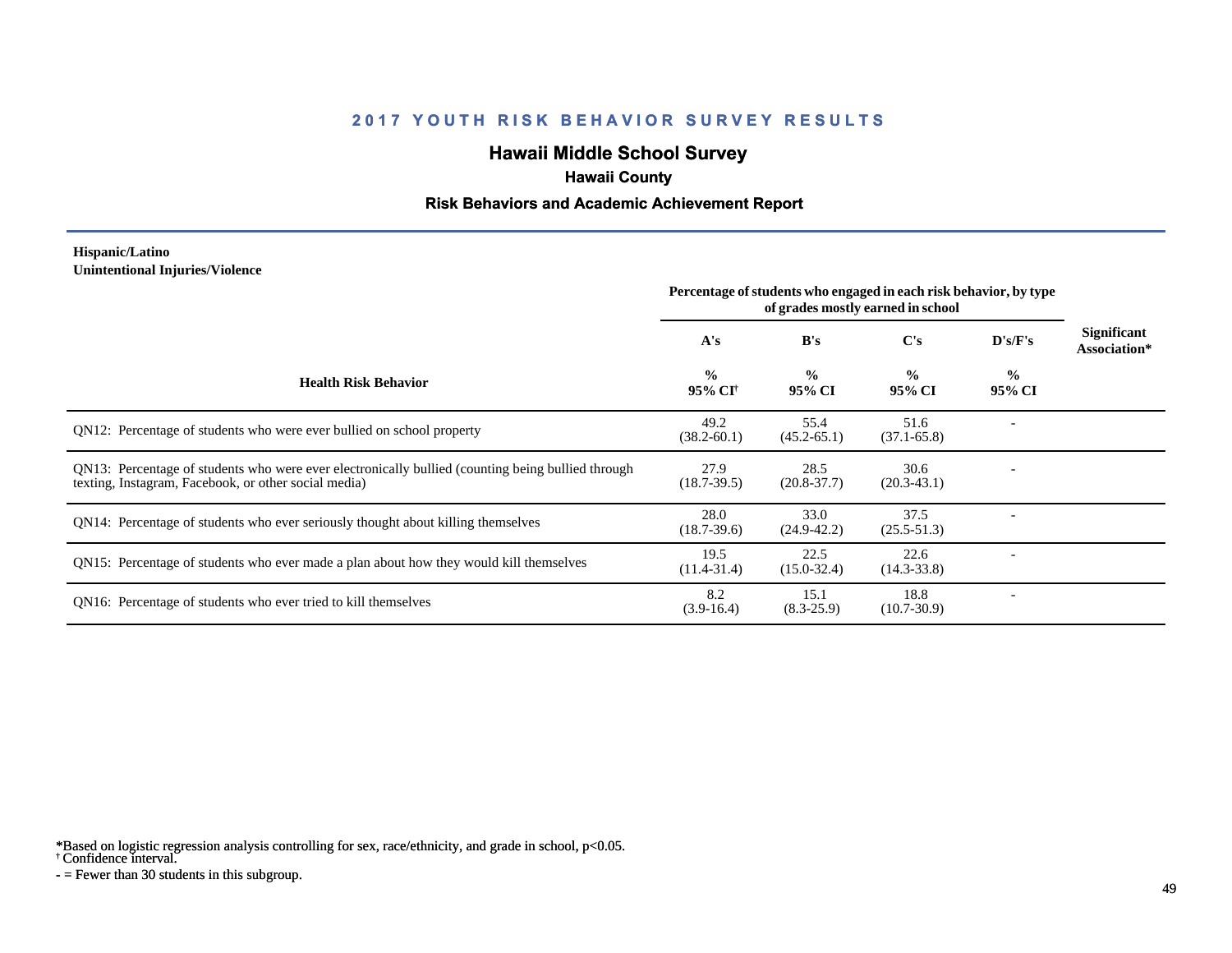# **Hawaii Middle School Survey**

## **Hawaii County**

#### **Risk Behaviors and Academic Achievement Report**

#### **Hispanic/Latino Tobacco Use**

|                                                                                                                                                                                                                                                                                                                | Percentage of students who engaged in each risk behavior, by type<br>of grades mostly earned in school |                         |                         |                         |                                    |
|----------------------------------------------------------------------------------------------------------------------------------------------------------------------------------------------------------------------------------------------------------------------------------------------------------------|--------------------------------------------------------------------------------------------------------|-------------------------|-------------------------|-------------------------|------------------------------------|
|                                                                                                                                                                                                                                                                                                                | A's                                                                                                    | B's                     | $\bf C's$               | D's/F's                 | <b>Significant</b><br>Association* |
| <b>Health Risk Behavior</b>                                                                                                                                                                                                                                                                                    | $\frac{0}{0}$<br>95% CI <sup>+</sup>                                                                   | $\frac{0}{0}$<br>95% CI | $\frac{0}{0}$<br>95% CI | $\frac{0}{0}$<br>95% CI |                                    |
| QN18: Percentage of students who tried cigarette smoking for the first time before age 11 years (even<br>one or two puffs)                                                                                                                                                                                     | 8.9<br>$(4.4 - 17.1)$                                                                                  | 9.1<br>$(4.7-17.1)$     | 10.6<br>$(4.9-21.3)$    |                         |                                    |
| QN19: Percentage of students who currently smoked cigarettes (on at least 1 day during the 30 days<br>before the survey)                                                                                                                                                                                       | 2.2<br>$(0.6-8.2)$                                                                                     | 6.3<br>$(2.9-13.1)$     | 8.3<br>$(3.2 - 20.0)$   |                         |                                    |
| QN21: Percentage of students who ever used an electronic vapor product (including e-cigarettes,<br>e-cigars, e-pipes, vape pipes, vaping pens, e-hookahs, and hookah pens [such as blu, NJOY, Vuse,<br>MarkTen, Logic, Vapin Plus, eGo, and Halo])                                                             | 30.3<br>$(21.6 - 40.8)$                                                                                | 43.0<br>$(30.7 - 56.2)$ | 56.0<br>$(42.7 - 68.5)$ |                         |                                    |
| QN22: Percentage of students who currently used an electronic vapor product (including e-cigarettes,<br>e-cigars, e-pipes, vape pipes, vaping pens, e-hookahs, and hookah pens [such as blu, NJOY, Vuse,<br>MarkTen, Logic, Vapin Plus, eGo, and Halo, on at least 1 day during the 30 days before the survey) | 12.4<br>$(6.7-21.9)$                                                                                   | 29.4<br>$(19.5-41.8)$   | 45.5<br>$(32.2 - 59.4)$ |                         |                                    |

\*Based on logistic regression analysis controlling for sex, race/ethnicity, and grade in school, p<0.05.

† Confidence interval.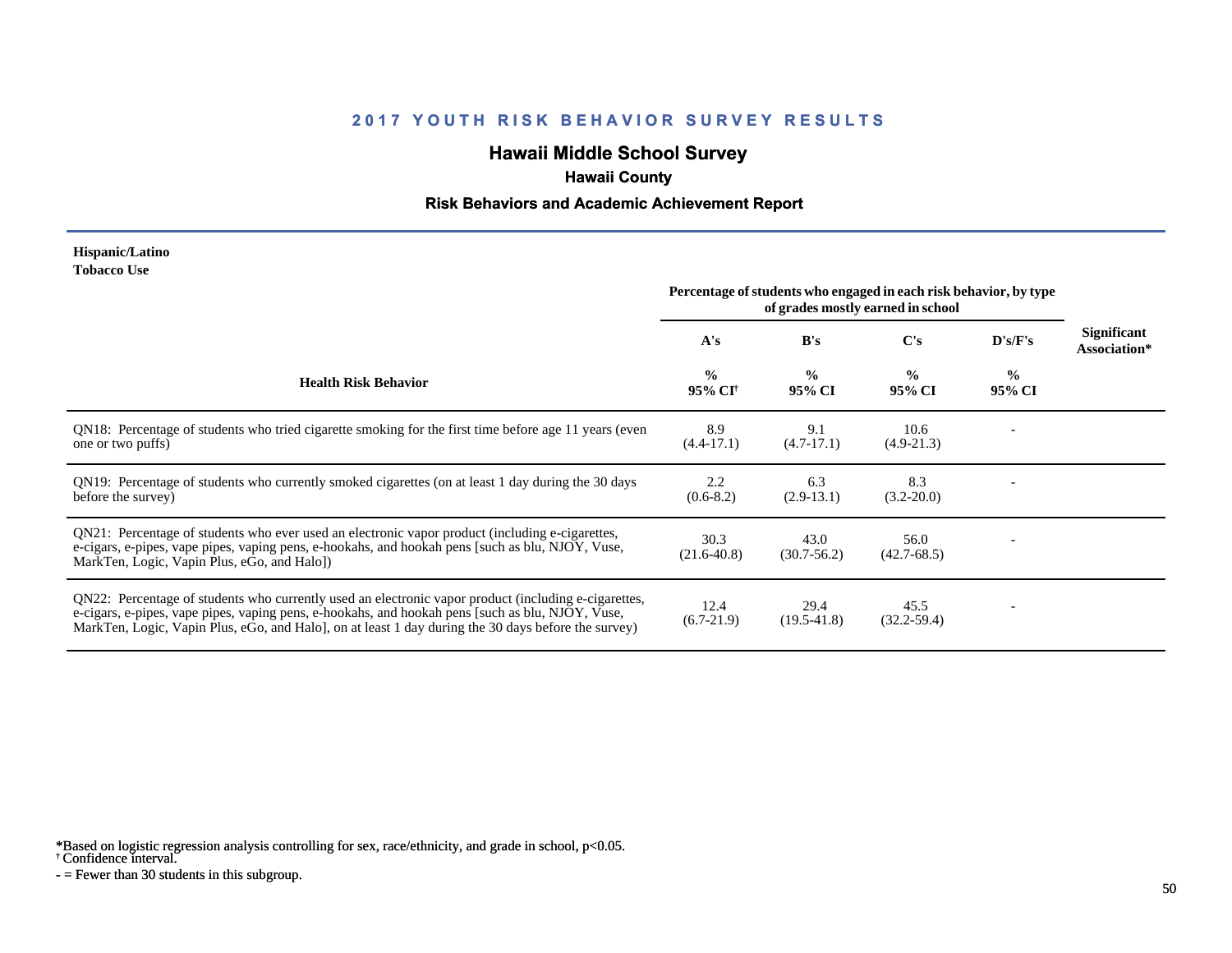# **Hawaii Middle School Survey**

## **Hawaii County**

#### **Risk Behaviors and Academic Achievement Report**

#### **Hispanic/Latino Alcohol/Other Drug Use**

|                                                                                                                                                                                                                                                  | Percentage of students who engaged in each risk behavior, by type<br>of grades mostly earned in school |                         |                         |                         |                                    |
|--------------------------------------------------------------------------------------------------------------------------------------------------------------------------------------------------------------------------------------------------|--------------------------------------------------------------------------------------------------------|-------------------------|-------------------------|-------------------------|------------------------------------|
|                                                                                                                                                                                                                                                  | A's                                                                                                    | B's                     | $\bf C's$               | $\bf{D's/F's}$          | <b>Significant</b><br>Association* |
| <b>Health Risk Behavior</b>                                                                                                                                                                                                                      | $\frac{0}{0}$<br>95% CI <sup>†</sup>                                                                   | $\frac{0}{0}$<br>95% CI | $\frac{0}{0}$<br>95% CI | $\frac{0}{0}$<br>95% CI |                                    |
| QN27: Percentage of students who drank alcohol for the first time before age 11 years (other than a<br>few sips)                                                                                                                                 | 19.2<br>$(11.7 - 30.0)$                                                                                | 25.5<br>$(17.9 - 35.1)$ | 27.0<br>$(17.2 - 39.6)$ |                         |                                    |
| QN29: Percentage of students who tried marijuana for the first time before age 11 years                                                                                                                                                          | 2.7<br>$(0.6 - 10.7)$                                                                                  | 6.3<br>$(2.8-13.7)$     | 11.4<br>$(5.8-21.3)$    |                         |                                    |
| QN30: Percentage of students who ever used cocaine (any form of cocaine, including powder, crack,<br>or freebase)                                                                                                                                | 5.6<br>$(2.0-14.9)$                                                                                    | 3.9<br>$(1.5-10.0)$     | 6.9<br>$(2.7-16.6)$     |                         |                                    |
| QN33: Percentage of students who ever took prescription pain medicine without a doctor's<br>prescription or differently than how a doctor told them to use it (counting drugs such as codeine,<br>Vicodin, Oxycontin, hydrocodone, and Percocet) | 13.1<br>$(7.2 - 22.5)$                                                                                 | 4.5<br>$(1.7-11.7)$     | 15.3<br>$(8.9 - 25.0)$  |                         |                                    |

\*Based on logistic regression analysis controlling for sex, race/ethnicity, and grade in school, p<0.05.

† Confidence interval.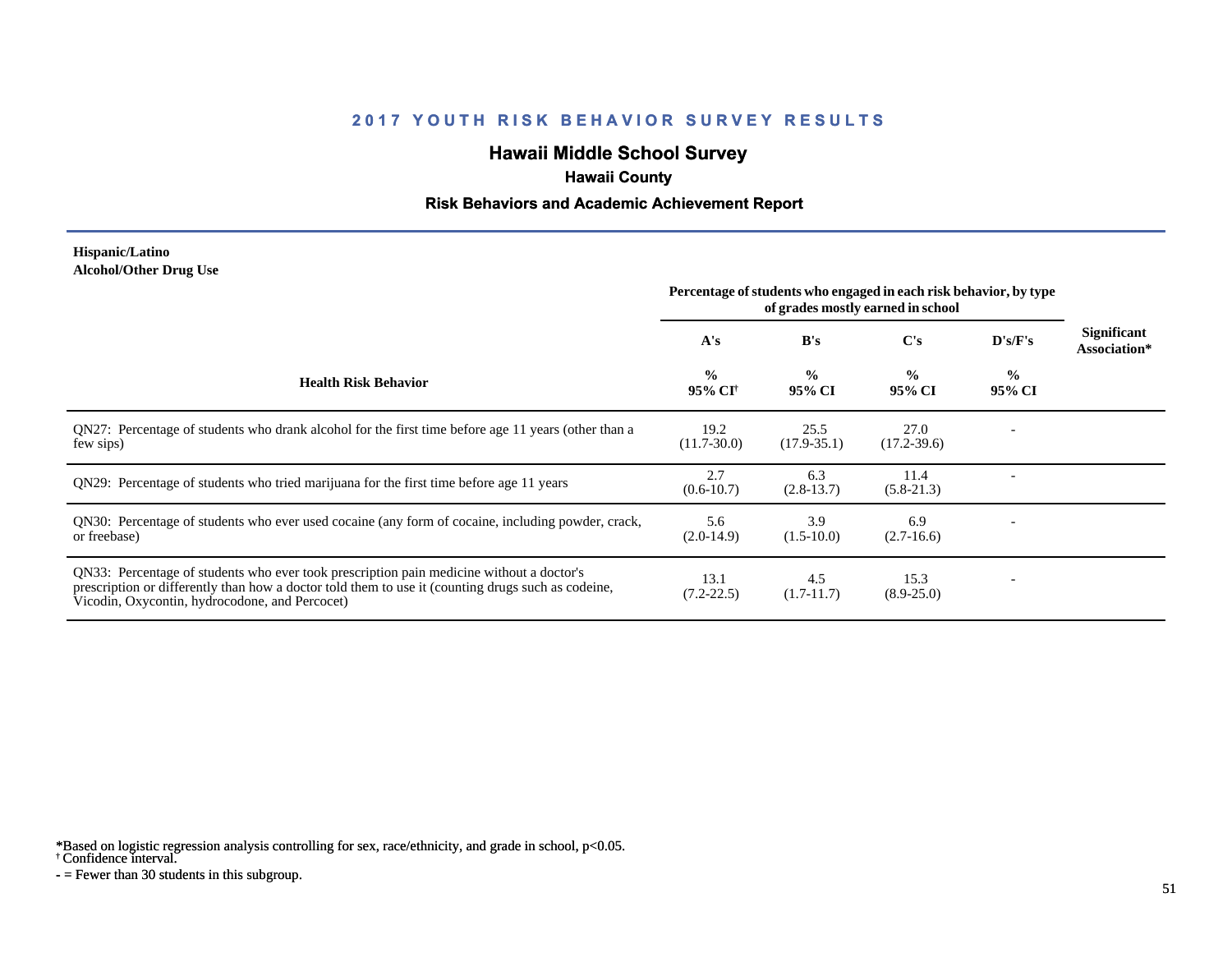# **Hawaii Middle School Survey**

# **Hawaii County**

#### **Risk Behaviors and Academic Achievement Report**

#### **Hispanic/Latino Sexual Behaviors**

|                                                                                                | Percentage of students who engaged in each risk behavior, by type<br>of grades mostly earned in school |                         |                         |                          |                                    |
|------------------------------------------------------------------------------------------------|--------------------------------------------------------------------------------------------------------|-------------------------|-------------------------|--------------------------|------------------------------------|
|                                                                                                | A's                                                                                                    | B's                     | $\bf C's$               | D's/F's                  | <b>Significant</b><br>Association* |
| <b>Health Risk Behavior</b>                                                                    | $\frac{6}{10}$<br>95% CI <sup>+</sup>                                                                  | $\frac{0}{0}$<br>95% CI | $\frac{0}{0}$<br>95% CI | $\frac{0}{0}$<br>95% CI  |                                    |
| QN35: Percentage of students who had sexual intercourse for the first time before age 11 years | 6.4<br>$(2.3-16.3)$                                                                                    | 6.9<br>$(3.3-13.9)$     | 5.3<br>$(1.7-15.1)$     | $\overline{\phantom{0}}$ |                                    |
| QN36: Percentage of students who ever had sexual intercourse with three or more persons        | 2.3<br>$(0.3-15.4)$                                                                                    | 4.4<br>$(1.7-11.2)$     | 13.1<br>$(6.9-23.7)$    | -                        |                                    |

\*Based on logistic regression analysis controlling for sex, race/ethnicity, and grade in school, p<0.05.

† Confidence interval.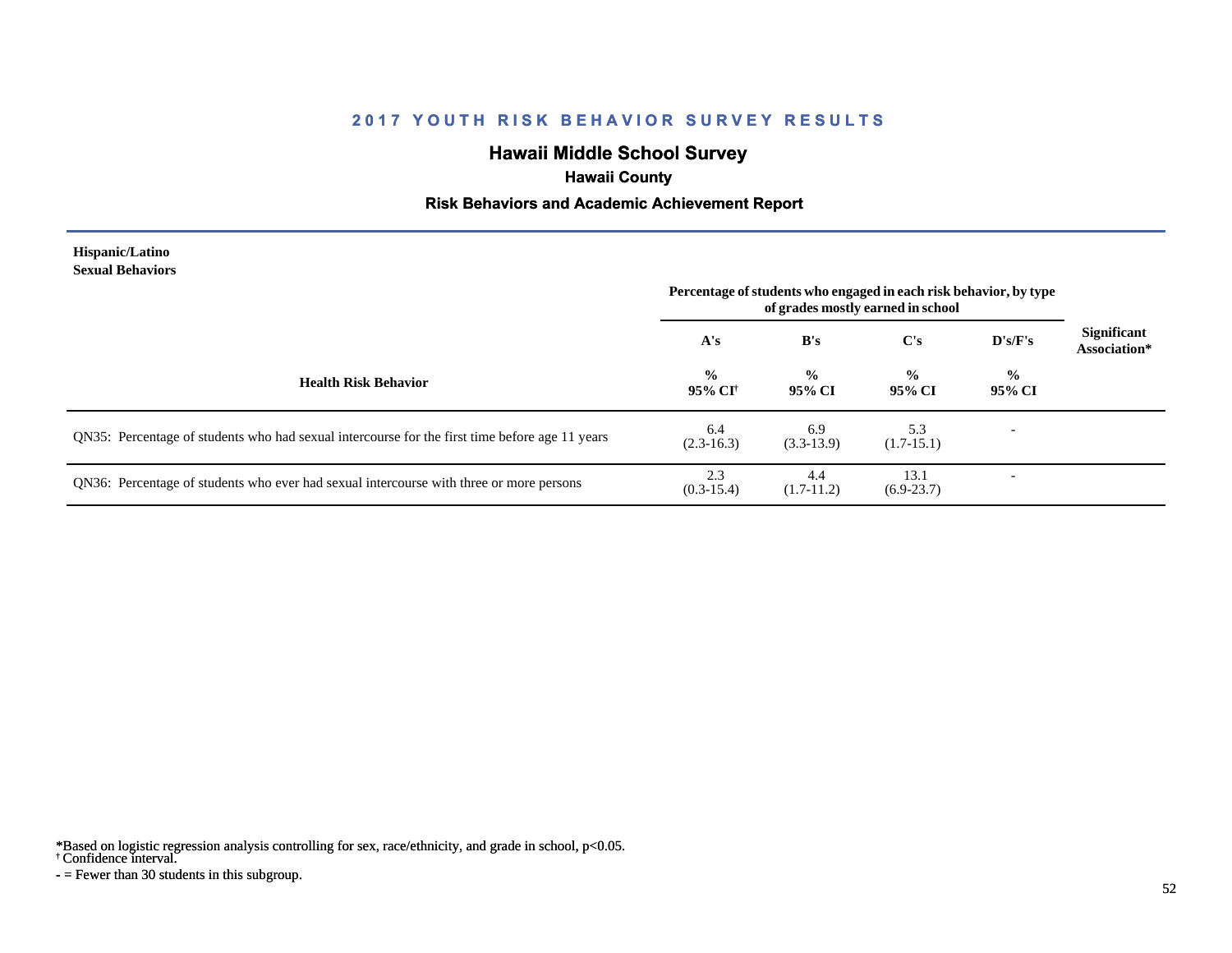# **Hawaii Middle School Survey**

## **Hawaii County**

#### **Risk Behaviors and Academic Achievement Report**

#### **Hispanic/Latino Dietary Behaviors**

|                                                                                                           | Percentage of students who engaged in each risk behavior, by type<br>of grades mostly earned in school |                         |                         |                          |                                    |
|-----------------------------------------------------------------------------------------------------------|--------------------------------------------------------------------------------------------------------|-------------------------|-------------------------|--------------------------|------------------------------------|
|                                                                                                           | A's                                                                                                    | B's                     | $\bf C's$               | D's/F's                  | <b>Significant</b><br>Association* |
| <b>Health Risk Behavior</b>                                                                               | $\frac{0}{0}$<br>95% CI <sup>†</sup>                                                                   | $\frac{0}{0}$<br>95% CI | $\frac{6}{9}$<br>95% CI | $\frac{0}{0}$<br>95% CI  |                                    |
| QN38: Percentage of students who described themselves as slightly or very overweight                      | 30.5<br>$(20.5 - 42.6)$                                                                                | 26.7<br>$(17.6 - 38.3)$ | 26.5<br>$(17.1 - 38.7)$ |                          |                                    |
| QN39: Percentage of students who were trying to lose weight                                               | 57.0<br>$(45.2 - 68.1)$                                                                                | 41.8<br>$(32.9 - 51.4)$ | 57.4<br>$(43.0 - 70.7)$ |                          |                                    |
| ON40: Percentage of students who did not eat breakfast (during the 7 days before the survey)              | 11.8<br>$(6.8-19.8)$                                                                                   | 12.7<br>$(7.3-21.4)$    | 10.6<br>$(4.4 - 23.2)$  |                          |                                    |
| QNBK7DAY: Percentage of students who ate breakfast on all 7 days (during the 7 days before the<br>survey) | 45.7<br>$(34.8 - 57.0)$                                                                                | 37.0<br>$(28.8 - 46.1)$ | 28.4<br>$(19.1 - 39.9)$ | $\overline{\phantom{0}}$ |                                    |

\*Based on logistic regression analysis controlling for sex, race/ethnicity, and grade in school, p<0.05.

† Confidence interval.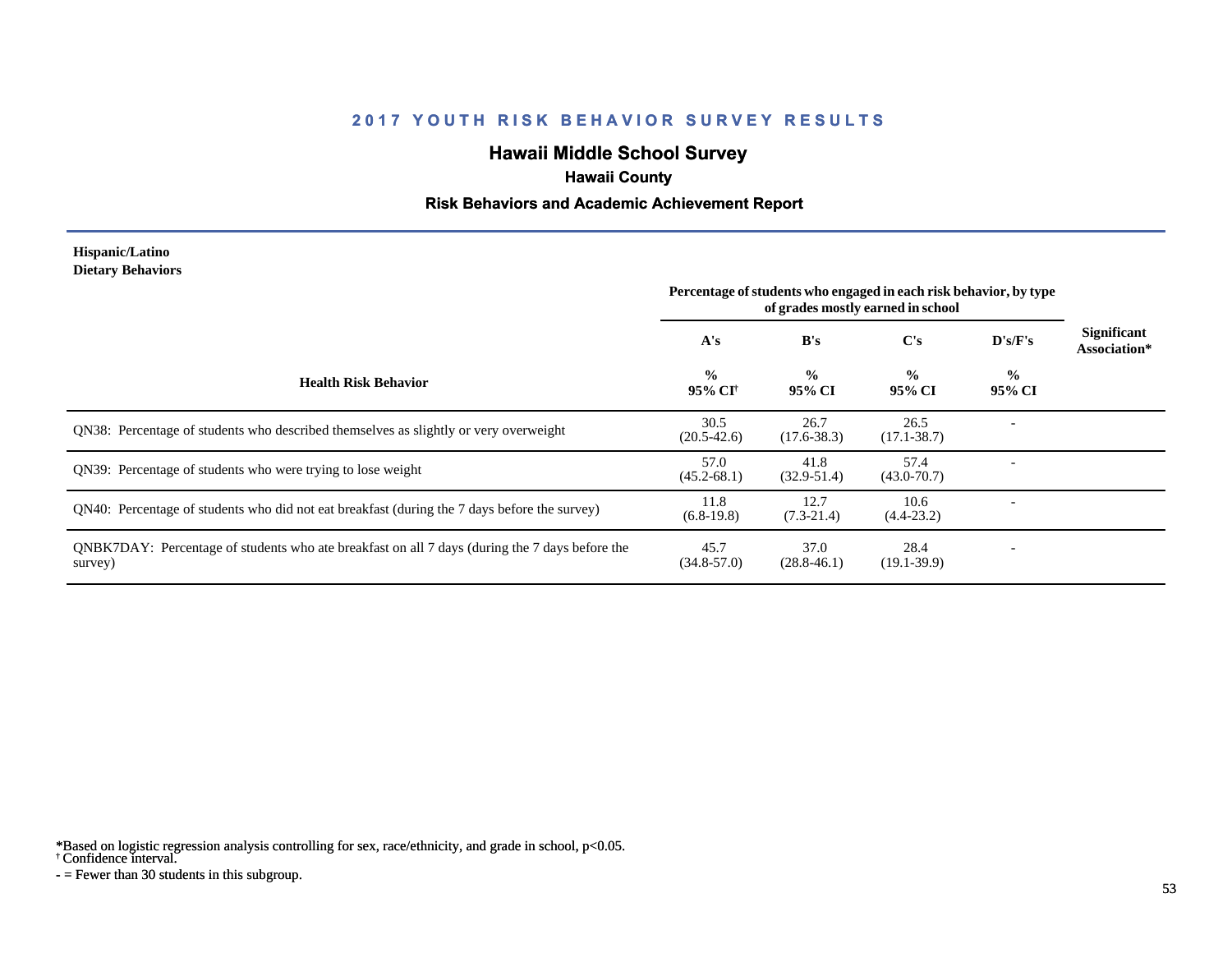# **Hawaii Middle School Survey**

## **Hawaii County**

#### **Risk Behaviors and Academic Achievement Report**

#### **Hispanic/Latino Physical Activity**

|                                                                                                                                                                                                                                                                                                                                                      | Percentage of students who engaged in each risk behavior, by type<br>of grades mostly earned in school |                         |                         |                         |                                    |
|------------------------------------------------------------------------------------------------------------------------------------------------------------------------------------------------------------------------------------------------------------------------------------------------------------------------------------------------------|--------------------------------------------------------------------------------------------------------|-------------------------|-------------------------|-------------------------|------------------------------------|
|                                                                                                                                                                                                                                                                                                                                                      | A's                                                                                                    | B's                     | $\bf C's$               | D's/F's                 | <b>Significant</b><br>Association* |
| <b>Health Risk Behavior</b>                                                                                                                                                                                                                                                                                                                          | $\frac{0}{0}$<br>95% CI†                                                                               | $\frac{0}{0}$<br>95% CI | $\frac{0}{0}$<br>95% CI | $\frac{0}{0}$<br>95% CI |                                    |
| QN41: Percentage of students who were physically active at least 60 minutes per day on 5 or more<br>days (in any kind of physical activity that increased their heart rate and made them breathe hard some<br>of the time during the 7 days before the survey)                                                                                       | 49.1<br>$(37.6 - 60.8)$                                                                                | 54.7<br>$(44.0 - 65.0)$ | 48.5<br>$(35.4 - 61.8)$ |                         |                                    |
| QNPA0DAY: Percentage of students who did not participate in at least 60 minutes of physical activity<br>on at least 1 day (in any kind of physical activity that increased their heart rate and made them breather<br>hard some of the time during the 7 days before the survey)                                                                     | 12.9<br>$(6.3-24.6)$                                                                                   | 14.9<br>$(8.8-24.2)$    | 14.1<br>$(7.3 - 25.5)$  |                         |                                    |
| ONPA7DAY: Percentage of students who were physically active at least 60 minutes per day on all 7<br>days (in any kind of physical activity that increased their heart rate and made them breathe hard some<br>of the time during the 7 days before the survey)                                                                                       | 28.8<br>$(19.9 - 39.7)$                                                                                | 33.1<br>$(24.3 - 43.2)$ | 34.9<br>$(22.8-49.3)$   |                         |                                    |
| QN42: Percentage of students who watched television 3 or more hours per day (on an average school<br>day)                                                                                                                                                                                                                                            | 23.0<br>$(15.0 - 33.8)$                                                                                | 21.0<br>$(13.5 - 31.2)$ | 31.4<br>$(21.0-44.0)$   |                         |                                    |
| QN43: Percentage of students who played video or computer games or used a computer 3 or more<br>hours per day (counting time spent on things such as Xbox, PlayStation, an iPad or other tablet, a<br>smartphone, texting, YouTube, Instagram, Facebook, or other social media, for something that was not<br>school work, on an average school day) | 38.2<br>$(27.9-49.8)$                                                                                  | 49.5<br>$(39.2 - 59.8)$ | 50.3<br>$(36.9 - 63.6)$ |                         |                                    |
| QN44: Percentage of students who attended physical education (PE) classes on 1 or more days (in an<br>average week when they were in school)                                                                                                                                                                                                         | 46.8<br>$(37.8 - 56.0)$                                                                                | 56.1<br>$(45.1 - 66.6)$ | 64.9<br>$(51.3 - 76.5)$ |                         |                                    |

\*Based on logistic regression analysis controlling for sex, race/ethnicity, and grade in school, p<0.05.

† Confidence interval.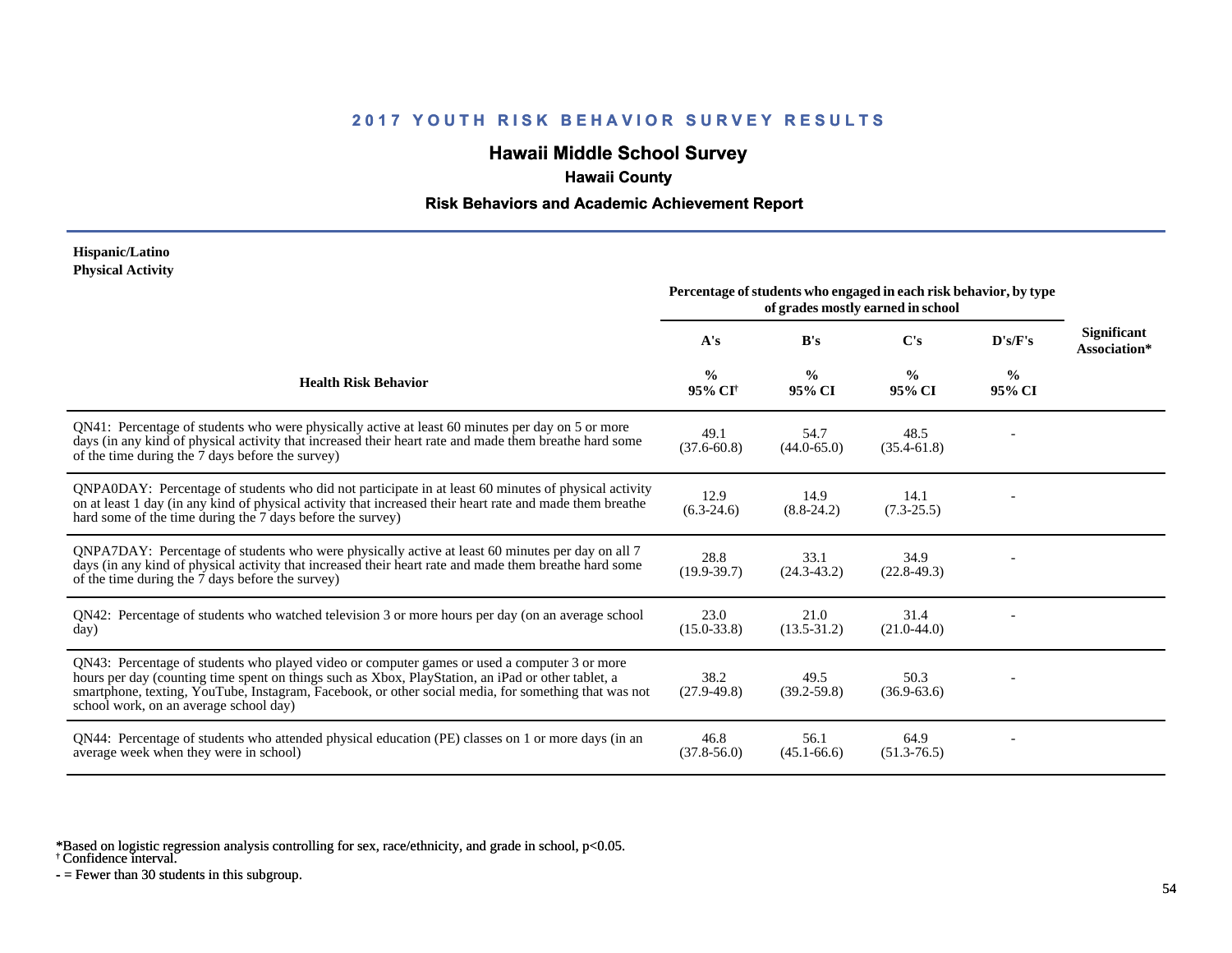# **Hawaii Middle School Survey**

## **Hawaii County**

#### **Risk Behaviors and Academic Achievement Report**

#### **Hispanic/Latino Physical Activity**

|                                                                                                                                                                                  | Percentage of students who engaged in each risk behavior, by type<br>of grades mostly earned in school |                         |                         |                          |                                    |
|----------------------------------------------------------------------------------------------------------------------------------------------------------------------------------|--------------------------------------------------------------------------------------------------------|-------------------------|-------------------------|--------------------------|------------------------------------|
|                                                                                                                                                                                  | A's                                                                                                    | B's                     | C's                     | $\bf{D's/F's}$           | <b>Significant</b><br>Association* |
| <b>Health Risk Behavior</b>                                                                                                                                                      | $\frac{0}{0}$<br>95% CI <sup>†</sup>                                                                   | $\frac{0}{0}$<br>95% CI | $\frac{0}{0}$<br>95% CI | $\frac{0}{0}$<br>95% CI  |                                    |
| QNDLYPE: Percentage of students who attended physical education (PE) classes on all 5 days (in an<br>average week when they were in school)                                      | 5.9<br>$(2.5-13.5)$                                                                                    | 12.1<br>$(6.8-20.6)$    | 6.3<br>$(2.2 - 16.4)$   |                          |                                    |
| QN45: Percentage of students who played on at least one sports team (counting any teams run by their<br>school or community groups, during the past 12 months before the survey) | 60.3<br>$(49.0 - 70.7)$                                                                                | 52.5<br>$(42.8 - 62.0)$ | 53.8<br>$(40.2 - 66.8)$ |                          |                                    |
| QN46: Percentage of students who had a concussion from playing a sport or being physically active<br>(one or more times during the 12 months before the survey)                  | 22.1<br>$(14.9 - 31.7)$                                                                                | 19.7<br>$(12.7 - 29.3)$ | 35.4<br>$(25.1 - 47.3)$ |                          |                                    |
| QN48: Percentage of students who got 8 or more hours of sleep (on an average school night)                                                                                       | 60.1<br>$(49.0 - 70.2)$                                                                                | 51.5<br>$(41.7-61.2)$   | 37.2<br>$(26.7-49.0)$   | $\overline{\phantom{a}}$ |                                    |

\*Based on logistic regression analysis controlling for sex, race/ethnicity, and grade in school, p<0.05.

† Confidence interval.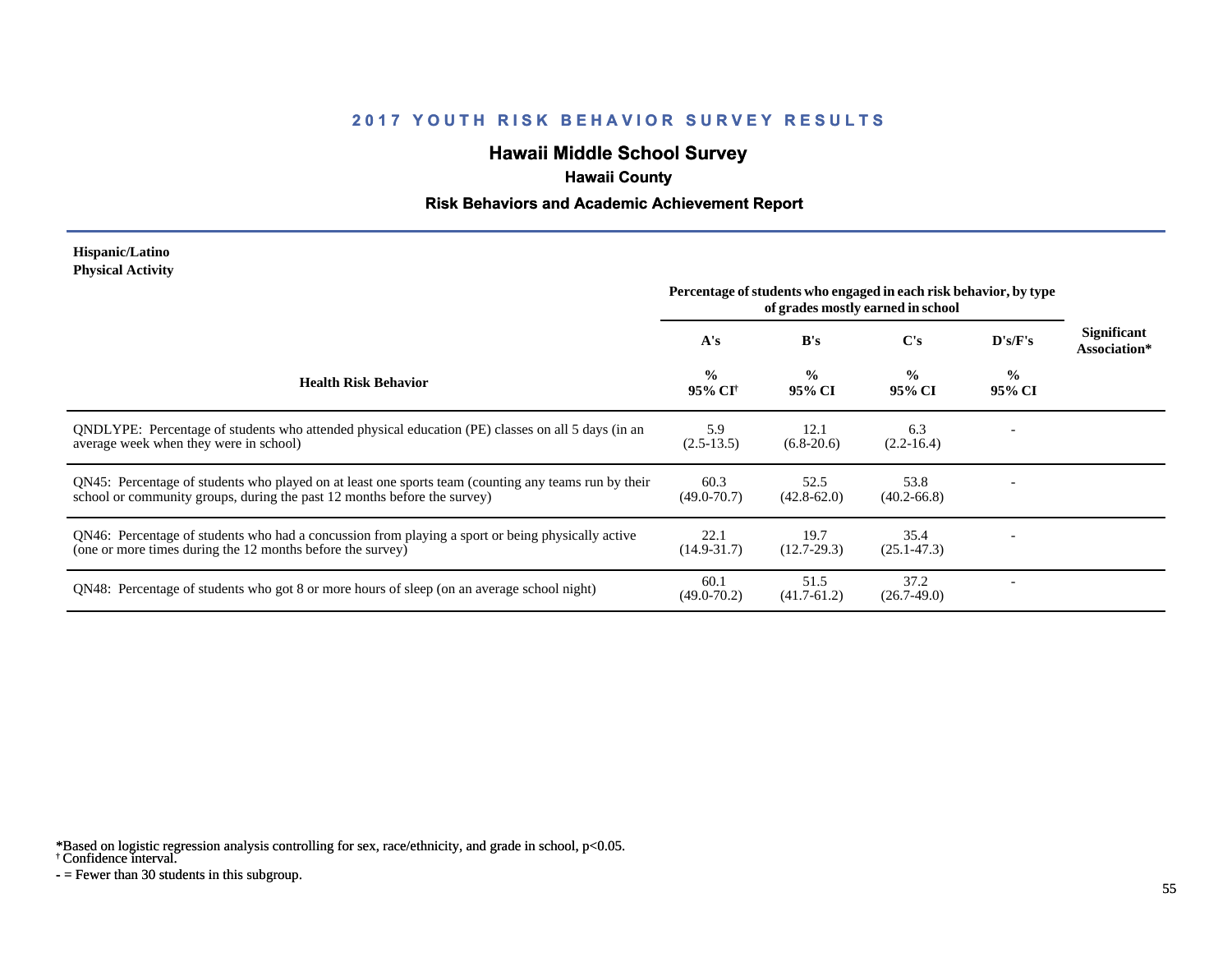# **Hawaii Middle School Survey**

# **Hawaii County**

#### **Risk Behaviors and Academic Achievement Report**

| Hispanic/Latino<br>Other                                                                      | Percentage of students who engaged in each risk behavior, by type<br>of grades mostly earned in school |                         |                         |                          |                                    |
|-----------------------------------------------------------------------------------------------|--------------------------------------------------------------------------------------------------------|-------------------------|-------------------------|--------------------------|------------------------------------|
|                                                                                               | A's                                                                                                    | B's                     | $\bf C's$               | $\bf{D's/F's}$           | <b>Significant</b><br>Association* |
| <b>Health Risk Behavior</b>                                                                   | $\frac{6}{6}$<br>95% CI†                                                                               | $\frac{0}{0}$<br>95% CI | $\frac{0}{0}$<br>95% CI | $\frac{0}{0}$<br>95% CI  |                                    |
| QN47: Percentage of students who had ever been told by a doctor or nurse that they had asthma | 35.4<br>$(25.7 - 46.5)$                                                                                | 28.7<br>$(20.7 - 38.3)$ | 43.1<br>$(31.5 - 55.5)$ | $\overline{\phantom{a}}$ |                                    |

\*Based on logistic regression analysis controlling for sex, race/ethnicity, and grade in school, p<0.05.

† Confidence interval.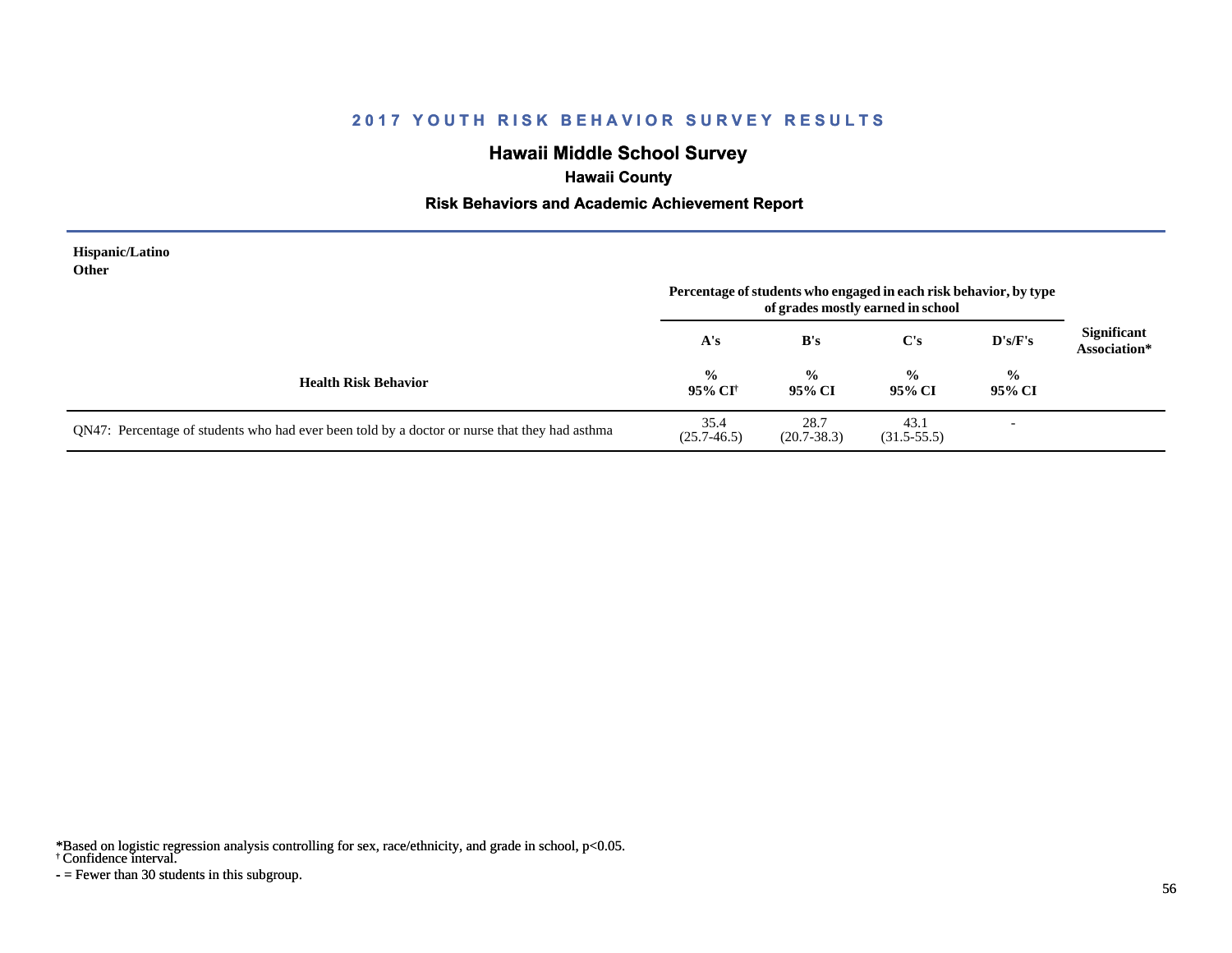# **Hawaii Middle School Survey**

## **Hawaii County**

#### **Risk Behaviors and Academic Achievement Report**

#### **Hispanic/Latino Site-Added**

|                                                                                                                                                                                      | Percentage of students who engaged in each risk behavior, by type<br>of grades mostly earned in school |                         |                         |                         |                                    |
|--------------------------------------------------------------------------------------------------------------------------------------------------------------------------------------|--------------------------------------------------------------------------------------------------------|-------------------------|-------------------------|-------------------------|------------------------------------|
|                                                                                                                                                                                      | A's                                                                                                    | B's                     | C's                     | D's/F's                 | <b>Significant</b><br>Association* |
| <b>Health Risk Behavior</b>                                                                                                                                                          | $\frac{0}{0}$<br>95% CI <sup>+</sup>                                                                   | $\frac{0}{0}$<br>95% CI | $\frac{0}{0}$<br>95% CI | $\frac{0}{0}$<br>95% CI |                                    |
| QN50: Percentage of students who report they do not describe themselves as only one race or ethnicity                                                                                | 29.9<br>$(20.9-40.6)$                                                                                  | 32.3<br>$(23.3 - 42.8)$ | 28.4<br>$(17.9 - 41.9)$ |                         |                                    |
| QN51: Percentage of students who reported that either of their parents or other adults in their family<br>are serving on active duty in the military                                 | 26.9<br>$(17.8 - 38.4)$                                                                                | 33.6<br>$(24.4 - 44.3)$ | 29.1<br>$(20.1 - 40.1)$ |                         |                                    |
| QN52: Percentage of students who have serious difficulty concentrating, remembering, or making<br>decisions (because of a physical, mental, or emotional problem)                    | 29.2<br>$(20.3 - 40.0)$                                                                                | 30.9<br>$(22.4 - 40.8)$ | 43.3<br>$(32.2 - 55.2)$ |                         |                                    |
| QN53: Percentage of students who carried a weapon (such as a gun, knife, or club, during the 12<br>months before the survey)                                                         | 17.9<br>$(11.2 - 27.3)$                                                                                | 27.6<br>$(18.8 - 38.7)$ | 21.6<br>$(12.1 - 35.7)$ |                         |                                    |
| QN54: Percentage of students who did not go to school because they felt they would be unsafe at<br>school or on their way to or from school (during the 12 months before the survey) | 6.5<br>$(3.0-13.8)$                                                                                    | 12.7<br>$(6.9-22.3)$    | 10.3<br>$(4.9 - 20.5)$  |                         |                                    |
| QN55: Percentage of students who have been in a physical fight (during the 12 months before the<br>survey)                                                                           | 14.2<br>$(8.3 - 23.1)$                                                                                 | 31.5<br>$(23.3-41.1)$   | 35.3<br>$(24.1 - 48.5)$ |                         |                                    |
| QN56: Percentage of students who were ever physically forced to have sexual intercourse (when they<br>did not want to)                                                               | 6.0<br>$(2.4-14.2)$                                                                                    | 9.1<br>$(4.6-17.5)$     | 10.7<br>$(5.1-21.1)$    |                         |                                    |

\*Based on logistic regression analysis controlling for sex, race/ethnicity, and grade in school, p<0.05.

† Confidence interval.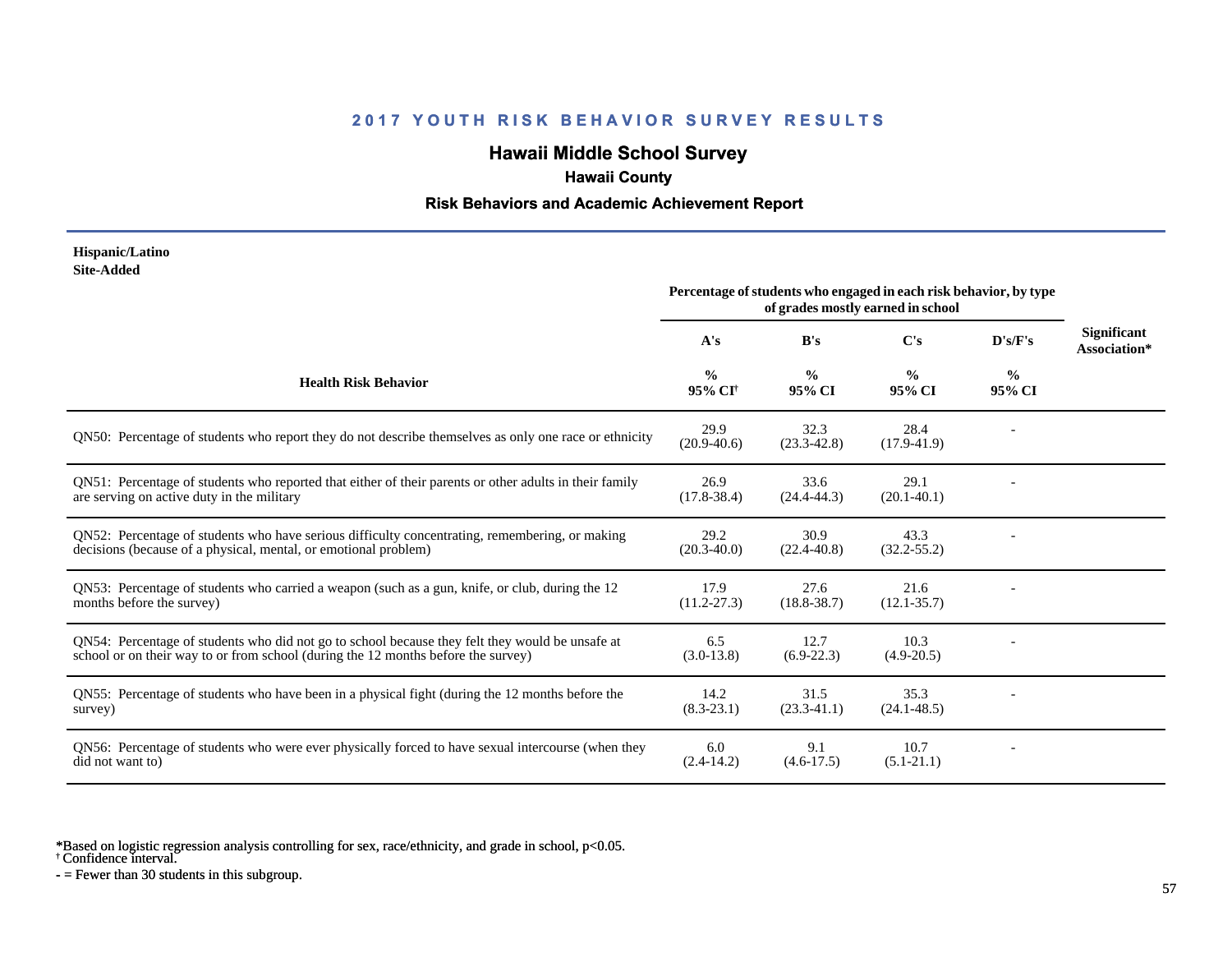# **Hawaii Middle School Survey**

## **Hawaii County**

#### **Risk Behaviors and Academic Achievement Report**

#### **Hispanic/Latino Site-Added**

|                                                                                                                                                                                                                                                                                                                                                                                                                                                                             | Percentage of students who engaged in each risk behavior, by type<br>of grades mostly earned in school |                         |                         |                         |                             |  |  |  |
|-----------------------------------------------------------------------------------------------------------------------------------------------------------------------------------------------------------------------------------------------------------------------------------------------------------------------------------------------------------------------------------------------------------------------------------------------------------------------------|--------------------------------------------------------------------------------------------------------|-------------------------|-------------------------|-------------------------|-----------------------------|--|--|--|
|                                                                                                                                                                                                                                                                                                                                                                                                                                                                             | A's                                                                                                    | B's                     | C's                     | D's/F's                 | Significant<br>Association* |  |  |  |
| <b>Health Risk Behavior</b>                                                                                                                                                                                                                                                                                                                                                                                                                                                 | $\frac{0}{0}$<br>95% CI <sup>†</sup>                                                                   | $\frac{0}{0}$<br>95% CI | $\frac{0}{0}$<br>95% CI | $\frac{0}{0}$<br>95% CI |                             |  |  |  |
| QN57: Percentage of students who had someone force them to do sexual things that they did not want<br>to do (counting such things as kissing, touching, or being physically forced to have sexual intercourse)                                                                                                                                                                                                                                                              | 14.5<br>$(8.2 - 24.4)$                                                                                 | 14.6<br>$(8.2 - 24.6)$  | 13.2<br>$(7.1 - 23.2)$  |                         |                             |  |  |  |
| QN58: Percentage of students who had someone they were dating or going out with purposely try to<br>control them or emotionally hurt them (counting such things as being told who they could and could<br>not spend time with, being humiliated in front of others, or being threatened if they did not do what<br>they wanted, during the 12 months before the survey, among students who were dating or going out<br>with someone during the 12 months before the survey) | 30.2<br>$(18.1 - 45.9)$                                                                                | 33.1<br>$(22.2 - 46.3)$ | 25.1<br>$(17.1 - 35.4)$ |                         |                             |  |  |  |
| QN59: Percentage of students who had someone they were dating or going out with physically hurt<br>them on purpose (counting such things as being hit, slammed into something, or injured with an object<br>or weapon, during the 12 months before the survey, among students who were dating or going out with<br>someone during the 12 months before the survey)                                                                                                          | 12.4<br>$(4.4 - 30.1)$                                                                                 | 14.7<br>$(8.1 - 25.3)$  | 11.5<br>$(5.4-22.9)$    |                         |                             |  |  |  |
| QN60: Percentage of students who physically hurt someone they were dating or going out with<br>(counting such things as hitting them, slamming them into something, or injuring them with an object<br>or weapon, during the 12 months before the survey, among students who were dating or going out with<br>someone during the 12 months before the survey)                                                                                                               | 11.9<br>$(4.5-27.8)$                                                                                   | 17.5<br>$(10.0 - 28.7)$ | 13.4<br>$(7.1 - 23.7)$  |                         |                             |  |  |  |
| QN61: Percentage of students who had texted, e-mailed, or posted electronically a revealing or sexual<br>photo of themselves (during the 30 days before the survey)                                                                                                                                                                                                                                                                                                         | 8.5<br>$(4.0-17.2)$                                                                                    | 5.5<br>$(2.4-12.0)$     | 10.5<br>$(5.0-20.7)$    |                         |                             |  |  |  |

\*Based on logistic regression analysis controlling for sex, race/ethnicity, and grade in school, p<0.05.

† Confidence interval.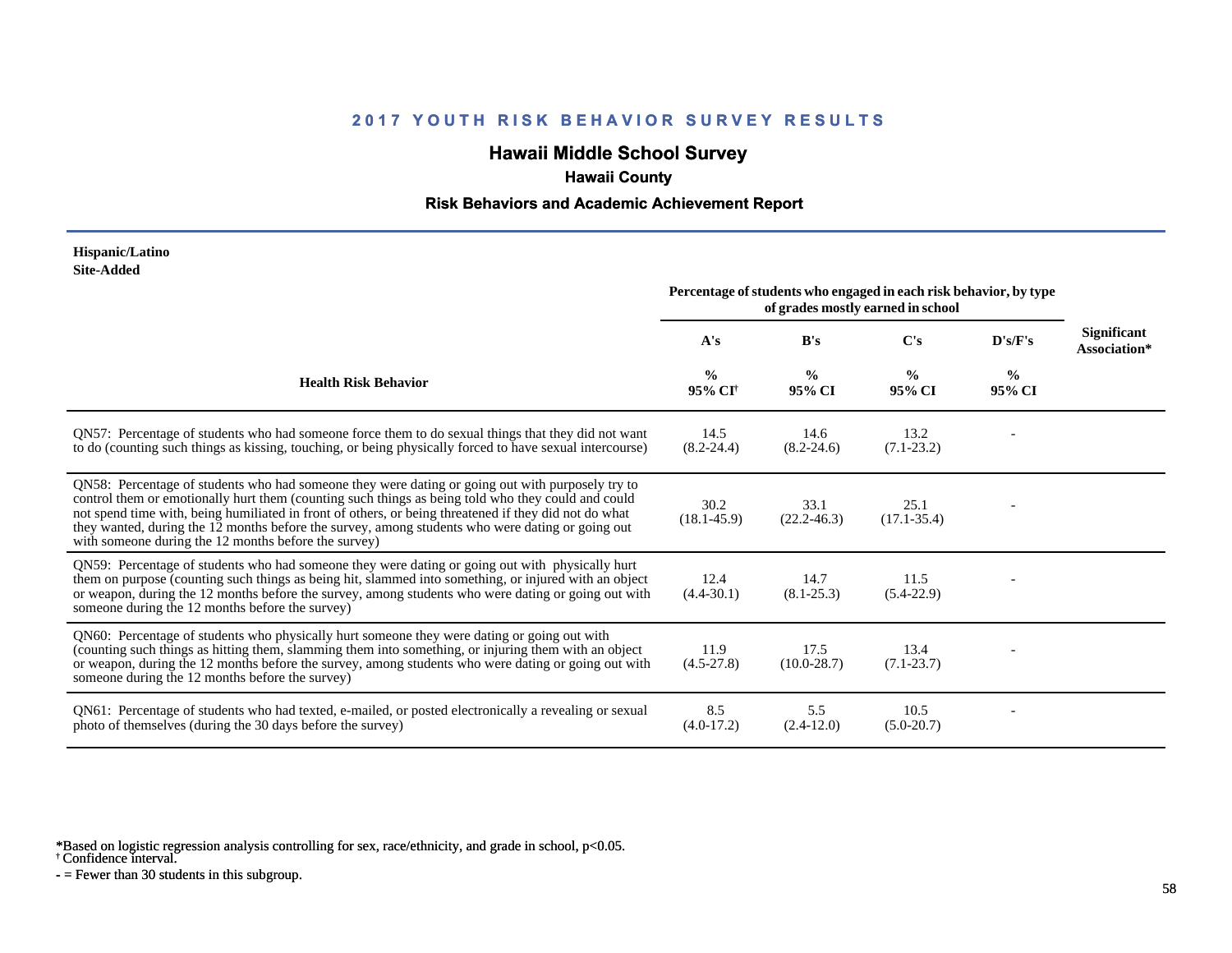# **Hawaii Middle School Survey**

## **Hawaii County**

#### **Risk Behaviors and Academic Achievement Report**

#### **Hispanic/Latino Site-Added**

|                                                                                                                                                                         | Percentage of students who engaged in each risk behavior, by type<br>of grades mostly earned in school |                         |                         |                         |                                    |
|-------------------------------------------------------------------------------------------------------------------------------------------------------------------------|--------------------------------------------------------------------------------------------------------|-------------------------|-------------------------|-------------------------|------------------------------------|
|                                                                                                                                                                         | A's                                                                                                    | B's                     | C's                     | D's/F's                 | <b>Significant</b><br>Association* |
| <b>Health Risk Behavior</b>                                                                                                                                             | $\frac{0}{0}$<br>95% CI <sup>†</sup>                                                                   | $\frac{0}{0}$<br>95% CI | $\frac{0}{0}$<br>95% CI | $\frac{0}{0}$<br>95% CI |                                    |
| QN62: Percentage of students who ever electronically bullied someone (counting being bullied<br>through texting, Instagram, Facebook, or other social media)            | 8.7<br>$(3.9-18.1)$                                                                                    | 19.8<br>$(12.6 - 29.6)$ | 18.2<br>$(9.6 - 31.7)$  |                         |                                    |
| QN63: Percentage of students who disagree or strongly disagree that harassment and bullying by other<br>students is a problem at their school                           | 16.0<br>$(9.6 - 25.5)$                                                                                 | 9.7<br>$(4.8-18.5)$     | 10.5<br>$(5.3-19.5)$    |                         |                                    |
| QN64: Percentage of students who have ever done something to purposely hurt themselves without<br>wanting to die (such as cutting or burning themselves on purpose)     | 25.6<br>$(16.5 - 37.5)$                                                                                | 34.6<br>$(25.8 - 44.6)$ | 27.1<br>$(16.8 - 40.6)$ |                         |                                    |
| QN65: Percentage of students who have ever felt so sad or hopeless almost every day for two weeks or<br>more in a row that they stopped doing some usual activities     | 33.1<br>$(23.6 - 44.3)$                                                                                | 39.6<br>$(30.9-49.1)$   | 34.0<br>$(23.2 - 46.8)$ |                         |                                    |
| QN66: Percentage of students who reported their attempt to kill themselves resulted in an injury,<br>poisoning, or overdose that had to be treated by a doctor or nurse | 13.2<br>$(6.7 - 24.5)$                                                                                 | 14.1<br>$(8.1 - 23.3)$  | 18.6<br>$(11.5 - 28.7)$ |                         |                                    |
| QN67: Percentage of students who had at least one drink of alcohol (during the 30 days before the<br>survey)                                                            | 15.5<br>$(8.7 - 26.1)$                                                                                 | 23.7<br>$(15.8 - 34.1)$ | 33.2<br>$(21.1 - 48.0)$ |                         |                                    |
| QN68: Percentage of students who had five or more drinks of alcohol in a row (within a couple of<br>hours on at least one day during the 30 days before the survey)     | 6.3<br>$(2.5-15.1)$                                                                                    | 15.4<br>$(9.5-23.9)$    | 16.6<br>$(8.6-29.5)$    |                         |                                    |

\*Based on logistic regression analysis controlling for sex, race/ethnicity, and grade in school, p<0.05.

† Confidence interval.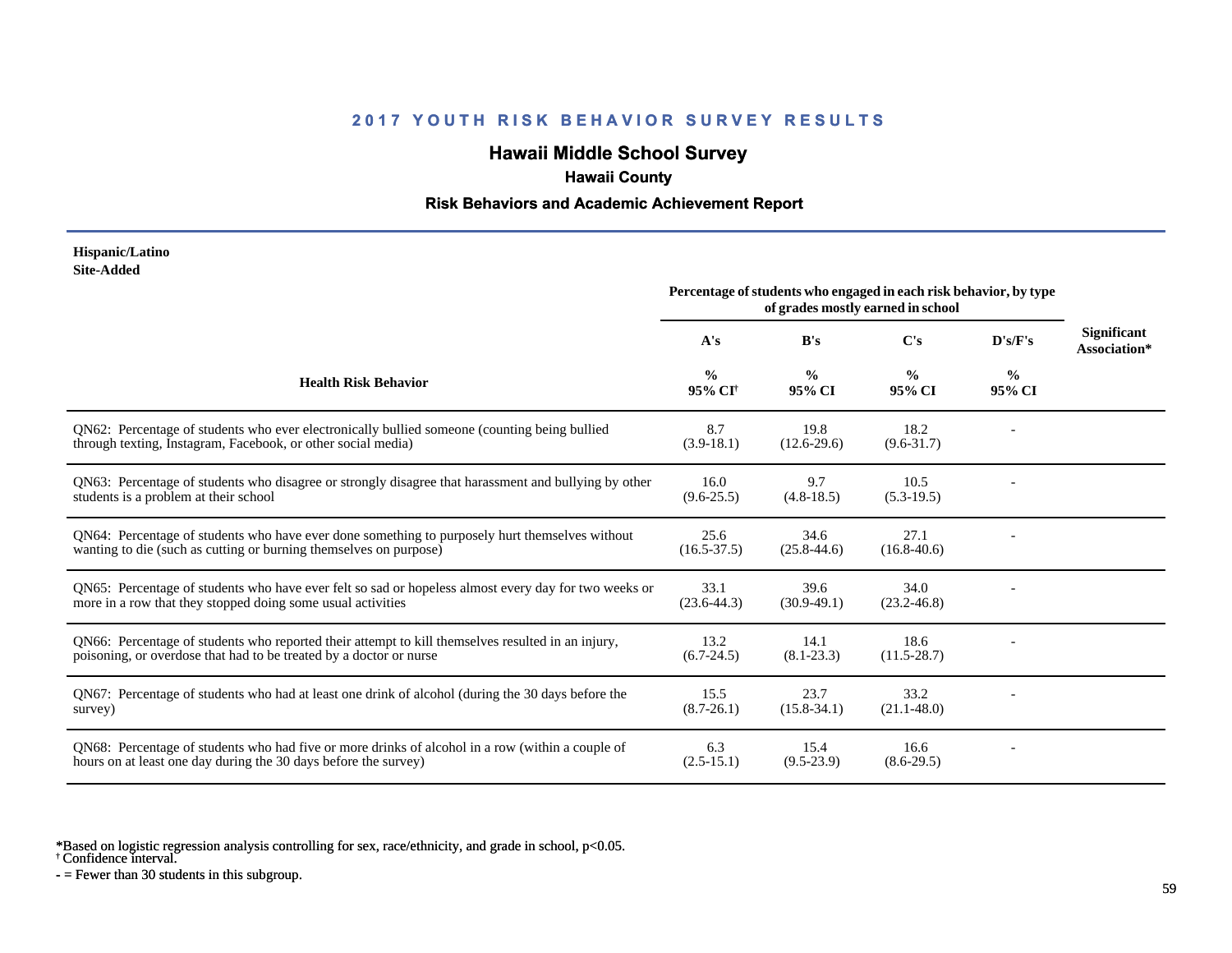# **Hawaii Middle School Survey**

## **Hawaii County**

#### **Risk Behaviors and Academic Achievement Report**

#### **Hispanic/Latino Site-Added**

|                                                                                                                                                                                                                                                                                              | Percentage of students who engaged in each risk behavior, by type<br>of grades mostly earned in school |                         |                         |                         |                                    |
|----------------------------------------------------------------------------------------------------------------------------------------------------------------------------------------------------------------------------------------------------------------------------------------------|--------------------------------------------------------------------------------------------------------|-------------------------|-------------------------|-------------------------|------------------------------------|
|                                                                                                                                                                                                                                                                                              | A's                                                                                                    | B's                     | C's                     | D's/F's                 | <b>Significant</b><br>Association* |
| <b>Health Risk Behavior</b>                                                                                                                                                                                                                                                                  | $\frac{0}{0}$<br>95% CI <sup>†</sup>                                                                   | $\frac{0}{0}$<br>95% CI | $\frac{0}{0}$<br>95% CI | $\frac{0}{0}$<br>95% CI |                                    |
| QN69: Percentage of students who report their parents would feel it is a little bit wrong, wrong, or very<br>wrong for them to drink beer, wine, or hard liquor regularly                                                                                                                    | 89.9<br>$(82.5 - 94.5)$                                                                                | 86.8<br>$(77.6 - 92.6)$ | 80.5<br>$(68.4 - 88.8)$ |                         |                                    |
| ON70: Percentage of students who currently used marijuana (one or more times during the 30 days<br>before the survey)                                                                                                                                                                        | 3.8<br>$(1.2 - 11.0)$                                                                                  | 16.3<br>$(10.1 - 25.2)$ | 25.4<br>$(17.0 - 36.2)$ |                         |                                    |
| QN71: Percentage of students who ever used methamphetamines (also called "speed," "crystal,"<br>"crank," or "ice")                                                                                                                                                                           | 3.2<br>$(1.0-9.6)$                                                                                     | 1.9<br>$(0.5 - 7.2)$    | 3.9<br>$(1.0-14.4)$     |                         |                                    |
| ON72: Percentage of students who ever used ecstasy (also called MDMA)                                                                                                                                                                                                                        | 3.6<br>$(1.1-11.2)$                                                                                    | 2.2<br>$(0.6-8.3)$      | 1.6<br>$(0.2-10.6)$     |                         |                                    |
| QN73: Percentage of students who ever injected any illegal drug (used a needle to inject any illegal<br>drug into their body, one or more times during their life)                                                                                                                           | 12.5<br>$(6.6-22.4)$                                                                                   | 5.2<br>$(2.2-11.8)$     | 3.1<br>$(0.7-12.3)$     |                         |                                    |
| QN76: Percentage of students who tried to lose weight or keep from gaining weight by going without<br>eating for 24 hours or more; taking any diet pills, powders, or liquids; vomiting or taking laxatives;<br>smoking cigarettes; or skipping meals (during the 30 days before the survey) | 14.7<br>$(9.0 - 23.0)$                                                                                 | 13.6<br>$(6.9-25.1)$    | 17.5<br>$(10.0 - 28.9)$ |                         |                                    |
| QN77: Percentage of students who most of the time or always went hungry because there was not<br>enough food in their home (during the 30 days before the survey)                                                                                                                            | 7.0<br>$(3.0-15.2)$                                                                                    | 9.2<br>$(4.9-16.5)$     | 11.1<br>$(5.0-22.8)$    |                         |                                    |

\*Based on logistic regression analysis controlling for sex, race/ethnicity, and grade in school, p<0.05.

† Confidence interval.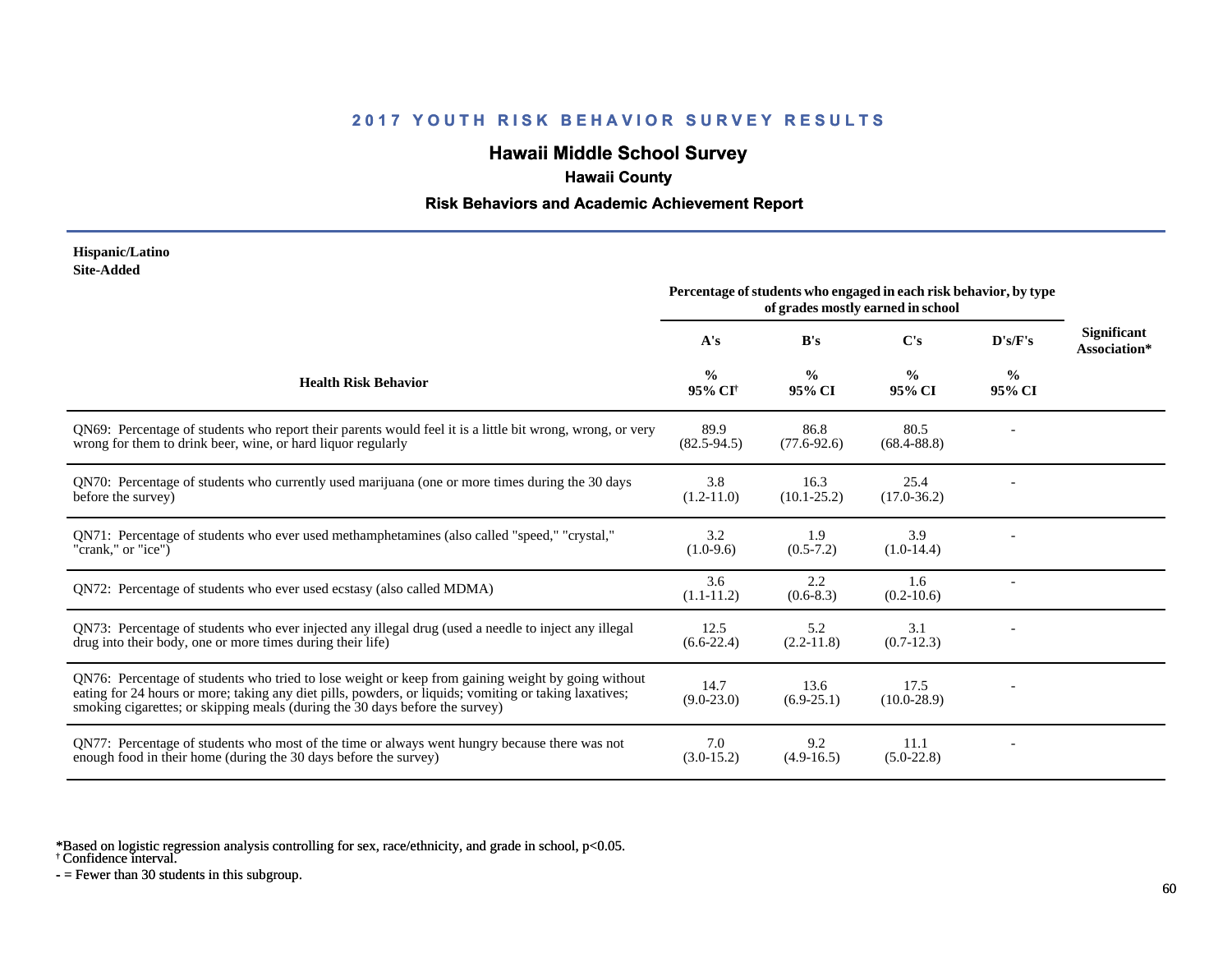# **Hawaii Middle School Survey**

## **Hawaii County**

#### **Risk Behaviors and Academic Achievement Report**

#### **Hispanic/Latino Site-Added**

|                                                                                                                                                                                                 | Percentage of students who engaged in each risk behavior, by type<br>of grades mostly earned in school |                         |                         |                         |                                    |
|-------------------------------------------------------------------------------------------------------------------------------------------------------------------------------------------------|--------------------------------------------------------------------------------------------------------|-------------------------|-------------------------|-------------------------|------------------------------------|
|                                                                                                                                                                                                 | A's                                                                                                    | B's                     | C's                     | D's/F's                 | <b>Significant</b><br>Association* |
| <b>Health Risk Behavior</b>                                                                                                                                                                     | $\frac{0}{0}$<br>95% CI <sup>+</sup>                                                                   | $\frac{0}{0}$<br>95% CI | $\frac{0}{0}$<br>95% CI | $\frac{0}{0}$<br>95% CI |                                    |
| QN78: Percentage of students who did exercises to strengthen or tone their muscles on three or more<br>days (such as push-ups, sit-ups, or weight lifting, during the 7 days before the survey) | 57.6<br>$(46.8 - 67.7)$                                                                                | 55.5<br>$(46.1 - 64.4)$ | 57.0<br>$(43.4 - 69.6)$ |                         |                                    |
| QN79: Percentage of students who walk or ride their bike to or from school (one or more days during<br>an average week when they are in school and weather allows them to do so)                | 23.4<br>$(15.5 - 33.6)$                                                                                | 30.0<br>$(22.0-39.5)$   | 22.7<br>$(13.6 - 35.3)$ |                         |                                    |
| QN80: Percentage of students who have been taught about AIDS or HIV infection in school                                                                                                         | 60.0<br>$(48.8 - 70.3)$                                                                                | 44.5<br>$(33.1 - 56.5)$ | 56.0<br>$(44.6 - 66.7)$ |                         |                                    |
| QN81: Percentage of students who most of the time or always wear sunscreen (with an SPF of 15 or<br>higher when they are outside for more than one hour on a sunny day)                         | 17.4<br>$(11.1 - 26.2)$                                                                                | 11.5<br>$(6.1 - 20.4)$  | 6.4<br>$(2.4-15.9)$     |                         |                                    |
| QN82: Percentage of students who did not go to school because they were sick (on one or more days<br>during the 30 days before the survey)                                                      | 43.1<br>$(33.8 - 52.9)$                                                                                | 49.4<br>$(37.7-61.1)$   | 63.8<br>$(50.1 - 75.5)$ |                         |                                    |
| QN83: Percentage of students who saw a doctor or nurse (for a check-up or physical exam when they<br>were not sick or injured during the 12 months before the survey)                           | 63.9<br>$(52.6 - 73.8)$                                                                                | 45.8<br>$(36.0 - 55.9)$ | 48.8<br>$(34.7-63.1)$   |                         |                                    |
| QN84: Percentage of students who saw a dentist (for a check-up, exam, teeth cleaning, or other dental<br>work, during the 12 months before the survey)                                          | 67.8<br>$(58.2 - 76.1)$                                                                                | 56.9<br>$(46.7 - 66.6)$ | 56.3<br>$(40.6 - 70.8)$ |                         |                                    |

\*Based on logistic regression analysis controlling for sex, race/ethnicity, and grade in school, p<0.05.

† Confidence interval.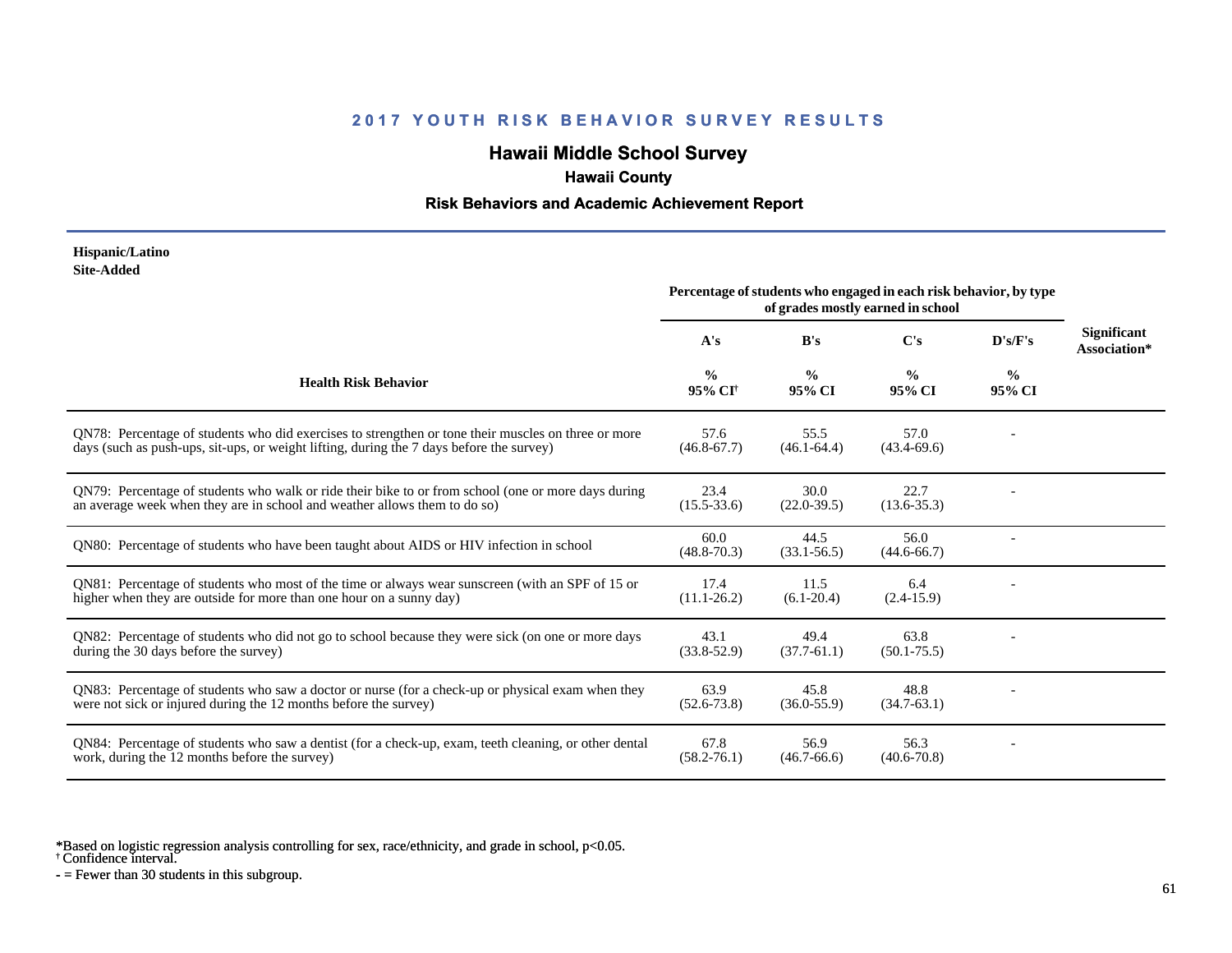# **Hawaii Middle School Survey**

## **Hawaii County**

#### **Risk Behaviors and Academic Achievement Report**

#### **Hispanic/Latino Site-Added**

|                                                                                                                                                                                                                                            | Percentage of students who engaged in each risk behavior, by type<br>of grades mostly earned in school |                         |                         |                         |                                    |
|--------------------------------------------------------------------------------------------------------------------------------------------------------------------------------------------------------------------------------------------|--------------------------------------------------------------------------------------------------------|-------------------------|-------------------------|-------------------------|------------------------------------|
|                                                                                                                                                                                                                                            | A's                                                                                                    | B's                     | $\bf C's$               | D's/F's                 | <b>Significant</b><br>Association* |
| <b>Health Risk Behavior</b>                                                                                                                                                                                                                | $\frac{0}{0}$<br>95% CI†                                                                               | $\frac{0}{0}$<br>95% CI | $\frac{0}{0}$<br>95% CI | $\frac{0}{0}$<br>95% CI |                                    |
| QN85: Percentage of students who had a toothache (during the 12 months before the survey)                                                                                                                                                  | 28.4<br>$(18.4 - 41.2)$                                                                                | 32.2<br>$(23.6 - 42.2)$ | 29.4<br>$(19.9-41.2)$   |                         |                                    |
| QN86: Percentage of students who had been told by a doctor or nurse that they had asthma and who<br>still have asthma                                                                                                                      | 19.8<br>$(12.3 - 30.5)$                                                                                | 6.3<br>$(2.8-13.7)$     | 19.7<br>$(11.9-30.8)$   |                         |                                    |
| ON87: Percentage of students who think they definitely will not complete high school                                                                                                                                                       | 1.1<br>$(0.2 - 7.9)$                                                                                   | 3.0<br>$(1.0-8.7)$      | 1.6<br>$(0.2 - 10.7)$   |                         |                                    |
| QN88: Percentage of students who usually slept in the home of a friend, family member, or other<br>person because they had to leave their home or their parent or guardian cannot afford housing (during<br>the 30 days before the survey) | 4.6<br>$(1.4-14.6)$                                                                                    | 4.7<br>$(1.7-12.1)$     | 4.7<br>$(1.5-13.7)$     |                         |                                    |
| QN89: Percentage of students who reported there is at least one teacher or other adult in their school<br>that they can talk to if they have a problem                                                                                     | 71.2<br>$(59.8 - 80.4)$                                                                                | 66.6<br>$(55.1 - 76.4)$ | 73.3<br>$(59.4 - 83.8)$ |                         |                                    |
| QN90: Percentage of students who have a teacher or other adult at their school who really cares about<br>them                                                                                                                              | 58.7<br>$(48.1 - 68.5)$                                                                                | 60.4<br>$(50.7-69.4)$   | 63.6<br>$(48.7 - 76.2)$ |                         |                                    |
| QN91: Percentage of students who have an adult outside of school they can talk to about things that<br>are important to them                                                                                                               | 83.0<br>$(73.4 - 89.7)$                                                                                | 72.8<br>$(62.4 - 81.2)$ | 62.7<br>$(49.2 - 74.4)$ |                         |                                    |

\*Based on logistic regression analysis controlling for sex, race/ethnicity, and grade in school, p<0.05.

† Confidence interval.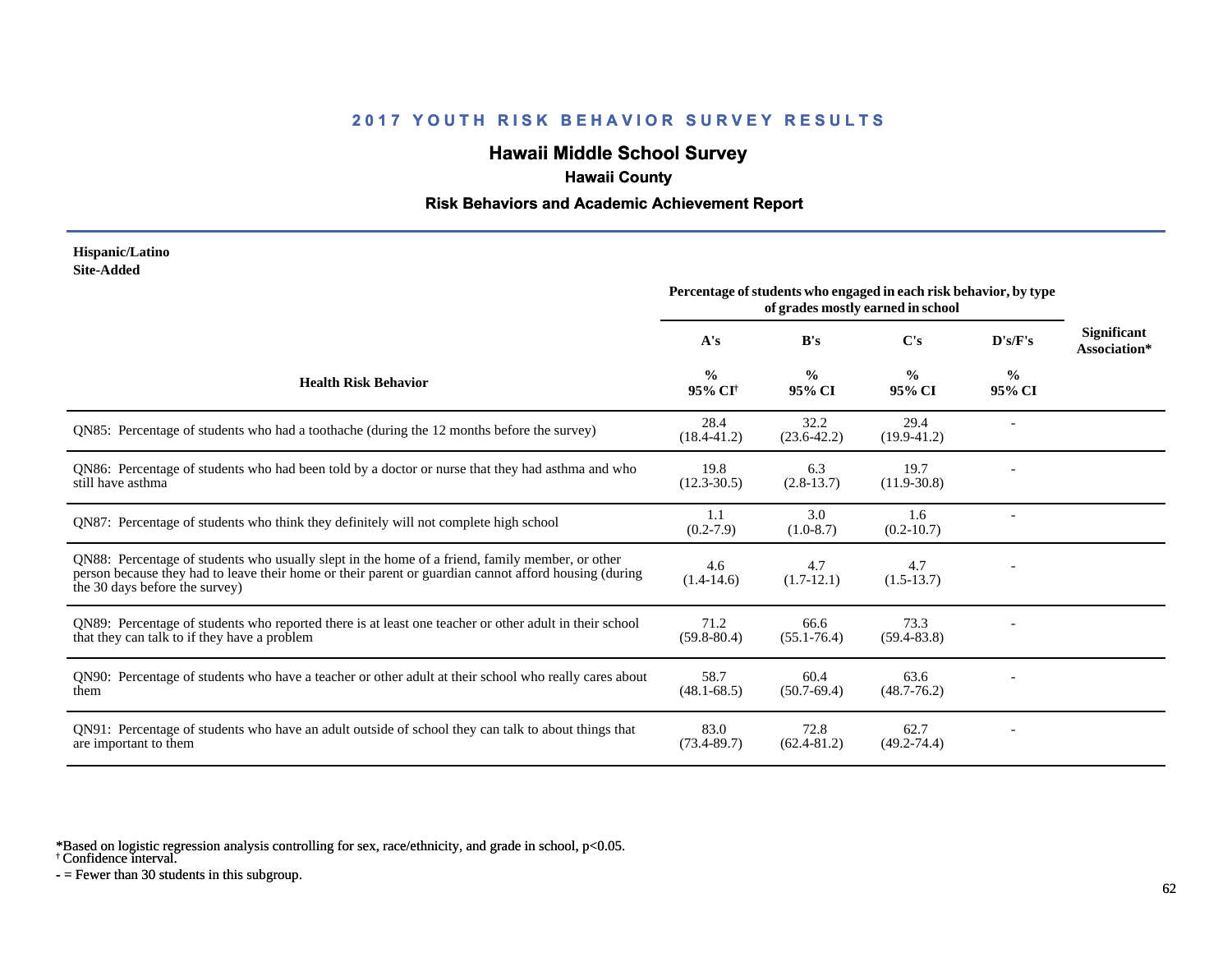# **Hawaii Middle School Survey**

## **Hawaii County**

#### **Risk Behaviors and Academic Achievement Report**

#### **Hispanic/Latino Site-Added**

|                                                                                                                                                                                                                 | Percentage of students who engaged in each risk behavior, by type<br>of grades mostly earned in school |                         |                         |                         |                                    |
|-----------------------------------------------------------------------------------------------------------------------------------------------------------------------------------------------------------------|--------------------------------------------------------------------------------------------------------|-------------------------|-------------------------|-------------------------|------------------------------------|
|                                                                                                                                                                                                                 | A's                                                                                                    | B's                     | C's                     | D's/F's                 | <b>Significant</b><br>Association* |
| <b>Health Risk Behavior</b>                                                                                                                                                                                     | $\frac{0}{0}$<br>95% CI <sup>†</sup>                                                                   | $\frac{0}{0}$<br>95% CI | $\frac{0}{0}$<br>95% CI | $\frac{0}{0}$<br>95% CI |                                    |
| QN92: Percentage of students who have talked with at least one of their parents or another adult in<br>their family about the dangers of tobacco, alcohol, or drug use (during the 12 months before the survey) | 57.7<br>$(46.0 - 68.6)$                                                                                | 32.5<br>$(22.8-43.9)$   | 34.8<br>$(24.2 - 47.2)$ |                         |                                    |
| QN93: Percentage of students who reported their parents or other adults in their family talked with<br>them about what they expect them to do or not to do when it comes to sex                                 | 47.0<br>$(35.3 - 59.1)$                                                                                | 44.8<br>$(34.6 - 55.4)$ | 43.0<br>$(31.4 - 55.4)$ |                         |                                    |
| QN94: Percentage of students who ever talked with their parents or other adults in their family about<br>how to say no to having sex                                                                            | 37.3<br>$(26.8-49.1)$                                                                                  | 37.1<br>$(26.5-49.1)$   | 27.0<br>$(17.2 - 39.7)$ |                         |                                    |
| QN95: Percentage of students who most of the time or always get the kind of help they need (among<br>students who report having felt sad, empty, hopeless, angry, or anxious)                                   | 36.3<br>$(25.0-49.3)$                                                                                  | 24.6<br>$(15.5 - 36.8)$ | 14.2<br>$(6.4-28.8)$    |                         |                                    |
| QN96: Percentage of students who have ever ridden in a car driven by someone, including the student,<br>who was "high" or had been using alcohol or drugs                                                       | 29.7<br>$(20.2 - 41.2)$                                                                                | 39.2<br>$(29.9-49.3)$   | 40.9<br>$(30.3 - 52.4)$ |                         |                                    |
| QN97: Percentage of students who ever use alcohol or drugs to relax, feel better about themselves, or<br>fit in                                                                                                 | 13.9<br>$(7.4 - 24.5)$                                                                                 | 11.9<br>$(6.3-21.3)$    | 21.7<br>$(12.8-34.2)$   |                         |                                    |
| QN98: Percentage of students who ever use alcohol or drugs while they are alone                                                                                                                                 | 10.9<br>$(5.1 - 21.8)$                                                                                 | 12.4<br>$(7.5 - 20.0)$  | 23.6<br>$(14.4 - 36.1)$ |                         |                                    |

\*Based on logistic regression analysis controlling for sex, race/ethnicity, and grade in school, p<0.05.

† Confidence interval.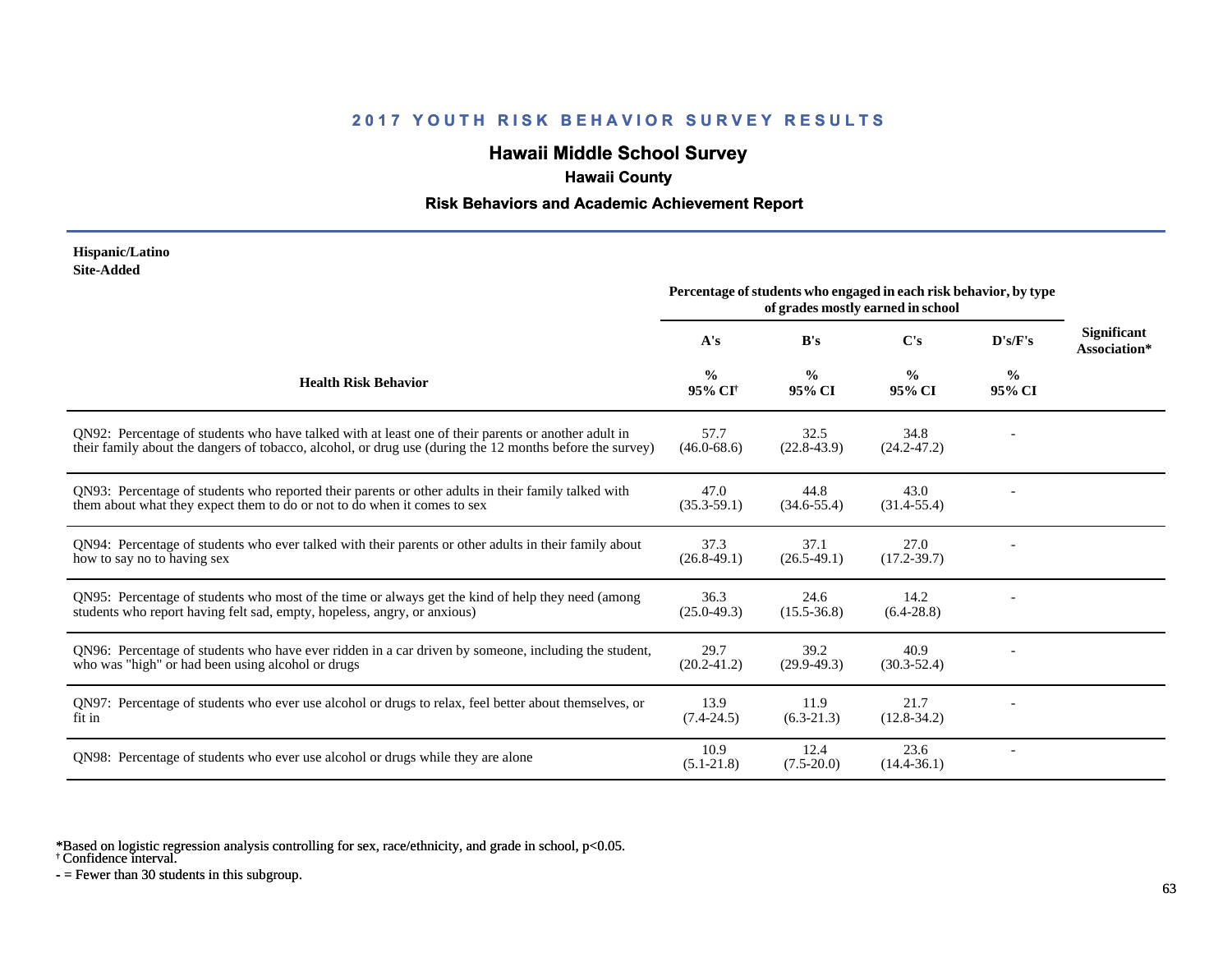# **Hawaii Middle School Survey**

## **Hawaii County**

#### **Risk Behaviors and Academic Achievement Report**

#### **Hispanic/Latino Site-Added**

|                                                                                                                                                              | Percentage of students who engaged in each risk behavior, by type<br>of grades mostly earned in school |                         |                         |                         |                                    |  |  |  |  |
|--------------------------------------------------------------------------------------------------------------------------------------------------------------|--------------------------------------------------------------------------------------------------------|-------------------------|-------------------------|-------------------------|------------------------------------|--|--|--|--|
|                                                                                                                                                              | A's                                                                                                    | B's                     | C's                     | D's/F's                 | <b>Significant</b><br>Association* |  |  |  |  |
| <b>Health Risk Behavior</b>                                                                                                                                  | $\frac{0}{0}$<br>95% CI <sup>†</sup>                                                                   | $\frac{0}{0}$<br>95% CI | $\frac{0}{0}$<br>95% CI | $\frac{0}{0}$<br>95% CI |                                    |  |  |  |  |
| QN99: Percentage of students who ever forget things they did while using alcohol or drugs                                                                    | 4.0<br>$(1.3-11.7)$                                                                                    | 7.7<br>$(3.8-14.9)$     | 17.8<br>$(10.2 - 29.2)$ |                         |                                    |  |  |  |  |
| QN100: Percentage of students who have family or friends that have told them that they should cut<br>down on their drinking or drug use                      | 4.0<br>$(1.3-12.0)$                                                                                    | 14.9<br>$(8.9 - 24.0)$  | 17.3<br>$(9.0 - 30.6)$  |                         |                                    |  |  |  |  |
| QN101: Percentage of students who have ever gotten into trouble while they were using alcohol or<br>drugs                                                    | 8.4<br>$(3.4-19.4)$                                                                                    | 7.8<br>$(4.0-14.7)$     | 16.7<br>$(9.0-29.0)$    |                         |                                    |  |  |  |  |
| QN102: Percentage of students who have attended school under the influence of alcohol, marijuana, or<br>other drugs (during the 12 months before the survey) | 6.5<br>$(2.4 - 16.7)$                                                                                  | 12.0<br>$(7.2-19.5)$    | 22.2<br>$(13.3 - 34.8)$ |                         |                                    |  |  |  |  |
| QNNODNT: Percentage of students who never saw a dentist (for a check-up, exam, teeth cleaning, or<br>other dental work)                                      | 2.3<br>$(0.6-8.2)$                                                                                     | 3.9<br>$(1.2 - 12.0)$   | 1.9<br>$(0.3-12.0)$     |                         |                                    |  |  |  |  |

\*Based on logistic regression analysis controlling for sex, race/ethnicity, and grade in school, p<0.05.

† Confidence interval.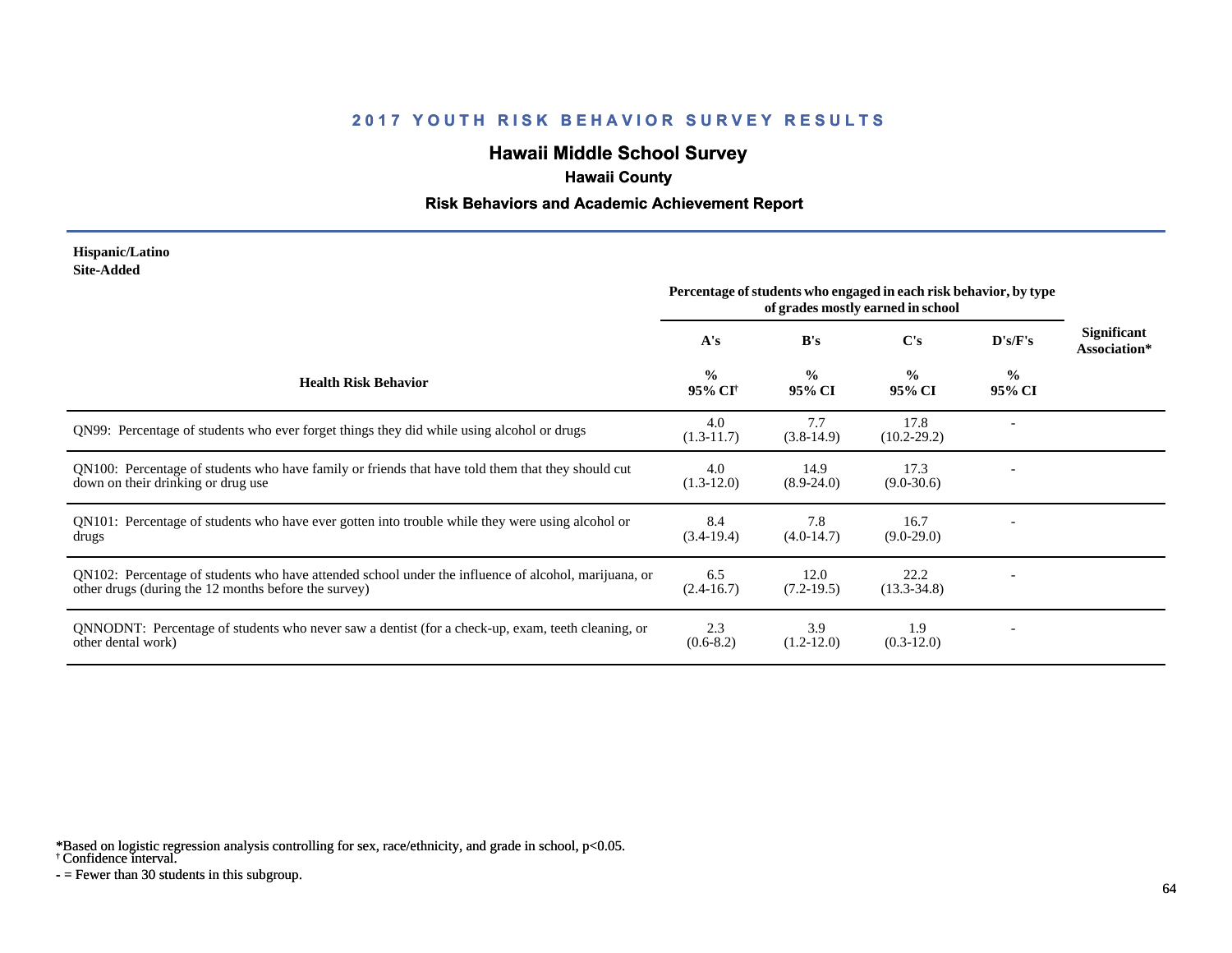# **Hawaii Middle School Survey**

# **Hawaii County**

#### **Risk Behaviors and Academic Achievement Report**

#### **White\* Unintentional Injuries/Violence**

|                                                                                                                                                           | Percentage of students who engaged in each risk behavior, by type<br>of grades mostly earned in school |                         |                         |                          |                                                |
|-----------------------------------------------------------------------------------------------------------------------------------------------------------|--------------------------------------------------------------------------------------------------------|-------------------------|-------------------------|--------------------------|------------------------------------------------|
|                                                                                                                                                           | A's                                                                                                    | B's                     | $\bf C's$               | $\bf{D's/F's}$           | Significant<br><b>Association</b> <sup>†</sup> |
| <b>Health Risk Behavior</b>                                                                                                                               | $\frac{0}{0}$<br>$95\%$ CI <sup>§</sup>                                                                | $\frac{0}{0}$<br>95% CI | $\frac{0}{0}$<br>95% CI | $\frac{0}{0}$<br>95% CI  |                                                |
| QN12: Percentage of students who were ever bullied on school property                                                                                     | 47.5<br>$(30.2 - 65.4)$                                                                                |                         |                         |                          |                                                |
| QN13: Percentage of students who were ever electronically bullied (counting being bullied through<br>texting, Instagram, Facebook, or other social media) | 31.5<br>$(18.8 - 47.7)$                                                                                |                         |                         |                          |                                                |
| QN14: Percentage of students who ever seriously thought about killing themselves                                                                          | 21.6<br>$(11.1 - 37.8)$                                                                                |                         |                         |                          |                                                |
| QN15: Percentage of students who ever made a plan about how they would kill themselves                                                                    | 9.3<br>$(3.3-23.9)$                                                                                    |                         |                         | $\overline{\phantom{a}}$ |                                                |
| QN16: Percentage of students who ever tried to kill themselves                                                                                            | 7.3<br>$(2.2 - 21.5)$                                                                                  |                         |                         |                          |                                                |

\*Non-Hispanic.

† Based on logistic regression analysis controlling for sex, race/ethnicity, and grade in school, p<0.05.

§Confidence interval.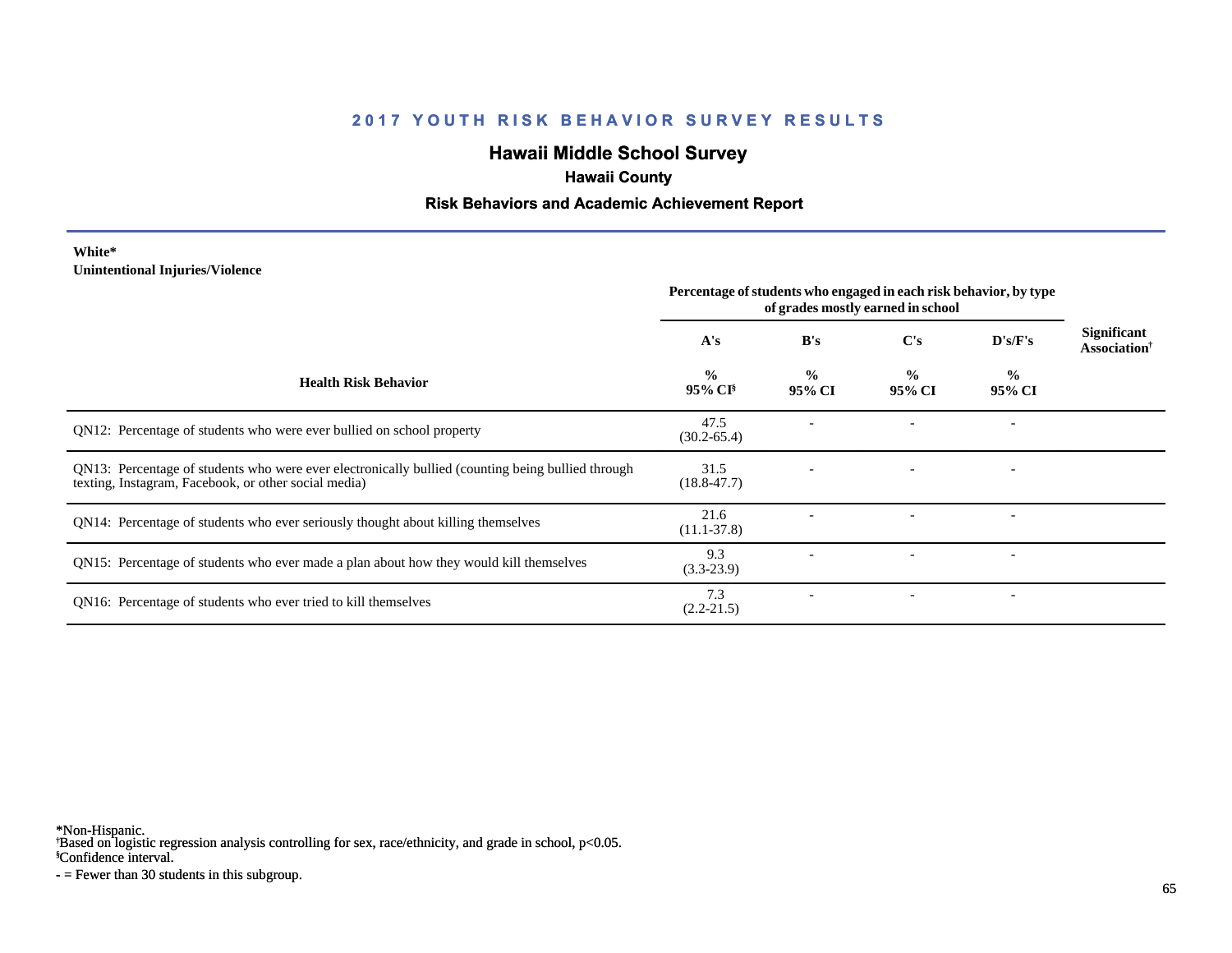# **Hawaii Middle School Survey**

# **Hawaii County**

#### **Risk Behaviors and Academic Achievement Report**

| White*             |  |
|--------------------|--|
| <b>Tobacco Use</b> |  |

|                                                                                                                                                                                                                                                                                                                | Percentage of students who engaged in each risk behavior, by type<br>of grades mostly earned in school |                         |                         |                         |                                                       |
|----------------------------------------------------------------------------------------------------------------------------------------------------------------------------------------------------------------------------------------------------------------------------------------------------------------|--------------------------------------------------------------------------------------------------------|-------------------------|-------------------------|-------------------------|-------------------------------------------------------|
|                                                                                                                                                                                                                                                                                                                | A's                                                                                                    | B's                     | C's                     | D's/F's                 | <b>Significant</b><br><b>Association</b> <sup>†</sup> |
| <b>Health Risk Behavior</b>                                                                                                                                                                                                                                                                                    | $\frac{0}{0}$<br>95% CI <sup>§</sup>                                                                   | $\frac{0}{0}$<br>95% CI | $\frac{0}{0}$<br>95% CI | $\frac{0}{0}$<br>95% CI |                                                       |
| QN18: Percentage of students who tried cigarette smoking for the first time before age 11 years (even<br>one or two puffs)                                                                                                                                                                                     | 2.4<br>$(0.3-16.1)$                                                                                    |                         |                         |                         |                                                       |
| QN19: Percentage of students who currently smoked cigarettes (on at least 1 day during the 30 days<br>before the survey)                                                                                                                                                                                       | 3.7<br>$(0.5-22.0)$                                                                                    |                         |                         |                         |                                                       |
| QN21: Percentage of students who ever used an electronic vapor product (including e-cigarettes,<br>e-cigars, e-pipes, vape pipes, vaping pens, e-hookahs, and hookah pens [such as blu, NJOY, Vuse,<br>MarkTen, Logic, Vapin Plus, eGo, and Halo])                                                             | 18.0<br>$(8.6 - 33.9)$                                                                                 |                         |                         |                         |                                                       |
| QN22: Percentage of students who currently used an electronic vapor product (including e-cigarettes,<br>e-cigars, e-pipes, vape pipes, vaping pens, e-hookahs, and hookah pens [such as blu, NJOY, Vuse,<br>MarkTen, Logic, Vapin Plus, eGo, and Halo, on at least 1 day during the 30 days before the survey) | 10.4<br>$(3.9 - 25.2)$                                                                                 |                         |                         |                         |                                                       |

\*Non-Hispanic.

† Based on logistic regression analysis controlling for sex, race/ethnicity, and grade in school, p<0.05.

§Confidence interval.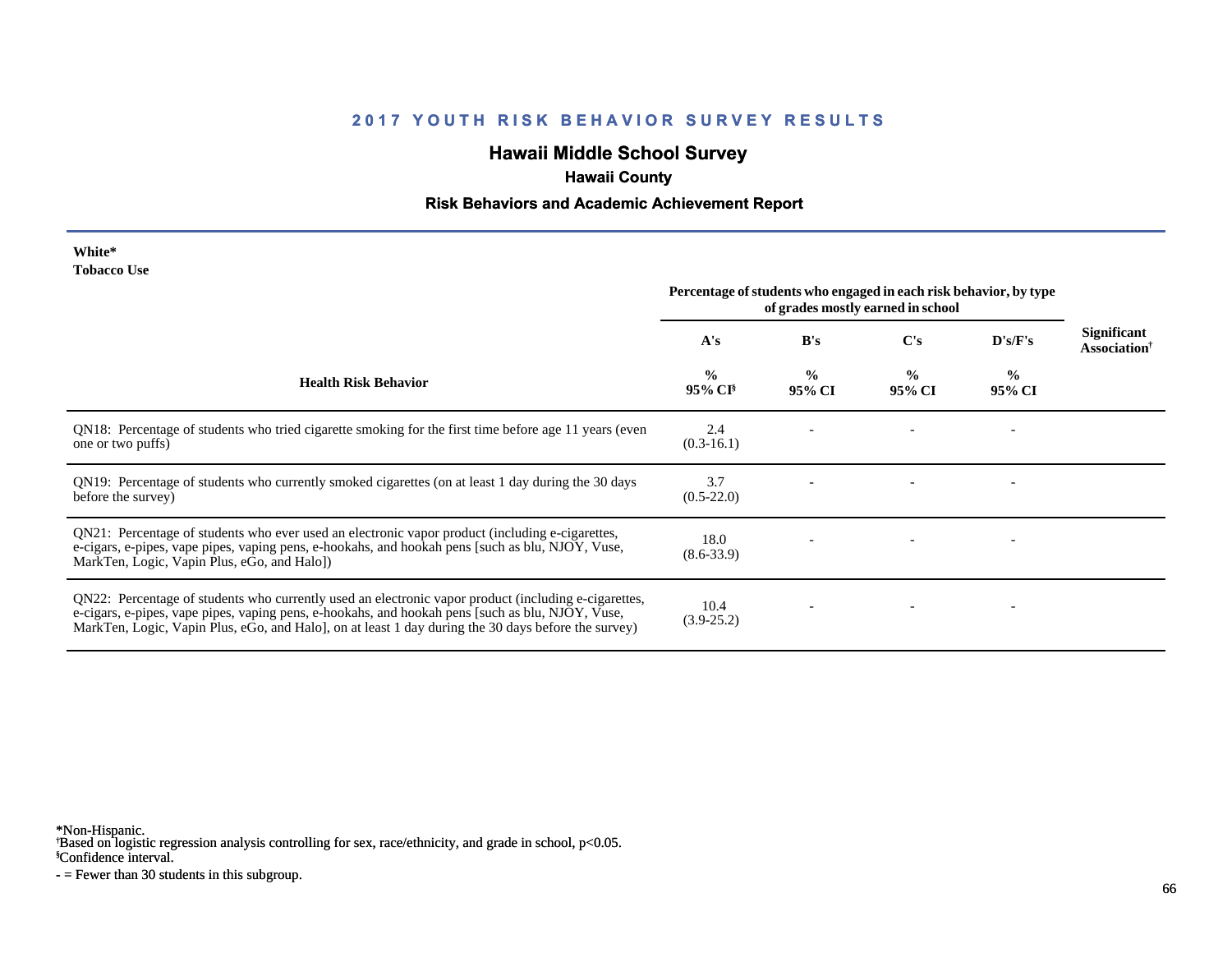# **Hawaii Middle School Survey**

# **Hawaii County**

#### **Risk Behaviors and Academic Achievement Report**

#### **White\* Alcohol/Other Drug Use**

|                                                                                                                                                                                                                                                  | Percentage of students who engaged in each risk behavior, by type<br>of grades mostly earned in school |                         |                         |                          |                                                       |
|--------------------------------------------------------------------------------------------------------------------------------------------------------------------------------------------------------------------------------------------------|--------------------------------------------------------------------------------------------------------|-------------------------|-------------------------|--------------------------|-------------------------------------------------------|
|                                                                                                                                                                                                                                                  | A's                                                                                                    | B's                     | $\bf C's$               | D's/F's                  | <b>Significant</b><br><b>Association</b> <sup>†</sup> |
| <b>Health Risk Behavior</b>                                                                                                                                                                                                                      | $\frac{0}{0}$<br>$95\%$ CI <sup>§</sup>                                                                | $\frac{0}{0}$<br>95% CI | $\frac{0}{0}$<br>95% CI | $\frac{6}{10}$<br>95% CI |                                                       |
| QN27: Percentage of students who drank alcohol for the first time before age 11 years (other than a<br>few sips)                                                                                                                                 | 17.0<br>$(8.1 - 32.1)$                                                                                 |                         |                         |                          |                                                       |
| QN29: Percentage of students who tried marijuana for the first time before age 11 years                                                                                                                                                          | 2.0<br>$(0.3-13.1)$                                                                                    |                         |                         |                          |                                                       |
| QN30: Percentage of students who ever used cocaine (any form of cocaine, including powder, crack,<br>or freebase)                                                                                                                                | 0.0                                                                                                    |                         |                         |                          |                                                       |
| QN33: Percentage of students who ever took prescription pain medicine without a doctor's<br>prescription or differently than how a doctor told them to use it (counting drugs such as codeine,<br>Vicodin, Oxycontin, hydrocodone, and Percocet) | 10.2<br>$(3.8-24.6)$                                                                                   |                         |                         |                          |                                                       |

\*Non-Hispanic.

† Based on logistic regression analysis controlling for sex, race/ethnicity, and grade in school, p<0.05.

§Confidence interval.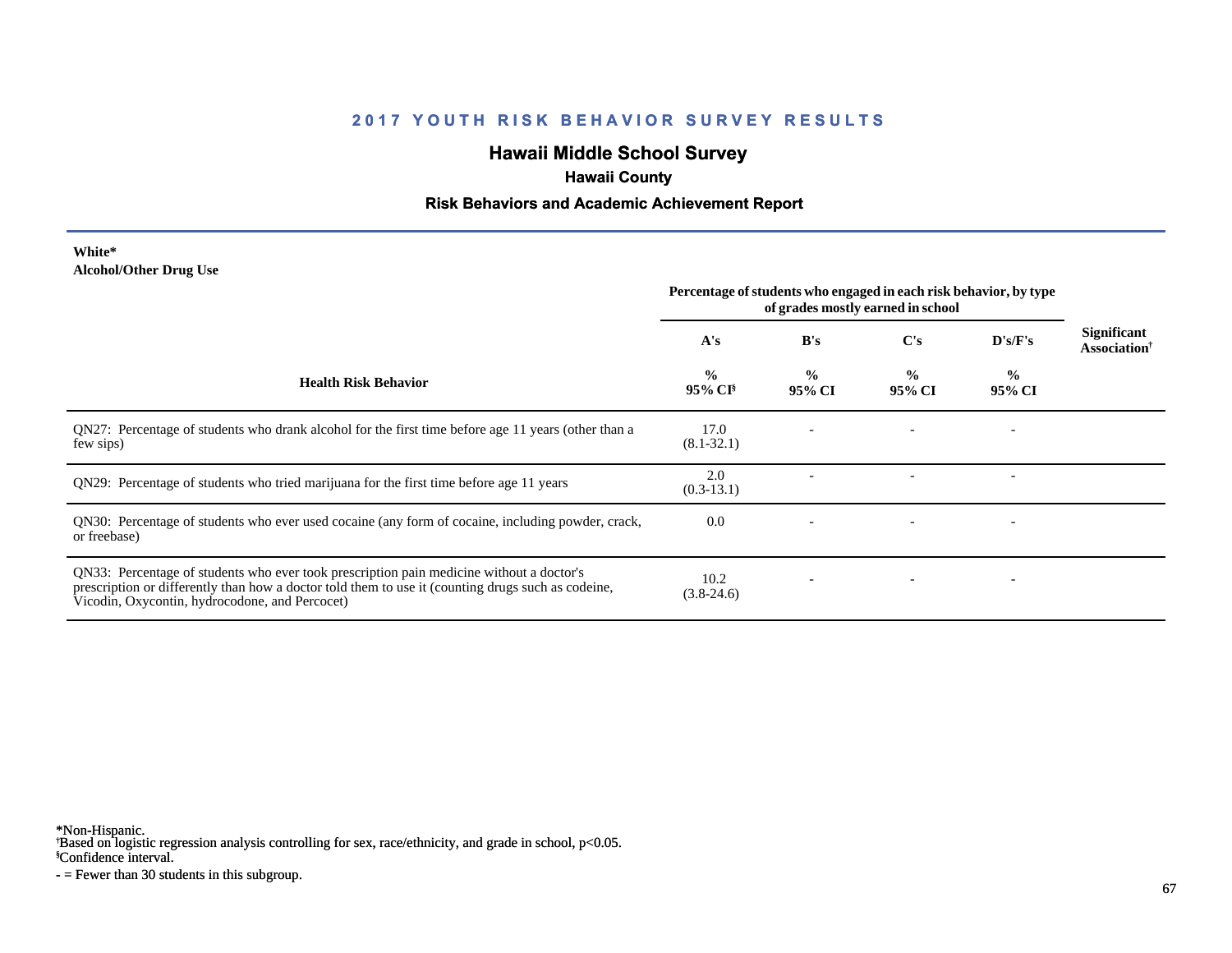# **Hawaii Middle School Survey**

# **Hawaii County**

#### **Risk Behaviors and Academic Achievement Report**

| White*                  |
|-------------------------|
| <b>Sexual Behaviors</b> |

|                                                                                                | Percentage of students who engaged in each risk behavior, by type<br>of grades mostly earned in school |                          |                         |                          |                                                |
|------------------------------------------------------------------------------------------------|--------------------------------------------------------------------------------------------------------|--------------------------|-------------------------|--------------------------|------------------------------------------------|
|                                                                                                | A's                                                                                                    | B's                      | C's                     | D's/F's                  | <b>Significant</b><br>Association <sup>†</sup> |
| <b>Health Risk Behavior</b>                                                                    | $\frac{0}{0}$<br>$95\%$ CI <sup>§</sup>                                                                | $\frac{0}{0}$<br>95% CI  | $\frac{0}{0}$<br>95% CI | $\frac{0}{0}$<br>95% CI  |                                                |
| QN35: Percentage of students who had sexual intercourse for the first time before age 11 years | 5.0<br>$(1.2 - 18.2)$                                                                                  | $\overline{\phantom{a}}$ |                         | $\overline{\phantom{0}}$ |                                                |
| QN36: Percentage of students who ever had sexual intercourse with three or more persons        | 2.0<br>$(0.3-13.1)$                                                                                    |                          |                         | $\overline{\phantom{a}}$ |                                                |

\*Non-Hispanic.

† Based on logistic regression analysis controlling for sex, race/ethnicity, and grade in school, p<0.05.

§Confidence interval.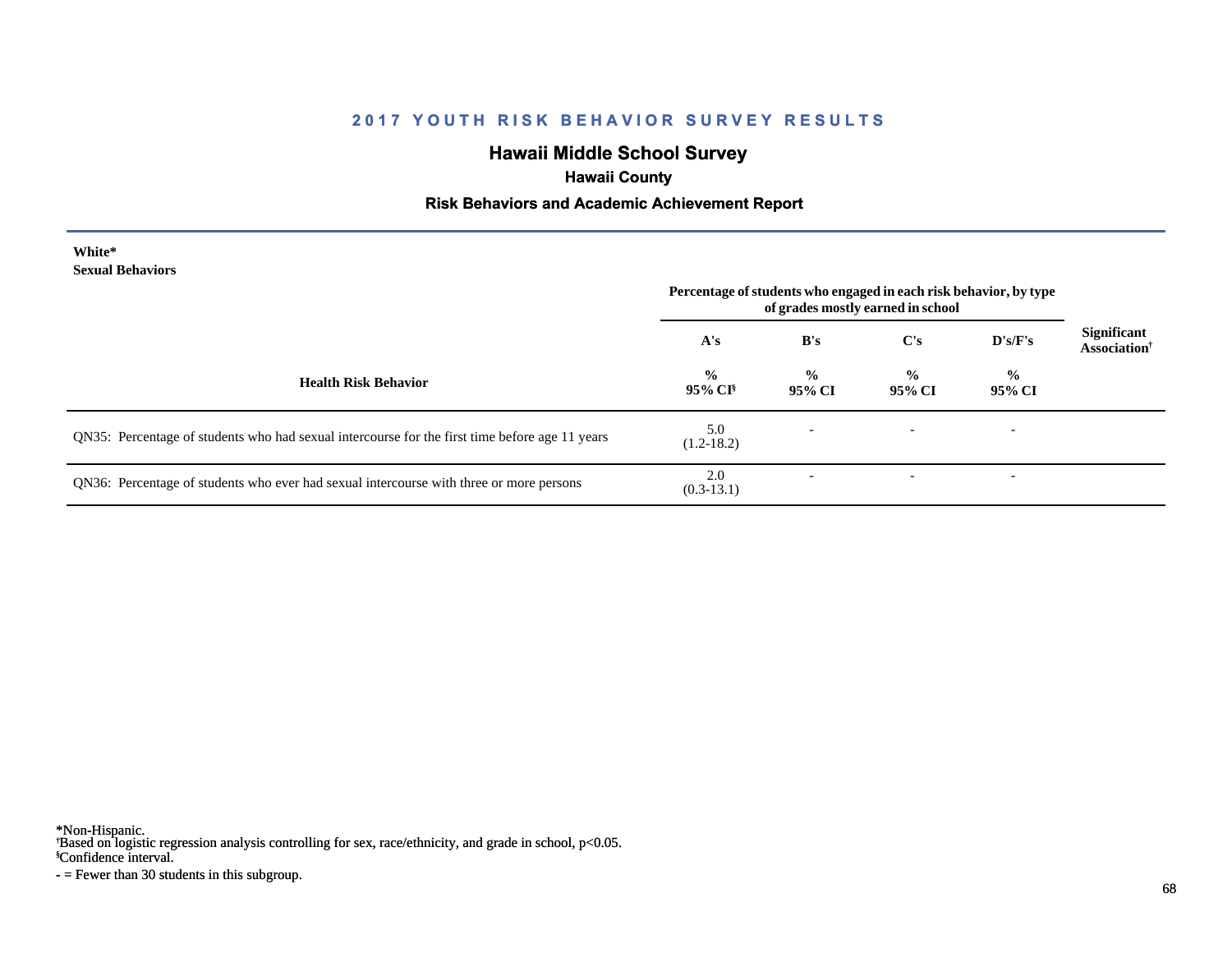# **Hawaii Middle School Survey**

## **Hawaii County**

#### **Risk Behaviors and Academic Achievement Report**

#### **White\* Dietary Behaviors**

|                                                                                                           | Percentage of students who engaged in each risk behavior, by type<br>of grades mostly earned in school |                         |                         |                          |                                                |
|-----------------------------------------------------------------------------------------------------------|--------------------------------------------------------------------------------------------------------|-------------------------|-------------------------|--------------------------|------------------------------------------------|
|                                                                                                           | A's                                                                                                    | B's                     | $\bf C's$               | D's/F's                  | <b>Significant</b><br>Association <sup>†</sup> |
| <b>Health Risk Behavior</b>                                                                               | $\frac{0}{0}$<br>95% CI <sup>§</sup>                                                                   | $\frac{0}{0}$<br>95% CI | $\frac{0}{0}$<br>95% CI | $\frac{0}{0}$<br>95% CI  |                                                |
| QN38: Percentage of students who described themselves as slightly or very overweight                      | 24.7<br>$(13.2 - 41.3)$                                                                                |                         |                         | $\overline{\phantom{a}}$ |                                                |
| QN39: Percentage of students who were trying to lose weight                                               | 31.3<br>$(18.7 - 47.4)$                                                                                |                         |                         | $\overline{\phantom{a}}$ |                                                |
| QN40: Percentage of students who did not eat breakfast (during the 7 days before the survey)              | 11.9<br>$(4.4 - 28.5)$                                                                                 |                         |                         | $\overline{\phantom{a}}$ |                                                |
| QNBK7DAY: Percentage of students who ate breakfast on all 7 days (during the 7 days before the<br>survey) | 52.6<br>$(37.2 - 67.6)$                                                                                |                         |                         | $\overline{\phantom{a}}$ |                                                |

\*Non-Hispanic.

† Based on logistic regression analysis controlling for sex, race/ethnicity, and grade in school, p<0.05.

§Confidence interval.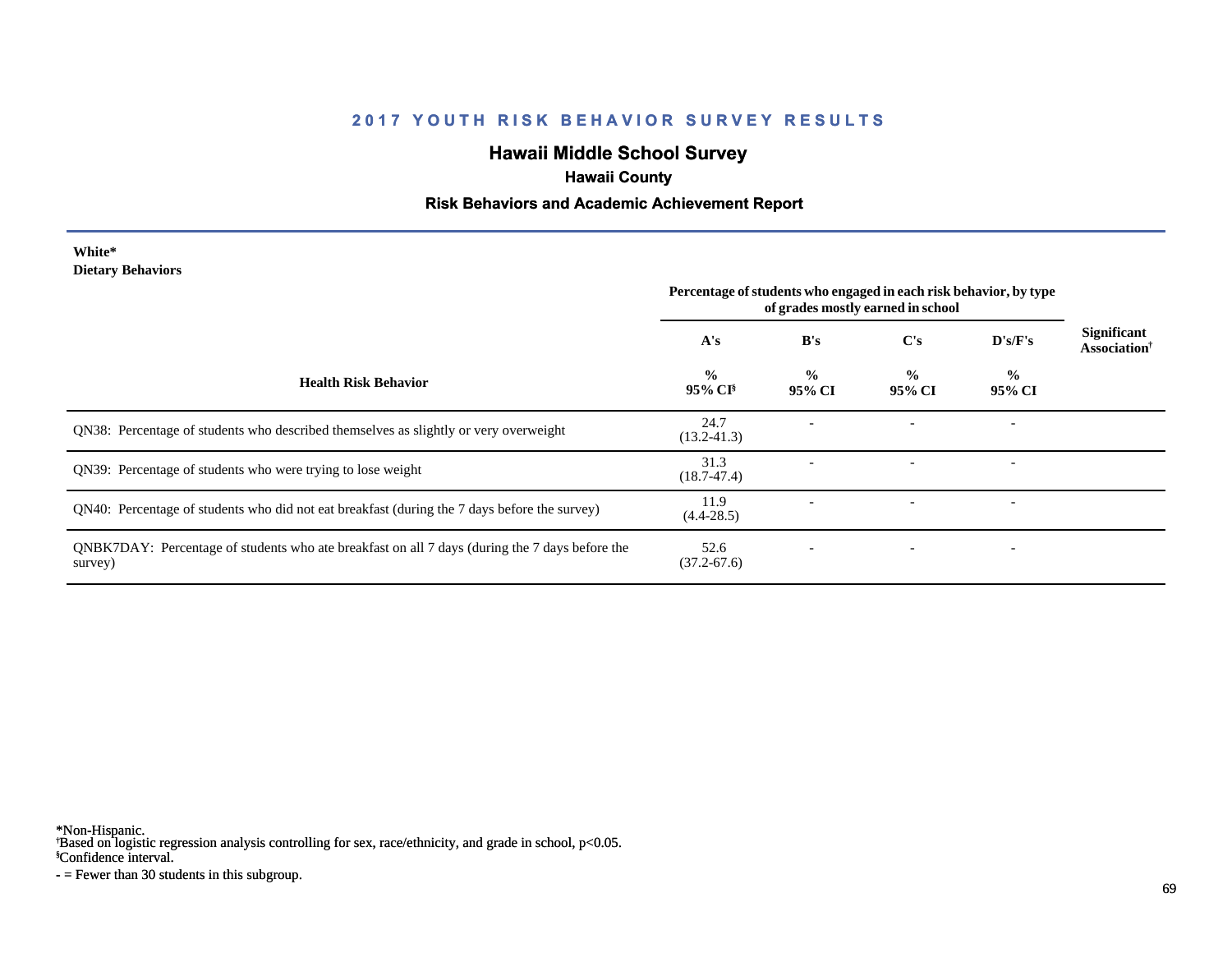# **Hawaii Middle School Survey**

## **Hawaii County**

#### **Risk Behaviors and Academic Achievement Report**

#### **White\* Physical Activity**

|                                                                                                                                                                                                                                                                                                                                                      | Percentage of students who engaged in each risk behavior, by type<br>of grades mostly earned in school |                         |                         |                         |                                                |
|------------------------------------------------------------------------------------------------------------------------------------------------------------------------------------------------------------------------------------------------------------------------------------------------------------------------------------------------------|--------------------------------------------------------------------------------------------------------|-------------------------|-------------------------|-------------------------|------------------------------------------------|
|                                                                                                                                                                                                                                                                                                                                                      | A's                                                                                                    | B's                     | C's                     | D's/F's                 | <b>Significant</b><br>Association <sup>†</sup> |
| <b>Health Risk Behavior</b>                                                                                                                                                                                                                                                                                                                          | $\frac{0}{0}$<br>$95\%$ CI <sup>§</sup>                                                                | $\frac{0}{0}$<br>95% CI | $\frac{0}{0}$<br>95% CI | $\frac{0}{0}$<br>95% CI |                                                |
| QN41: Percentage of students who were physically active at least 60 minutes per day on 5 or more<br>days (in any kind of physical activity that increased their heart rate and made them breathe hard some<br>of the time during the 7 days before the survey)                                                                                       | 57.2<br>$(39.5 - 73.2)$                                                                                |                         |                         |                         |                                                |
| QNPA0DAY: Percentage of students who did not participate in at least 60 minutes of physical activity<br>on at least 1 day (in any kind of physical activity that increased their heart rate and made them breathe<br>hard some of the time during the 7 days before the survey)                                                                      | 0.0                                                                                                    |                         |                         |                         |                                                |
| QNPA7DAY: Percentage of students who were physically active at least 60 minutes per day on all 7<br>days (in any kind of physical activity that increased their heart rate and made them breathe hard some<br>of the time during the 7 days before the survey)                                                                                       | 36.8<br>$(24.8 - 50.8)$                                                                                |                         |                         |                         |                                                |
| QN42: Percentage of students who watched television 3 or more hours per day (on an average school<br>day)                                                                                                                                                                                                                                            | 19.8<br>$(9.6 - 36.4)$                                                                                 |                         |                         |                         |                                                |
| QN43: Percentage of students who played video or computer games or used a computer 3 or more<br>hours per day (counting time spent on things such as Xbox, PlayStation, an iPad or other tablet, a<br>smartphone, texting, YouTube, Instagram, Facebook, or other social media, for something that was not<br>school work, on an average school day) | 42.8<br>$(26.2 - 61.1)$                                                                                |                         |                         |                         |                                                |
| QN44: Percentage of students who attended physical education (PE) classes on 1 or more days (in an<br>average week when they were in school)                                                                                                                                                                                                         | 60.4<br>$(40.4 - 77.4)$                                                                                |                         |                         |                         |                                                |

\*Non-Hispanic.

† Based on logistic regression analysis controlling for sex, race/ethnicity, and grade in school, p<0.05.

§Confidence interval.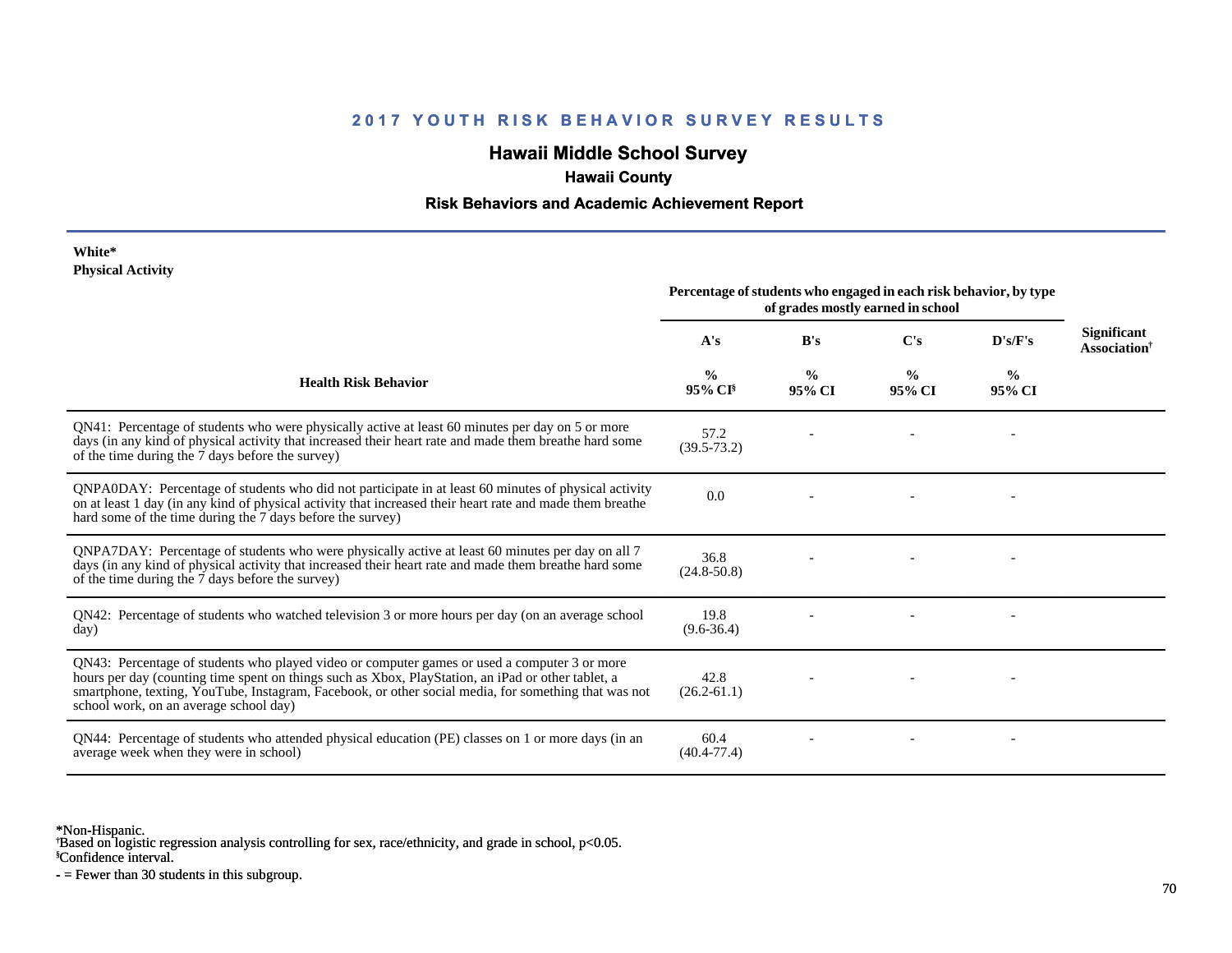# **Hawaii Middle School Survey**

# **Hawaii County**

#### **Risk Behaviors and Academic Achievement Report**

#### **White\* Physical Activity**

|                                                                                                                                                                                  | Percentage of students who engaged in each risk behavior, by type<br>of grades mostly earned in school |                         |                         |                          |                                                |
|----------------------------------------------------------------------------------------------------------------------------------------------------------------------------------|--------------------------------------------------------------------------------------------------------|-------------------------|-------------------------|--------------------------|------------------------------------------------|
|                                                                                                                                                                                  | A's                                                                                                    | B's                     | C's                     | D's/F's                  | <b>Significant</b><br>Association <sup>†</sup> |
| <b>Health Risk Behavior</b>                                                                                                                                                      | $\frac{0}{0}$<br>95% CI <sup>§</sup>                                                                   | $\frac{0}{0}$<br>95% CI | $\frac{0}{0}$<br>95% CI | $\frac{0}{0}$<br>95% CI  |                                                |
| QNDLYPE: Percentage of students who attended physical education (PE) classes on all 5 days (in an<br>average week when they were in school)                                      | 6.9<br>$(1.8-23.0)$                                                                                    |                         |                         |                          |                                                |
| QN45: Percentage of students who played on at least one sports team (counting any teams run by their<br>school or community groups, during the past 12 months before the survey) | 66.6<br>$(50.7 - 79.5)$                                                                                |                         |                         |                          |                                                |
| QN46: Percentage of students who had a concussion from playing a sport or being physically active<br>(one or more times during the 12 months before the survey)                  | 4.7<br>$(1.1-18.2)$                                                                                    |                         |                         |                          |                                                |
| QN48: Percentage of students who got 8 or more hours of sleep (on an average school night)                                                                                       | 59.8<br>$(41.0 - 76.2)$                                                                                |                         |                         | $\overline{\phantom{0}}$ |                                                |

\*Non-Hispanic.

† Based on logistic regression analysis controlling for sex, race/ethnicity, and grade in school, p<0.05.

§Confidence interval.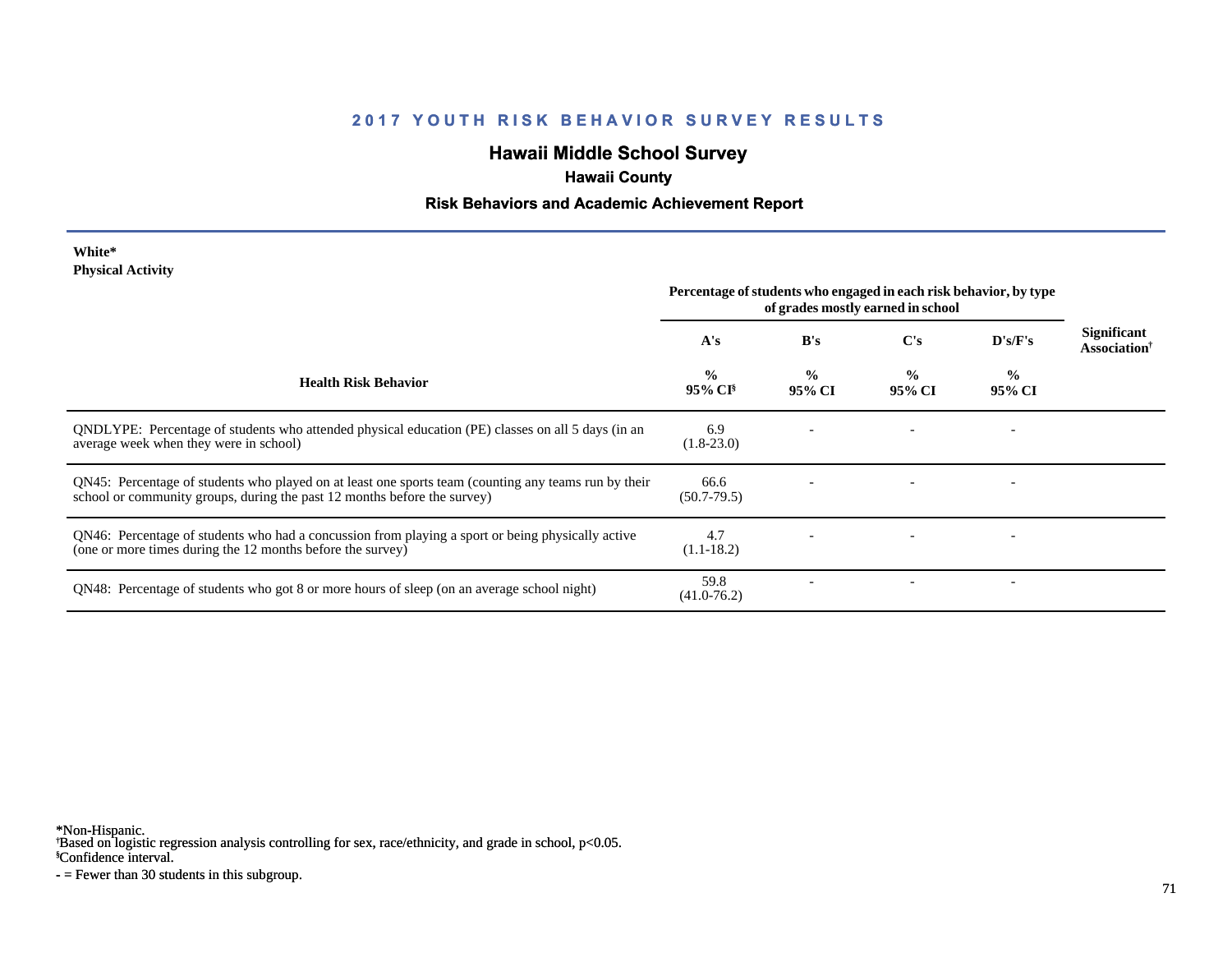# **Hawaii Middle School Survey**

# **Hawaii County**

#### **Risk Behaviors and Academic Achievement Report**

| White*<br>Other                                                                               | Percentage of students who engaged in each risk behavior, by type<br>of grades mostly earned in school |                          |                          |                          |                                                       |
|-----------------------------------------------------------------------------------------------|--------------------------------------------------------------------------------------------------------|--------------------------|--------------------------|--------------------------|-------------------------------------------------------|
|                                                                                               | A's                                                                                                    | B's                      | C's                      | $\bf{D's/F's}$           | <b>Significant</b><br><b>Association</b> <sup>†</sup> |
| <b>Health Risk Behavior</b>                                                                   | $\frac{0}{0}$<br>$95\%$ CI <sup>§</sup>                                                                | $\frac{0}{0}$<br>95% CI  | $\frac{0}{0}$<br>95% CI  | $\frac{0}{0}$<br>95% CI  |                                                       |
| QN47: Percentage of students who had ever been told by a doctor or nurse that they had asthma | 14.9<br>$(7.0-28.8)$                                                                                   | $\overline{\phantom{a}}$ | $\overline{\phantom{a}}$ | $\overline{\phantom{0}}$ |                                                       |

\*Non-Hispanic.

† Based on logistic regression analysis controlling for sex, race/ethnicity, and grade in school, p<0.05.

§Confidence interval.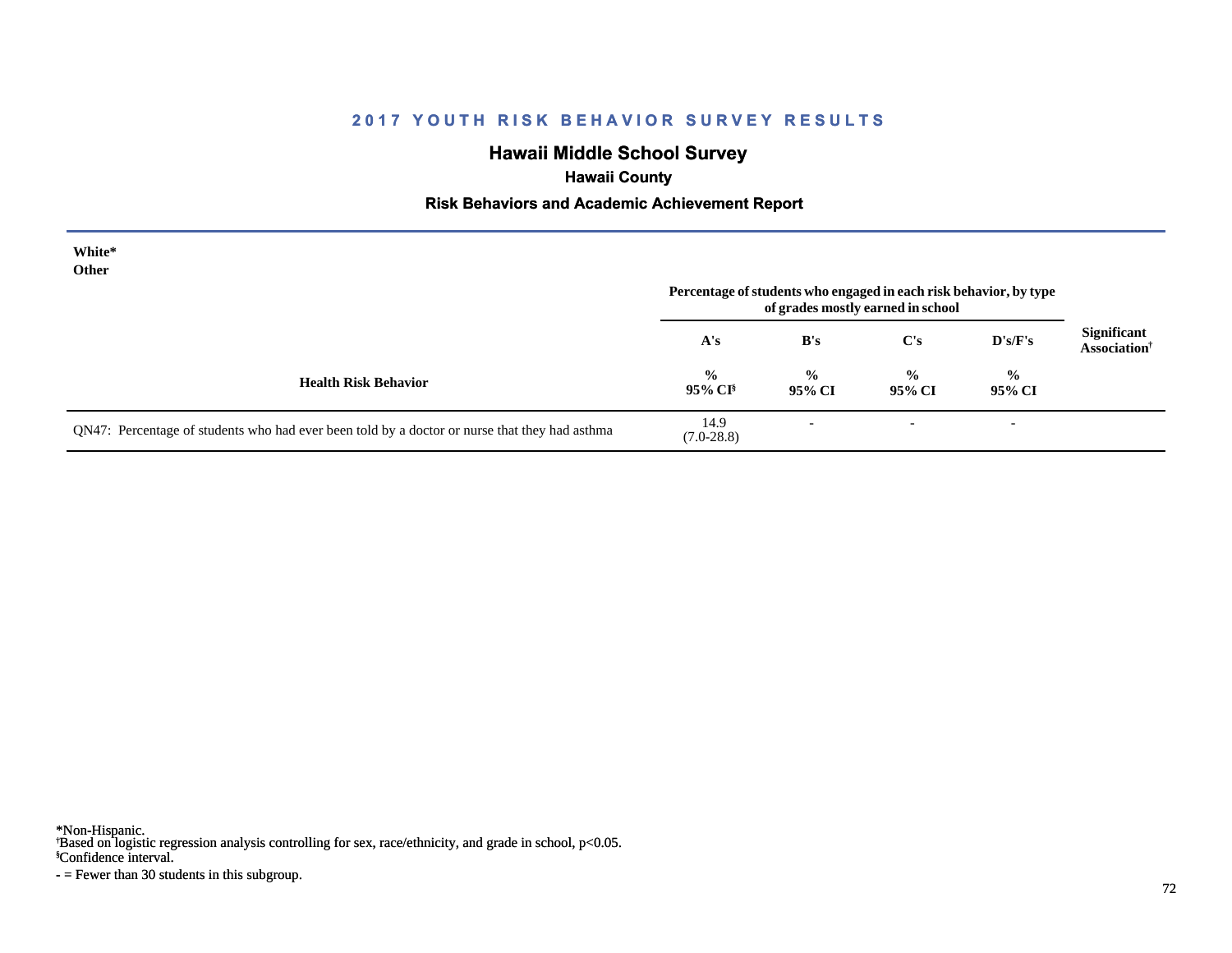## **Hawaii Middle School Survey**

# **Hawaii County**

#### **Risk Behaviors and Academic Achievement Report**

| White*<br><b>Site-Added</b>                                                                                                                                                          |                                                                                                        |                         |                         |                          |                                                |
|--------------------------------------------------------------------------------------------------------------------------------------------------------------------------------------|--------------------------------------------------------------------------------------------------------|-------------------------|-------------------------|--------------------------|------------------------------------------------|
|                                                                                                                                                                                      | Percentage of students who engaged in each risk behavior, by type<br>of grades mostly earned in school |                         |                         |                          |                                                |
|                                                                                                                                                                                      | A's                                                                                                    | B's                     | C's                     | D's/F's                  | <b>Significant</b><br>Association <sup>†</sup> |
| <b>Health Risk Behavior</b>                                                                                                                                                          | $\frac{0}{0}$<br>$95\%$ CI <sup>§</sup>                                                                | $\frac{0}{0}$<br>95% CI | $\frac{0}{0}$<br>95% CI | $\frac{0}{0}$<br>95% CI  |                                                |
| QN50: Percentage of students who report they do not describe themselves as only one race or ethnicity                                                                                | 24.0<br>$(14.9-36.3)$                                                                                  |                         |                         |                          |                                                |
| QN51: Percentage of students who reported that either of their parents or other adults in their family<br>are serving on active duty in the military                                 | 4.8<br>$(1.1 - 17.7)$                                                                                  |                         |                         |                          |                                                |
| QN52: Percentage of students who have serious difficulty concentrating, remembering, or making<br>decisions (because of a physical, mental, or emotional problem)                    | 14.5<br>$(6.1 - 30.7)$                                                                                 |                         |                         | $\overline{\phantom{a}}$ |                                                |
| QN53: Percentage of students who carried a weapon (such as a gun, knife, or club, during the 12<br>months before the survey)                                                         | 14.0<br>$(5.9-29.8)$                                                                                   |                         |                         |                          |                                                |
| QN54: Percentage of students who did not go to school because they felt they would be unsafe at<br>school or on their way to or from school (during the 12 months before the survey) | 7.1<br>$(2.3-20.1)$                                                                                    |                         |                         |                          |                                                |
| QN55: Percentage of students who have been in a physical fight (during the 12 months before the<br>survey)                                                                           | 2.3<br>$(0.3-15.2)$                                                                                    |                         |                         |                          |                                                |
| QN56: Percentage of students who were ever physically forced to have sexual intercourse (when they<br>did not want to)                                                               | 0.0                                                                                                    |                         |                         |                          |                                                |

\*Non-Hispanic.

† Based on logistic regression analysis controlling for sex, race/ethnicity, and grade in school, p<0.05.

§Confidence interval.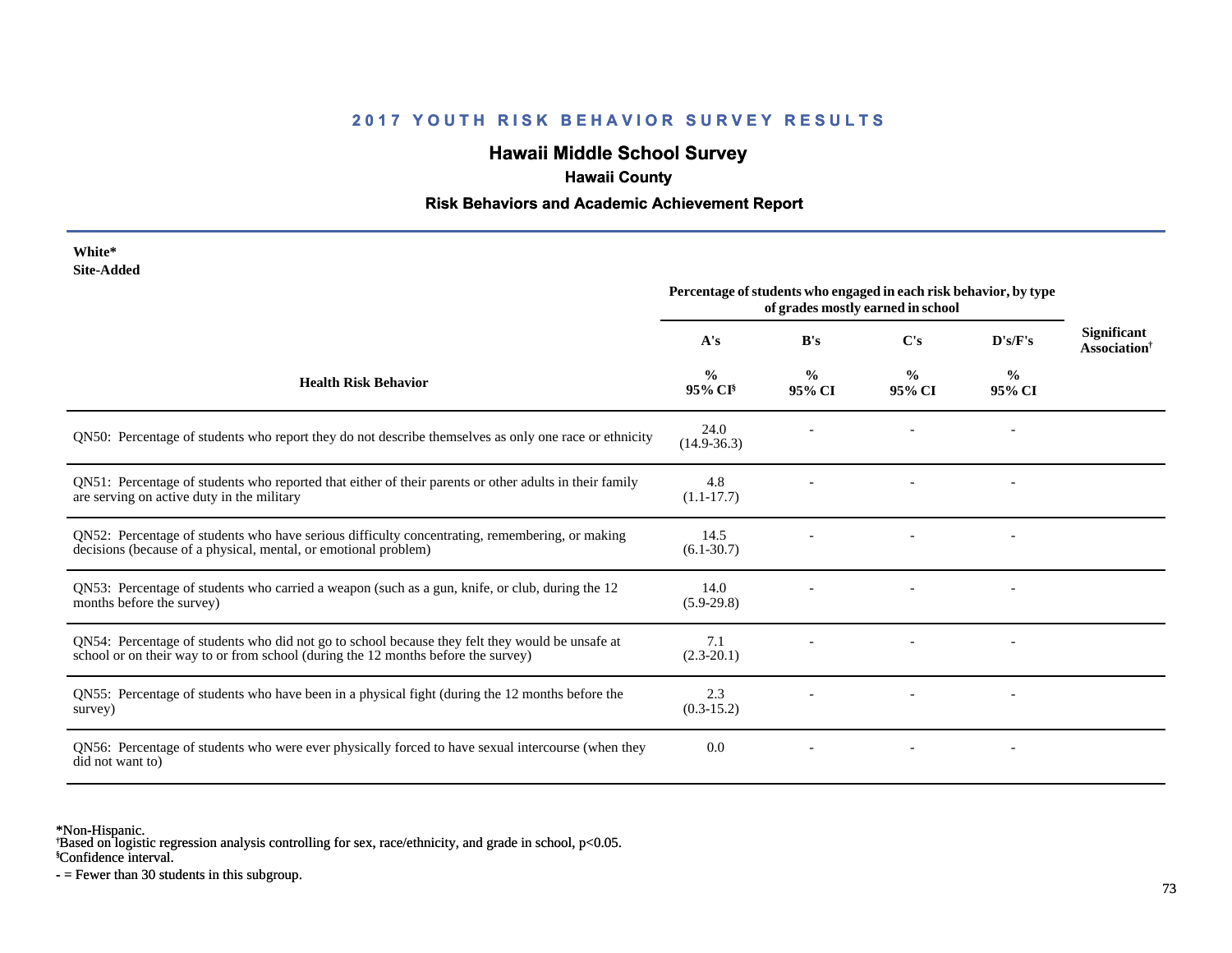## **Hawaii Middle School Survey**

## **Hawaii County**

#### **Risk Behaviors and Academic Achievement Report**

| White*<br><b>Site-Added</b>                                                                                                                                                                                                                                                                                                                                                                                                                                                 |                                                                                                        |                         |                         |                |                                                |
|-----------------------------------------------------------------------------------------------------------------------------------------------------------------------------------------------------------------------------------------------------------------------------------------------------------------------------------------------------------------------------------------------------------------------------------------------------------------------------|--------------------------------------------------------------------------------------------------------|-------------------------|-------------------------|----------------|------------------------------------------------|
|                                                                                                                                                                                                                                                                                                                                                                                                                                                                             | Percentage of students who engaged in each risk behavior, by type<br>of grades mostly earned in school |                         |                         |                |                                                |
|                                                                                                                                                                                                                                                                                                                                                                                                                                                                             | A's                                                                                                    | B's                     | $\bf C's$               | D's/F's        | Significant<br><b>Association</b> <sup>†</sup> |
| <b>Health Risk Behavior</b>                                                                                                                                                                                                                                                                                                                                                                                                                                                 | $\frac{0}{0}$<br>95% CI <sup>§</sup>                                                                   | $\frac{0}{0}$<br>95% CI | $\frac{0}{0}$<br>95% CI | $\%$<br>95% CI |                                                |
| QN57: Percentage of students who had someone force them to do sexual things that they did not want<br>to do (counting such things as kissing, touching, or being physically forced to have sexual intercourse)                                                                                                                                                                                                                                                              | 2.2<br>$(0.3-14.2)$                                                                                    |                         |                         |                |                                                |
| QN58: Percentage of students who had someone they were dating or going out with purposely try to<br>control them or emotionally hurt them (counting such things as being told who they could and could<br>not spend time with, being humiliated in front of others, or being threatened if they did not do what<br>they wanted, during the 12 months before the survey, among students who were dating or going out<br>with someone during the 12 months before the survey) |                                                                                                        |                         |                         |                |                                                |
| QN59: Percentage of students who had someone they were dating or going out with physically hurt<br>them on purpose (counting such things as being hit, slammed into something, or injured with an object<br>or weapon, during the 12 months before the survey, among students who were dating or going out with<br>someone during the 12 months before the survey)                                                                                                          |                                                                                                        |                         |                         |                |                                                |
| QN60: Percentage of students who physically hurt someone they were dating or going out with<br>(counting such things as hitting them, slamming them into something, or injuring them with an object<br>or weapon, during the 12 months before the survey, among students who were dating or going out with<br>someone during the 12 months before the survey)                                                                                                               |                                                                                                        |                         |                         |                |                                                |
| QN61: Percentage of students who had texted, e-mailed, or posted electronically a revealing or sexual<br>photo of themselves (during the 30 days before the survey)                                                                                                                                                                                                                                                                                                         | 0.0                                                                                                    |                         |                         |                |                                                |

\*Non-Hispanic.

† Based on logistic regression analysis controlling for sex, race/ethnicity, and grade in school, p<0.05.

§Confidence interval.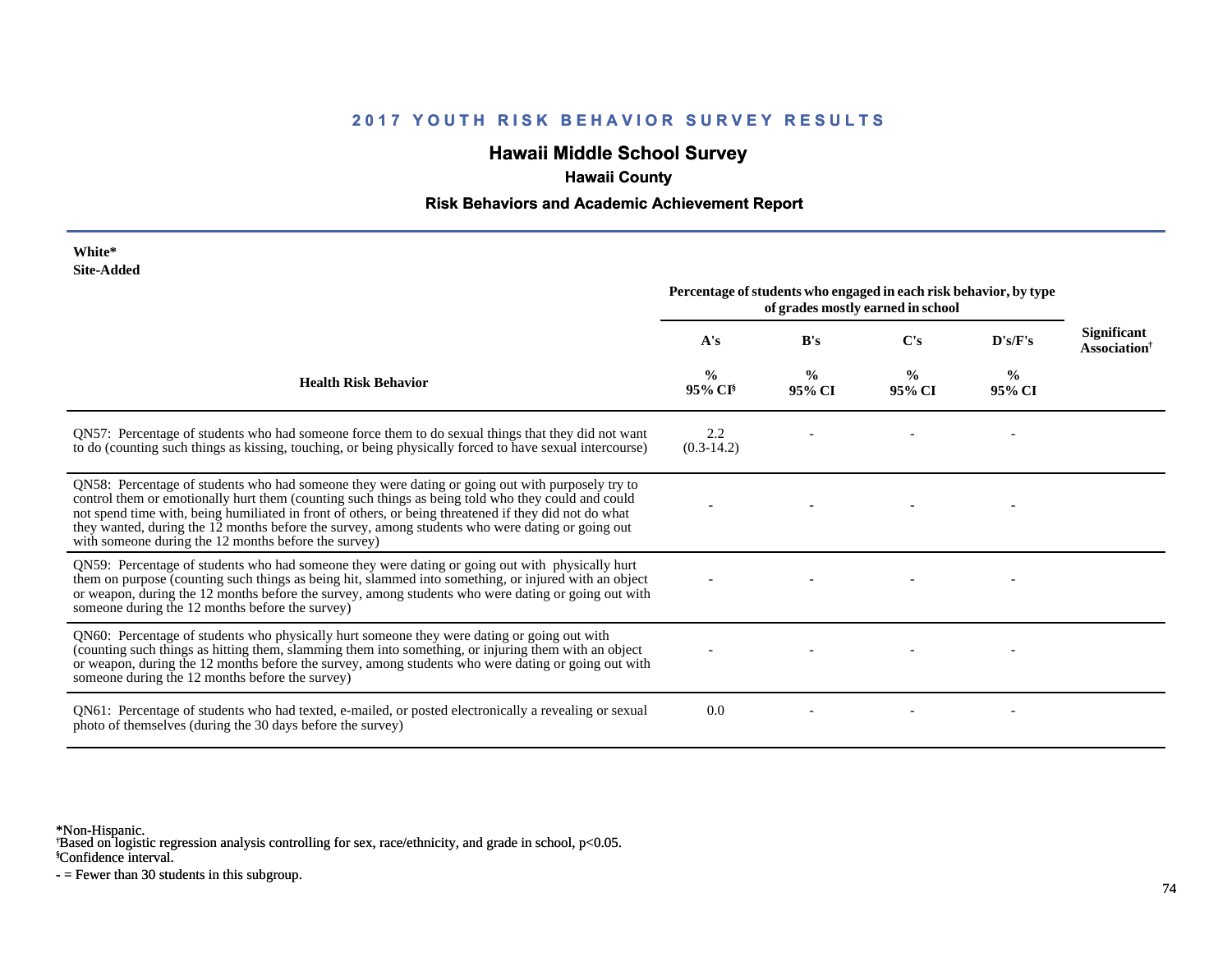## **Hawaii Middle School Survey**

## **Hawaii County**

#### **Risk Behaviors and Academic Achievement Report**

| White*     |
|------------|
| Site-Added |

| one Auucu                                                                                                                                                               | Percentage of students who engaged in each risk behavior, by type<br>of grades mostly earned in school |                         |                         |                          |                                                       |
|-------------------------------------------------------------------------------------------------------------------------------------------------------------------------|--------------------------------------------------------------------------------------------------------|-------------------------|-------------------------|--------------------------|-------------------------------------------------------|
|                                                                                                                                                                         | A's                                                                                                    | B's                     | C's                     | D's/F's                  | <b>Significant</b><br><b>Association</b> <sup>†</sup> |
| <b>Health Risk Behavior</b>                                                                                                                                             | $\frac{6}{6}$<br>$95\%$ CI <sup>§</sup>                                                                | $\frac{0}{0}$<br>95% CI | $\frac{0}{0}$<br>95% CI | $\frac{0}{0}$<br>95% CI  |                                                       |
| QN62: Percentage of students who ever electronically bullied someone (counting being bullied<br>through texting, Instagram, Facebook, or other social media)            | 12.7<br>$(5.4-26.9)$                                                                                   |                         |                         |                          |                                                       |
| QN63: Percentage of students who disagree or strongly disagree that harassment and bullying by other<br>students is a problem at their school                           | 8.9<br>$(3.2 - 22.1)$                                                                                  |                         |                         |                          |                                                       |
| QN64: Percentage of students who have ever done something to purposely hurt themselves without<br>wanting to die (such as cutting or burning themselves on purpose)     | 17.1<br>$(8.3 - 32.0)$                                                                                 |                         |                         | $\overline{\phantom{a}}$ |                                                       |
| QN65: Percentage of students who have ever felt so sad or hopeless almost every day for two weeks or<br>more in a row that they stopped doing some usual activities     | 27.5<br>$(15.3 - 44.4)$                                                                                |                         |                         |                          |                                                       |
| QN66: Percentage of students who reported their attempt to kill themselves resulted in an injury,<br>poisoning, or overdose that had to be treated by a doctor or nurse | 13.9<br>$(6.2 - 28.3)$                                                                                 |                         |                         |                          |                                                       |
| QN67: Percentage of students who had at least one drink of alcohol (during the 30 days before the<br>survey)                                                            | 10.6<br>$(3.9 - 25.4)$                                                                                 |                         |                         |                          |                                                       |
| QN68: Percentage of students who had five or more drinks of alcohol in a row (within a couple of<br>hours on at least one day during the 30 days before the survey)     | 2.3<br>$(0.3-15.8)$                                                                                    |                         |                         | $\overline{\phantom{a}}$ |                                                       |

\*Non-Hispanic.

† Based on logistic regression analysis controlling for sex, race/ethnicity, and grade in school, p<0.05.

§Confidence interval.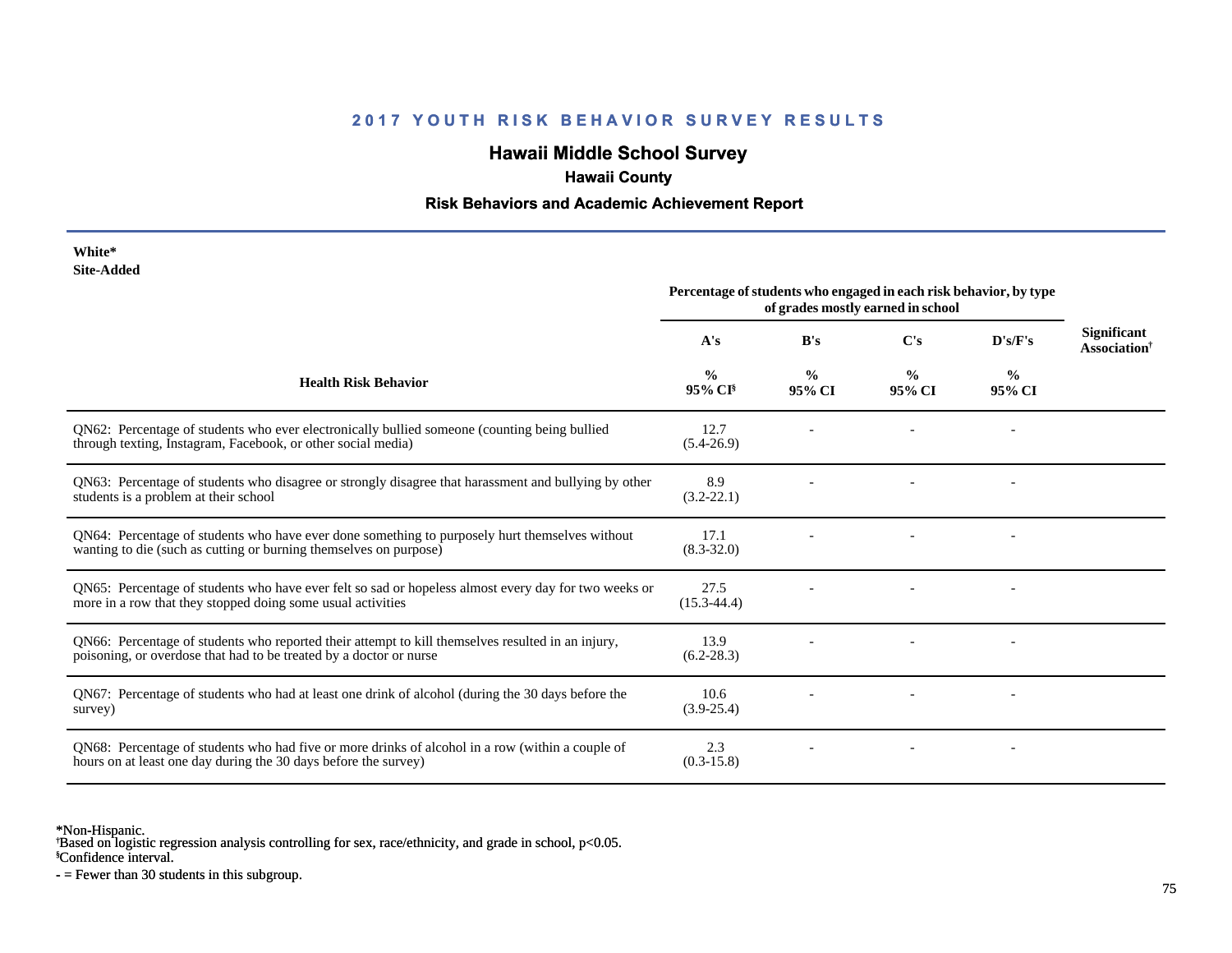## **Hawaii Middle School Survey**

#### **Hawaii County**

#### **Risk Behaviors and Academic Achievement Report**

| White*     |
|------------|
| Site-Added |

| <b>SHC-Audeu</b>                                                                                                                                                                                                                                                                             | Percentage of students who engaged in each risk behavior, by type<br>of grades mostly earned in school |                         |                         |                          |                                                |
|----------------------------------------------------------------------------------------------------------------------------------------------------------------------------------------------------------------------------------------------------------------------------------------------|--------------------------------------------------------------------------------------------------------|-------------------------|-------------------------|--------------------------|------------------------------------------------|
|                                                                                                                                                                                                                                                                                              | A's                                                                                                    | B's                     | C's                     | $\bf{D's/F's}$           | Significant<br><b>Association</b> <sup>†</sup> |
| <b>Health Risk Behavior</b>                                                                                                                                                                                                                                                                  | $\frac{0}{0}$<br>95% CI <sup>§</sup>                                                                   | $\frac{0}{0}$<br>95% CI | $\frac{0}{0}$<br>95% CI | $\frac{0}{0}$<br>95% CI  |                                                |
| QN69: Percentage of students who report their parents would feel it is a little bit wrong, wrong, or very<br>wrong for them to drink beer, wine, or hard liquor regularly                                                                                                                    | 88.5<br>$(73.7-95.4)$                                                                                  |                         |                         |                          |                                                |
| QN70: Percentage of students who currently used marijuana (one or more times during the 30 days<br>before the survey)                                                                                                                                                                        | 10.2<br>$(3.8-24.5)$                                                                                   |                         |                         |                          |                                                |
| QN71: Percentage of students who ever used methamphetamines (also called "speed," "crystal,"<br>"crank," or "ice")                                                                                                                                                                           | 0.0                                                                                                    |                         |                         |                          |                                                |
| QN73: Percentage of students who ever injected any illegal drug (used a needle to inject any illegal<br>drug into their body, one or more times during their life)                                                                                                                           | 7.8<br>$(2.5-22.1)$                                                                                    |                         |                         |                          |                                                |
| QN76: Percentage of students who tried to lose weight or keep from gaining weight by going without<br>eating for 24 hours or more; taking any diet pills, powders, or liquids; vomiting or taking laxatives;<br>smoking cigarettes; or skipping meals (during the 30 days before the survey) | 13.4<br>$(5.9 - 27.7)$                                                                                 |                         |                         | $\overline{\phantom{a}}$ |                                                |
| QN77: Percentage of students who most of the time or always went hungry because there was not<br>enough food in their home (during the 30 days before the survey)                                                                                                                            | 0.0                                                                                                    |                         |                         |                          |                                                |

\*Non-Hispanic.

† Based on logistic regression analysis controlling for sex, race/ethnicity, and grade in school, p<0.05.

§Confidence interval.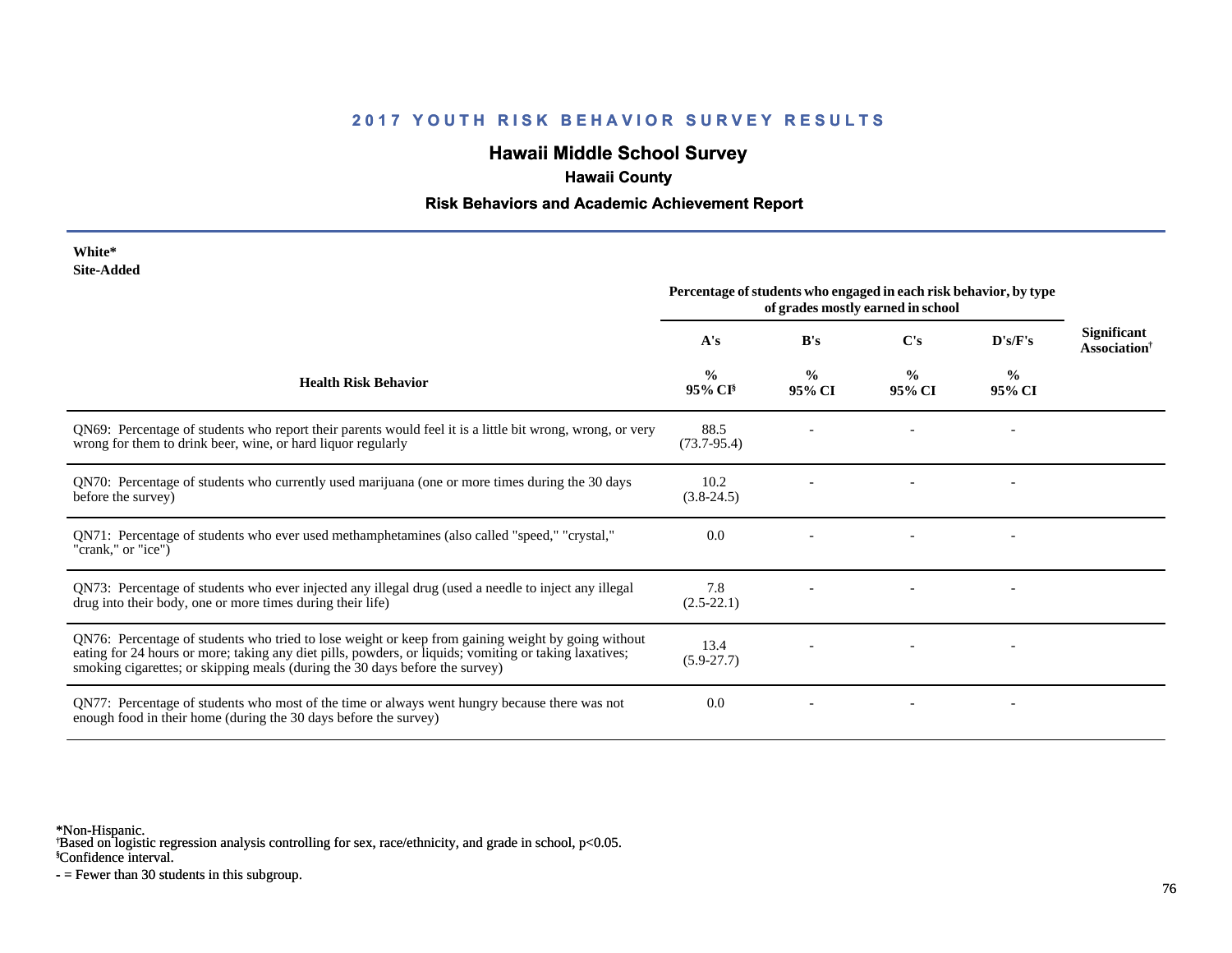## **Hawaii Middle School Survey**

## **Hawaii County**

#### **Risk Behaviors and Academic Achievement Report**

| White*     |
|------------|
| Site-Added |

|                                                                                                                                                                                                 | Percentage of students who engaged in each risk behavior, by type<br>of grades mostly earned in school |                         |                         |                         |                                                       |
|-------------------------------------------------------------------------------------------------------------------------------------------------------------------------------------------------|--------------------------------------------------------------------------------------------------------|-------------------------|-------------------------|-------------------------|-------------------------------------------------------|
|                                                                                                                                                                                                 | A's                                                                                                    | B's                     | C's                     | D's/F's                 | <b>Significant</b><br><b>Association</b> <sup>†</sup> |
| <b>Health Risk Behavior</b>                                                                                                                                                                     | $\frac{0}{0}$<br>$95\%$ CI <sup>§</sup>                                                                | $\frac{0}{0}$<br>95% CI | $\frac{0}{0}$<br>95% CI | $\frac{6}{9}$<br>95% CI |                                                       |
| QN78: Percentage of students who did exercises to strengthen or tone their muscles on three or more<br>days (such as push-ups, sit-ups, or weight lifting, during the 7 days before the survey) | 52.5<br>$(38.1 - 66.5)$                                                                                |                         |                         |                         |                                                       |
| QN79: Percentage of students who walk or ride their bike to or from school (one or more days during<br>an average week when they are in school and weather allows them to do so)                | 14.9<br>$(6.7-29.7)$                                                                                   |                         |                         |                         |                                                       |
| QN80: Percentage of students who have been taught about AIDS or HIV infection in school                                                                                                         | 59.6<br>$(41.1 - 75.7)$                                                                                |                         |                         |                         |                                                       |
| QN81: Percentage of students who most of the time or always wear sunscreen (with an SPF of 15 or<br>higher when they are outside for more than one hour on a sunny day)                         | 29.1<br>$(15.7 - 47.4)$                                                                                |                         |                         |                         |                                                       |
| QN82: Percentage of students who did not go to school because they were sick (on one or more days<br>during the 30 days before the survey)                                                      | 30.4<br>$(16.9 - 48.5)$                                                                                |                         |                         |                         |                                                       |
| QN83: Percentage of students who saw a doctor or nurse (for a check-up or physical exam when they<br>were not sick or injured during the 12 months before the survey)                           | 46.9<br>$(32.1 - 62.3)$                                                                                |                         |                         |                         |                                                       |
| QN84: Percentage of students who saw a dentist (for a check-up, exam, teeth cleaning, or other dental<br>work, during the 12 months before the survey)                                          | 65.1<br>$(46.9 - 79.8)$                                                                                |                         |                         |                         |                                                       |

\*Non-Hispanic.

† Based on logistic regression analysis controlling for sex, race/ethnicity, and grade in school, p<0.05.

§Confidence interval.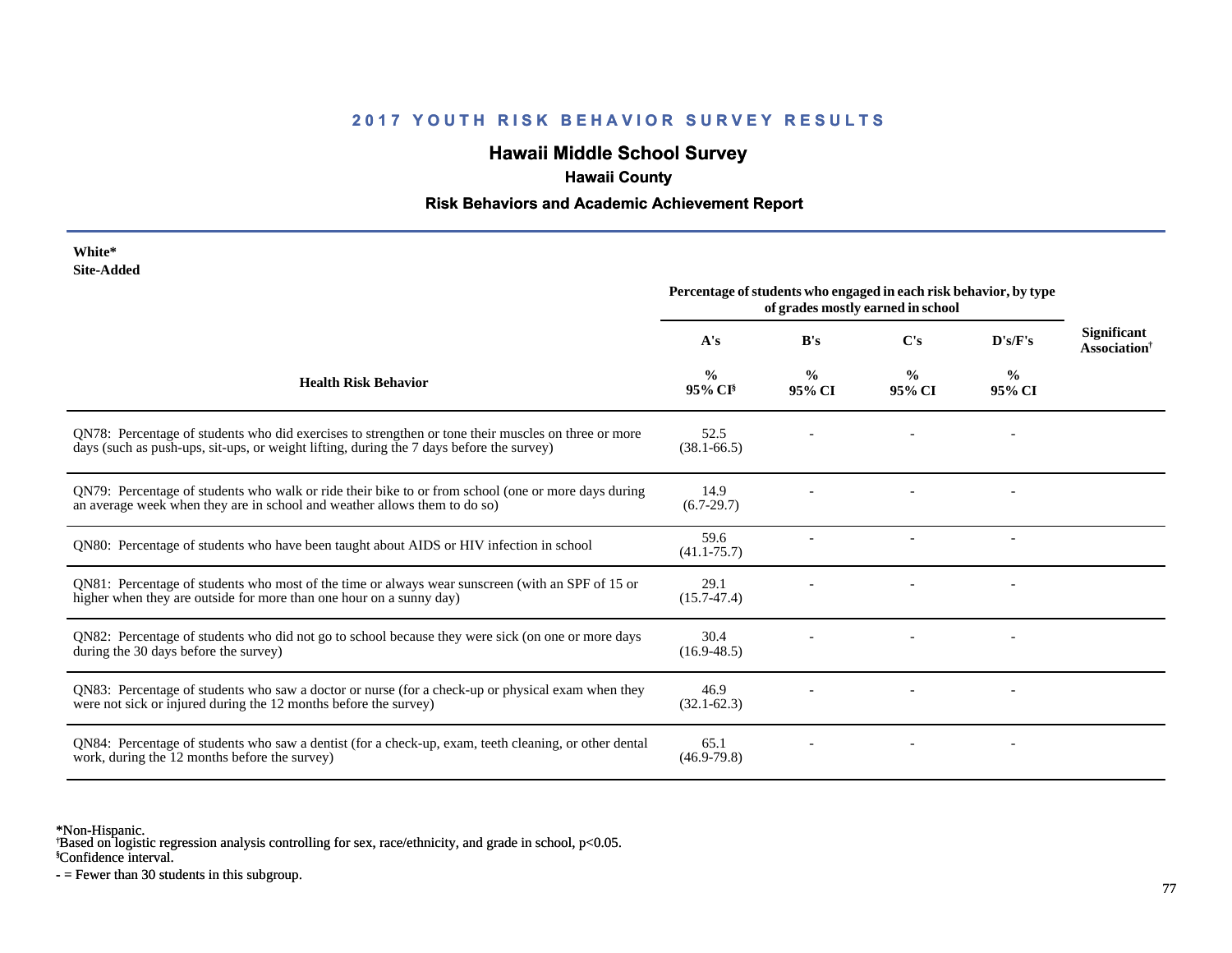## **Hawaii Middle School Survey**

#### **Hawaii County**

#### **Risk Behaviors and Academic Achievement Report**

| White*     |
|------------|
| Site-Added |

|                                                                                                                                                                                                                                            | Percentage of students who engaged in each risk behavior, by type<br>of grades mostly earned in school |                         |                         |                          |                                                       |
|--------------------------------------------------------------------------------------------------------------------------------------------------------------------------------------------------------------------------------------------|--------------------------------------------------------------------------------------------------------|-------------------------|-------------------------|--------------------------|-------------------------------------------------------|
|                                                                                                                                                                                                                                            | A's                                                                                                    | B's                     | C's                     | D's/F's                  | <b>Significant</b><br><b>Association</b> <sup>†</sup> |
| <b>Health Risk Behavior</b>                                                                                                                                                                                                                | $\frac{0}{0}$<br>95% CI                                                                                | $\frac{0}{0}$<br>95% CI | $\frac{0}{0}$<br>95% CI | $\frac{0}{0}$<br>95% CI  |                                                       |
| QN85: Percentage of students who had a toothache (during the 12 months before the survey)                                                                                                                                                  | 26.9<br>$(13.8 - 45.9)$                                                                                |                         |                         |                          |                                                       |
| QN86: Percentage of students who had been told by a doctor or nurse that they had asthma and who<br>still have asthma                                                                                                                      | 7.6<br>$(2.4 - 21.5)$                                                                                  |                         |                         |                          |                                                       |
| QN87: Percentage of students who think they definitely will not complete high school                                                                                                                                                       | 0.0                                                                                                    |                         |                         |                          |                                                       |
| QN88: Percentage of students who usually slept in the home of a friend, family member, or other<br>person because they had to leave their home or their parent or guardian cannot afford housing (during<br>the 30 days before the survey) | 2.3<br>$(0.3-15.9)$                                                                                    |                         |                         |                          |                                                       |
| QN89: Percentage of students who reported there is at least one teacher or other adult in their school<br>that they can talk to if they have a problem                                                                                     | 60.7<br>$(42.0 - 76.7)$                                                                                |                         |                         |                          |                                                       |
| QN90: Percentage of students who have a teacher or other adult at their school who really cares about<br>them                                                                                                                              | 67.7<br>$(51.9 - 80.2)$                                                                                |                         |                         | $\overline{\phantom{a}}$ |                                                       |
| QN91: Percentage of students who have an adult outside of school they can talk to about things that<br>are important to them                                                                                                               | 83.7<br>$(68.7-92.3)$                                                                                  |                         |                         |                          |                                                       |

\*Non-Hispanic.

† Based on logistic regression analysis controlling for sex, race/ethnicity, and grade in school, p<0.05.

§Confidence interval.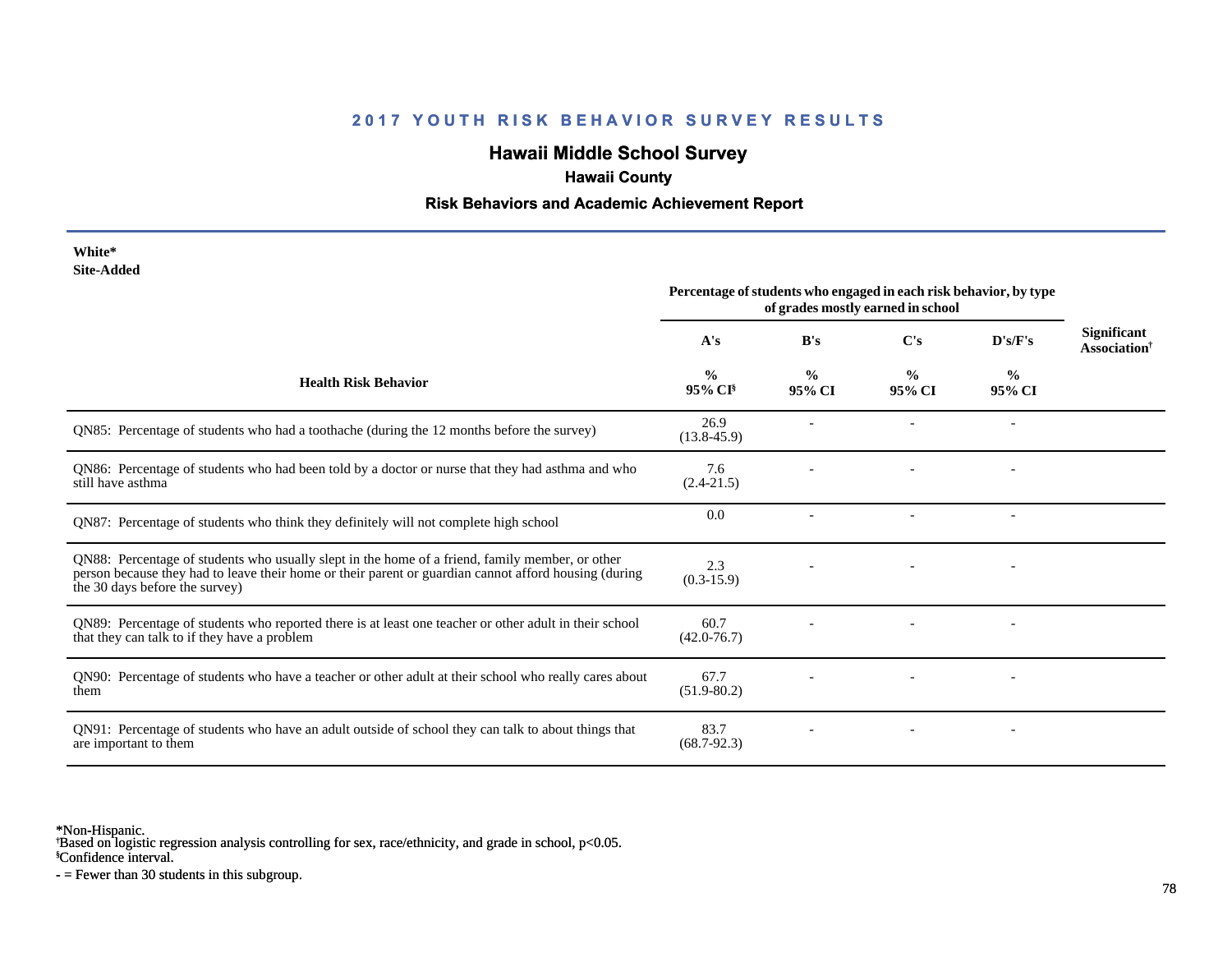## **Hawaii Middle School Survey**

## **Hawaii County**

#### **Risk Behaviors and Academic Achievement Report**

| White*<br><b>Site-Added</b>                                                                                                                                                                                     |                                                                                                        |                         |                         |                         |                                                       |
|-----------------------------------------------------------------------------------------------------------------------------------------------------------------------------------------------------------------|--------------------------------------------------------------------------------------------------------|-------------------------|-------------------------|-------------------------|-------------------------------------------------------|
|                                                                                                                                                                                                                 | Percentage of students who engaged in each risk behavior, by type<br>of grades mostly earned in school |                         |                         |                         |                                                       |
|                                                                                                                                                                                                                 | A's                                                                                                    | B's                     | C's                     | D's/F's                 | <b>Significant</b><br><b>Association</b> <sup>†</sup> |
| <b>Health Risk Behavior</b>                                                                                                                                                                                     | $\frac{0}{0}$<br>95% CI <sup>§</sup>                                                                   | $\frac{0}{0}$<br>95% CI | $\frac{0}{0}$<br>95% CI | $\frac{6}{9}$<br>95% CI |                                                       |
| QN92: Percentage of students who have talked with at least one of their parents or another adult in<br>their family about the dangers of tobacco, alcohol, or drug use (during the 12 months before the survey) | 41.5<br>$(27.1 - 57.6)$                                                                                |                         |                         |                         |                                                       |
| QN93: Percentage of students who reported their parents or other adults in their family talked with<br>them about what they expect them to do or not to do when it comes to sex                                 | 46.1<br>$(26.5 - 66.9)$                                                                                |                         |                         |                         |                                                       |
| QN94: Percentage of students who ever talked with their parents or other adults in their family about<br>how to say no to having sex                                                                            | 35.7<br>$(21.1 - 53.5)$                                                                                |                         |                         |                         |                                                       |
| QN95: Percentage of students who most of the time or always get the kind of help they need (among<br>students who report having felt sad, empty, hopeless, angry, or anxious)                                   |                                                                                                        |                         |                         |                         |                                                       |
| QN96: Percentage of students who have ever ridden in a car driven by someone, including the student,<br>who was "high" or had been using alcohol or drugs                                                       | 31.0<br>$(20.2 - 44.4)$                                                                                |                         |                         |                         |                                                       |
| QN97: Percentage of students who ever use alcohol or drugs to relax, feel better about themselves, or<br>fit in                                                                                                 | 5.6<br>$(1.4 - 20.6)$                                                                                  |                         |                         |                         |                                                       |
| QN98: Percentage of students who ever use alcohol or drugs while they are alone                                                                                                                                 | 11.2<br>$(4.3-26.2)$                                                                                   |                         |                         |                         |                                                       |

\*Non-Hispanic.

† Based on logistic regression analysis controlling for sex, race/ethnicity, and grade in school, p<0.05.

§Confidence interval.